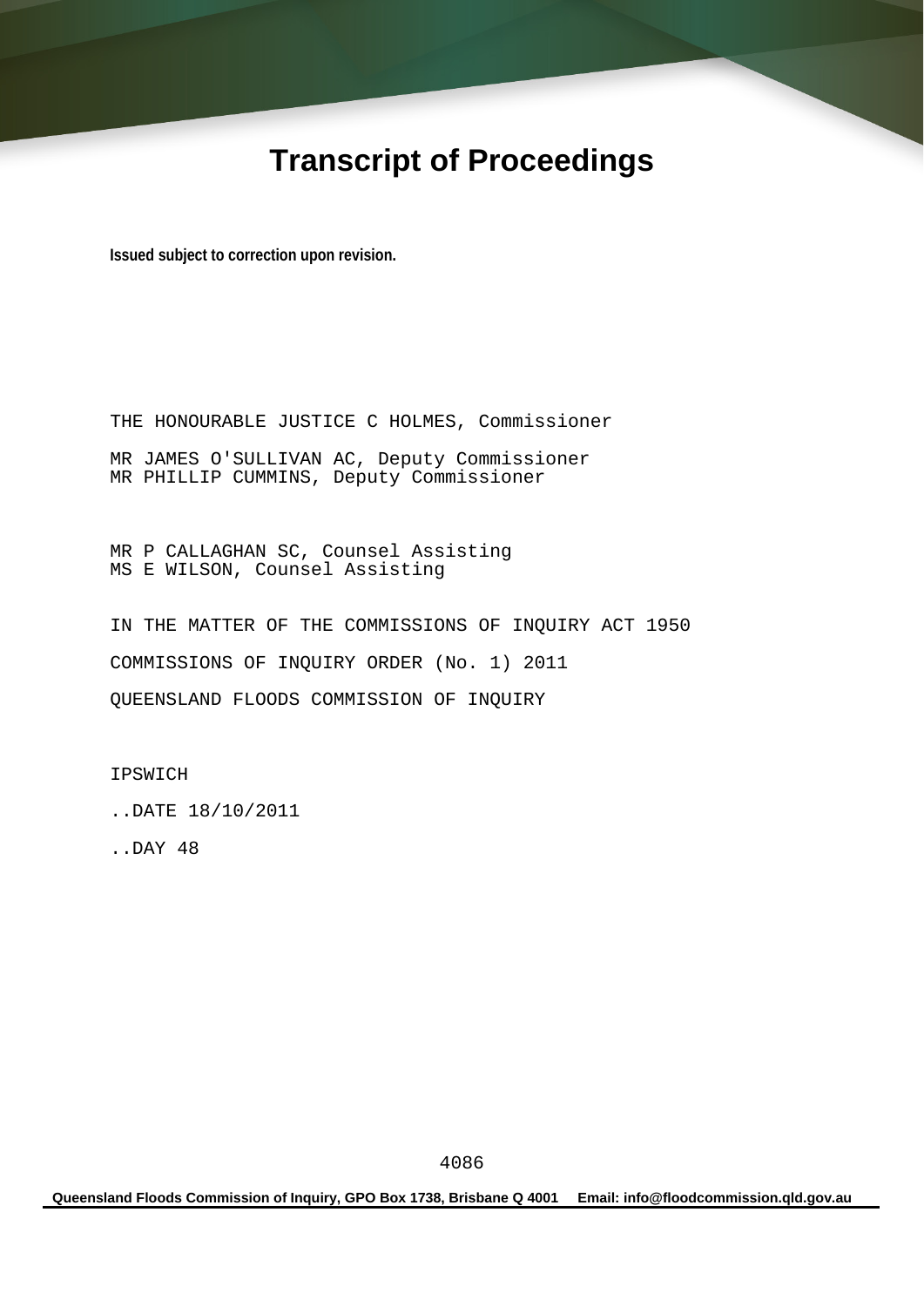THE COMMISSION RESUMED AT 10.02 A.M.

COMMISSIONER: Yes, Ms Wilson?

MS WILSON: Does Madam Commissioner wish to take appearances?

COMMISSIONER: Yes. Mr Flanagan, you are for the Ipswich City Council again with Ms Brien?

MR FLANAGAN: Yes, Commissioner.

COMMISSIONER: Ms McLeod?

MS McLEOD: With Ms O'Gorman, for the Commonwealth.

COMMISSIONER: Ms Brasch?

MS BRASCH: Thank you. With Mr MacSporran SC and Mr Rolls for the State.

COMMISSIONER: Thank you. That's all the appearances?

MS WILSON: Thank you, Madam Commissioner. The City of Ipswich lies west of the junction of the Bremer and Brisbane Rivers. Both rivers have been a feature of the city's history and progress since Ipswich was settled in the mid-19th Century.

Like many cities in Queensland and Australia, the city was established around a river, a river which has allowed the city to grow and prosper, but a river which has also caused the devastating flooding which is the subject of the Commission's hearing here today.

The Commission has visited Ipswich once before on the 20th of May this year. On this day, the Commission heard evidence about the warnings provided to the community, about the evacuation centres, which provided a safe place for families and individuals affected by the flooding, and about government agencies' efforts to respond to the unfolding emergency.

Since that time, the Commission has produced an interim report making recommendations about what Federal, State and Local Governments need to do before the next wet season.

**50**  Today the Commission has returned to Ipswich for two days of hearings to focus upon the terms of reference which were not addressed when the Commission was here last but which are highly relevant to the people of Ipswich.

The first of these is the term of reference which requires the Commission to examine the performance of insurers in meeting their claims responsibilities.

**40** 

**30** 

**10** 

**20**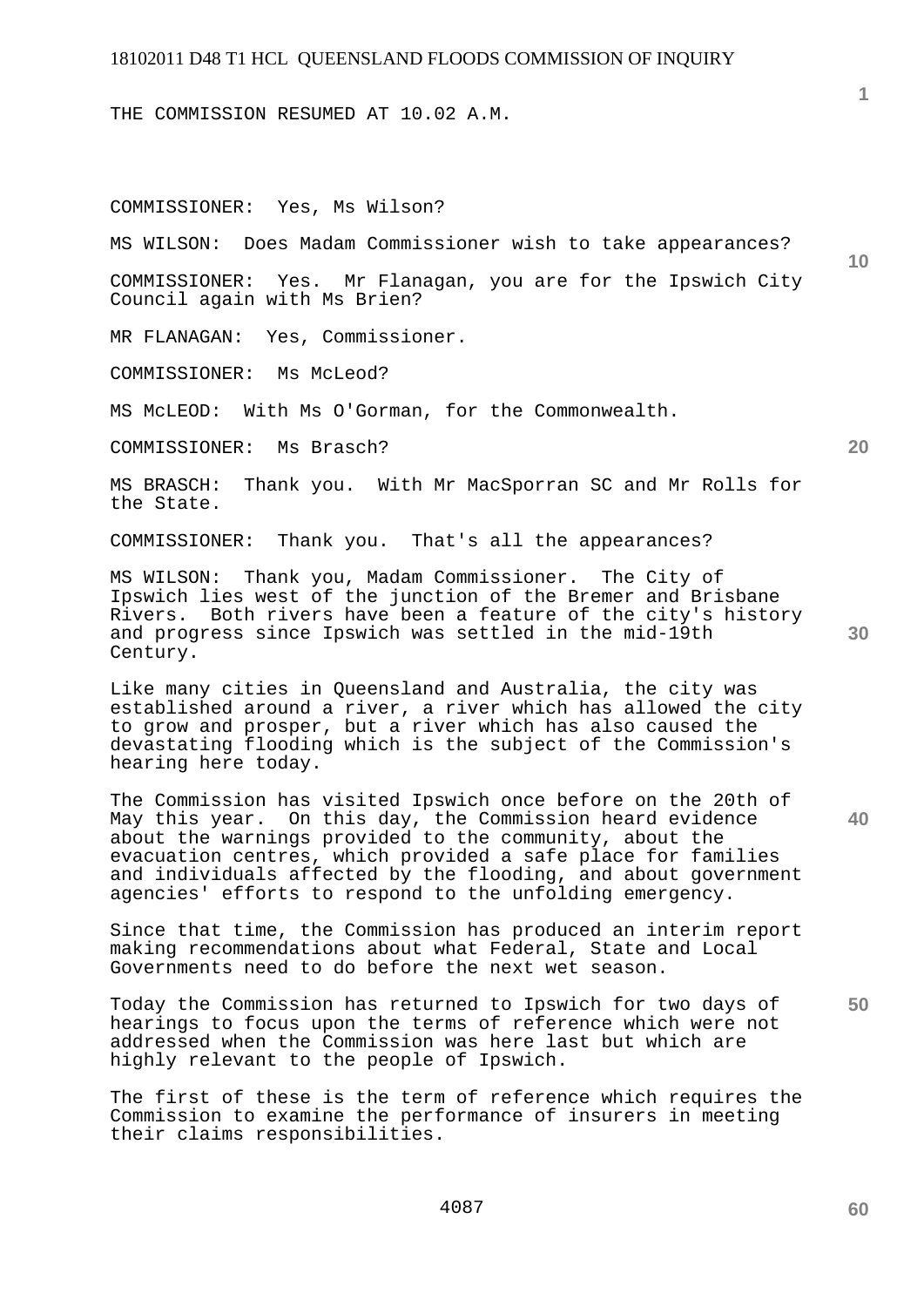The performance of insurance companies has been a significant issue for many in Ipswich who suffered property damage as a result of January's disaster and then made insurance claims. Many Ipswich residents attended community meetings about insurance issues earlier this year. The House of Representatives Standing Committee on Social Policy and Legal Affairs is also conducting inquiry into the operation of the insurance industry and held a public hearing in Ipswich on the 27th of September.

The issues with which this Commission is concerned include the timeliness with which insurance companies decided and settled claims; the adequacy of the processes by which they assess claims; and the adequacy of communications between insurers and insured.

Our inquiries do not extend to questions which arise before the point at which a claim was made. For example, questions such as whether an insured was clearly informed that he or she was not covered for flood is not a part of the Commission's inquiries.

Part of the Commission's investigation does involve examining how particular claims were handled. In this regard we will hear today about the experiences of some who made insurance claims in the wake of the January flood.

One issue of particular interest to some residents of Ipswich is a decision announced on 2 August this year of one insurance company, RACQ insurance, to approve claims which had been denied some months earlier.

The Chief Executive Officer of RACQ insurance, Mr Bradley Heath, has provided a statement to the Commission explaining this decision.

Madam Commissioner, I will now tender that statement, the statement of Bradley Peter Heath, sworn on the 23rd of September 2011.

COMMISSIONER: Exhibit 824.

ADMITTED AND MARKED "EXHIBIT 824"

MS WILSON: Some of those who benefitted from this decision by RACQ had been previously informed that an internal review of their claims had been unsuccessful. However, the decision did not apply to all claims in the Ipswich area which had been declined.

We will hear from Mr Colin Sharp, a resident of Fernvale, whose claim with RACQ insurance was denied some four months after he made his claim. It should be added that the General Manager, Personal Insurance Claims of RACQ Insurance,

**10** 

**1**

**20** 

**40**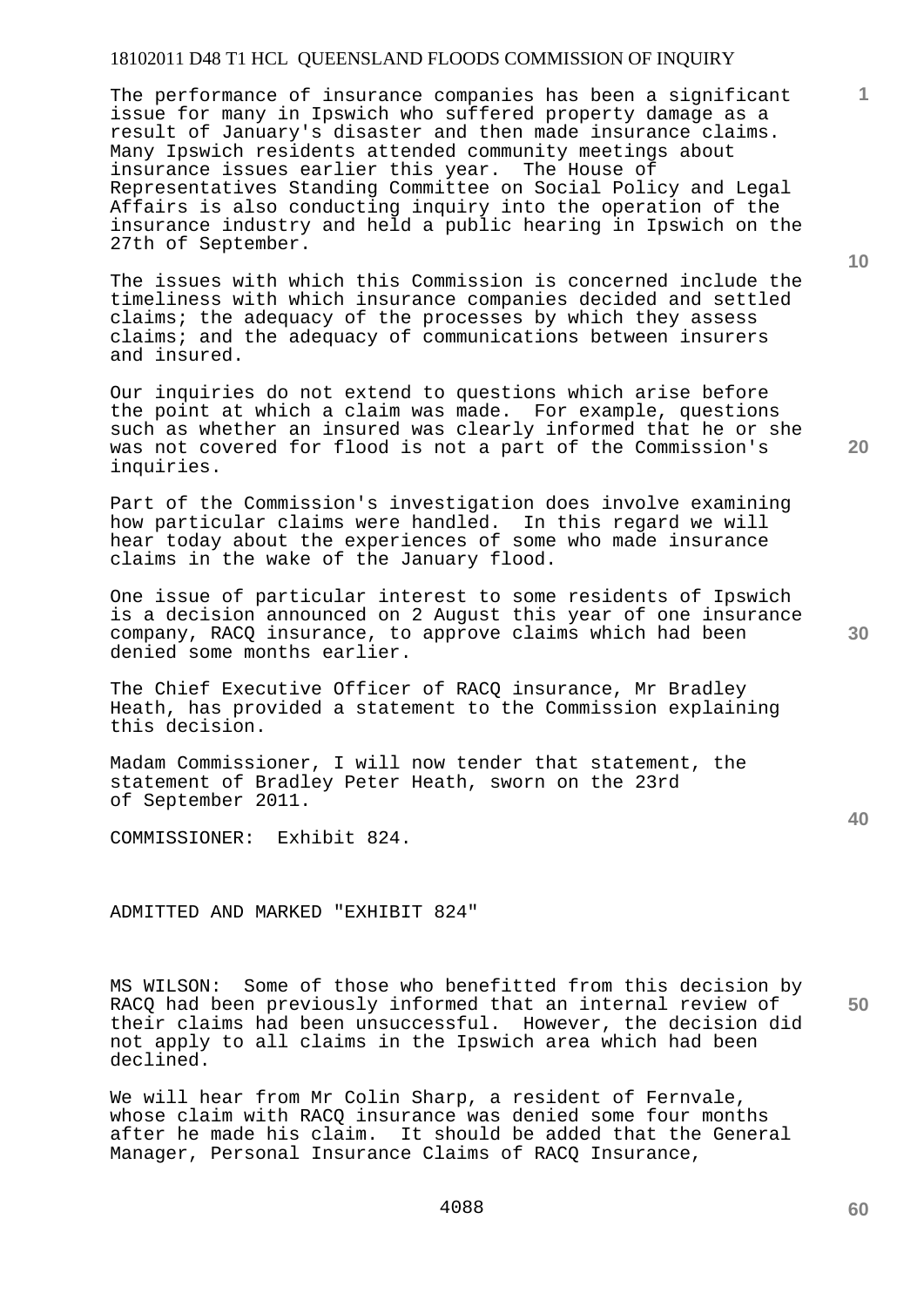Mr Graham Dale, has provided statements to the Commission about Mr Sharp's claims, and the claims of a number of other policyholders who have given information to the Commission. Mr Dale's statement regarding Mr Sharp's claims will be tendered today, and it is proposed that he will appear to give evidence next week in Brisbane on matters arising from today's hearings and other matters relevant to that insurance company.

The other term of reference on which the Commission will focus over the next two hearing days here in Ipswich concern land use planning. It is clear that in planning for future development, Ipswich must balance a range of competing factors: The local government area that is heavily constrained by the risk of flooding; significant established development on land that floods; the prospect of increasing residential and commercial development in both established and greenfield areas; and the need to keep its community safe while maintaining the amenity of both new and historic neighbourhoods.

It is worth exploring the history of land planning in Ipswich to understand the challenges faced by those planning for this city's future development. The current Ipswich City Council is a result of the amalgamation in 1995 of the former City of Ipswich and the former Moreton Shire. Prior to 1976 neither of these councils considered flooding to be a relevant consideration when assessing development, and neither had implemented a flood line or imposed controls such as minimum habitable floor levels, nor were they required to do so.

In 1976, the City of Ipswich introduced by way of a bylaw a flood regulation line, the Q20 line. To this day, the Q20 flood regulation line remains a feature of the Ipswich City Council's planning scheme and this is a matter to be considered in these hearings.

The State Planning Policy 1/03, introduced in 2003, expressed explicitly the State Government's view that the risk of flooding should be a consideration for local governments who remained responsible for assessing applications for development in their local government areas.

The policy suggests that generally the acceptable level of flood risk for our communities is equivalent to a one per cent probability of flooding, the Q100 flood line.

In 2004 Ipswich City Council adopted a new planning scheme which used the Q100 flood line to regulate new development in the council's area. However, by this time extensive development had already occurred below Q100 and some even below Q20.

The history of Ipswich City Council's planning schemes and, in particular, the level of development which has occurred on land that floods provides the background against which the Commission will today examine the adequacy of Ipswich City Council's planning controls and processes. Whilst some point to the historic nature of much of Ipswich's development, as an **20** 

**1**

**10** 

**30** 

**40** 

**50**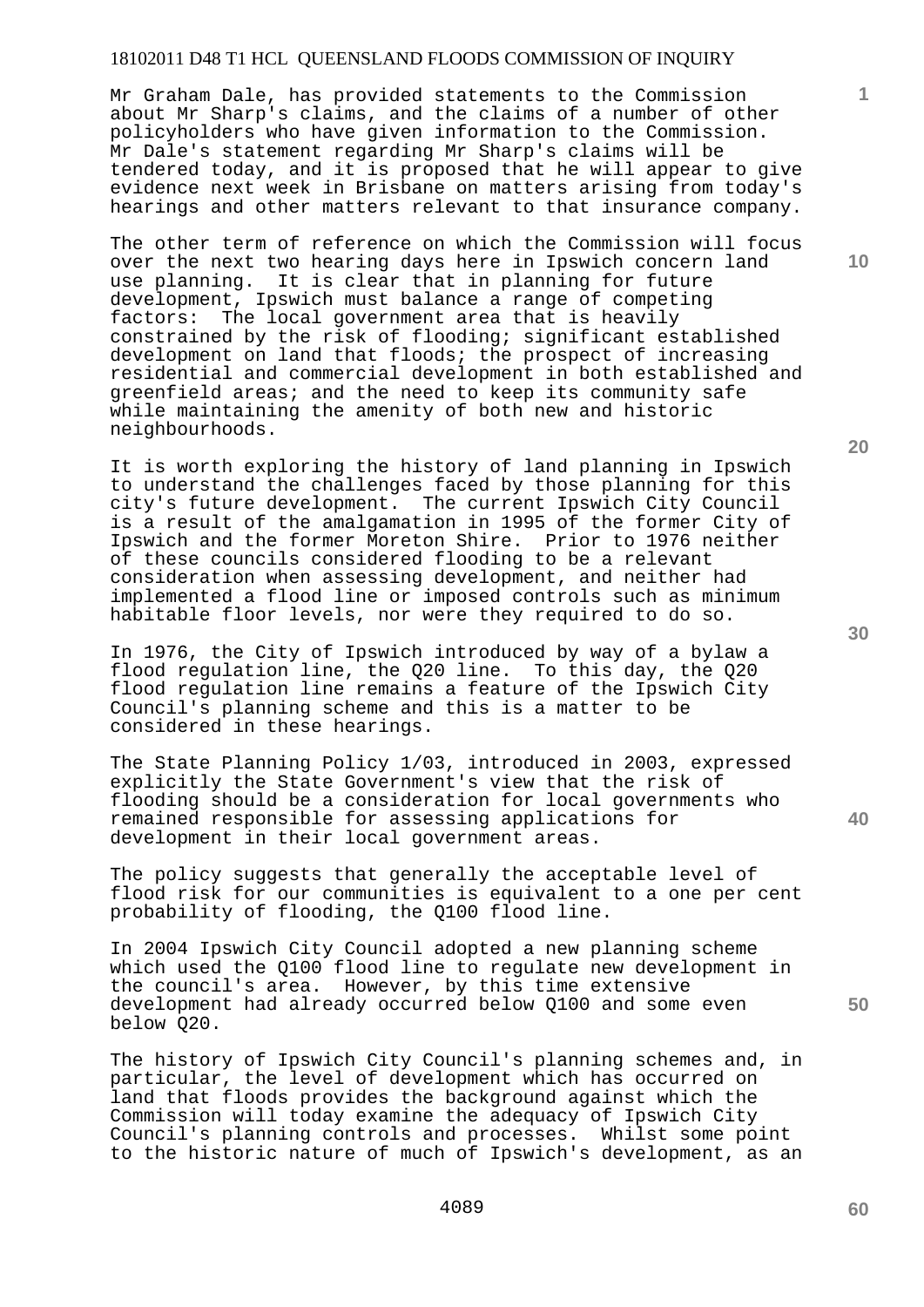explanation for the sheer volume of properties affected by the recent floods, there are those who question whether enough has been done in recent times to minimise infrastructure and property impacts from floods.

We will hear evidence from a number of those who are concerned about recent developments in Ipswich. Residents of Karalee, a suburb of Ipswich, located at the meeting point of the Brisbane and Bremer Rivers, experienced significant flooding. Ms Carol Richards, who will give evidence, watched the development of the Citiswich site with increasing concern. Ms Richards will describe how bulk earthworks have filled in what she believed to be a floodplain.

Mr Julian Chambers, also a resident of Karalee, will describe how flooding blocked evacuation routes forcing him to drive across another person's land to escape the rising floodwaters. Mr Chambers will also give some evidence about the insurance claim made following the inundation of his property.

The Commission will also hear from Mr Kenneth Alderton, who is concerned that subdivisions for residential use are continuing to be approved on land that was known to be flooded in 1974. Ms Natalia Ang lives next door to one such subdivision in Mill Street, Goodna. Ms Ang will describe how quickly the floodwaters in her area rose leaving her little time to escape. While the residential complex Ms Ang lives in was built in 1992, the complex next door began construction in 2007 and the Commission will consider this more recent Mill Street development.

The Commission will also examine the assessment of a development application for a childcare centre in Goodna. Ms Krystal Wilson, an employee of the Kaleidoscope Childcare Centre, will describe how as the local creeks rose rapidly and the nearby Brisbane River began to flood, she and her staff had to scramble to ensure the safety of their children.

For each of the developments I have described, and for more developments, Ipswich City Council has provided to the Commission a statement from the relevant officer in council.

It should be noted the considerable cooperation of Ipswich City Council in providing extensive material in short time-frames to the Commission.

Over the course of the next two days, several council officers will give oral evidence about the processes they used and how they took flooding into account when assessing these development applications.

Mr Carl Wulff, the council's Chief Executive Officer, will also give evidence. He will address matters including the impact of the recent floods on council's infrastructure and what steps have been taken to minimise such impacts in the future.

We will call evidence from the City Planner, Mr John Adams,

**20** 

**10** 

**1**

**40** 

**50**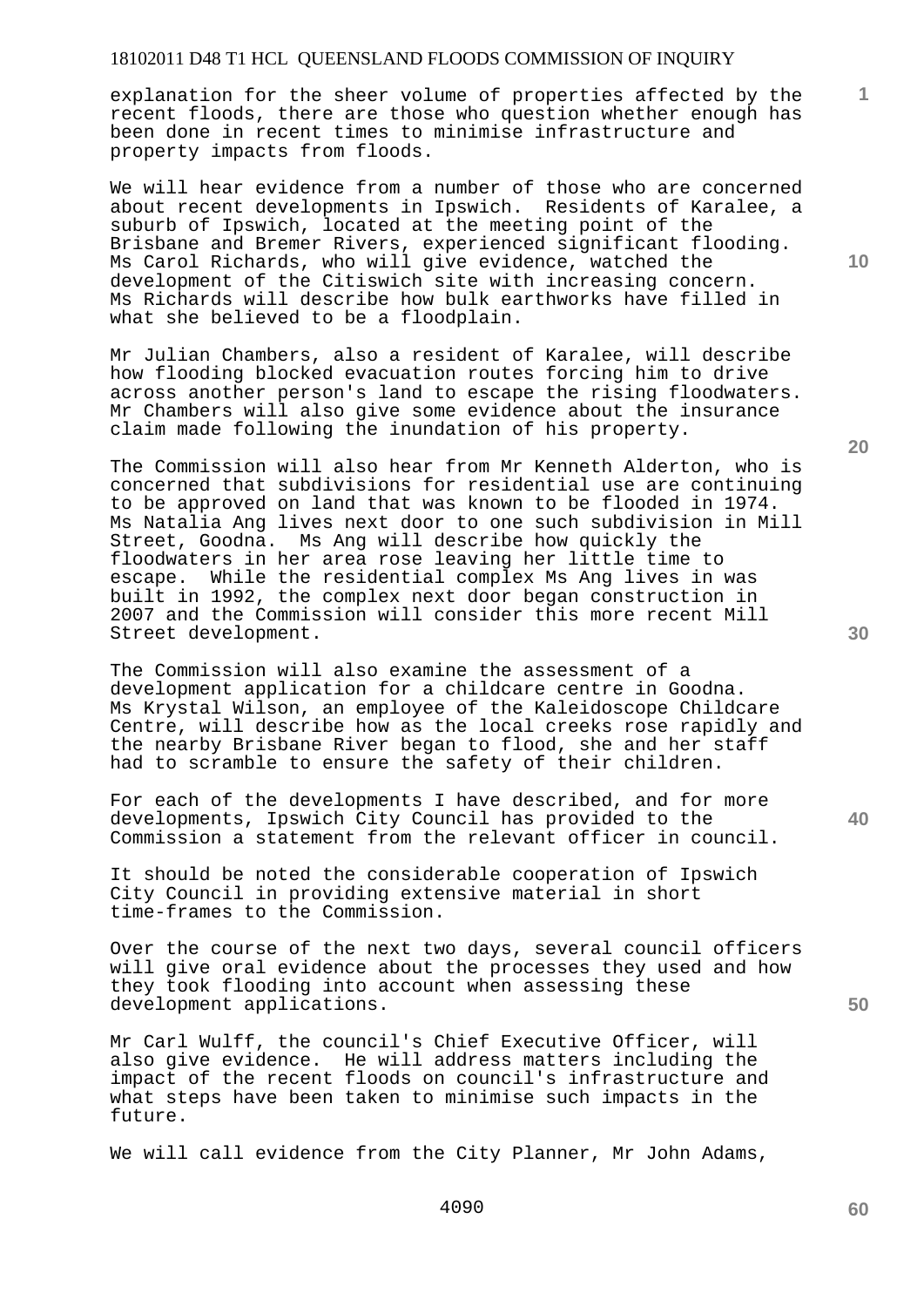later in Brisbane. Mr Adams will set out what steps the council has taken prior to and since the recent floods and address matters such as the council's use of the Q20 flood line, the council's temporary local planning instrument introduced in June this year, how the planning scheme deals with existing development commitments, and how the Ipswich City Council sets design standards that seek to mitigate the effects of flooding on property.

**10**  Madam Commissioner, if we could now adjourn for a short period before we call the first witness?

COMMISSIONER: We will adjourn for five minutes.

THE COMMISSION ADJOURNED AT 10.15 A.M.

**20** 

**1**

**40**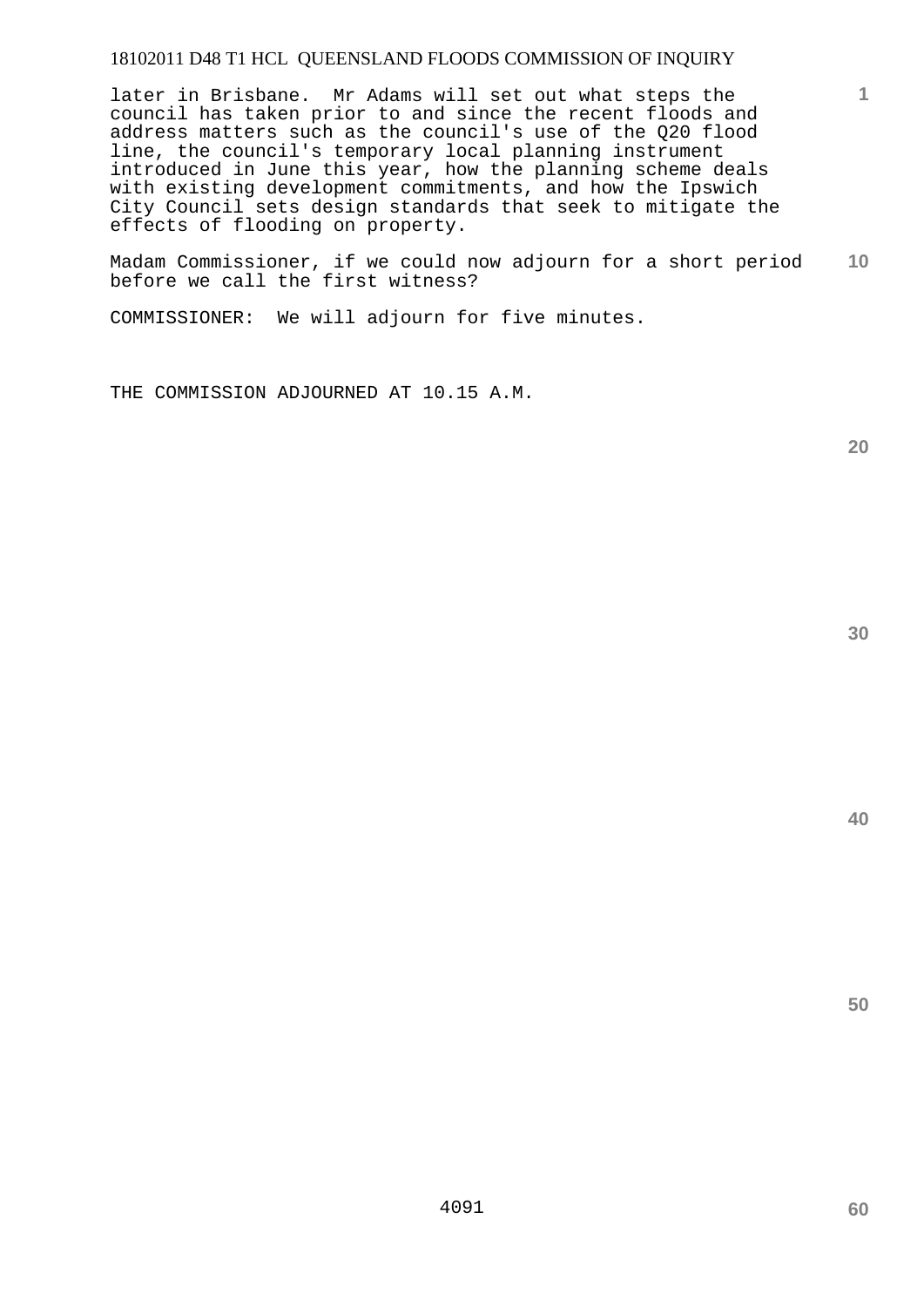THE COMMISSION RESUMED AT 10.19 A.M.

**10 20 30**  COMMISSIONER: Yes, Ms Wilson? MS WILSON: Madam Commissioner, I call Natalia Ang. NATALIA DESTIANY ANG, SWORN AND EXAMINED: MS WILSON: Ms Ang, can you tell the Commission your full name?-- Natalia Destiany Ang. You live at unit 10/25 Mill Street in Goodna?-- Yes. You provided a statement with some photographs attached for the Queensland Floods Commission of Inquiry?-- Yes. Can I show you this document, please?-- Yeah. Is that your statement with attachments?-- Yes. Madam Commissioner, I tender that document. COMMISSIONER: Exhibit 825.

ADMITTED AND MARKED "EXHIBIT 825"

MS WILSON: You have got a copy of that statement in front of you?-- Yes.

Now, that statement is your evidence but if I can just ask you some questions - further questions arising from that statement. In paragraph 1 you describe the location of your house. Do you see that?-- Yes.

And you refer to your house being - that adjacent to your complex is an open drain that runs towards the Ipswich Motorway?-- Yes.

**50**  And you also refer to Leslie Park in your statement?-- Yes.

And Woogaroo Creek?-- Yes.

Can I show you this map, please, which is a Google map? We will just show you this. It is an additional map. Now, on that - can you see your - the location of your house-----?-- Yes.

**1**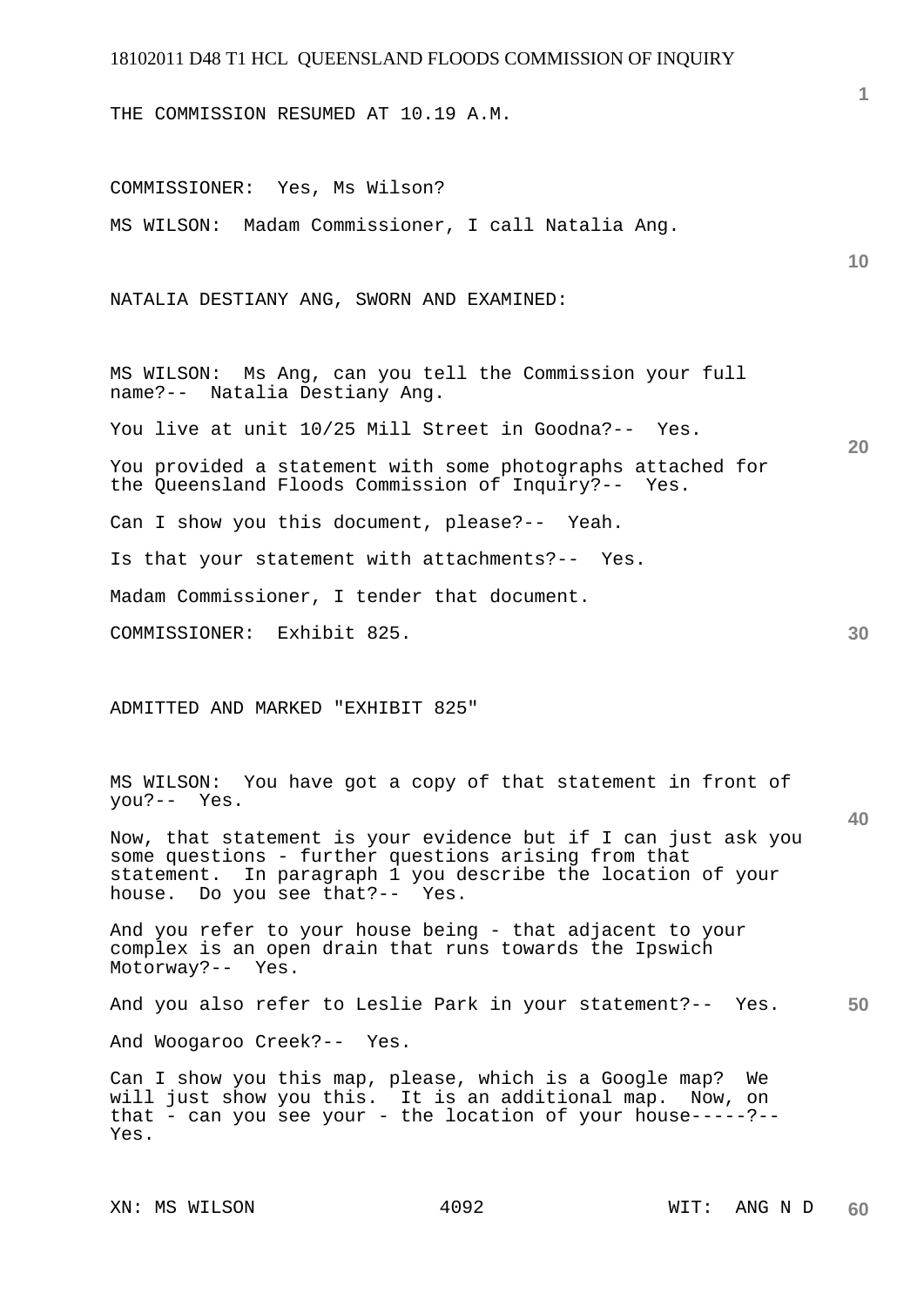18102011 D48 T1 HCL QUEENSLAND FLOODS COMMISSION OF INQUIRY **1 10 20 30**  -----or your residence on that map?-- Yes. Is that marked by a letter A in red?-- Yes. Now, also on that map, can you see there has been two features marked, one is Woogaroo Creek on the right. Can you see that?-- Yes.  $that$  ? - -Is that where you understand Woogaroo Creek to be?-- Yes, it should be there. It should be under one in Ipswich Motorway where I actually look at. So it runs under Ipswich Motorway, is that the case?-- Yes. Where that's marked, that's just what could be described-----?-- Yeah. -----as a part-----?-- Yes. -----of Woogaroo Creek, is that the case?-- Yep. Now, also on that map is marked the drain that you refer to in your statement, is that the case?-- Yes. That is - we can see that on the left-hand side of that map?-- Yes. That photograph?-- Yes. It is marked by a line with some crosses on it?-- Yes. Madam Commissioner, I tender that marked aerial photograph. COMMISSIONER: Exhibit 826.

ADMITTED AND MARKED "EXHIBIT 826"

**40** 

**50** 

MS WILSON: Now, attached to your statement was some photographs. If I can take you to two of these photographs? This is in relationship to the location of your complex to the drain. And if you look on the screen you will see the two which I will take you to. The first is - just wait one moment and it will come up. There is a screen beside you which I understand the photograph should come up at. Now, is that a photograph of the drain that you refer to in your statement?-- Yes.

Okay. Now, can you show me on that photograph or describe to me where your complex is in relation to that drain?-- This side.

To the left of that?-- Yes.

Okay. If I can just show you this other photograph? The next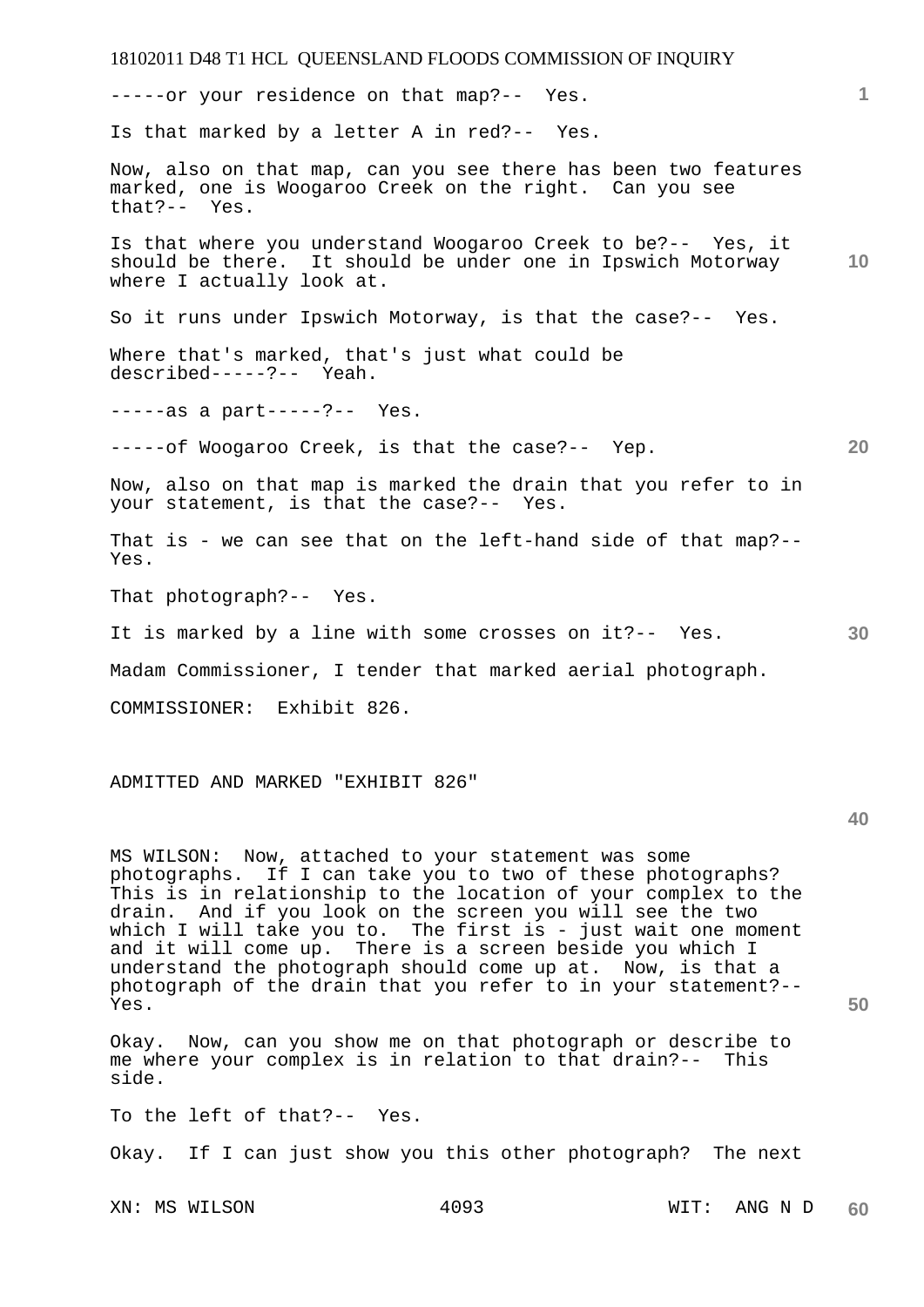photograph shows a parkland area. Perhaps if Ms Pierce could show you the photograph that I'm referring to on your statement. And just while that photograph is coming up on the screen - it should come up in a moment - perhaps if you could just show us all that photograph that you're looking at at the moment. Now, that's a photograph of a parkland. I'm just wanting to be clear. Is that Leslie Park?-- Yes.

And that's - can you see Woogaroo Creek in that photograph?-- I am not sure because I haven't been there myself.

You have never been up to Leslie Park?-- No, no.

Okay. Madam Commissioner, those photographs are attached to the statement, so I don't need to tender them. If we can go to your statement now, from paragraphs 4 to paragraph 9, you describe the flooding that occurred in that area on the 11th of January this year?-- Yes.

Now, on the 11th of January you were at work?-- Yes.

And your husband came to collect you from work?-- Yes.

Do you know what time that was?-- It was about 11 o'clock.

Okay. And then you went back to your residence?-- Yes.

And on the way back did you see Woogaroo Creek in Leslie Park?-- Yes. I saw the water in the Leslie Park is already full.

Okay?-- Yeah, and-----

When you say already full, can you describe what you saw? Was Woogaroo Park-----?-- I can see just the roof-----

The roof?-- -----where people actually having the barbecue.

Okay. There is a barbecue-----?-- Place.

-----place that's got a roof on it?-- Yeah.

When you say you could see the roof-----?-- Yeah.

-----what do you mean you could see the roof-----?-- Just  $the----$ 

-----in relation to the water?-- Just the roof only.

Okay?-- Because I can see it completely underwater, the ground.

What about the drain adjacent to your house?-- We went home and I cook my lunch, and I tried to convince my husband that it is going to flood, and he didn't believe me, so he keep searching on the internet but we didn't get anything. So after lunch I convinced - I tried to convince him again to drive, just to see the drainage next to our complex. And,

XN: MS WILSON  $4094$  WIT: ANG N D

**10** 

**1**

**20** 

**40**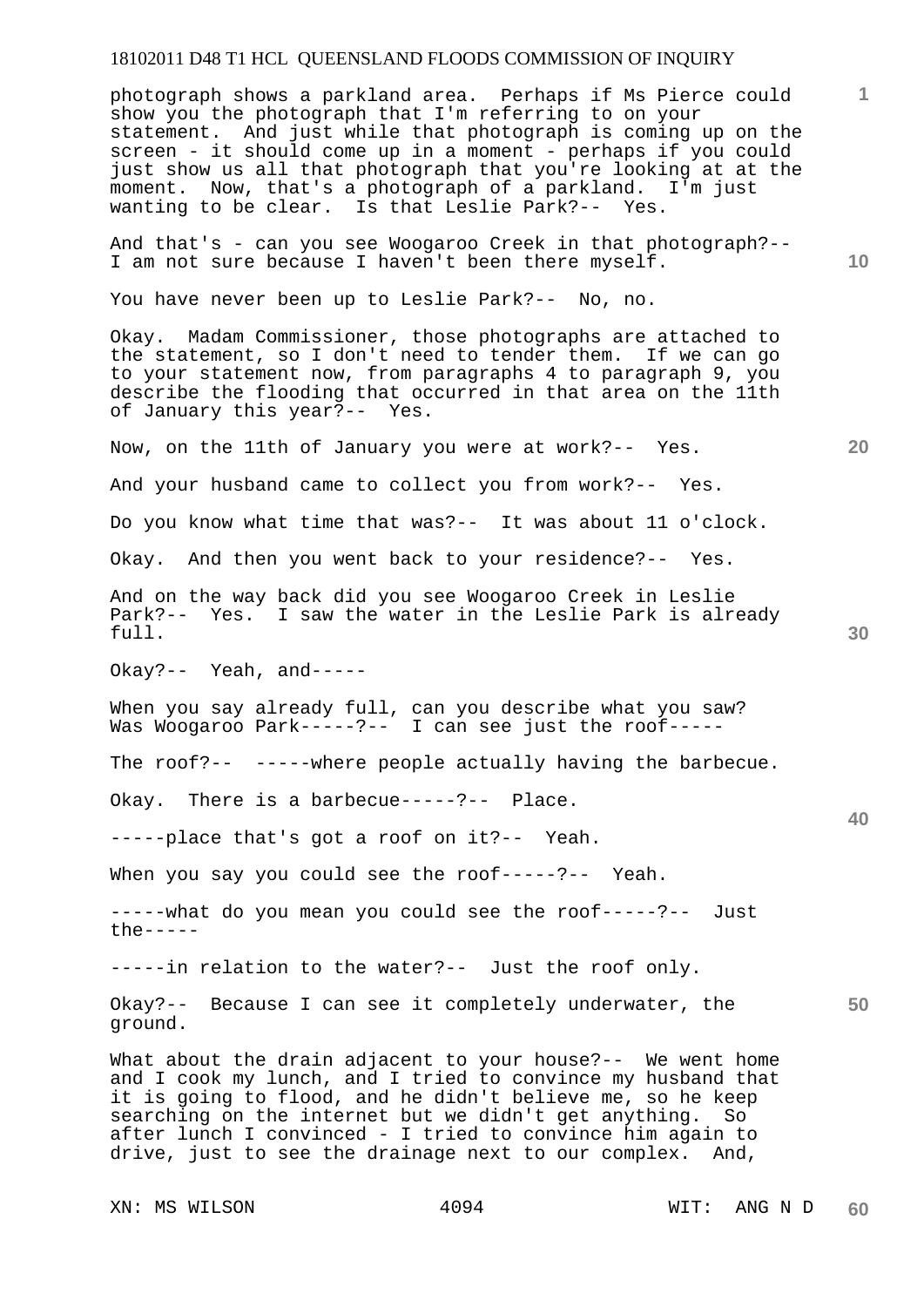**1 10 20 30 40 50**  yeah, he drove and we saw it is just full of water. It is running really, really fast. It is just going - it is just about to go out from----- When you say it was full of water and running really fast-----?-- Yeah. -----what are you referring to? Are you referring to the drain?-- Yes. Okay. At some point in time that day you decided to evacuate?-- Oh, just straight after that. Do you know what time that was?-- That was about one. One-ish. Okay. When you decided to evacuate what did you take with you?-- My documents, my - some of my baby stuff, and that's it, yeah. And you and your husband drove away from your house?-- Yes. And you refer in your statement to water on the road at the intersection of Bertha Street and Mill Street?-- Yes. We've got the map that we can see the intersection of Bertha Street and Mill Street?-- Yeah. You can see that in front of you?-- Yeah. At this point in time when you were driving away from your residence, how high was the water on-----?-- The water from Leslie Park was out and that's about half of the - my car wheels. Up to half of your car wheels?-- Yeah. And in your statement you say that the water was rising from two directions?-- Yes. Can you tell us about that?-- It is the drainage. Yes?-- And the Woogaroo Creek. Okay. So the drain that is marked on that aerial photograph you've got on the left-hand side?-- Yes. And Woogaroo Creek?-- Yes. And that's where you believe the water was rising at that point in time?-- Yes. When you were in the intersection of Bertha Street and Mill Street?-- Yes. Now, you tried to return to your property the next day?-- Not only the next day, just in a few hours we tried to go back and tried to secure some stuff but we couldn't because the police

XN: MS WILSON  $4095$  WIT: ANG N D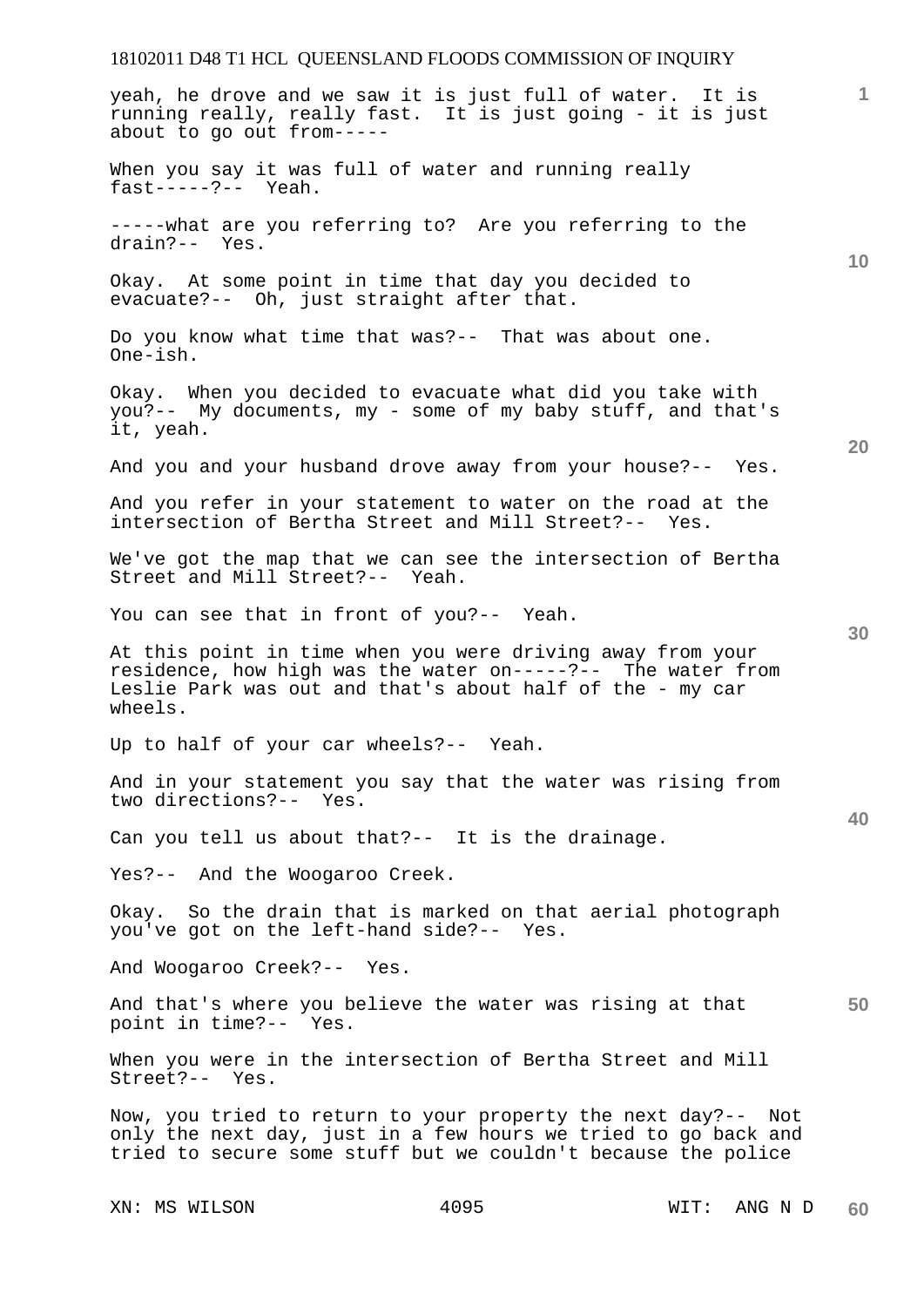didn't allow us to go there.

And when was the first opportunity that you had to see the area around your residence and the flooding that had occurred?-- That was the only time. Oh, when we went out from the area when I saw the water is already up from the Leslie Park, we can go back one more time but that's it.

Okay. And when you went back that one time how far did you get to your residence?-- What do you mean by how far?

Well, could you drive back to your residence when you went back?-- Yes.

Okay. So the flooding had gone by the time that you had left?-- No, no, no. It was still - it was still flooding but we take the risk to sort of just go there one more time and try to get more stuff out.

You referred to before some police stopped you?-- Yes.

When was-----?-- That was - that was - I think that was already 4 o'clock.

Okay?-- Yep.

So the police stopped you and you couldn't go back to your residence at that point in time?-- No.

**30**  So when the police stopped you, what was the state of flooding in the area at that point in time?-- The intersection between Bertha Street and Brisbane Road-----

Yes?-- -----it was already about - probably up to my knee, yeah.

Okay. In your statement you refer to that you returned to your property the next day, on Wednesday the 12th of January?-- Yes.

If you look at that, that's paragraph 9. And you couldn't get back to your property?-- No.

And you - but you could see all of Leslie Park flooded. Do you see that at paragraph 12?-- Yeah.

And you refer to all the lower areas on Mill Street, including your complex, was a lake?-- Yes, that was the next day.

That was the next day?-- Yeah.

And there was a caravan park located next to Woogaroo Creek. What could you see of that?-- It was just a lake. I couldn't see anything.

Thank you, Ms Ang. They are all the questions I have for you. Just hold on some other people might have some questions for you.

XN: MS WILSON  $4096$  WIT: ANG N D

**10** 

**20** 

**1**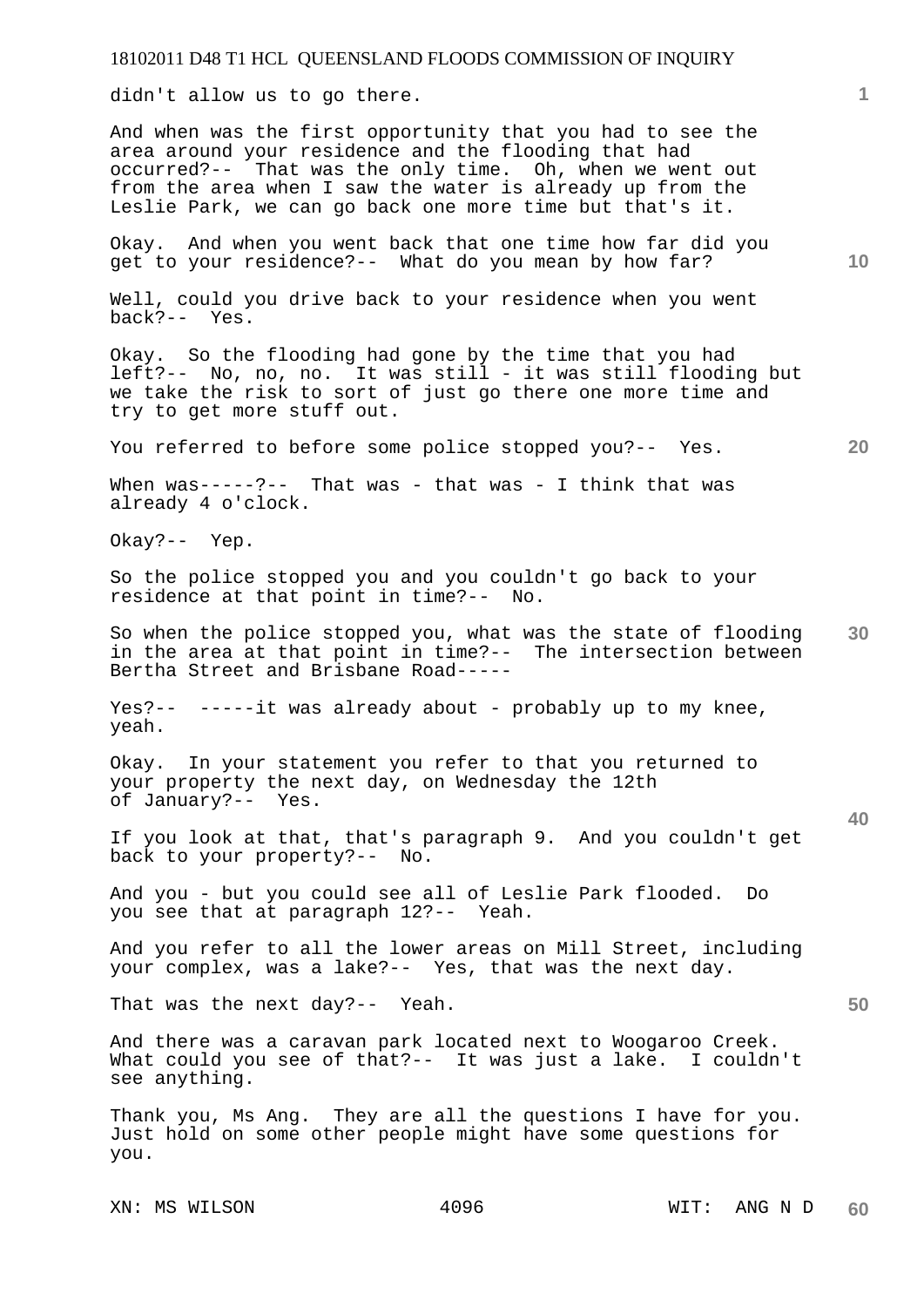COMMISSIONER: Mr Flanagan?

MR FLANAGAN: Thank you. Ms Ang, can I take you to paragraph 3 of your statement?-- Yes.

May I draw your attention to the last three lines of that statement where you say, "I did not, however, receive any adverse comment from the solicitor concerning flooding. Subsequently, the contract period expired and we purchased the house in June 2009." Do you see that?-- Yes.

At the time that you purchased the house, did you request your then solicitor to conduct council searches for you in relation to this property?-- Yes.

Those searches included a rates search?-- Yes.

And a flood search?-- Yes.

And do you recall that your solicitor actually filed that application for those searches with the Ipswich City Council?-- I didn't receive it at all from my solicitor for the results.

All right. Do you recall, however, that your solicitor did in fact file an application with the Ipswich City Council in relation to those searches?-- No, I'm not sure.

All right. Do you recall receiving any information back from your solicitor in relation to those searches?-- Only a phone call.

Only a phone call?-- Mmm.

**40**  Do you recall what your solicitor said to you in the course of that phone call?-- She said, well, the area was flooded before, and that's it, nothing else and - yeah.

**50** 

**20** 

**30**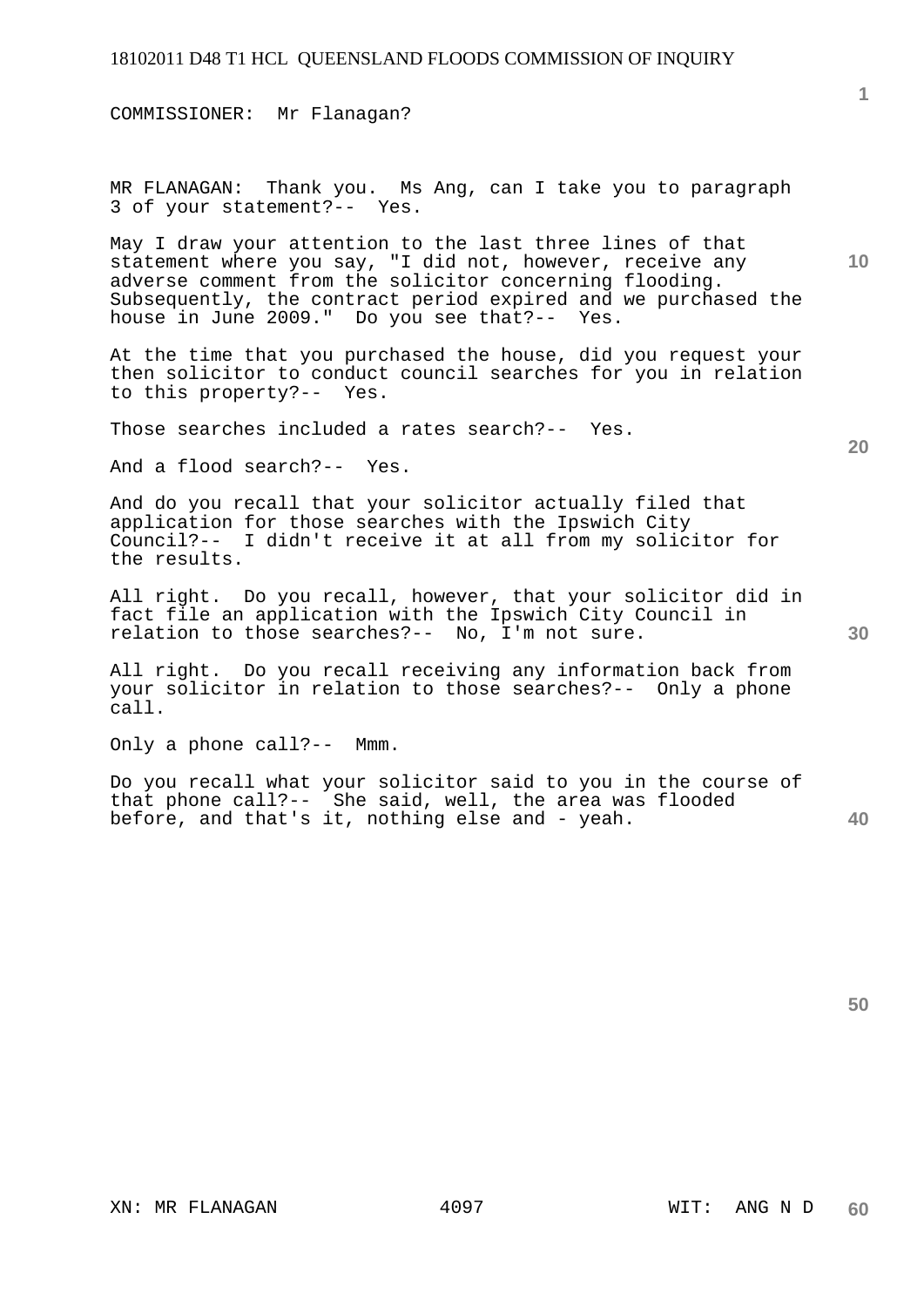### 18102011 D 48 T2 JJH QUEENSLAND FLOODS COMMISSION OF INQUIRY **1 10 20 30 40 50**  Did he say words to the effect that in 1974 the property that you were intending to purchase flooded to the extent of 8 metres above its property level?-- No. You don't recall him saying that to you?-- No, she didn't mention at all. May I ask that you look at two documents for me?-- Yes. The first document, which is loading onto the system-----?-- Okay. -----should be a Search Application Form, and you'll see there that the purchaser's name is your name; is it not? And you'll see, if you just look at the very top of the document, it's a Search Application Form with the Ipswich City Council-----?-- Yep. -----and the purchaser's name has your name; is that correct?-- Yes. Yes. And you'll see that the applicant's name has the name of your then solicitors?-- Yes. And the vendor's name is the name of the persons that you purchased the property from?-- Yes. All right. And if you go down to - you'll see there "Individual Items" tick box-----?-- Yeah. -----and there's a "Flood Only Study", five working  $days---?---$  Mmm-hmm. -----and that's been ticked; do you see that?-- Yes. And in relation to this document, you see there that there's a receipt invoice number "135206"?-- "Receipt invoice"? Oh, yes. All right, thank you. I tender that document, Commissioner. COMMISSIONER: Exhibit 827. ADMITTED AND MARKED "EXHIBIT 827" MR FLANAGAN: And then, may I then take you to the second document, Ms Ang, which you will see is a Flood Certificate under the hand of Carl Wulff, Chief Executive Officer, dated the 25th of May 2009?-- Is this the one?

No, the second document is - that should be-----?-- Flood Certificate?

Yes?-- Yes.

XN: MR FLANAGAN 4098 WIT: ANG N D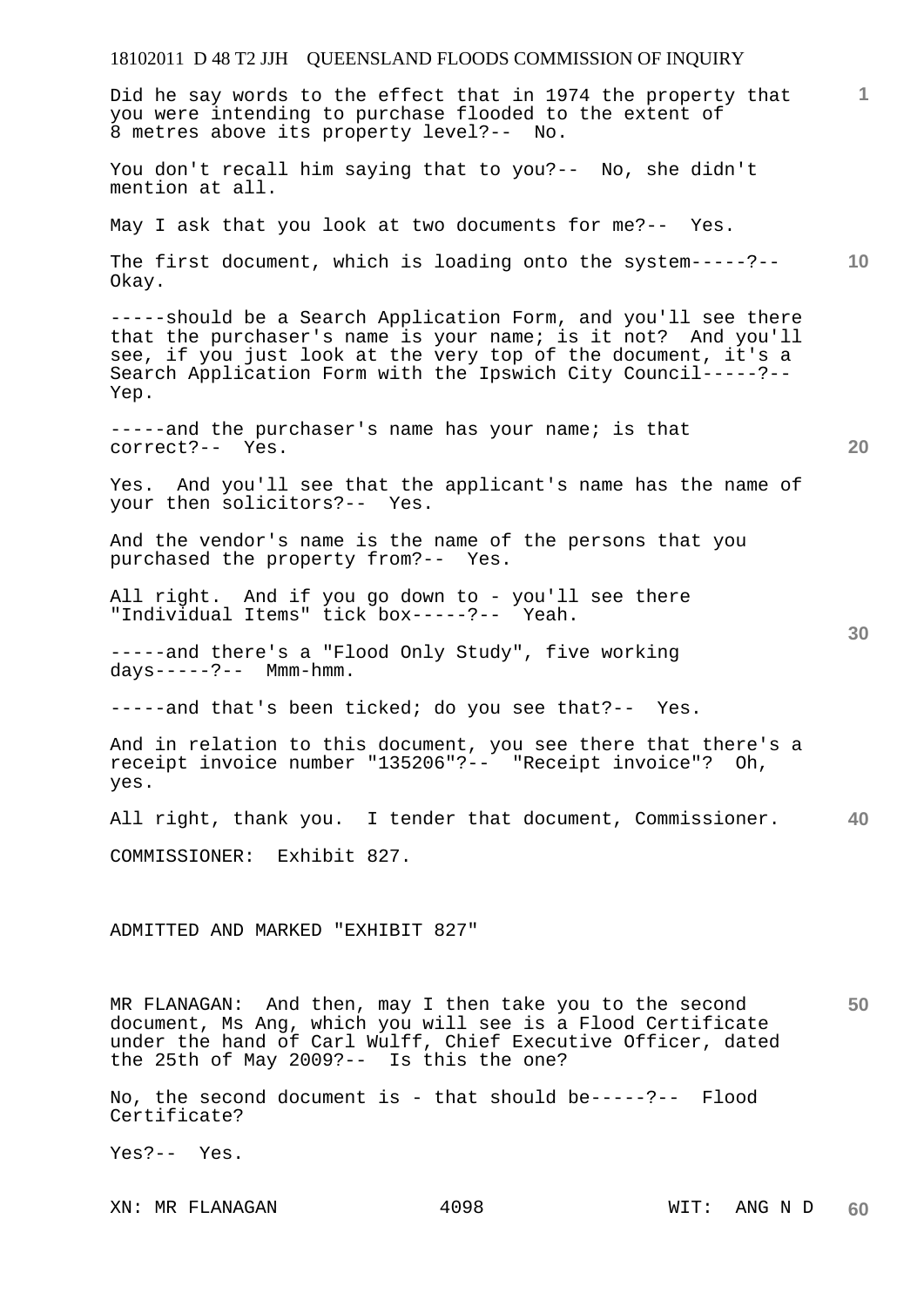Thank you. Again you'll see that it's a Flood Certificate for 10/25 Mill Street, Goodna. That was the property that you purchased?-- Yes.

That property had been built in 1992, hadn't it?-- I believe so.

Yes, all right. And the particulars that were given, you'll see there that it states that the property levels, that is the level of your property-----?-- Mmm-hmm.

-----ranged from approximately RL 10.7 metres AHD to approximately RL 10.8 metres AHD?-- Mmm-hmm.

But the recorded 1974 flood level is approximately RL 18.5 metres AHD, that is, approximately 8 metres above - the 1974 flood was 8 metres above the average level of your property that you were purchasing in 2009. Was this certificate presented to you by your then solicitor?-- No.

Was the information in the certificate given to you?-- No.

Right. Do you recall any conversation with your solicitor in relation to him conducting searches at the Ipswich City Council that showed that the 1974 flood level, as indicated from the City Council, was actually 8 metres above the level of your property that you were purchasing?-- No, she didn't mention at all.

All right, thank you. You will see there on that certificate that it says, "For all other flood levels please contact the Planning and Development Department," and it's given a phone number. Did you ring that phone number at all-----?-- No.

-----for flood information?-- No.

To your knowledge did your solicitors ring that number for flood information?-- Not to my knowledge.

All right, thank you. As at 2009, in May 2009 when you purchased this property, did you appreciate that the Ipswich City Council had a number of flood levels or flood lines that you could search, including the Q100 line?-- Sorry? Can  $you---$ 

Did you appreciate the fact in 2009 that if you did a flood search you would have found a Q100 line for this property?-- No. I did a search from Google myself, that was after I saw myself - after I bought the property a few days - I can't remember, but there was really pouring rain for three days that was flooded the Mill Street, that when I started to Google myself, but in terms of contacting Ipswich City Council - sorry, can you-----

Do you have a recollection of contacting the Ipswich City Council yourself?-- No.

XN: MR FLANAGAN  $4099$  WIT: ANG N D

**40** 

**50** 

**20** 

**10**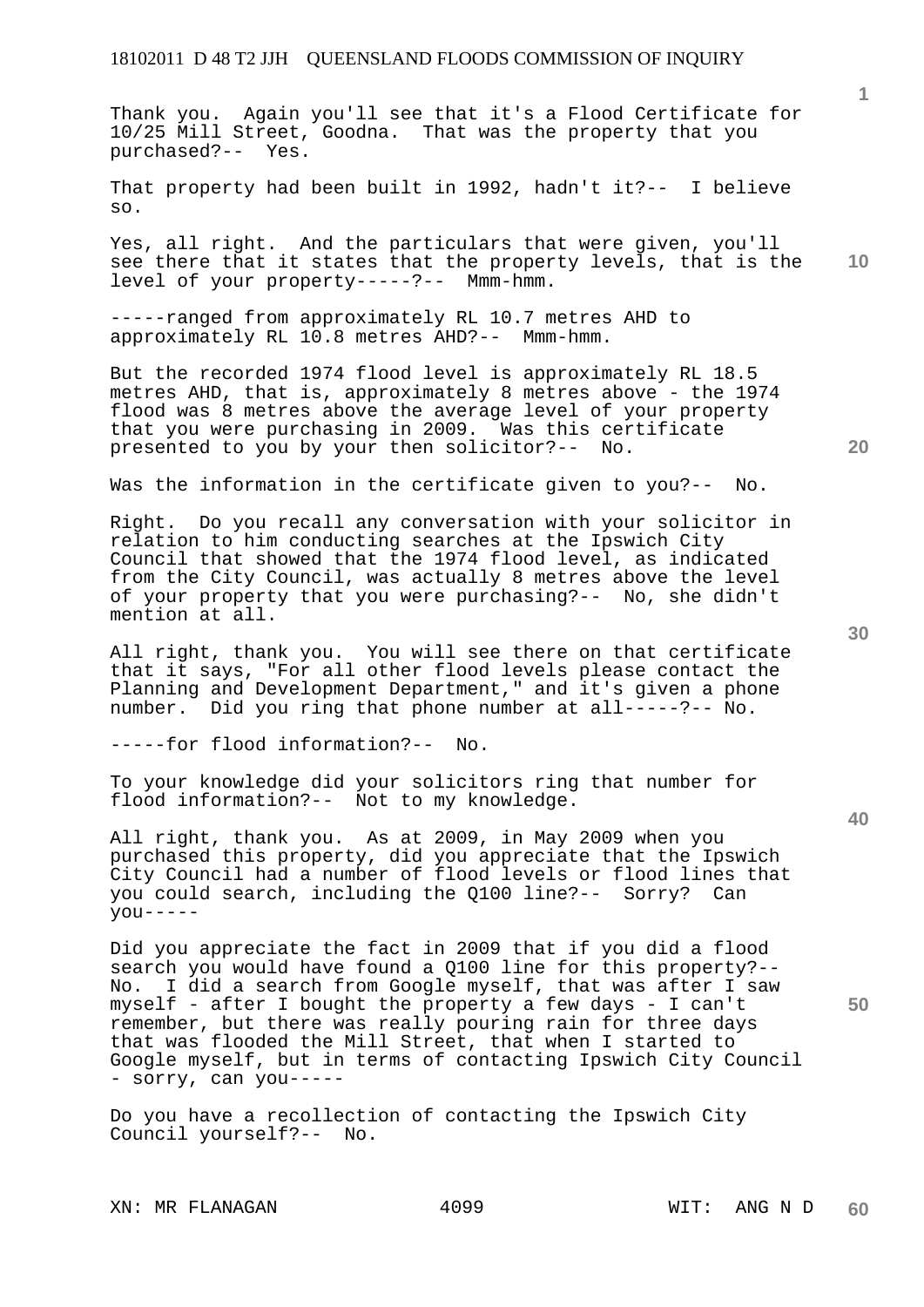All right. And you're not aware of the results of your solicitor receiving information from the Ipswich City Council?-- No.

Right, thank you. Thank you, Commissioner. I tender that document.

COMMISSIONER: Exhibit 828.

ADMITTED AND MARKED "EXHIBIT 828"

COMMISSIONER: Ms McLeod?

MS McLEOD: No questions, thank you.

COMMISSIONER: Ms Brasch?

MS BRASCH: No questions, thank you.

MS WILSON: Madam Commissioner, may Ms Ang be excused?

COMMISSIONER: Yes. Thank you very much, Ms Ang, you're excused.

MS WILSON: Madam Commissioner, I call Krystal Wilson.

**30** 

**1**

**10** 

**20**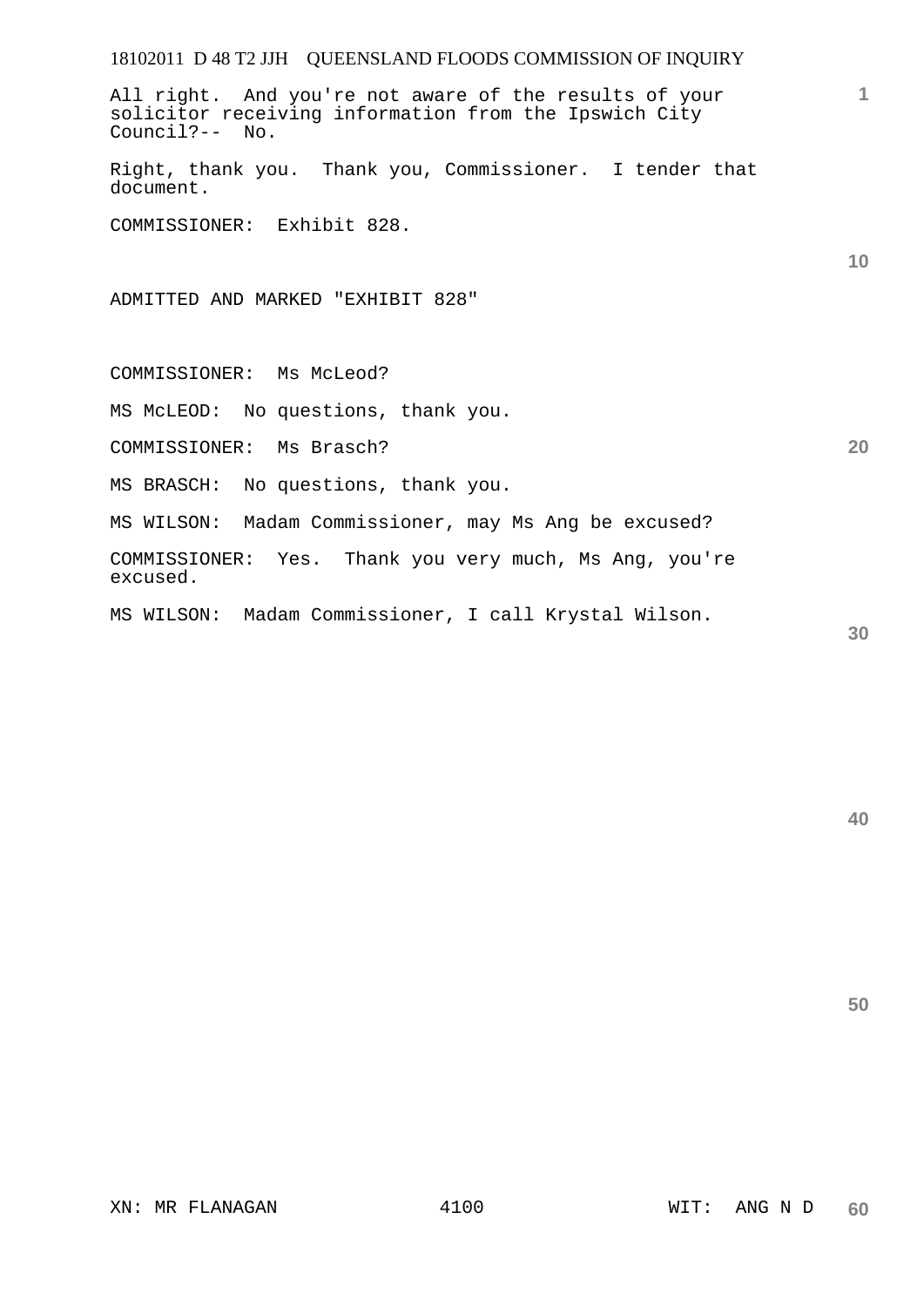## 18102011 D 48 T2 JJH QUEENSLAND FLOODS COMMISSION OF INQUIRY XN: MS WILSON  $4101$  WIT: WILSON K J **1 10 20 30 40 50 60**  KRYSTAL JOHAN WILSON, SWORN AND EXAMINED: MS WILSON: Thank you, Miss Wilson. Could you tell the Commission your full name, please?-- Krystal Johan Wilson. And you're currently employed as a centre director at the Kaleidoscope Early Learning Centre?-- Yes. You provided a statement to the Queensland Floods Commission of Inquiry dated the 14th of October this year?-- Yes. Would you have a look at this document, please? Now, that's your statement?-- Yes, it is. And attached to that statement, I believe, is also some photographs?-- Yes. Madam Commissioner, I tender that statement. COMMISSIONER: Exhibit 829. ADMITTED AND MARKED "EXHIBIT 829" MS WILSON: Now, Miss Wilson, that statement is your evidence but if I could just take you to a few matters in your statement?-- Mmm-hmm. The child-care centre, the Kaleidoscope Child-Care Centre is located at 45 Alice Street, Goodna?-- Yes, it is. And this complex opened as child-care centre in 2009?-- 2008. 2008, okay?-- Yep. Now, when I say "complex", that's because there's two buildings on-----?-- Yes, there is two separate buildings----- -----the lot?-- -----yeah. How many children can the centre accommodate?-- 115 a day. A hundred and 15 children per day?-- Per day, yes. Now, do you have quotas for babies and toddlers-----?-- Yes. -----and preschool? Can you tell me how many babies the centre accommodates?-- Eight. Eight?-- Yeah. And toddlers, which I would put - that need assistance with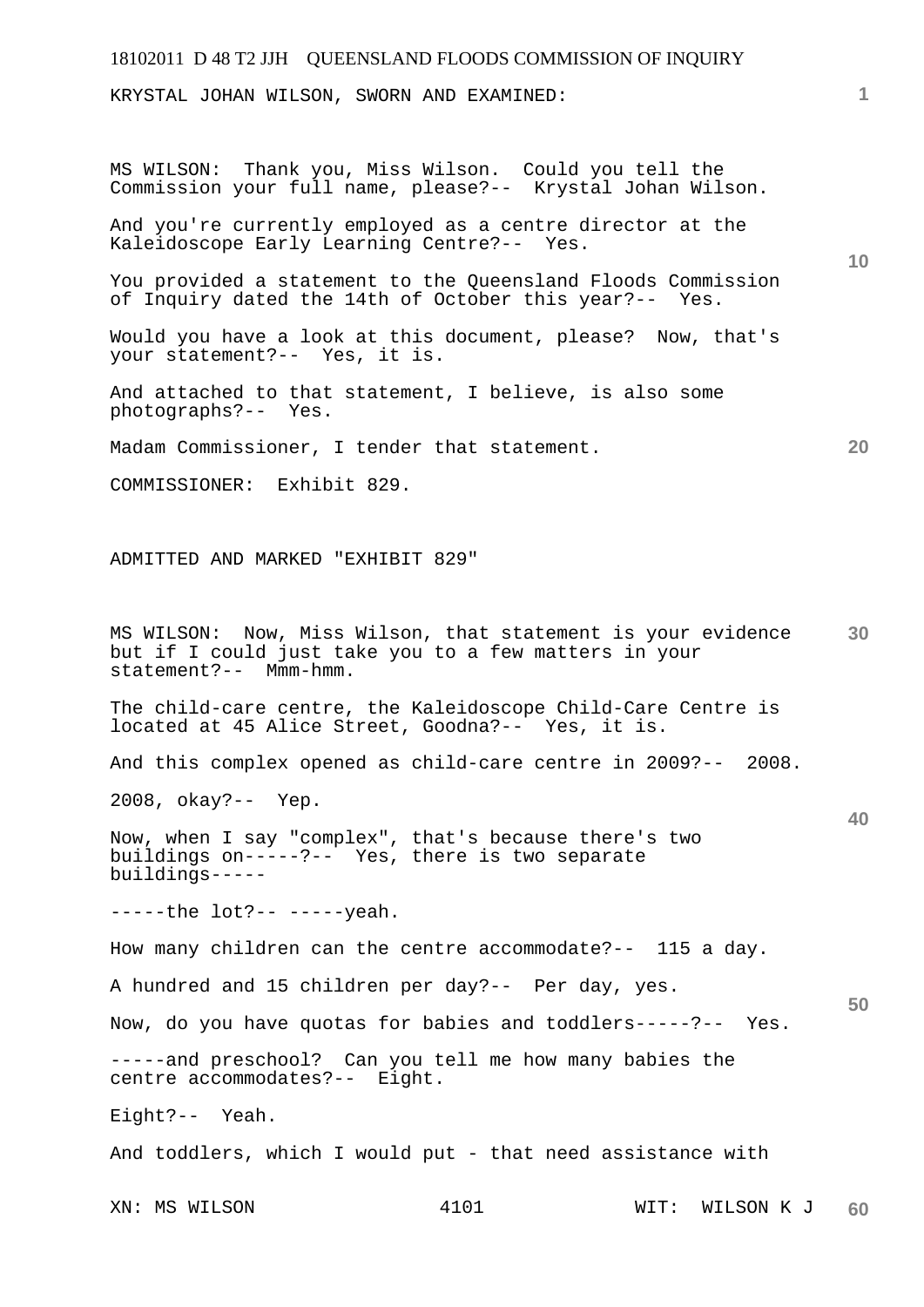walking, say?-- So that's our - we have two rooms for the 15 months and two and a half, which is the toddlers-----

Okay?-- -----and that will be 20 in total.

Okay. And then the other room is - makes up the rest, is that the case?-- There's a total of eight rooms. We then have two rooms of twos to threes, which is 12 in each room. We also have a two and a half and three and a half room, which holds 16 children; a threes to fours which holds 24, and a fours to sixes which also holds 24 children.

So out of all of those numbers of a hundred and 15-----?-- Mmm-hmm.

-----how many need - would need assistance in walking? If you had to evacuate how many would need assistance in walking?-- The nursery would need - the whole eight babies would need assistance there and some of the toddlers as well because most of them are only 15 months or more, so they are more encouraged for assistance. Even when we do our fire evacuations we encourage the carers to assist them.

Okay. How many staff is employed on the centre on any given day?-- Roughly about 25 a day.

Okay. Now, the parents of the children cared for at the centre you say mostly work in Ipswich or Brisbane?-- Yes.

But some are located locally?-- Some are local.

Now, if I can take you to some maps of the site, which are available on Ipswich City Council's website. The first map I wish to take you to is "Major Flood Information - Map 52". Now, there is a mark on that map that indicates where the child-care centre is located. Do you agree where that mark is?-- Yes.

Okay. So that mark indicates where the child-care centre is located?-- Yes, it does.

Now, that child-care centre is located in - we can see some green and blue hatching?-- Yes.

And you will see a legend down the bottom of that map which tells us what that hatching means?-- Yes.

**50**  Which - and the green is the flood event for January 2011 and the blue is for the flood event January 1974. So if we go back to where the child-care centre is located it is both within the green and the blue; can you see that?-- Yes.

Madam Commissioner, I tender that document.

COMMISSIONER: Exhibit 830.

ADMITTED AND MARKED "EXHIBIT 830"

**10** 

**1**

**20**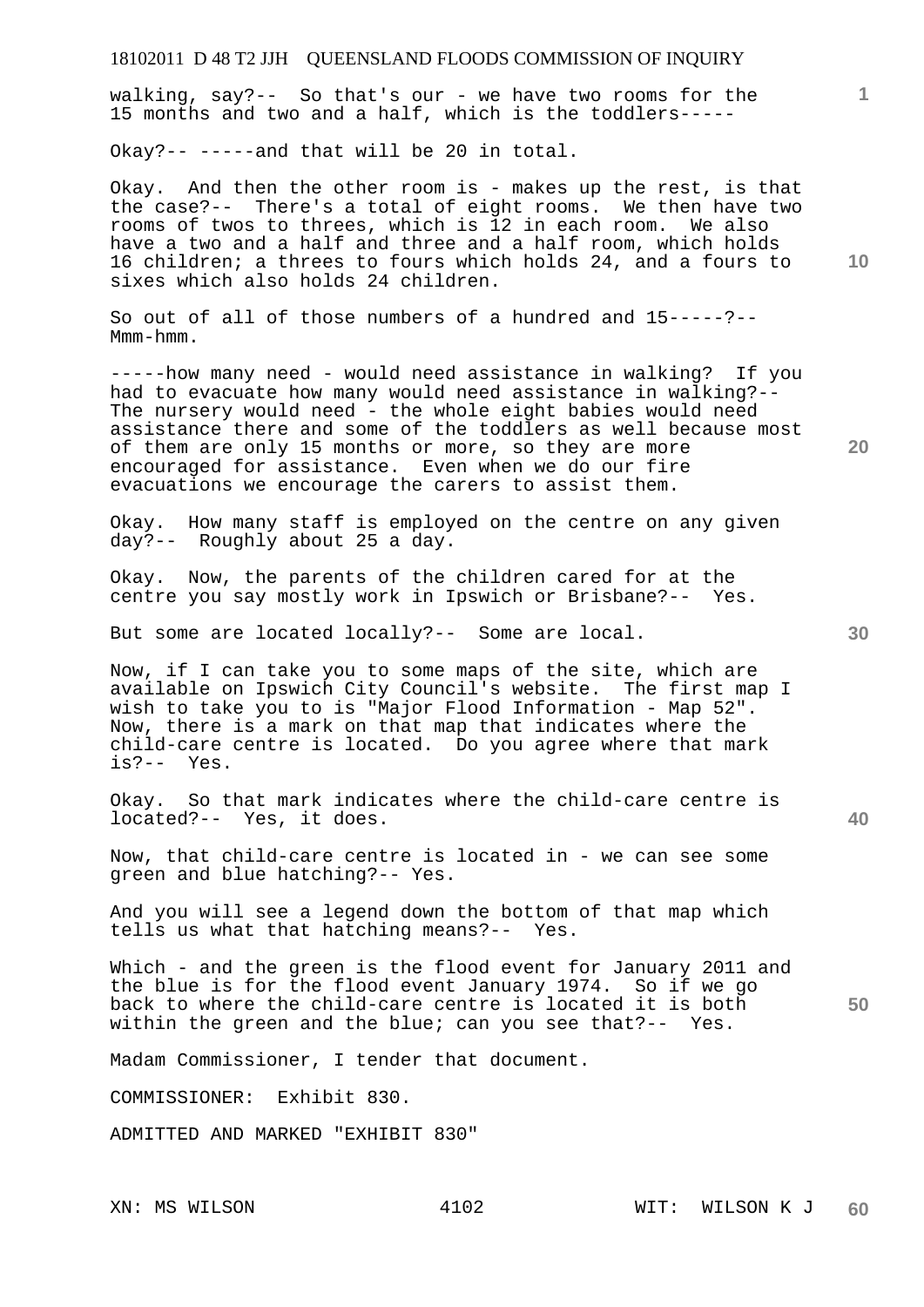MS WILSON: Another document that I wish to show you is the PD Online map. Now, in your statement you refer to a creek at

the back of your premises?-- Yes. How far away is that creek from your premises?-- From the edge of the fencing I could only approximate it to - probably - to the actual hollow in the ground? Yes?-- Between five to 10 metres, roughly.

Have a look at that document?-- Yeah.

And we can see a yellow and a red line behind there?-- Yes.

Which is referred to in the legend as the - red is the urban stormwater flow path areas?-- Yeah.

**20**  And the yellow is the one in 20 development line. Does - that line at the back of the premises, is that about where the creek is?-- Yes.

Okay. Madam Commissioner, I tender that document.

COMMISSIONER: Exhibit 831.

ADMITTED AND MARKED "EXHIBIT 831"

MS WILSON: Now, your statement refers to evacuation procedures that the child-care centre has?-- Yes.

The centre has what you would describe as excellent evacuation procedures in place and that is because of the nature of your business?-- Yes.

So-----?-- We actually rehearse them monthly and that way the children when we do, for example, have a fire or an emergency evacuation are calm and that it's not going to create a lot of chaos for them.

Your emergency evacuation, does it take into account flooding in any way?-- Our main emergency evacuations that we do are just fire and emergency, we've never had to rehearse a flood one, but we do have a policy for it.

And what is a policy for flood evacuation in-----?-- To contact all families and evacuate the children as soon as possible in a safe and calm manner.

Is there any policy of the children holding onto a rope and being walked up along Alice Street to the top of a hill?-- No.

**10** 

**30** 

**40**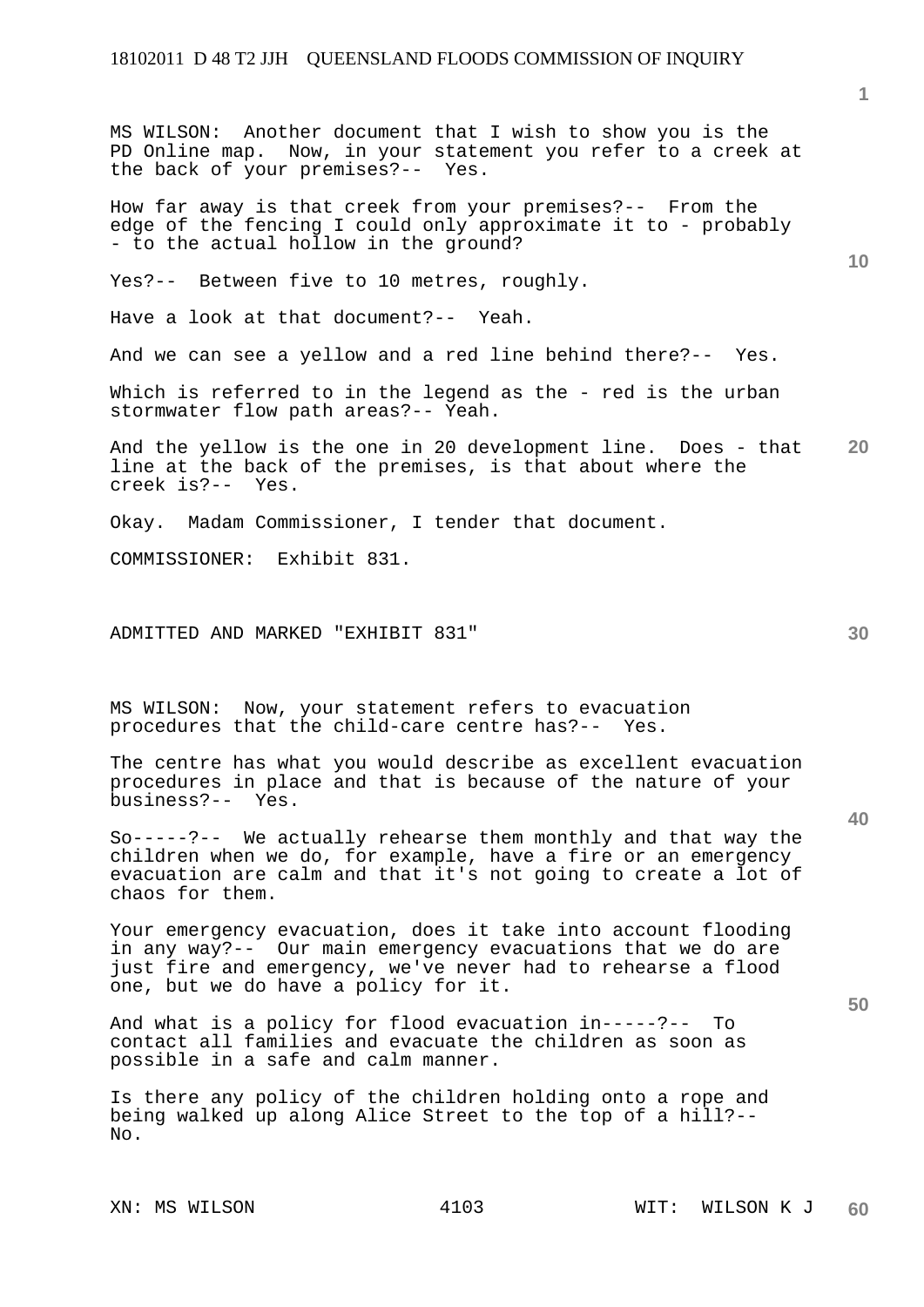Okay. So the procedure in relation to flood is contact the parents so the parents can come and get their children?-- Yes.

And what do you estimate, and you've got experience now with this-----?-- Yeah.

-----how long does that procedure take?-- It took for this year - it took just under two hours, roughly, to evacuate all staff and children in a safe manner.

And when did you make the decision that now we have to start that process on the 11th of January?-- I actually took my assistant director for a drive and said to her, "Okay, this water's coming," and it was raining on the day, I said, "can you get in the car, we're going for a drive. I want to check out all the water easements and go down and see what the river's doing." We got down to the Goodna boat ramp and I actually saw a police officer there so I pulled over, got out of my car and while I was talking to her she noticed my logo on my shirt and she said that it would advisable to evacuate the centre, 'cause she knew we were behind the police station on that easement area where the water does come in the creek.

So what waterways were concerning you on that day that you wanted to check out?-- We were checking out the stormwater which goes up towards Jones Road and just the actual river itself.

Now, when was the last child collected by?-- 1 o'clock.

And then the staff left?-- All the staff had left by the same time, 1 o'clock.

And when did you leave?-- I left just after 1, with the assistant director. We made sure the centre was completely locked up. We took the towers off both computers in each building just as a precaution, and locked the centre, closed the gates and we all went home.

In paragraph 17 you refer to receiving a phone call on your mobile phone which was diverted from the centre?-- Yes, I diverted all lines to the centre as a precaution again. I received a call that - and it was - all it consisted of was a very loud siren and unbeknownst to me at the time, I didn't know what it was, it wasn't until I visited my sister to see how they were that she told me that that siren meant it was time to evacuate.

Do you know when water started to enter the premises?-- I don't know what time it started to enter the premises, no, sorry.

You did go and visit the centre early the next morning?-- Yes, 5 a.m.

And when you visited the centre on that early morning what did you see?-- I couldn't see from the 6 foot fence under. I

**10** 

**1**

**40**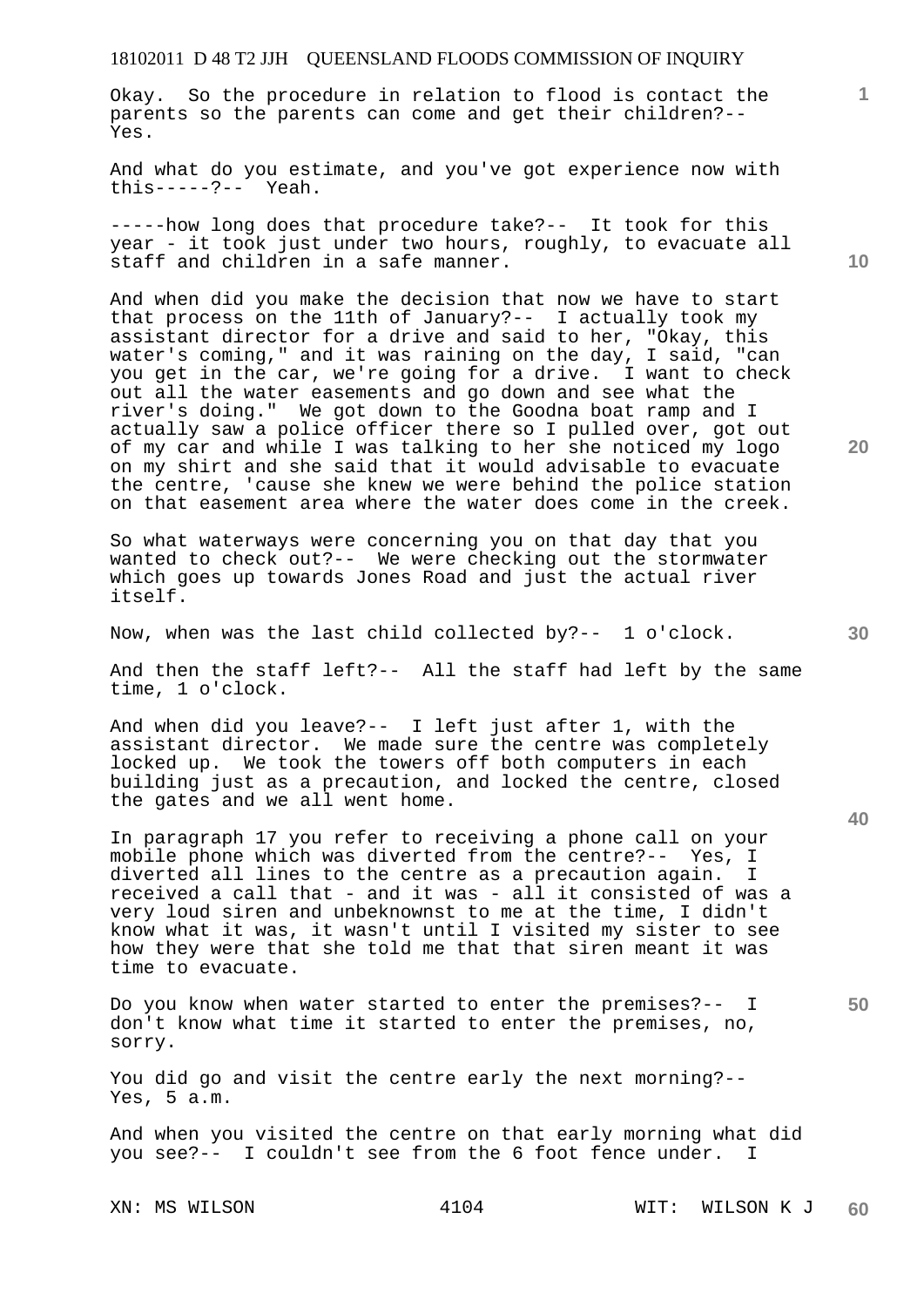could only just see above the 6 foot fence to the roof tops of our buildings.

And when were you able to actually get back into the premises?-- Not till the Friday.

Now, your statement in some detail takes us through the enormous community support that you received to assist in cleaning up?-- Yes.

You received - members of the RAAF came to assist?-- Yes, one of my parents had called the centre hoping to get someone or hoping the phones were diverted. They hadn't been rostered to do anything for the day and he said, "Do you want some help?" and I just said, "Yes, please, it would be appreciated," so he brought half his unit down to help us get out the larger items in the kitchen and the cupboards and lockers and, like, furnishings that were attached to the walls.

And members - just people walking along the street just came in and helped?-- I had people from even New South Wales just over the border come. It was a very good community spirit.

Food was provided?-- Yes. We had Go-Gecko turn up and put a barbecue on with sausages on bread and some water. We had people donate water. People come in with bottles of water, food, soft drinks, whatever they could help provide. I even had a elderly lady who had lost everything who'd baked goods come down and she's like, "I can't help you clean but please eat something."

Now, you provide quite a bit of detail in your statement about the damage caused by the flooding to the centre. How long did it take for the centre to reopen?-- It took 45 days.

Forty-five days?-- Yes.

And after the centre reopened you refer to the "utilisation rate". When you refer to the "utilisation rate", what do you mean by that?-- A "utilisation rate" is the percentage of children and families that came back to us.

Okay?-- So before the centre flooded we were sitting at about 97 per cent and when we reopened we sat at 47.

And what's - what is it now?-- We just hit a hundred per cent this week.

So it's gradually built up over that time?-- It's gradually built up over the time.

And for those 45 days you could not offer any service?-- No, we could not.

Now, there's some photographs attached to your statement. If we could just quickly have a look at those. You saw actually see them on the screen as well. So that's an aerial photograph of your centre?-- Yes, it is.

**20** 

**10** 

**1**

**40**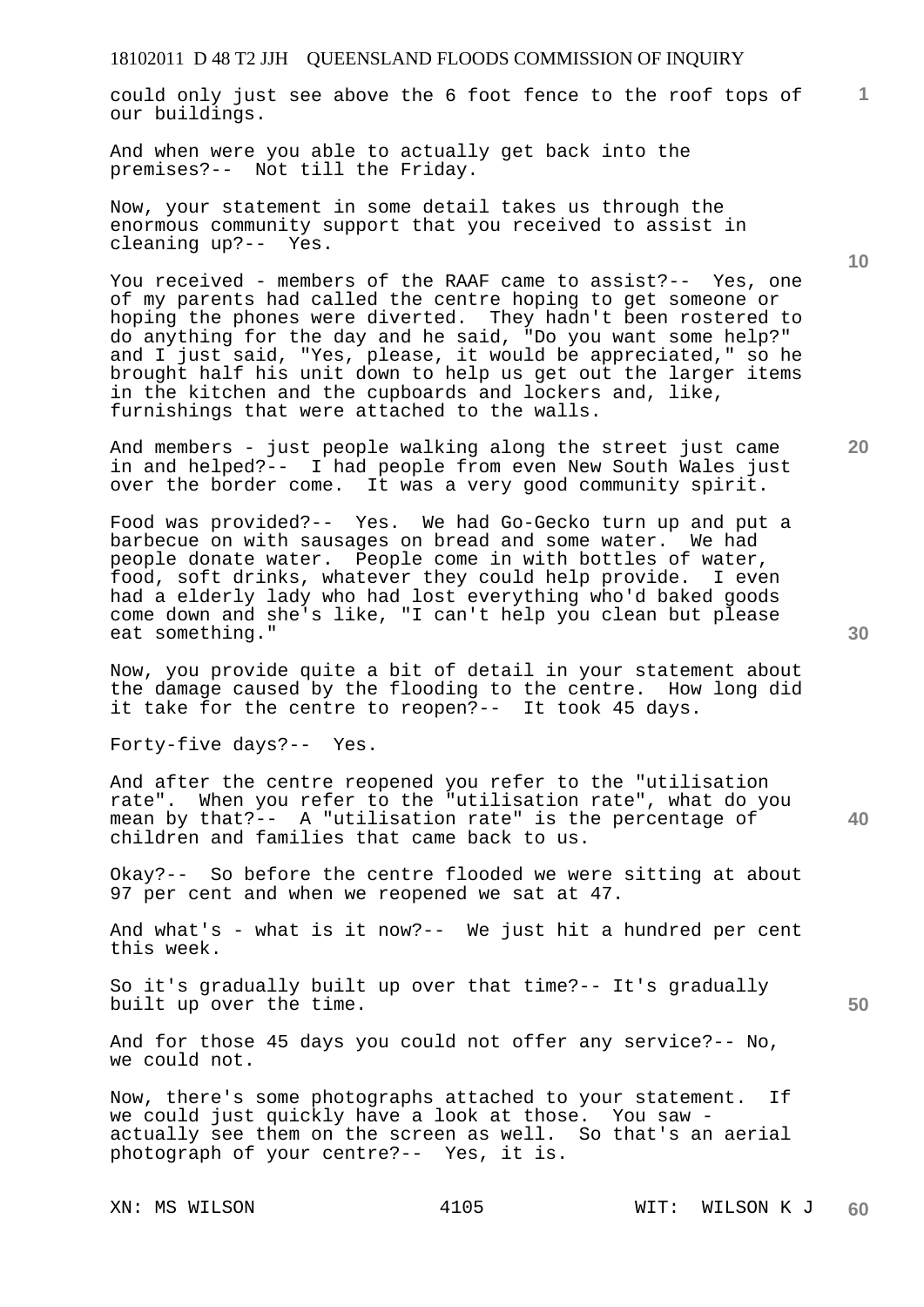Is there any significance between the left and the right?-- So this one here?

Yes?-- This is after the flooding. This is prior - before the flooding when they first opened and this is what you could see from the aerial to the ground on the clean up.

And there we can see the two buildings that are a part of your complex?-- Yes.

If we can go to the next - I think these are the - it's hard to actually - looking at the ones-----?-- Yep.

It's hard to actually see it because they're somewhat a mirror image?-- So this is the water level line.

And you're pointing to-----?-- Pointing to which would be where the 6 foot fence is. This is the frontage-----

Right?-- -----so it's slightly higher. So that's the water line there, and, like, you can see a couple of toys floating just behind the fence line there that had been in the playground-----

And-----?-- -----and again the water line is here, and all the toys that have actually floated out from the building.

Now, do you know whether that's the water line at the peak?-- No, that wasn't at the peak.

And when was that photograph taken?-- Those photos were taken the Wednesday, roughly early morning, I couldn't say exact time because I had personally gone home to get a camera to start taking photos to document the water level.

If we can have a look at some more photographs. See the photographs on the left?-- Yes.

**40**  And when were those photographs taken?-- All three of those photographs were actually taken at the 5 a.m. on my mobile phone.

Okay. And we see that a sign has been put up showing that there's-----?-- Yeah, there is a traffic hazard of the water covering the road ahead and there was actually a police officer car and an officer there.

If we could have a look at the next. That is after the water has receded?-- Yes, this is after the water has receded.

And we can see the damage inside the building. Is that, though, after the clean up process had started?-- This is before the clean up process had started.

So that's what you encountered when you walked into the building?-- Yes.

**1**

**30** 

**50**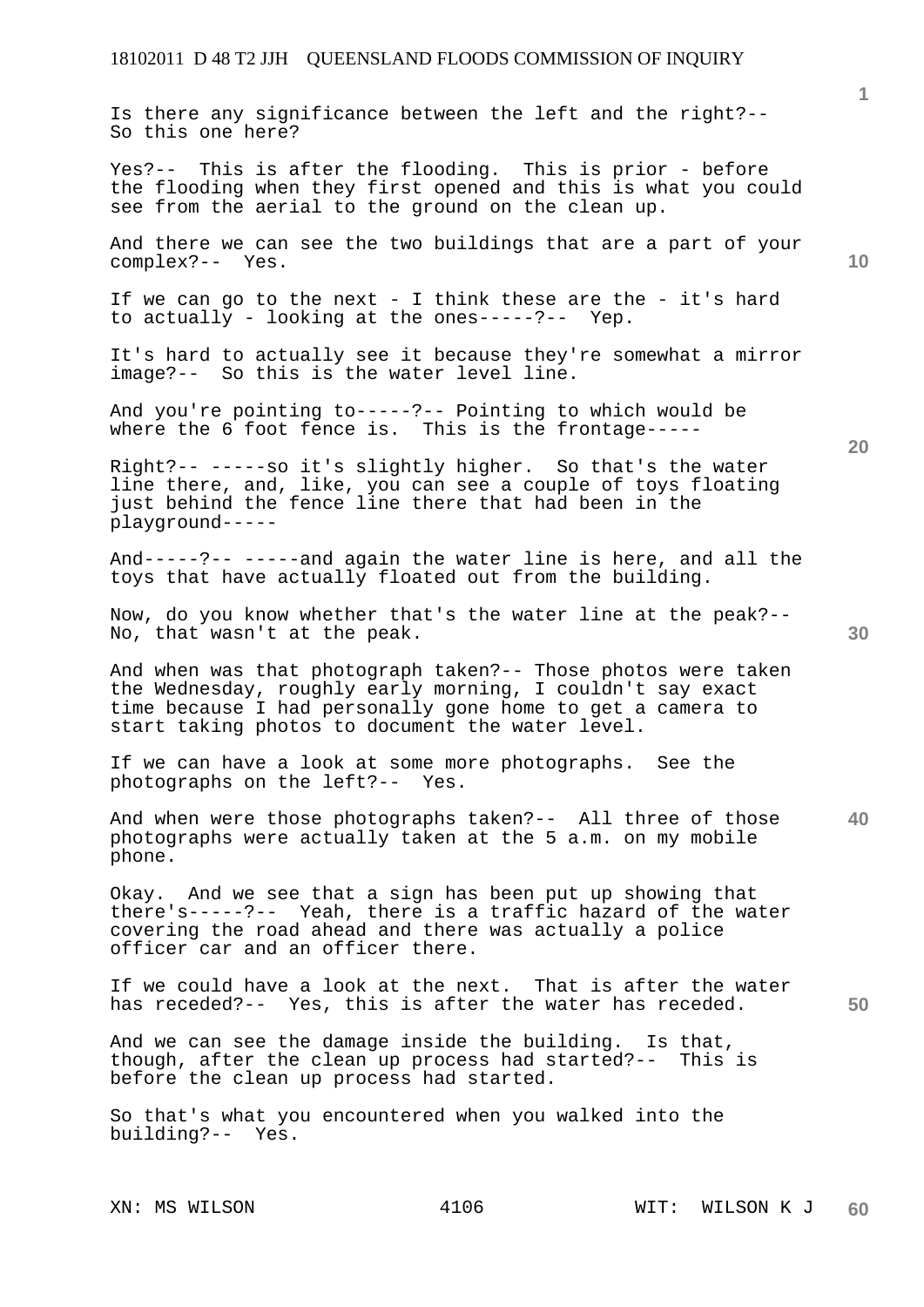And if we can keep on going. There's photos on the left that - what stage of the clean up process are those photographs?-- This photo here? Or that one?

Yes?-- This one. This is walking first in.

Okay?-- We've been able to open the doors and see what was done.

And the one on the right?-- The one on the right is we started to pull stuff, like the smaller things out of the building.

And if we could have a look at the-----?-- And this was the Saturday. This is after we'd got all the walls, the Gyprock, as much equipment and all that out of the centre. The centre had been high-pressure hosed down. So this was pretty close on lockup.

**20**  And where did you get the high pressure hose?-- We actually had one of the volunteers who contacted some friends that he knew had industrial high-pressure hoses to be able to hose out the centre.

And I think that's all of the photographs. Thank you, Miss Wilson, I have no further questions.

MR FLANAGAN: Commissioner, this is one of the few occasions I need to seek leave to ask questions.

COMMISSIONER: Oh, is this not one of your terms of reference?

MR FLANAGAN: It is but I hadn't given notice of cross-examination.

COMMISSIONER: Oh, I see. Are you going to be long?

MR FLANAGAN: No, not at all.

COMMISSIONER: That's all right then.

MR FLANAGAN: Thank you.

Miss Wilson, are you aware that - and appreciating you are not the developer of the child-care centre, but are you aware that one of the conditions of the development was a construction of a solid wall along the road frontage from the eastern corner across the south-west corner of the property and along the western boundary to the north-western corner?-- No.

You are familiar with the wall I'm talking about, though?-- That would be the very front entrance across that entrance to Spalding Court.

All right. And how high is that wall?-- Well, it's, I'd say, 6 metres and then it has, like, the bars that were in the

XN: MS WILSON  $4107$  WIT: WILSON K J **60** 

**1**

**10** 

**30** 

**40**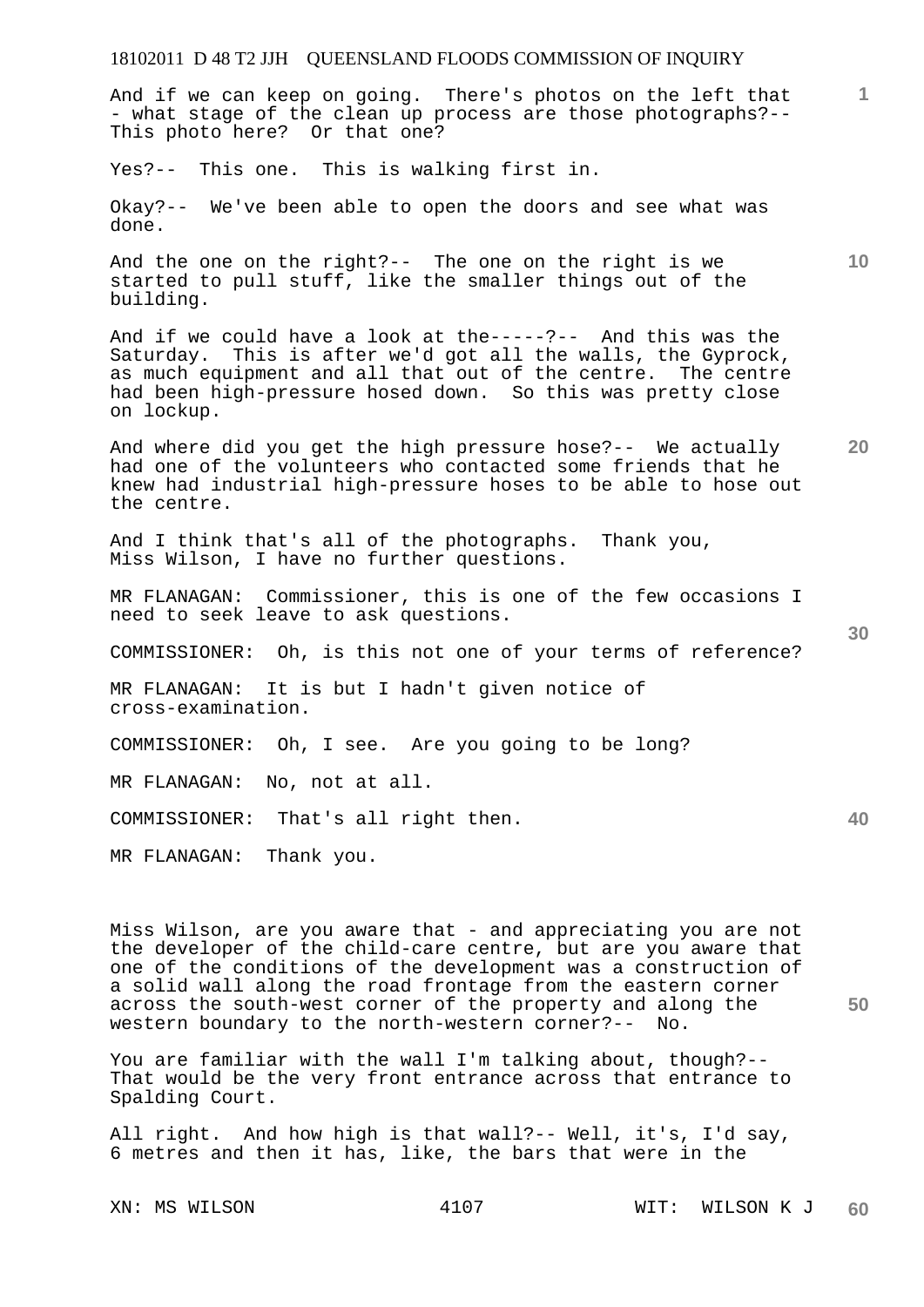photos and then the cylinders, which are probably another foot, perhaps.

All right. Does that wall separate the creek that you referred to and the child-care centre?-- Part of the wall because it goes around one corner of one side and then it's a wooden fence.

And the owner of the building, did they ever explain to you that part of the conditioning of this development was that the child-care centre had to have a flood escape plan and procedure to be developed and periodically practised, rehearsed in case of flooding of the site?-- I was not aware of the flood procedure, although it is a policy we do have.

Right, thank you. And also in relation to the car park. You are aware that there's signs in the car park, again a condition of the development, that warn of the car park is subject to flooding?-- No, I was not aware of this.

You are not aware of that?-- No.

Thank you.

COMMISSIONER: I take it there are no such signs or-----?-- No.

MR FLANAGAN: And I take it that you're not aware whether that was a condition of the development that there be such sign-----?-- No, unfortunately I'm not aware.

Right, thank you. Now, to be clear, the event that happened in relation to the flooding of the child-care centre was not a flash flooding event from the creek, was it?-- No-----

No?-- -----it was slow rising.

All right. And, indeed, it was a slow rising flood event from the Bremer River flooding itself; is that correct?-- Yes.

According to your evidence, it's the case, isn't it, that before the water hit the back wall, or that wall we've referred to-----?-- Yeah.

-----the 6 metre wall, before any water hit that wall the children had been evacuated for a period of 10 to 12 hours; is that correct?-- Yeah, approximately.

**50**  All right, thank you. And in relation to that evacuation, the evacuation took place really by you contacting parents and saying, "Come and pick up your children"?-- Myself and the assistant director, we got on the phones.

Right. And most of the children were picked up 11 to 12 hours before any flooding event in relation to this development; is that correct?-- Yes.

And at the latest the last child, one parent had some

**10** 

**1**

**40**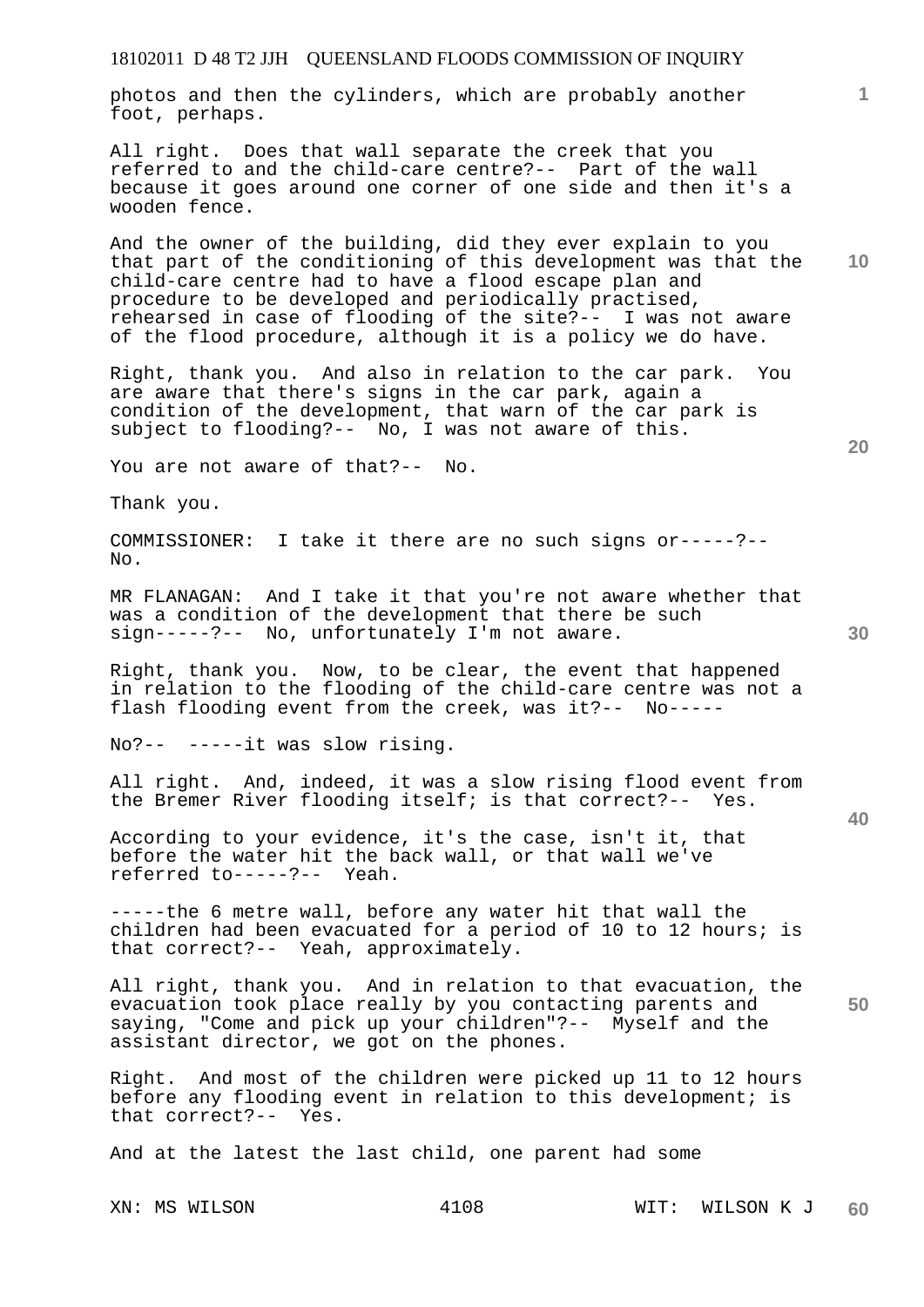difficulty in picking the child up, but that child was picked up at least 10 hours before any floodwaters hit this development; is that correct?-- Yes.

All right. You're aware that there is a specified evacuation route for this development, which is up to higher ground?-- No. It was-----

You're not?-- -----just to contact families and get the children evacuated.

All right. In relation to the evacuation procedure that you conducted on that day, it really took the effect of you ringing parents to say, "Come and collect your children"?-- And some parents had already started coming back because they were getting turned away from work.

Exactly?-- Yep.

Right. But that happened in an orderly manner, didn't it?-- Yes, it did.

Right. You didn't have to scramble to achieve an evacuation with a minimum of 10 hours before any floodwater-----?-- No.

-----hit the development? No, all right, thank you. Now, at no stage was any child under your care, was their health and welfare or safety at risk?-- I was just concerned for getting the children out before the water actually came  $\text{to---}$ 

Quite?-- -----hitting the back fence.

And you achieved that some 10 to 12 hours before-----?-- Yes.

-----the water hit? Thank you. Yes, thank you, Commissione

**50** 

**30** 

**1**

**10**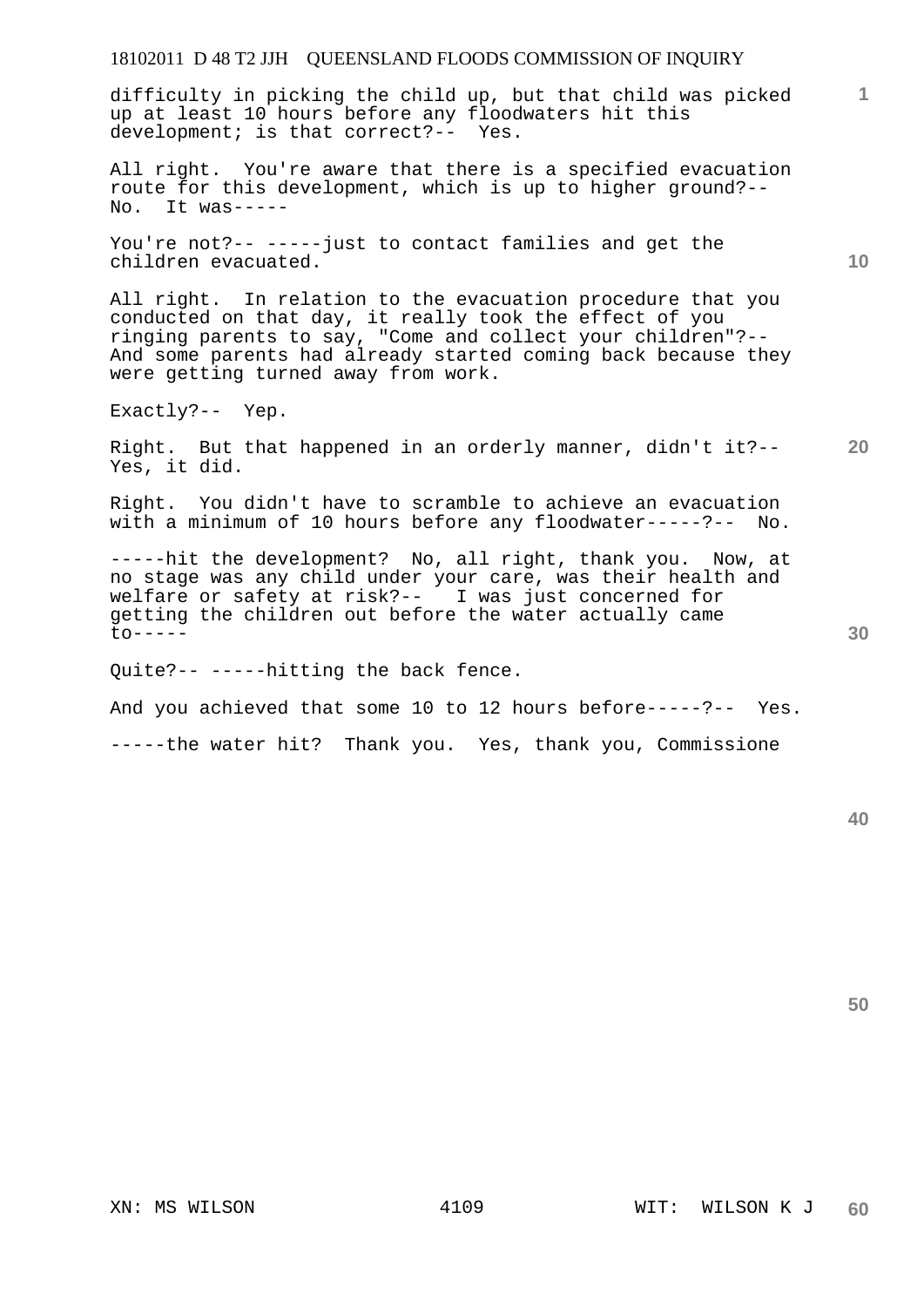| 18102011 D48 T3 JMC QUEENSLANDFLOODS COMMISSION OF INQUIRY                                                                                        |                 |
|---------------------------------------------------------------------------------------------------------------------------------------------------|-----------------|
| Ms McLeod?<br>COMMISSIONER:                                                                                                                       | 1.              |
| MS McLEOD: No questions, thank you.                                                                                                               |                 |
| MS BRASCH: No questions, thank you, Commissioner.                                                                                                 |                 |
| MS WILSON: You've been asked questions about the wall, the<br>solid wall?-- Mmm-hmm.<br>In relation to this flood event, did the wall achieve any | 10 <sup>°</sup> |
| level of flood mitigation on the site?-- What do you mean by<br>"flood mitigation"?                                                               |                 |
| Well, did it-----?-- Crumble or fall, or-----                                                                                                     |                 |
| Yeah, do you believe that the level of water was reduced by<br>that existence of that wall?-- Not as far as I'm aware.                            | 20              |
| The creek that you refer to, does that flow into the Brisbane<br>River?-- To my knowledge, yes.                                                   |                 |
| Not the Bremer, it goes into the Brisbane?-- I think it goes<br>into the Bremer.                                                                  |                 |
| Into the Bremer?-- Into the Bremer.                                                                                                               |                 |
| Okay. Thank you, Madam Commissioner, I have no further<br>questions.                                                                              | 30              |
| COMMISSIONER: Thanks very much, Ms Wilson.                                                                                                        |                 |
| MS WILSON: May the witness be excused?                                                                                                            |                 |
| COMMISSIONER: You are excused, thank you.                                                                                                         |                 |
| WITNESS EXCUSED                                                                                                                                   | 40              |

MR CALLAGHAN: I call Kenneth Alderton.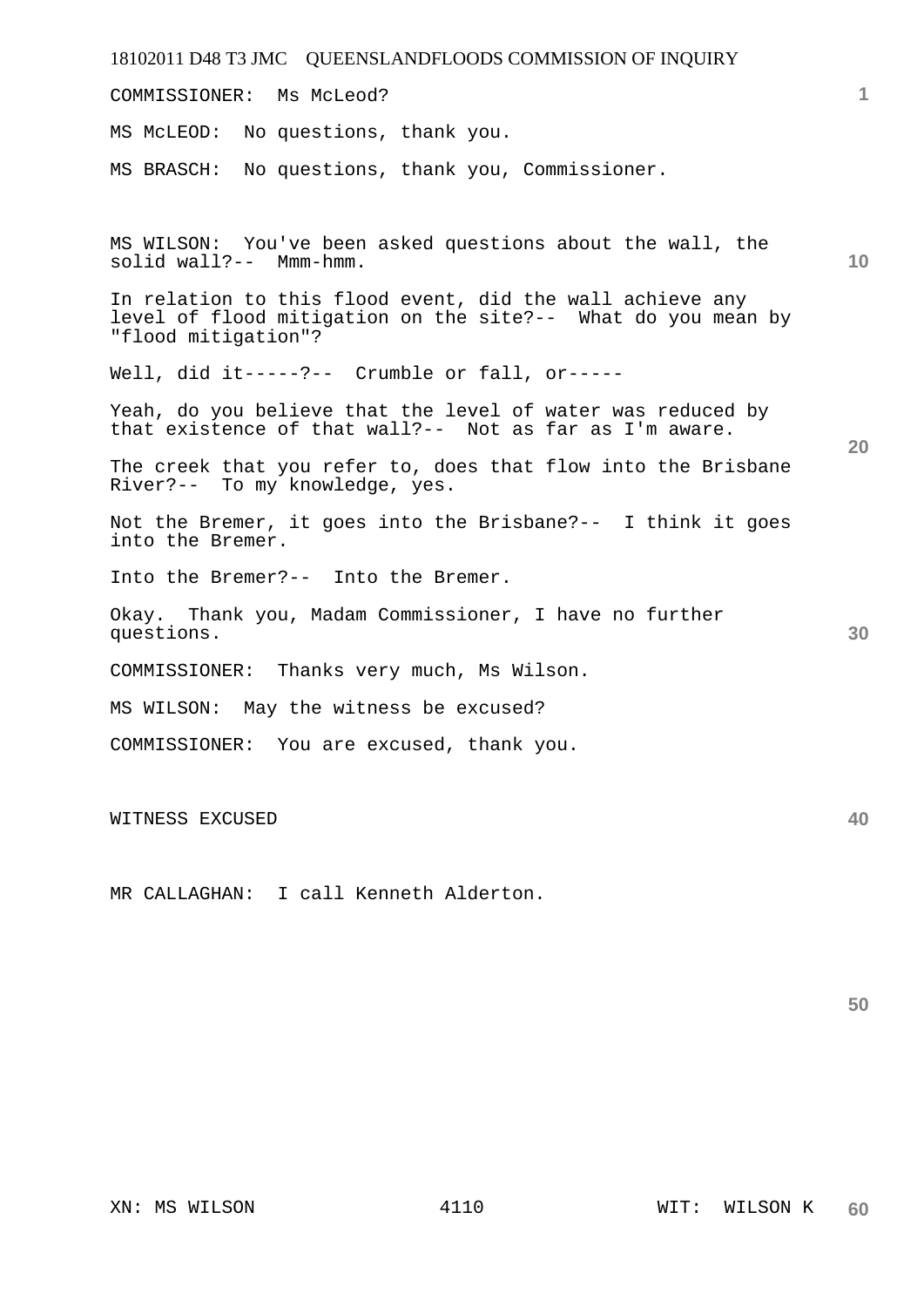KENNETH ALDERTON, SWORN AND EXAMINED:

MR CALLAGHAN: Could you tell the Commission your full name and address, please?-- My name IS Kenneth Leslie Alderton. I live at 1A Edwards Street, One Mile.

Mr Alderton, you've prepared a statement for the Commission?-- Yes, I have.

And the statement attaches to itself a copy of a submission which you've prepared also; is that correct?-- That's correct.

Yes. Can I get you to take a look at this? You have been shown a copy of your statement and submission?-- Yes.

I tender that.

COMMISSIONER: Exhibit 832.

ADMITTED AND MARKED "EXHIBIT 832"

MR CALLAGHAN: It might also be convenient at this time to tender the statement of Ms Joanne Pocock, who is the Development Planning Manager for the Ipswich City Council.

COMMISSIONER: Exhibit 833.

ADMITTED AND MARKED "EXHIBIT 833"

MR CALLAGHAN: Now, Mr Alderton, your home was not flooded in January 2011; is that correct?-- No, it wasn't.

But your submission addresses some broader issues that you believe exist within the planning approval systems?-- Yes, it does.

**50**  And you've in your submission and statement referred to some specific examples given by the Ipswich City Council which you believe demonstrate the issues that you've identified?-- Yes, I believe they're examples of what I'm trying - the point I'm trying to make.

Can we start with the example of 84 Chubb Street at One Mile?-- Yes.

And this is an approval that relates to the subdivision of land and associated construction of some 118 aged

XN: MR CALLAGHAN 4111 WIT: ALDERTON K L **60** 

**40** 

**30** 

**10** 

**20**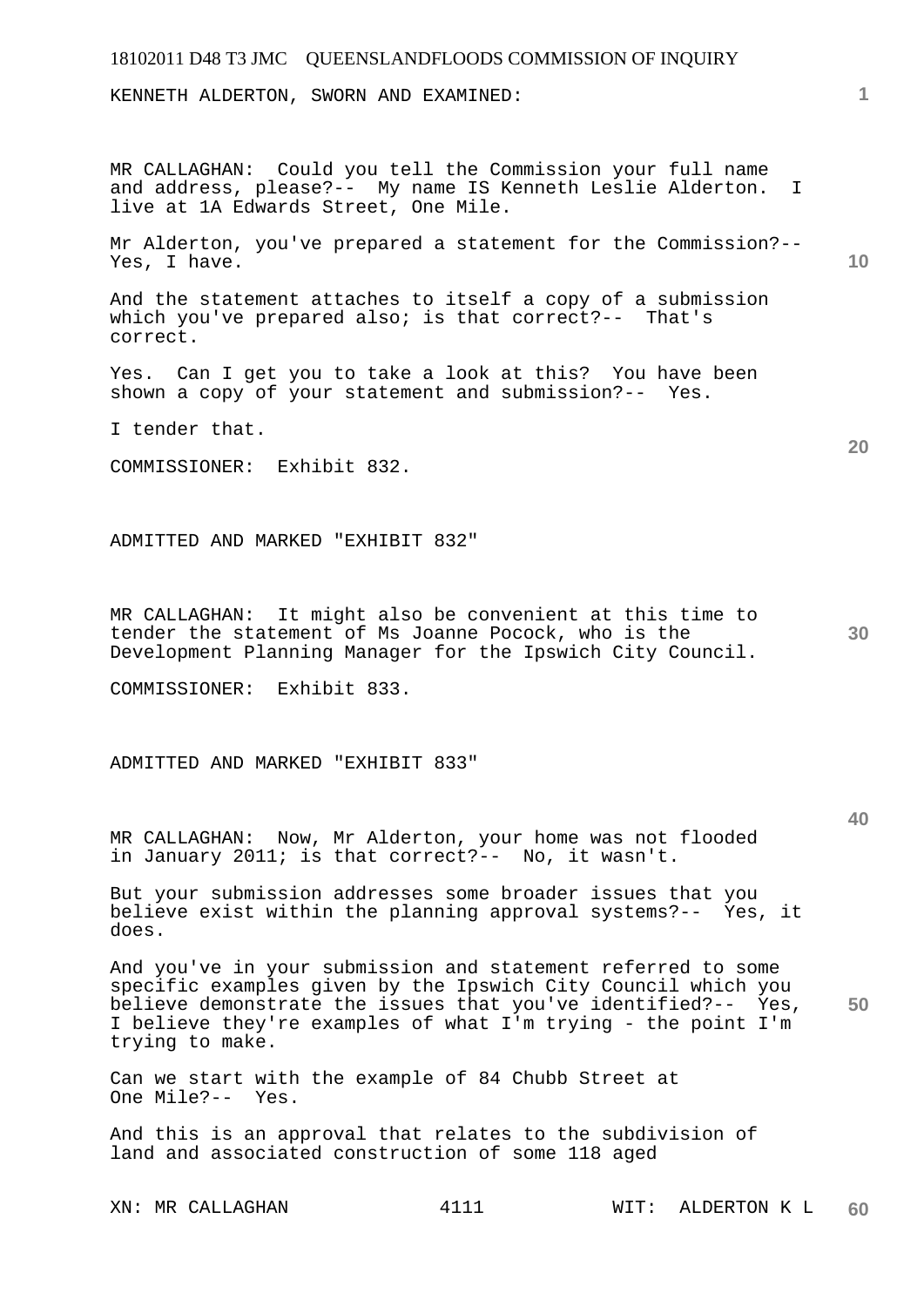18102011 D48 T3 JMC QUEENSLANDFLOODS COMMISSION OF INQUIRY **1 10**  accommodation units; is that correct?-- That's as I understand it, yes. All right. And is it the case that these units have been construct or this is just a-----?-- No, they have not been constructed. Now, you say, I think, in your materials that the land which is the subject of this development application is below the Q100 level; is that correct?-- That's correct, yes. I might show you the Council flood overlay map for the relevant property. Now, we're concerned with the area - it's more or less in the centre of the map with the parallel lines?-- Yes, I understand that.

Is that correct?-- That's correct, yes.

Number 84?-- That's correct.

And it's within the blue shaded area, which the legend, it might be on the next page, tells us is the one in 100 flood line; is that right?-- That's correct.

So that's the basis of your concern?-- Plus the note in the decision notice which is-----

Yeah, sure. Sorry, we will come to that. I might just tender that before I forget to.

COMMISSIONER: Exhibit 834.

ADMITTED AND MARKED "EXHIBIT 834"

**40**  MR CALLAGHAN: And ask you - and it would seem by reference to that map that the whole of the block is within the Q100 area, are you aware whether the proposed construction itself, or the development itself, you know, are you aware as to whereabouts on the block that's proposed to be?-- As far as I can see from the development application, it sits on - if I can - it sits roughly there extending in this direction.

Are you indicating the top right-hand-----?-- On the northern - on the northern edge extending down into this area here.

**50**  All right?-- It's at the end of this court. There's a court there which you can hardly see.

COMMISSIONER: Could Mr Alderton, do you think, show it on the - just point to it on the large screen?

MR CALLAGHAN: Would you be able to stand?-- Could I get over-----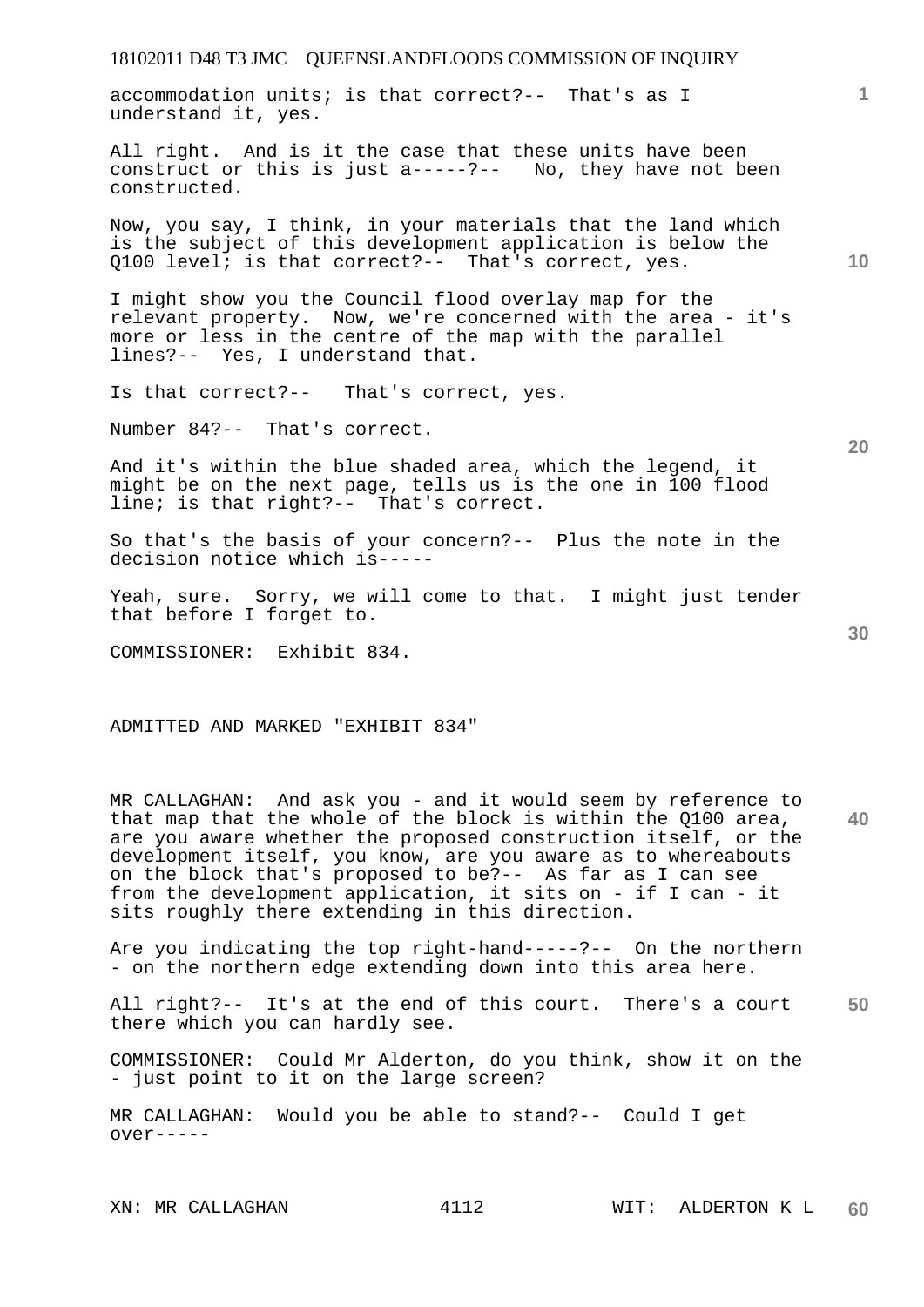COMMISSIONER: Are you able to just stand up and point to it perhaps? I'm not sure whether you can reach?-- I may not be taller enough, but it's-----

We might find you a pointer, perhaps?-- Yes.

Is there something that can be used? No rulers anywhere?-- Is this a pointer?

**10**  Presumably Mr Alderton can come out and around. Is that working?-- Yes, it is.

MR CALLAGHAN: It might be working but it's not showing up very well?-- Just there. Can you see that?

COMMISSIONER: No, sorry, I actually can't?-- No.

Can you come out of the witness box and around and just show us on-----?-- Sure. There's an extension of - it's a cul-de-sac just here and I believe that the residential development is in this area here. The top of the block.

Okay. Thanks very much, Mr Alderton.

MR CALLAGHAN: And that belief is based upon your interpretation of what?-- Of the documents that go with the development application.

All right?-- I believe there's a site plan.

You personally witnessed inundation on this site?-- On the 12th of January, yes.

On the 12th of January this year. And I might just take it one step further?-- Sure.

You've heard about the Ipswich City Council's new flood map search facility?-- Yes, I have.

**40**  Can I ask you to take a look at this document, which I believe is a copy of the search from that facility?-- Yes, yes.

This document indicates the areas which were inundated in both 1974 and in 2011; is that right?-- Yes.

And part, of course, that was inundated in both?-- Yes.

**50**  Is it your understanding that the area for the - I will ask you this way: by reference to that map, where do you understand the proposed construction to be designated for?-- It's -  $aqain$ , it's-----

Well, could I ask you this: I think we remember where you pointed it out previously?-- Yes. You can see there are four - there are two E shaped buildings there?

Yes?-- Just below that.

**1**

**20**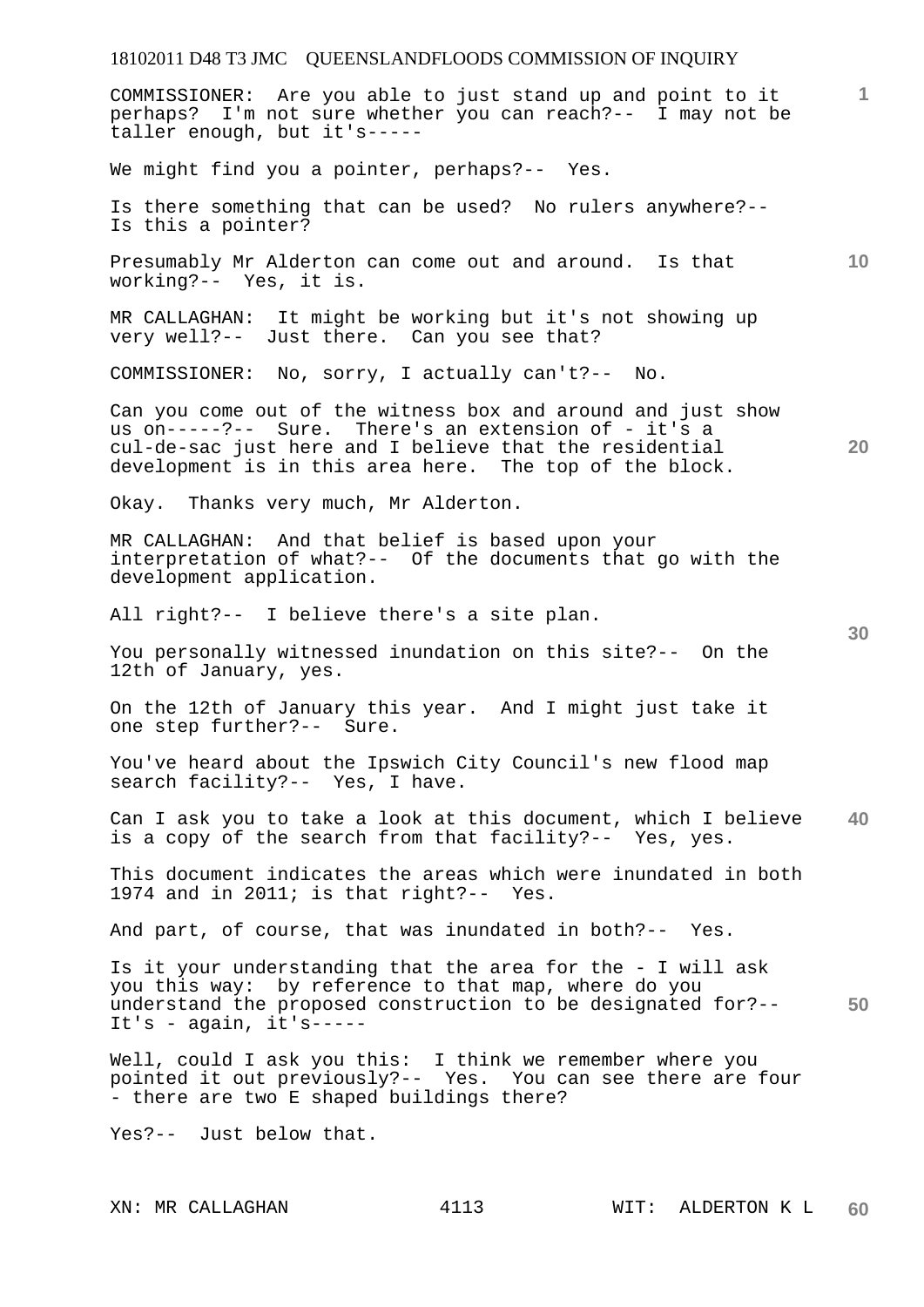Just below that? So in the Q100 but not in the 2011 - I'm sorry, in the 1974 area but not in the 2011 area; is that right?-- The only thing I would say is that the edge of that 2011 flood line doesn't equate with my memory of it.

Okay?-- It's confused by the fact that along the red line there, which is on the northern border, there is a five to six metre mound of earth, so that this area immediately behind it is blocked from the view that I had which was up on Cafferky Street looking down.

I see?-- I could not see at the back there, but you can see at the side, and I had the impression that, in fact, that water was much closer to the boundary.

To the boundary of Lot 84?-- Yes. I don't know when that line was surveyed, but the peak of the flood at One Mile would have been somewhere around midnight, certainly after dark, and by 8 a.m. the next morning it had gone down at least two metres at the One Mile Bridge. The One Mile Bridge is visible from my front verandah.

All right?-- So, I just have some doubts about that area in my own mind.

All right. Well, that's noted. I tender that.

COMMISSIONER: Exhibit 835.

ADMITTED AND MARKED "EXHIBIT 835"

MR CALLAGHAN: Now, in the first paragraph of page 9 of your submission, you make a particular note that this development would be utilised by - this proposed development would be utilised by elderly people-----?-- Yes.

-----vulnerable in flood events?-- Yes.

And it's probably self-evident, but do you just want to elaborate on that?-- I have some knowledge of how difficult it is to evacuate elderly people because my daughter is a Director of Nursing at one of the local - at one of the large local nursing villages and she is always concerned about having to evacuate elderly people in a hurry because of the fact that they suffer from a variety of disabilities.

And the Commission has also examined the problems involved in housing elderly people at evacuation centres as well?-- Yes. So that's what I had in mind when I wrote that paragraph, I understood some of the difficulties and hazards evacuating elderly people in a hurry.

Okay. Well, can we turn our attention then to Haig Street at Brassall?-- Yes.

**40** 

**50** 

**20** 

**10**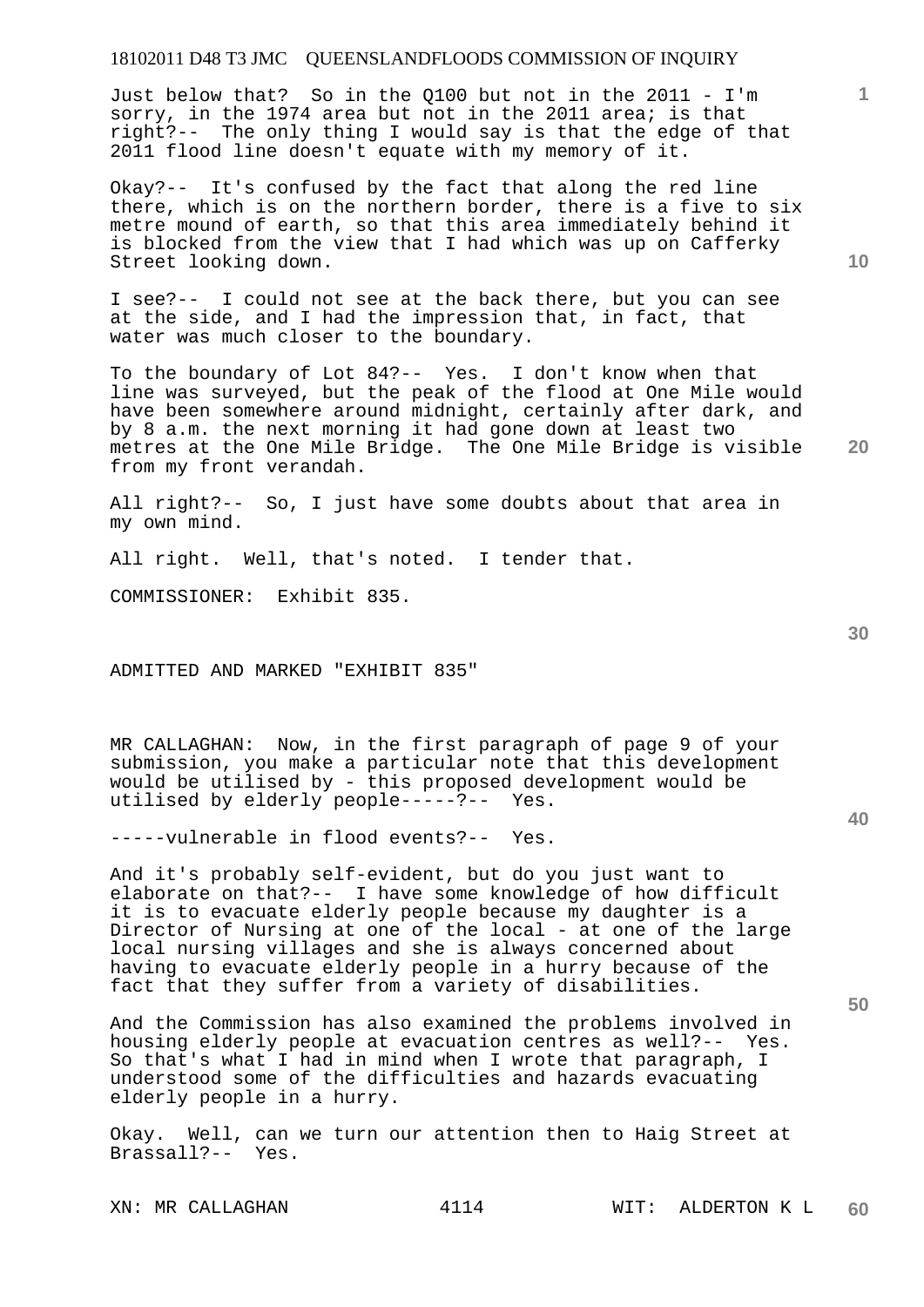That's another development that has concerned you?-- Yes.

Now, this is an application for the construction of 48 residential units; is that right?-- Yes, it is.

At page 8 of your submission-----?-- Yes.

-----the third full paragraph, you make reference to a flood report-----?-- Yes.

-----prepared by Cardno-----?-- Yes.

-----which shows that some sections of the site are well below the Q100 levels and right at the Q20 level; is that right?-- Yes.

Could I get you to take a look at this document, which is a Flooding and Urban Stormwater Flowpath Areas Overlay Map from the Councils PD online website, and you've seen that, or can you interpret that?-- Yes, I can.

Explain what your concerns are by reference to that?-- Well, as I interpret the drawings in the Cardno Report, that it's quite a large development and it extends from the intersection of Collins and Haig Street down towards the Bremer River, which is at the bottom, it's in the yellow area there, and the bottom edge of the development almost intersects the area where the Q20 line is, and, as you can see, it's all within the-----

The yellow? The Q20 being represented by the yellow?-- Yes, it goes almost down to there as I remember it-----

All right?-- -----and it's all in blue area, which is the Q100 level.

All right. I will tender that.

COMMISSIONER: Exhibit 836.

ADMITTED AND MARKED "EXHIBIT 836"

**50**  MR CALLAGHAN: Now, you have referred in your submission to the fact that a flood report was prepared for the purpose of the development application and to the fact that some of the site would be filled to build it above the Q100 level; is that right?-- That's what was said in the report, yes. That is what it recommended.

And you've got concerns about that?-- Yes, because when I looked at the drawing, which is attached to the submission, it seemed to me that the report was indicating that some parts of the development would still be inundated, to what depth was

**30** 

**20** 

**40** 

**10**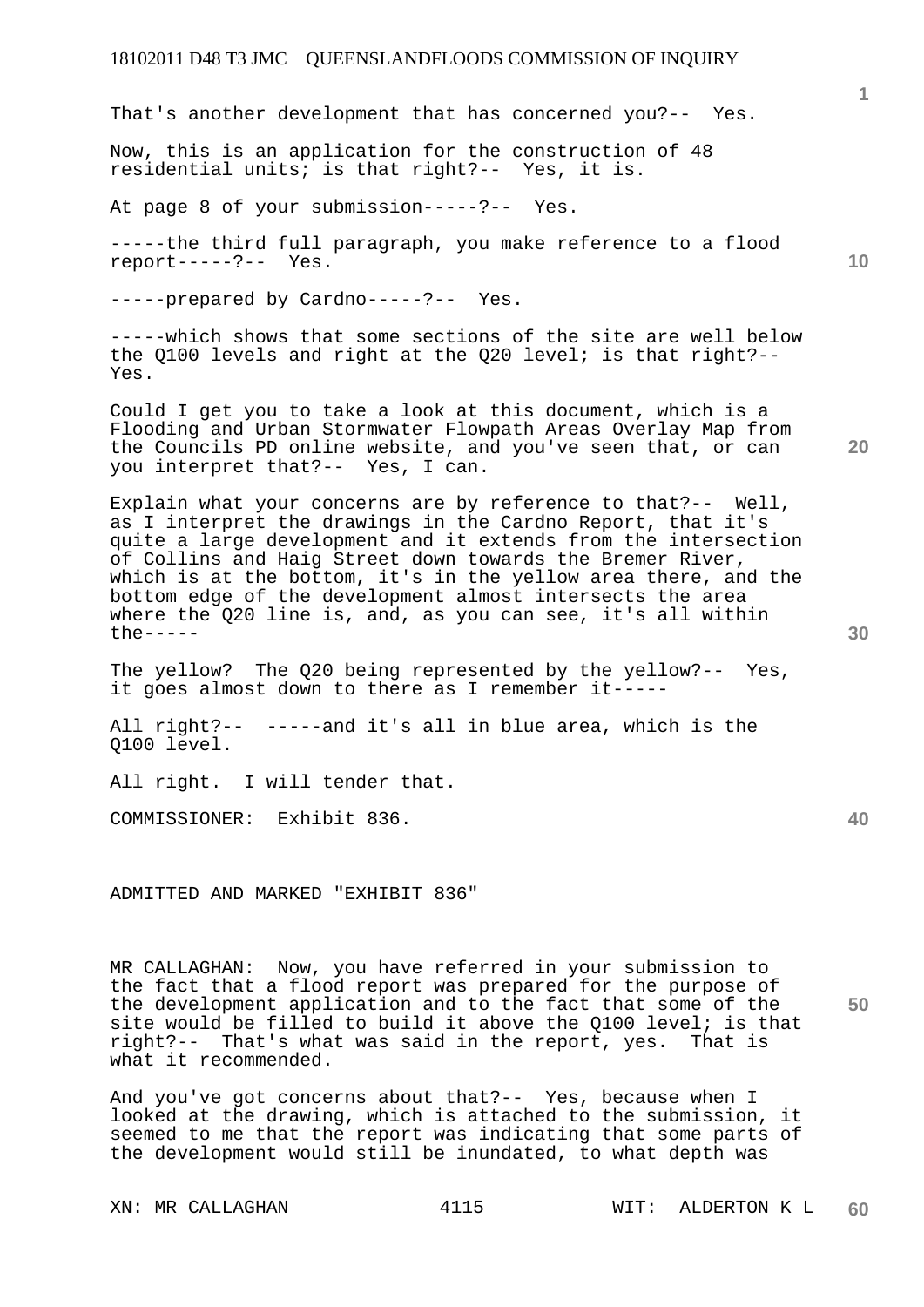| 18102011 D48 T3 JMC QUEENSLANDFLOODS COMMISSION OF INQUIRY                                                                                                                                                                                                                         |                 |
|------------------------------------------------------------------------------------------------------------------------------------------------------------------------------------------------------------------------------------------------------------------------------------|-----------------|
| uncertain, in spite of the filling.                                                                                                                                                                                                                                                | $\mathbf{1}$    |
| And, again, we might look at the document from the Flood<br>Information Search Facility for this site. I should ask: did<br>you actually witness flooding at this site in 2011?-- No, no.<br>No, I couldn't get to that site.                                                      |                 |
| Okay. That map would seem to suggest that a fairly<br>substantial portion of the lot was inundated in January; is<br>that correct?-- That is the case, yes.                                                                                                                        | 10 <sup>°</sup> |
| Yes, all right. I tender that.                                                                                                                                                                                                                                                     |                 |
| COMMISSIONER: Exhibit 837.                                                                                                                                                                                                                                                         |                 |
| ADMITTED AND MARKED "EXHIBIT 837"                                                                                                                                                                                                                                                  |                 |
|                                                                                                                                                                                                                                                                                    | 20              |
| MR CALLAGHAN: Again, I have to ask you what is the basis for<br>your understanding as to where the actual development will<br>be?-- The basis of my understanding is that the site plan,<br>which I think Ive attached as an attachment to the - it's<br>Figure 2 on Attachment 3. |                 |
| Right. So it's your interpretation of that?-- Yes, that's<br>the drawing, in fact, in which my interpretation is based.                                                                                                                                                            | 30              |
| Okay. All right then. Can I ask you about the property at<br>70A Chubb Street, One Mile?-- Yes.                                                                                                                                                                                    |                 |
| Now, that approval that you've noted was for the<br>reconfiguration of one lot into 11 lots; is that right?--<br>That's correct, yes.                                                                                                                                              |                 |
| Again, I will show you the Flooding and Urban Stormwater<br>Flowpath Areas Overlay Map for that one?-- Yes.                                                                                                                                                                        | 40              |
| And at the same time show you the corresponding Flood<br>Information Search Facility document?-- Yes.                                                                                                                                                                              |                 |
| Now, we can interpret those documents to read that this site<br>was inundated in 1974 but not at all during 2011; is that<br>correct?-- Not that I'm aware, no.                                                                                                                    |                 |
| All right. Again, before I forget, I tender both of those.                                                                                                                                                                                                                         |                 |
| The Flooding Overlay Map will be Exhibit 838.<br>COMMISSIONER:                                                                                                                                                                                                                     | 50              |
| ADMITTED AND MARKED "EXHIBIT 838"                                                                                                                                                                                                                                                  |                 |
| COMMISSIONER: The Flood Information Report, Exhibit 839.                                                                                                                                                                                                                           |                 |

XN: MR CALLAGHAN 4116 WIT: ALDERTON K L **60**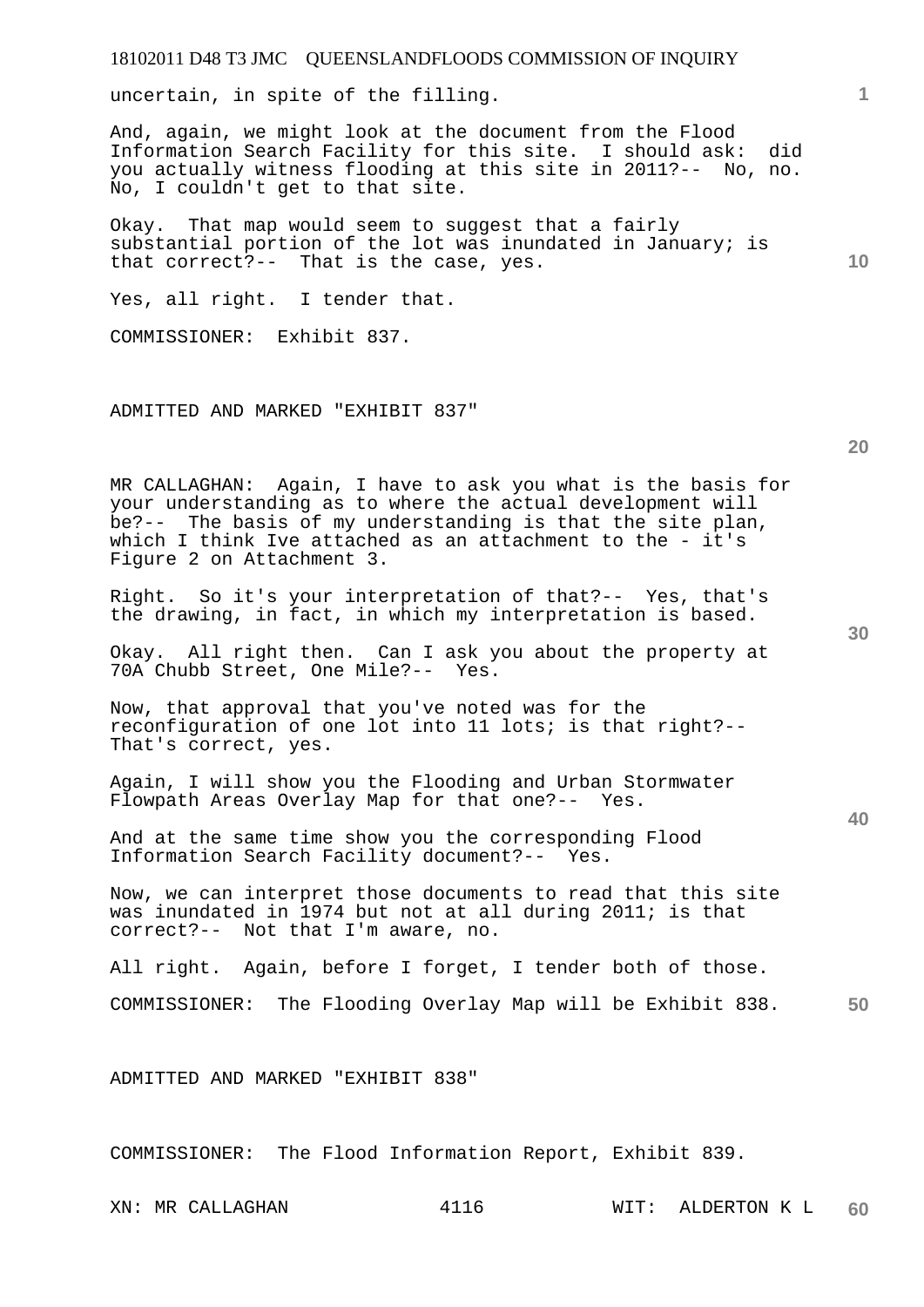ADMITTED AND MARKED "EXHIBIT 839"

MR CALLAGHAN: Now, I think you addressed this site at page 7 of your submission?-- Yes.

That's attached to your statement. And you refer to the fact that an information request was sent from Council to the developer requesting some further information in relation to the flooding of this site?-- Yes, yes.

And you suggest there's no indication in the documents on PD Online, the Ipswich City Council website, that a response was provided to this request?-- There's no indication in any of the documents after that of the response or whether it was in fact received.

All right. Can I ask you to take a look at Attachment 30 to Ms Pocock's statement, which was just tendered?-- Yes.

Now, I'm not sure if you've seen that, but it would seem-----?-- No, I haven't.

It would seem that the developer's response to the Council's information request attached a stormwater management plan and a flooding report?-- That seems to be the case.

And that the flooding report commissioned by the developer revealed that the Council's calculations of the Q100 level were inaccurate and the site was, in fact, not within the Q100 level - you can just take this from me because-----?-- Well, can I just amend something? In fact, I have seen that report now that I-----

Okay?-- I think I refer to it in the submission.

Yes, or at least the information?-- Pardon?

You are at least, I think, aware of the fact?-- Yes, there was a reply from the developer and he did - he just - he did dispute certain of the Council's assumptions.

Yeah, and the Council decided to proceed with the assessment of the application based on the developer's calculations of the Q100, or at least on the report's calculations of the Q100 flood line for this site, instead of the Q100 line identified in the planning scheme?-- I have no way of knowing that.

Again, if you would just - I'd ask for your comment on that, I suppose, if you accepted that as a fact?-- They would have had to, yes.

And do you have a view as to that process?-- I would have thought the evidence for the developer's case was rather thin

**1**

**20** 

**40** 

**50**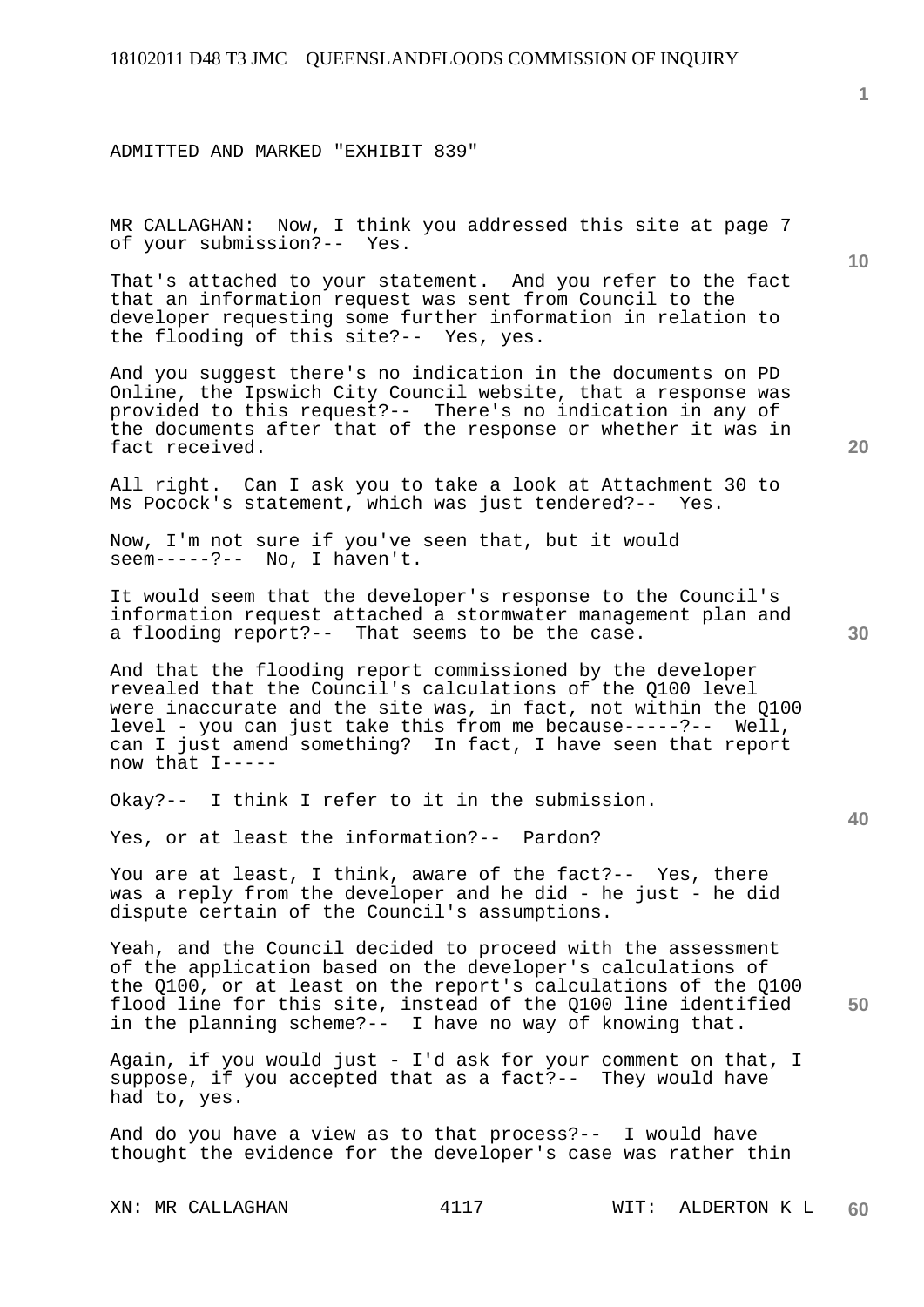to be honest.

All right?-- That's the evidence that was available. I would have thought the Council would have, in their initial - in their initial viewpoint would have at least had some basis for saying that.

If you accepted that the evidence was sound, would you think that the Council's overlay should be updated to reflect it?-- I would have thought so, yes.

All right. Now, just - okay, that's all we need with that one. Can we just address some of your general concerns? In paragraph  $5(c)$  of your statement you, I think, express the view that Local Governments should not be entitled to approve any type of residential or commercial development on land identified as flood prone; is that right?-- That's what I believe, yes.

What about though if - or is it not the case that certain conditions can be implied and flood mitigation measures adopted such that development can take place on land that's below Q100 or below - or that's in a flood risk area?-- I would think - I would think that some of the evidence that's come out and been published in the Commission's Interim Report would have pointed to a degree of uncertainty that anyone who could say, with engineering certainty anyway, that such measures could be undertaken within what I would term a flood prone area, that is below a Q100. I might add there's no way of knowing, looking at the Council - what was the Council website, if there's any correspondence between the Q100 level and the 1974 level, so that there's a degree of uncertainty there already, and I think some of the evidence that I've seen, which has already been submitted, would make me wary of believing that a skeptical engineer, which is what Council should be, could accept anything but an ironclad guarantee, which the Council's never been prepared to accept.

I was going to ask you about your efforts to get information particularly about the 1974 floods. I think at the bottom of page 3, top of page 4 of your submission-----?-- Yes.

-----you requested from the Council a copy of a flood study produced in 1999 or 2000; is that right?-- Yes, yes.

And you've attached an e-mail-----?-- Yes.

-----that documents your request. Have you been advised as to whether that report is now available?-- No-one's contacted me, no.

All right. Look, the only other thing I wanted to ask you about specifically was the concern that you raised, page 9 of your submission, about the concept of appeals or reviewing approvals?-- Yes, yes.

You make the point, firstly, I think, that appeals can only be instigated by people who have made a submission-----?-- Yes.

**10** 

**1**

**20** 

**30** 

**50**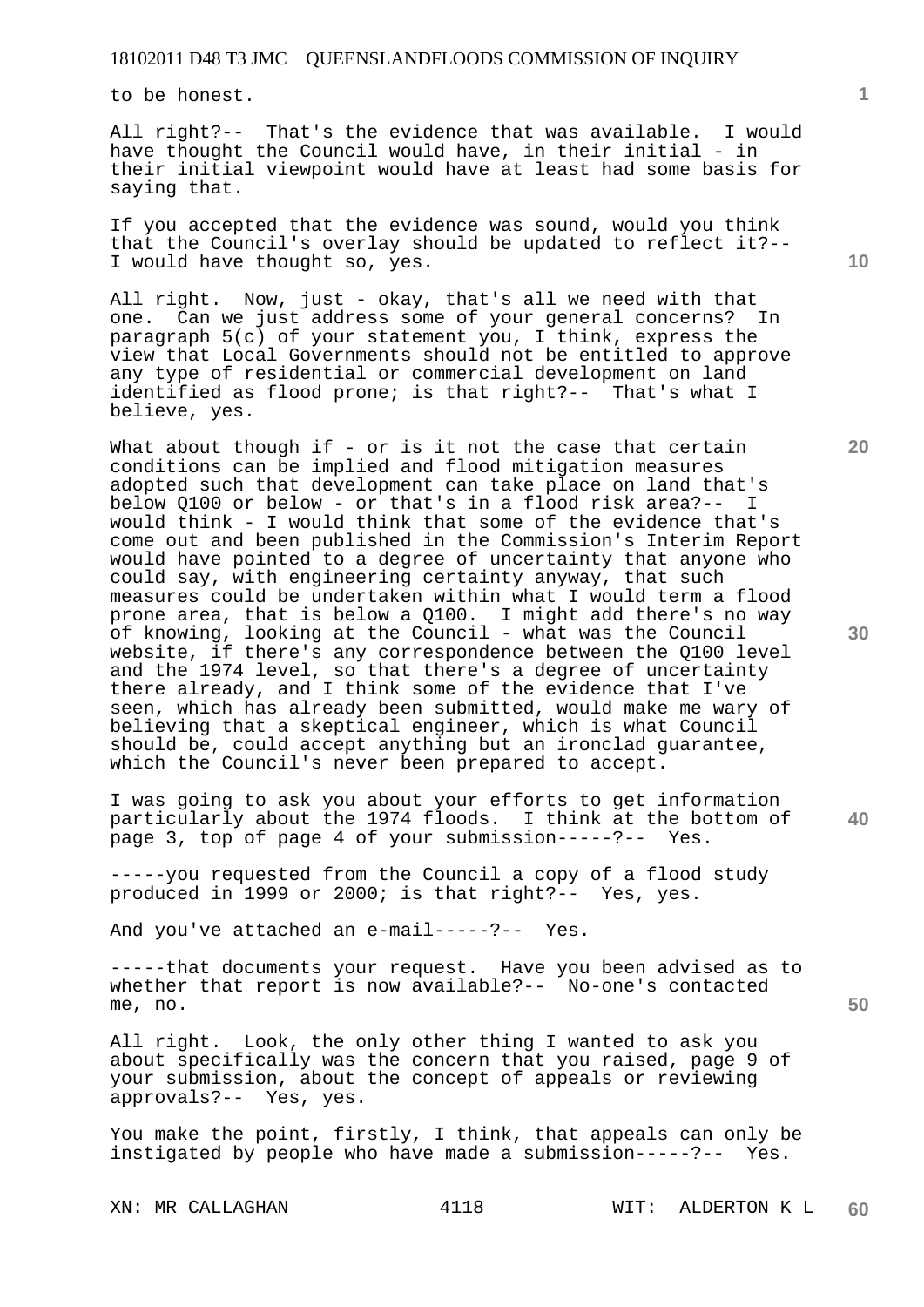-----during the public notification period?-- That's correct, yes.

What's the issue with that from your perspective?-- It's the people, for instance, who don't make a submission at that time, and remembering that quite often the time between the notification going out and the closing of the thing could be as little as 14 days, as long as 30 days, and quite often the documents are quite technical and quite long, voluminous, and a lot of people just say, "No, I'm not going to look at those." In fact, I have seen some submissions that have pointed that out to Council, it's just too much documentation. So, therefore, those people really don't get a say. They could be living next door and still get no say.

Another limitation on the process you identify is the fact that it's only applications that are impact assessable that can be appealed; is that right?-- Yes, I think that's quite a minor thing though.

Yes?-- I mean, most of these developments are all impact assessable.

All right. The other issue relates to the costs involved in running an appeal, obviously a barrier to any sort of litigation, including this kind. What's - you've given or suggested some figures, I think, what's your source of information as to the costs?-- They were supplied to me by a solicitor in Ipswich who is regularly involved, unfortunately on the other side of the question usually, he gave me that estimate.

All right?-- He did mention it was a minimum.

You're aware that there's an entitlement for people to represent themselves in these sorts of proceedings, what do you see as the limitations?-- Well, I've seen some comments from the Bench - I've read some comments from the Bench in the Environmental Court where the Justice advises against that.

Yes?-- Particularly where you have a developer and/or Council armed with all sorts of experts and he said that he is virtually bound to accept the expert's view over a lay view. So, therefore - and looking at the record they very rarely succeed.

**50**  Yes, all right. Well, thank you, those are all of the matters that I wanted you to elaborate on from your statement. The Ipswich City Council has some questions for you, so if you would just stay there for a while.

**10** 

**20** 

**1**

**40**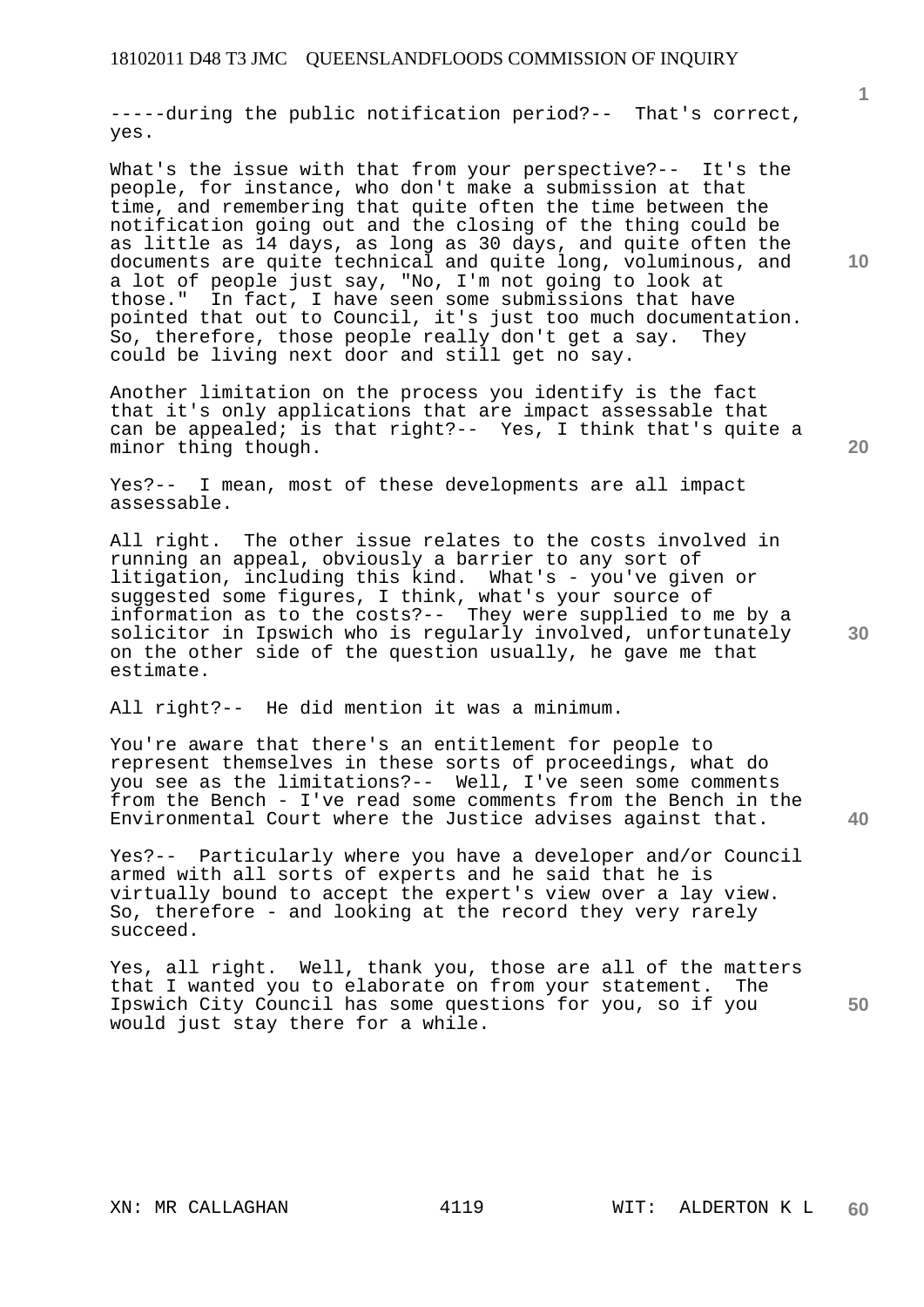COMMISSIONER: Mr Flanagan?

**10 20 30 40 50**  MR FLANAGAN: Mr Alderton, you live at 1A Edward Street, One Mile, Ipswich, don't you?-- That's correct. You have already told Counsel Assisting that no part of your land or residence were flooded in the 2011 flood?-- That's correct. You hold the degrees of Bachelor of Science and Chemical Engineering?-- Yes. And a Masters in Asian Studies?-- Yes. But, to be clear, you don't hold any qualifications in relation to town planning?-- None. Nor do you hold any formal qualifications in relation to civil engineering?-- Chemical engineering covers a fair deal of civil engineering. But is it still true-----?-- No, I have no formal qualifications in civil engineering. Thank you. You certainly don't hold any formal qualifications in relation to hydrology?-- None. In your submission we know that you refer to three development applications, is that correct?-- Yes. 84 Chubb Street, One Mile; 70A Chubb Street, One Mile; and 2 Haig Street, Brassall?-- That's correct. Now, where is your residence in relation to 70A and 84 Chubb Street, One Mile?-- It would be about a kilometre away. A kilometre away, all right. Similarly, in relation to your residence and 2 Haig Street, Brassall, how far away is your residence from 2 Haig Street, Brassall?-- It would be at least five kilometres. You accept that in relation to 70A Chubb Street and 2 Haig Street, no development-----?-- 2 Haig Street. 2 Haig Street?-- Yeah. No development has yet occurred on these sites?-- As far as I am aware, no. And only civil works in relation to stage 1, that is the stage nearest to Chubb Street, has commenced in relation to 84 Chubb Street site?-- I am aware there were some civil works there, yes.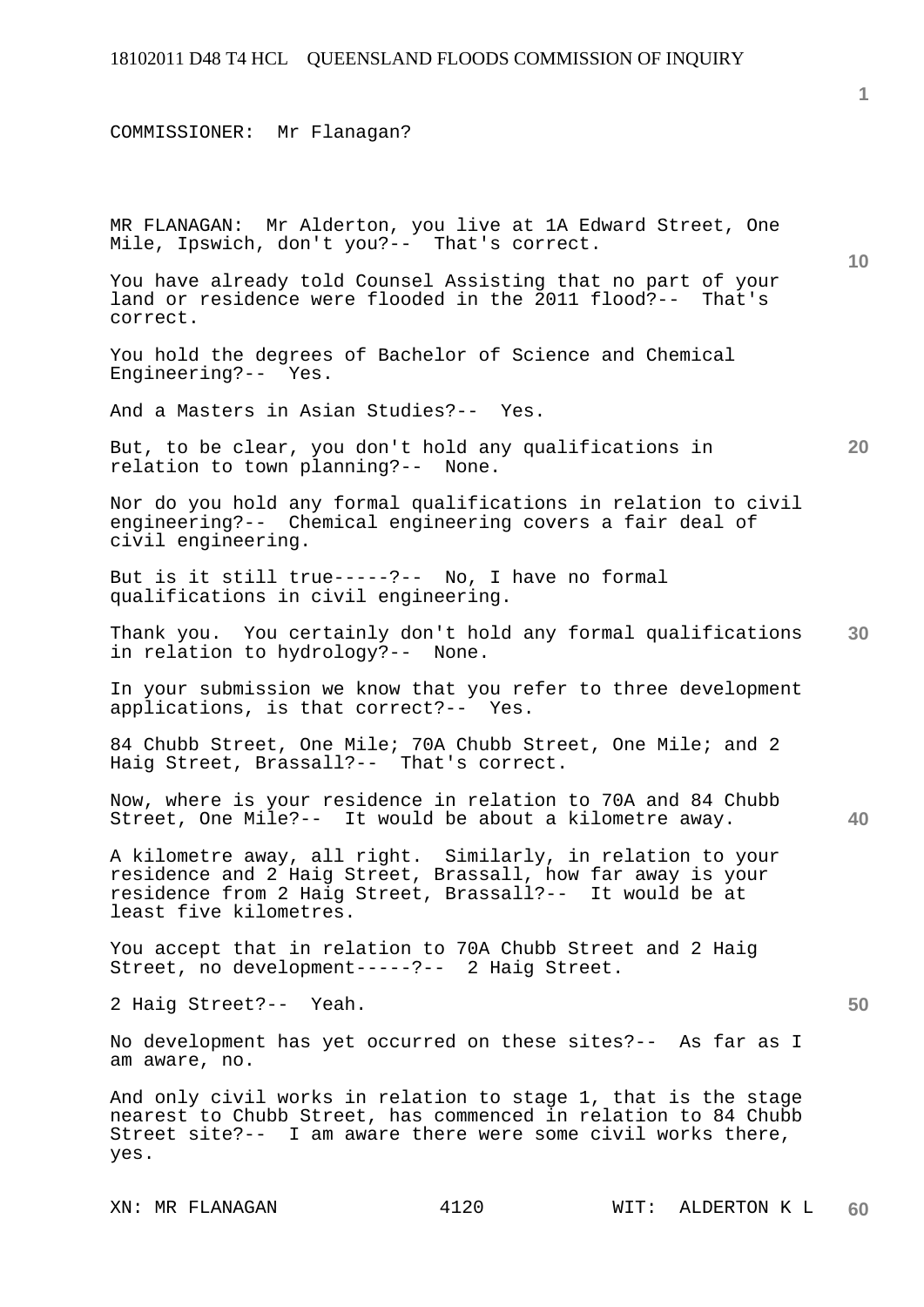You accept that in the context of the 2011 flood, no part of 70A Chubb Street, One Mile flooded, did it?-- No, I dispute that. The northern edge - are you saying 70A?

70A?-- I am sorry, I thought you said 84.

I will repeat the question so we're clear. In the 2011 flood event, no part of 70A Chubb Street flooded, did it?-- Not as far as I'm aware. I didn't go there.

Thank you. To the extent that any part of the land at 84 Chubb Street, One Mile or 2 Haig Street, Brassall were inundated in the course of the 2011 flood, this inundation did not have any effect on your land or residence?-- None at all.

All right thank you.

COMMISSIONER: Mr Flanagan, what's the point of that? Is he not entitled to have a view unless he is flooded?

MR FLANAGAN: No, not at all. Not at all. But it does put it into perspective, that what we have is a submission that does tend to suggest an expertise in relation to planning matters well, it does, because-----

COMMISSIONER: I don't think Mr Alderton has professed to have any - I can't see that he has professed to have qualifications, at any rate.

MR FLANAGAN: Well, on a fair reading of the submission it is at least impliedly critical of the planning decisions that have been made by town planners.

COMMISSIONER: Yes, it is. I just don't see whether his property was flooded has any bearing on that.

MR FLANAGAN: Well, it probably goes to the motivation of making the submission.

COMMISSIONER: Yes, that he is a disinterested observer.

MR FLANAGAN: Well, we wouldn't say disinterested.

COMMISSIONER: All right. Well, if you have got substantial matter of interest to put, by all means do.

MR FLANAGAN: Thank you.

**50**  We take it that your submission to this Commission is really as a concerned citizen of Ipswich?-- As a concerned citizen of Ipswich, yes.

Would you agree that your interest in town planning matters arose when a decision was made by the Ipswich City Council to approve a commercial development beside your property?-- My interest in development matters started when the application was put in.

**10** 

**1**

**30**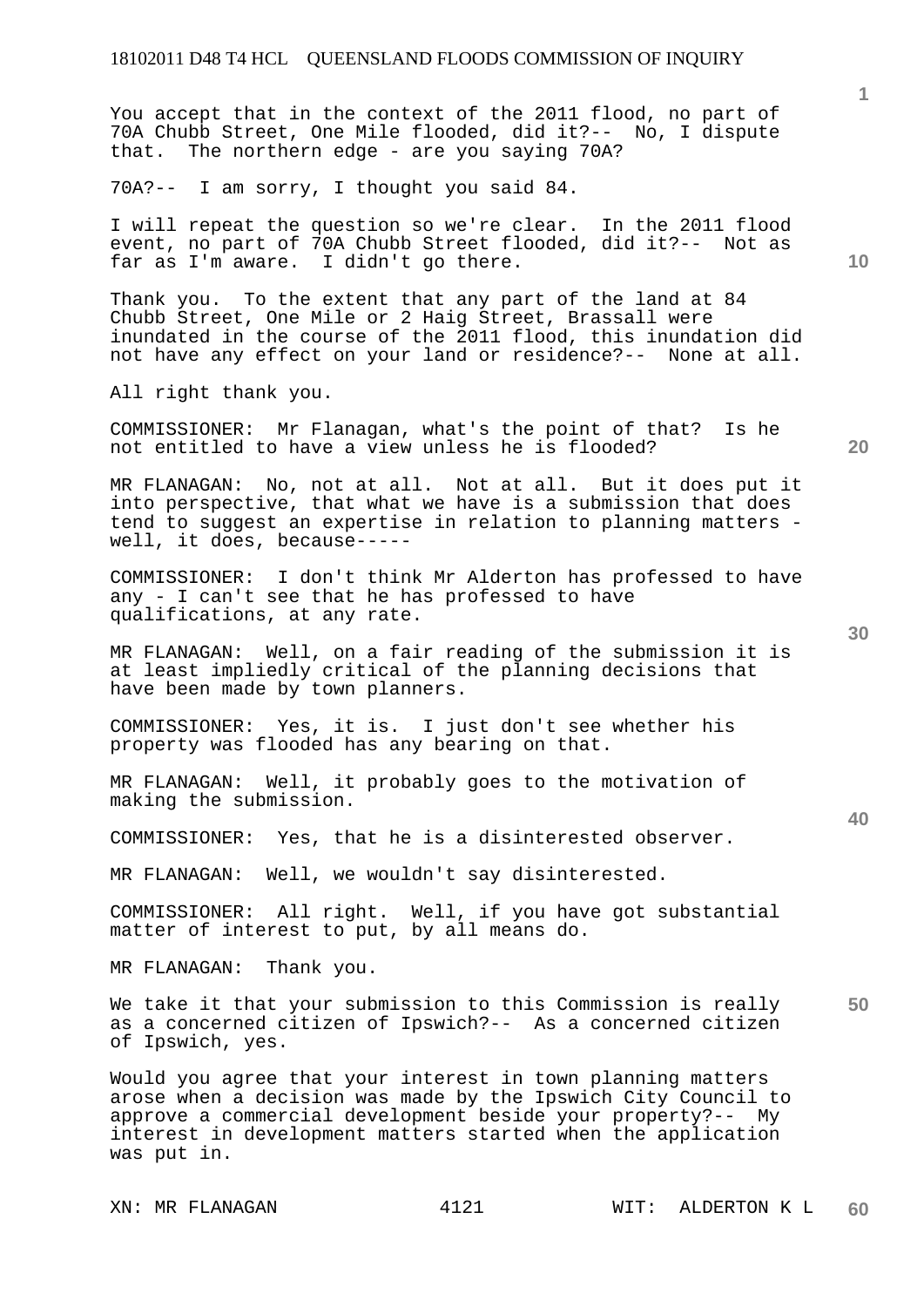And you objected to that application?-- I did indeed.

All right. Having objected to that application, that objection was dealt with  $or - and$ , indeed, the development went ahead, didn't it?-- The development has not started but it has been approved.

All right. That was in or about 2002, is that correct?-- No.

Or later. What year was that?-- 2010.

Right. And after that did you take an interest in other developments that were being approved by the Ipswich City Council planning department?-- Having had some experience with the way it operates, yes.

And as a result of that decision to build or to approve a commercial development beside your residence, did you then start asking questions in relation to other developments that were being approved in the Ipswich City area?-- Yes, because I saw the same principle being involved.

All right. And in that regard you have contacted council planning staff in relation to various developments around Ipswich, haven't you?-- I don't recall contacting planning staff on any developments except the one next door to my house.

**30**  Have you been contacting development or planning - people from the planning department in relation to the three examples that you've given in your submission?-- No, I have not.

All right. Have you had a chance to read Ms Jo Pocock's statement in relation to how these development applications were determined?-- No, I have not.

No. Has anyone shown you her statement?-- No.

**40**  Right. May I take you to page 10 of your submission where you state that, "The public statements of the elected members of the council make it clear that development of all types is expedited." Do you see that on page 10 of your submission?-- Yes, I can see that.

All right. Now, are you, by that statement, suggesting that development applications are decided in haste?-- No. I'm saying they are expedited.

**50**  All right. Well, do you know how long the assessment of the development application for 84 Chubb Street took?-- I am not aware.

May I suggest the assessment process took in excess of 13 months for that project?-- I would believe that, yes.

All right. Again, for 78 Chubb Street, did you know it took 14 months for the assessment of that development

**10** 

**1**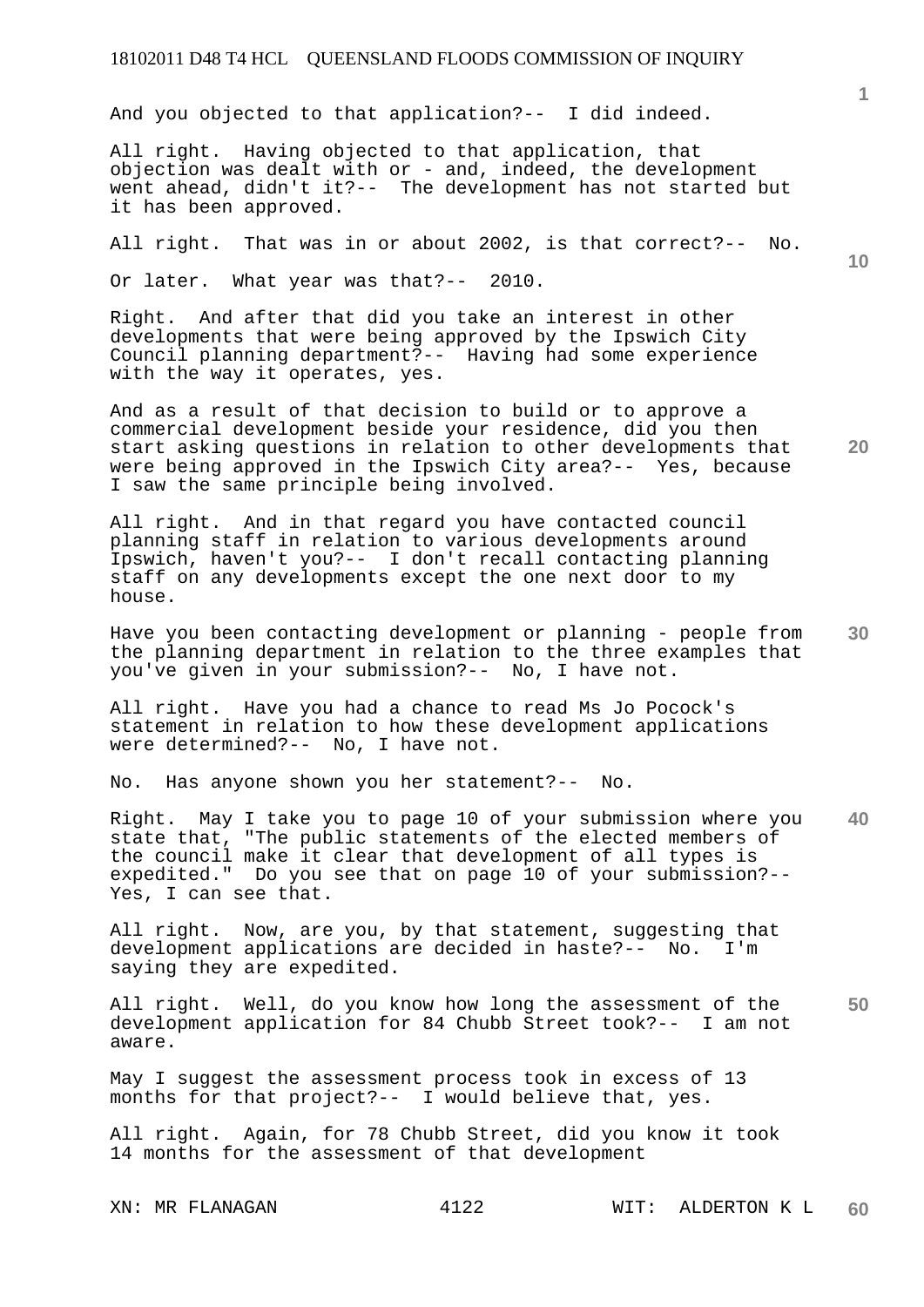application?-- No.

Did you know in relation to 2 Haig Street, that it was assessed from early 2006 to late 2009, that is a period of almost four years?-- I wasn't aware of that, no.

Thank you. You appreciate that in relation to development applications and other such applications, sir, that they are assessed in accordance with the relevant planning scheme and the applicable assessment criteria?-- They are assessed according to the planning scheme, yes.

Thank you. You also appreciate that the assessment is carried out by qualified town planners employed by the Ipswich City Council?-- I assume so, yes.

And that's done in conjunction with engineers employed by the Ipswich City Council?-- I assume so, yes.

**20**  Thank you. And you appreciate from your submission that part of the criteria for assessment is the overlay maps which includes the Q100 line?-- Yes.

And your submission is actually geared towards an implied criticism that the council has permitted development on land that is subject to inundation above the Q100 - sorry, below the Q100 line?-- And also relying on their statements in decision notices that both blocks of land - not Haig Street, but the other two - were both inundated in 1974 and the developer should be aware of this, and the council has absolved itself of all responsibility.

We'll come to each of the properties in turn, if we may, but for present purposes you appreciate that the requirements of complying with the planning scheme in relation to the Q100 line can be achieved by the imposition of reasonable and relevant conditions to ensure compliance with the planning scheme?-- I understand that is the case, yes.

You appreciate that none of these sites have been developed, so with the naked eye you can't tell whether the proposed development or habitable floor area is above or below the Q100 line by looking at the development itself, can you?-- No, the only thing you can tell is they are below the Q100 level.

Before I take you to the three examples you've given, can you tell the Commission how you came to the conclusion in your submission that the development that had been approved was going to permit development below the Q100 line? What did you have regard to?-- Well, first of all, the statements in the decision notices, which I have already referred to; secondly, examination of the site plans and comparing that to the Q100 levels on those two properties indicated that at least a substantial part of the development would be below - nominally below that line. I take the point that if you raise the development up six metres, it will get - it will be out of the Q100 level.

**10** 

**1**

**40** 

**50**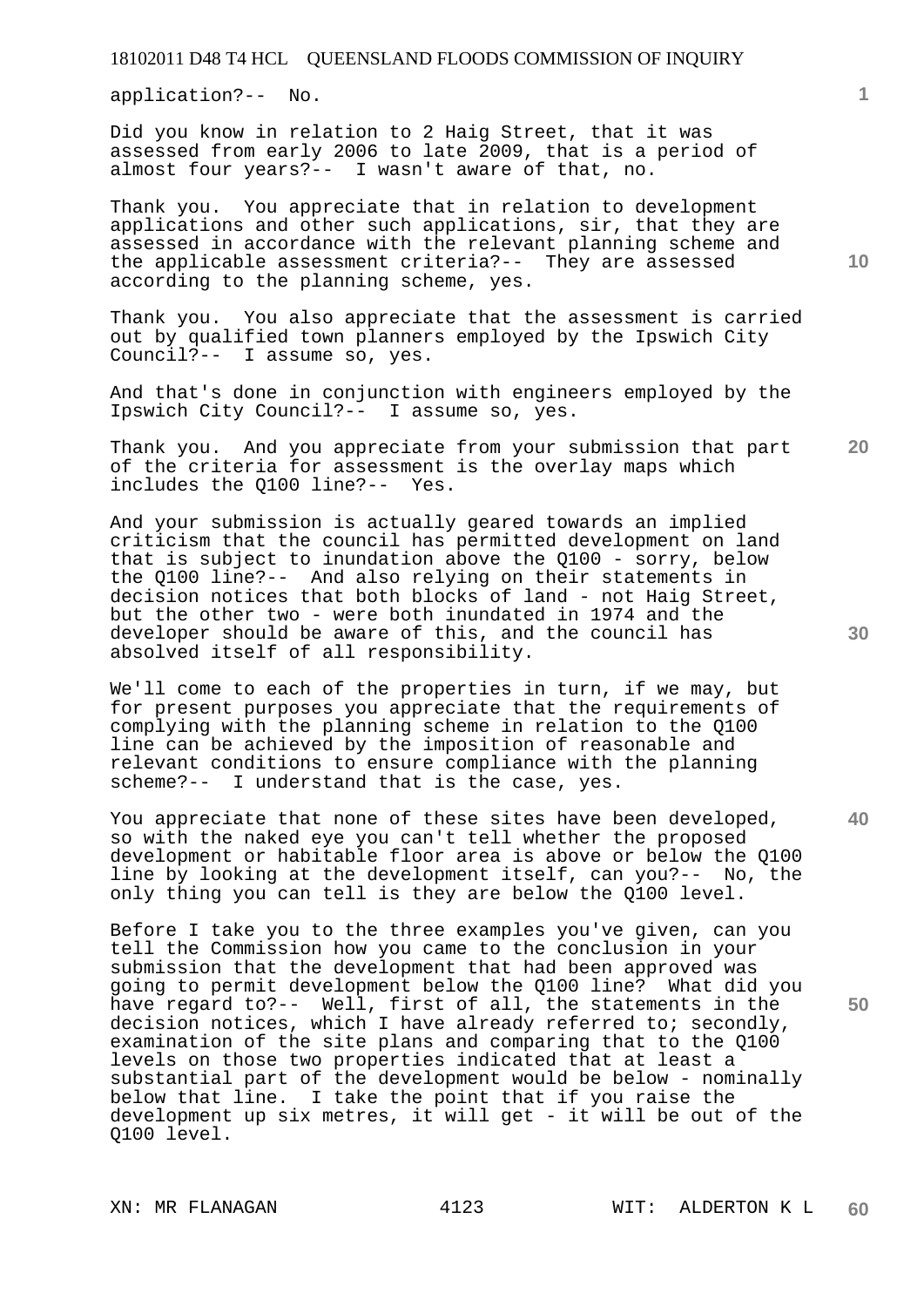Yeah. And to be fair, sir, was it the case that in doing your own research for the purposes of doing your submission, you didn't actually have regard to earth work applications that had been put in or the sort of earthworks that would be conducted in relation to these developments?-- I saw in at least one of the developments that earthworks were proposed and that the developer had faith that these would - that these would mitigate any problems with floodwaters, but, as I have said before, if you look with a bit of a skeptical eye upon those you might have some doubts.

And in relation to those earthworks applications and the earthworks to be carried out, what documents did you have before you to give rise to that scepticism?-- In one case well, in all cases the documents that are available on the Ipswich City Council PD Online, which are quite extensive, in one case I believe a document from the Town Planners - I think it is on 70A Chubb Street - expressed some scepticism about the developer's proposals to fill, and also his contention that the Q100 line was wrong. So that it was a combination of those factors that would give me some pause for thought, yes.

And this is in relation to 70A, which didn't flood at all during the 2011 flood event, did it?-- No.

Would you agree with this general proposition: that before a person in your position can determine whether development will take place above or below the Q100 line in accordance with the planning scheme of the Ipswich City Council, that you have to have regard to the plans themselves as approved?-- Unless there is something else within the planning scheme that forbids that sort of - or puts some doubt upon that sort of development, whether it be of any design.

But one would have to have regard to the plans that are part and parcel of the application, surely?-- Yes.

And the plans that are actually approved?-- Yes.

By the Ipswich City Council?-- Yes.

So you have to have regard to those?-- Yes.

You would also have to have regard to the earthworks that are to be conducted on site?-- You would have to have regard for how the earthworks are described, yes.

And you would also have to have regard to any other conditions that had been imposed by the Ipswich City Council planning department in respect to the development itself?-- It would depend whether those conditions had a direct bearing on the floodability or otherwise of that particular development.

See, I'm just asking this question: you've come to the conclusion, or suggested in your submission that the Ipswich City Council planning department has actually approved the development of habitable floor areas, including in relation to aged care facilities below the Q100 line?-- I have referred

**10** 

**1**

**40**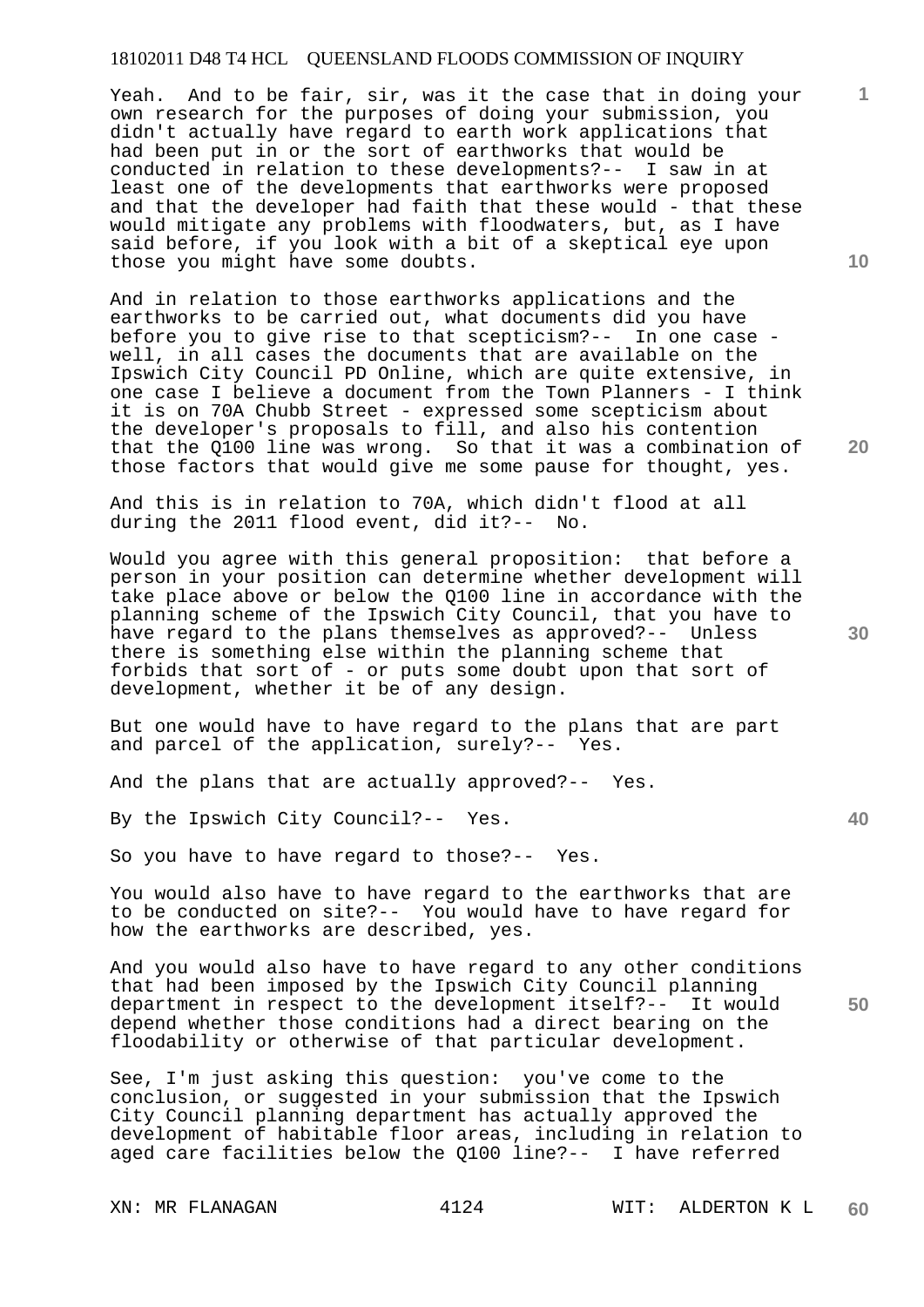nowhere to habitable areas.

All right?-- I'm purely concerned about the fact that the developments are going on below that level, which seems to be contrary to what the stated policy of council is.

**10**  We might be able to shorten this, then, sir: should we understand your submission that - not suggesting for a moment that the Ipswich City Council has in fact approved development of habitable areas below the Q100 line?-- I have no knowledge of whether they have done that or not.

I see, thank you. May I take you to page 4, section 5, paragraph 2 of your submission?-- Page 4?

Page 4, section 5, paragraph 2 of your submission?-- Yes.

Where you state this: "There is a general public perception that elected councillors either make the final decision on the approval of the developments or at the very least have a large input into these decisions. This is simply not the case. Councillors review only a minute fraction of development applications."?-- Yes.

Do you see that? Do you understand or do you know - first of all, where did you get that information from?-- From what information are you-----

What you have stated in your submission. What was the source of that information?-- Well, the first is a general public perception, which I have gained from speaking to a large number of people in the city in the course of normal living around the town.

Can I ask-----?-- And the second part is looking at council minutes, which are also available on the website for both the planning and development committee and for the full council, and simply counting up the number of development applications that appear.

Right. Can I ask you these questions and tell me whether you know this for a fact or not: do you know that the report and recommendations for each development application in the Ipswich City area are sent to the relevant divisional councillor and to the Chair of the Planning Committee for consultation, that is every application?-- I am not aware of that, no.

Do you know that where the Chair of the Planning Committee is also the relevant divisional councillor, that a substitute chair, usually the Deputy Mayor, considers each application?-- No, I am not aware of that. Might I just add that that's - I am not aware of it because it is not a public - it is not transparent to the public.

All right. Do you appreciate that the consultation with the divisional councillor and the Chair of the council Planning Committee is required under the conditions of the planning

**1**

**30** 

**20**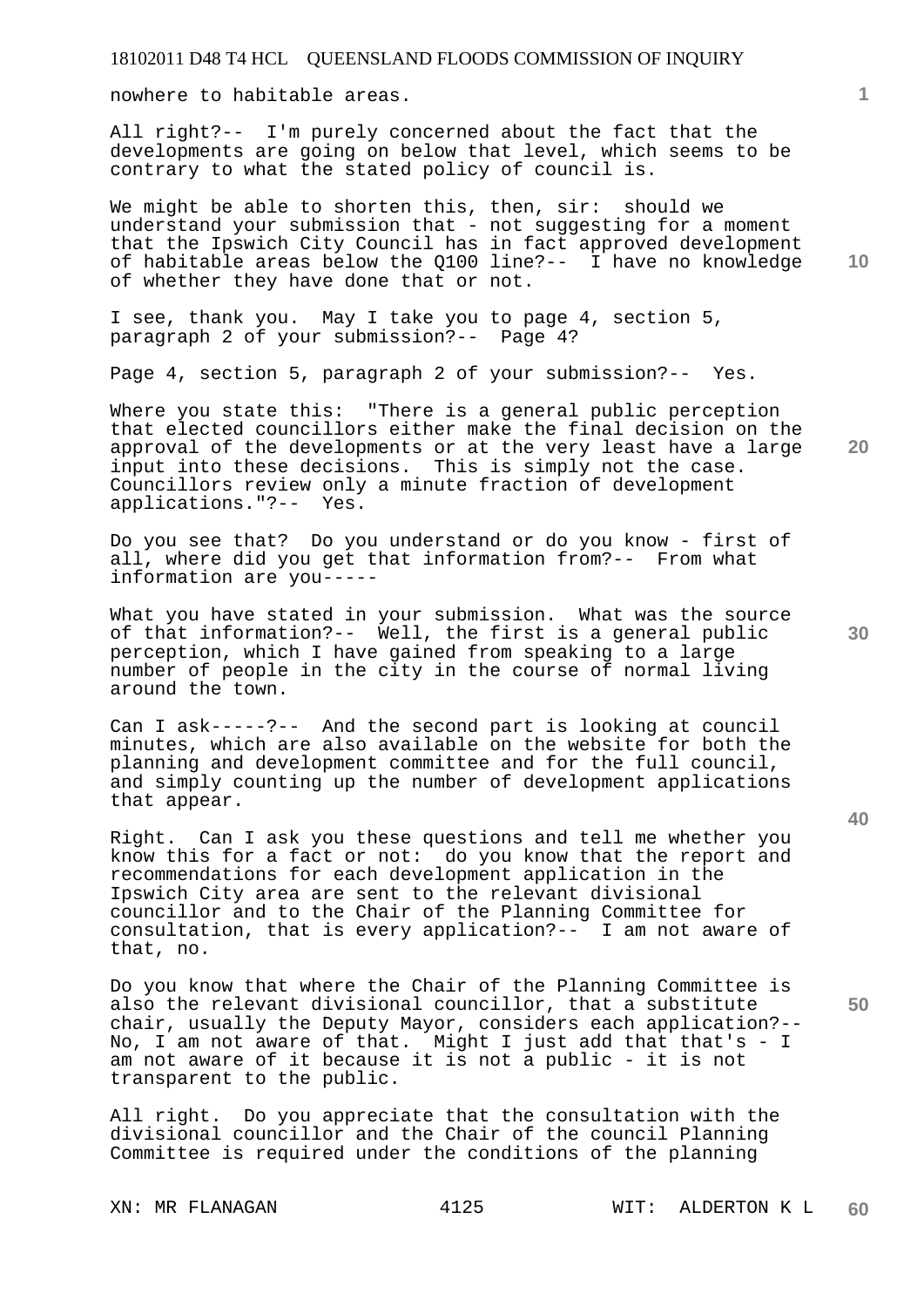officer's delegation?-- That's not how I read the delegation.

It is not?-- They are - they are required to be advised and they can ask for the development application to be referred to the planning committee, but I am not aware that the delegation says that every development application has to be so considered. There is a part of the document that says a record must be kept of every time the delegation is made, but I hardly think that's - you know, a development application.

All right?-- All the documentation.

Could you just accept for the present purposes that the delegation of the relevant planning officer requires that planning officer, in relation to a development application, to refer it on to the divisional councillor and to the Chair of the Planning Committee?-- That's not apparent to me, nor anyone else.

Thank you. That's not apparent to you from your reading of the delegation, is that correct?-- I have read the delegation, yes.

COMMISSIONER: Do you happen to know if the Commission has been provided a copy of that delegation?

MR FLANAGAN: No, I don't think the Commission has that delegation, so I was making a mental note to tender it tomorrow.

COMMISSIONER: Okay. Perhaps you can make a physical one as well.

MR FLANAGAN: Yes. A physical note?

COMMISSIONER: Yes.

MR FLANAGAN: May I then take you - Commissioner, do you intend to have a morning tea?

COMMISSIONER: If you are going to be a little while we might take the break now.

MR FLANAGAN: Yes.

COMMISSIONER: Thank you. We will take a 15 minute break.

THE COMMISSION ADJOURNED AT 11.45 A.M.

**10** 

**1**

**30** 

**40** 

**50**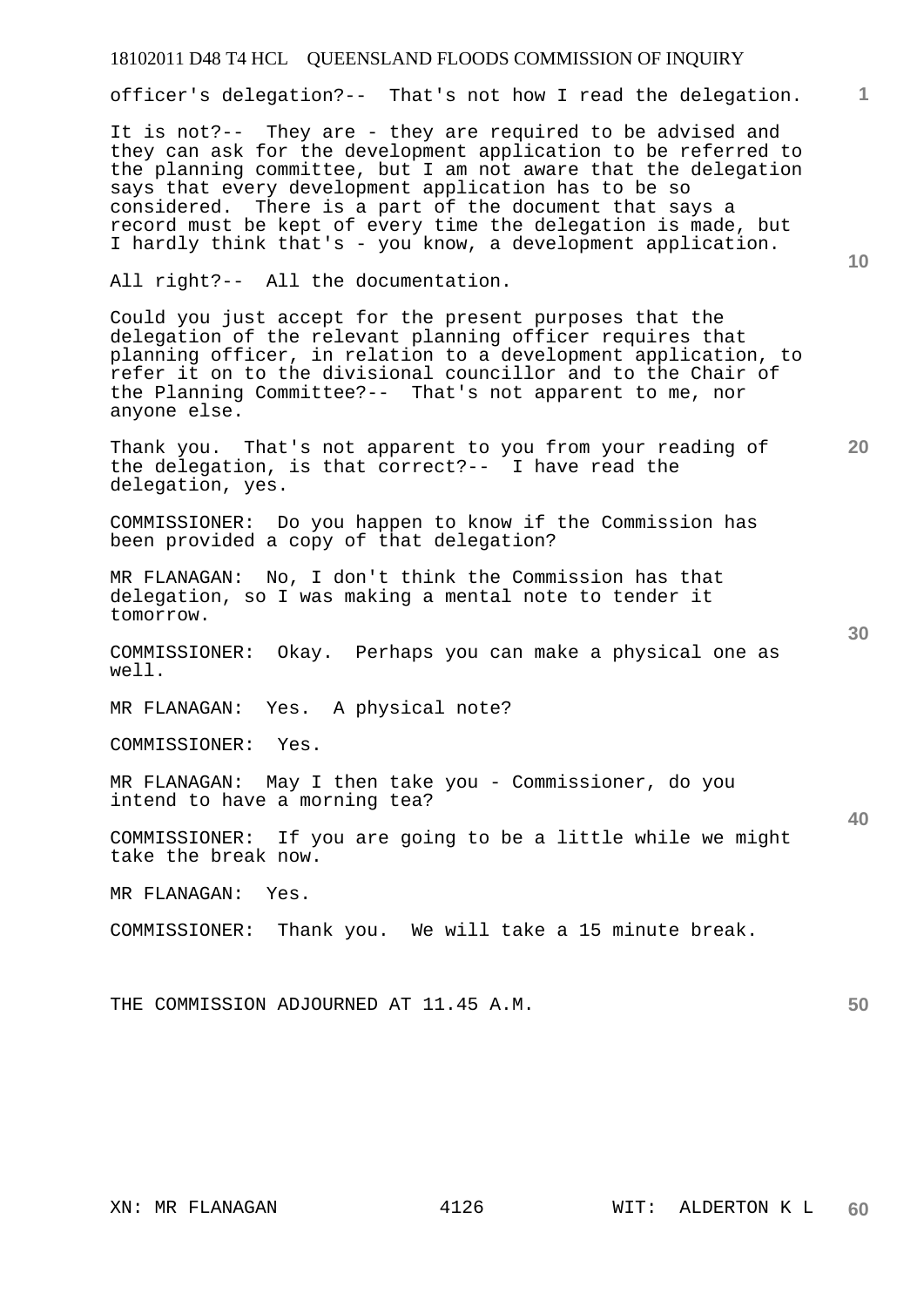THE COMMISSION RESUMED AT 12.02 P.M.

KENNETH LESLIE ALDERTON, CONTINUING:

| COMMISSIONER: Yes, Mr Flanagan?                                                                                                                                                                                                                                                    |      |      |              | 10 |
|------------------------------------------------------------------------------------------------------------------------------------------------------------------------------------------------------------------------------------------------------------------------------------|------|------|--------------|----|
| MR FLANAGAN: Thank you, Commissioner. I understand that the<br>Commission's been able to show you some maps that have been<br>done by the Ipswich City Council?-- I have seen them, yes.                                                                                           |      |      |              |    |
| Could I show you the map then for 70A Chubb Street?-- Sure.<br>Yes.                                                                                                                                                                                                                |      |      |              |    |
| Now, that's the - in dark print is the allotment, is that<br>correct?-- That appears to be, yes.                                                                                                                                                                                   |      |      |              | 20 |
| In the black line?-- Yes.                                                                                                                                                                                                                                                          |      |      |              |    |
| Then you will see the red line is the 2011 flood line?-- I<br>assume that's the case, yes.                                                                                                                                                                                         |      |      |              |    |
| All right. And the blue line, of course, is the Q100 line?--<br>Yes.                                                                                                                                                                                                               |      |      |              |    |
| So no part of this property was inundated in the 2011 flood?<br>This is 70A Chubb Street?-- 70A, yes.                                                                                                                                                                              |      |      |              | 30 |
| Thank you. I tender that map, Commissioner.                                                                                                                                                                                                                                        |      |      |              |    |
| COMMISSIONER: Exhibit 840.                                                                                                                                                                                                                                                         |      |      |              |    |
|                                                                                                                                                                                                                                                                                    |      |      |              |    |
| ADMITTED AND MARKED "EXHIBIT 840"                                                                                                                                                                                                                                                  |      |      |              | 40 |
|                                                                                                                                                                                                                                                                                    |      |      |              |    |
| MR FLANAGAN: May I then take you to paragraph 167 of<br>Ms Pocock's statement? I appreciate, sir, you haven't had a<br>chance to read her statement, which is quite lengthy, but I<br>just need to put certain things to you, if I may?--<br>Certainly. What was the number again? |      |      |              |    |
| Paragraph 167?-- 167, yes.                                                                                                                                                                                                                                                         |      |      |              |    |
| Commencing with the words, "Notwithstanding the Q100 flood<br>line did not impact on the site"?-- Which site is that?                                                                                                                                                              |      |      |              | 50 |
| 70A?-- Are you sure, because the previous paragraph refers to<br>84 Chubb Street?                                                                                                                                                                                                  |      |      |              |    |
| I am sorry. For the adjoining 84 Chubb Street, but you can<br>take it that that's the report that was done by Cardno in                                                                                                                                                            |      |      |              |    |
| XN: MR FLANAGAN                                                                                                                                                                                                                                                                    | 4127 | WIT: | ALDERTON K L | 60 |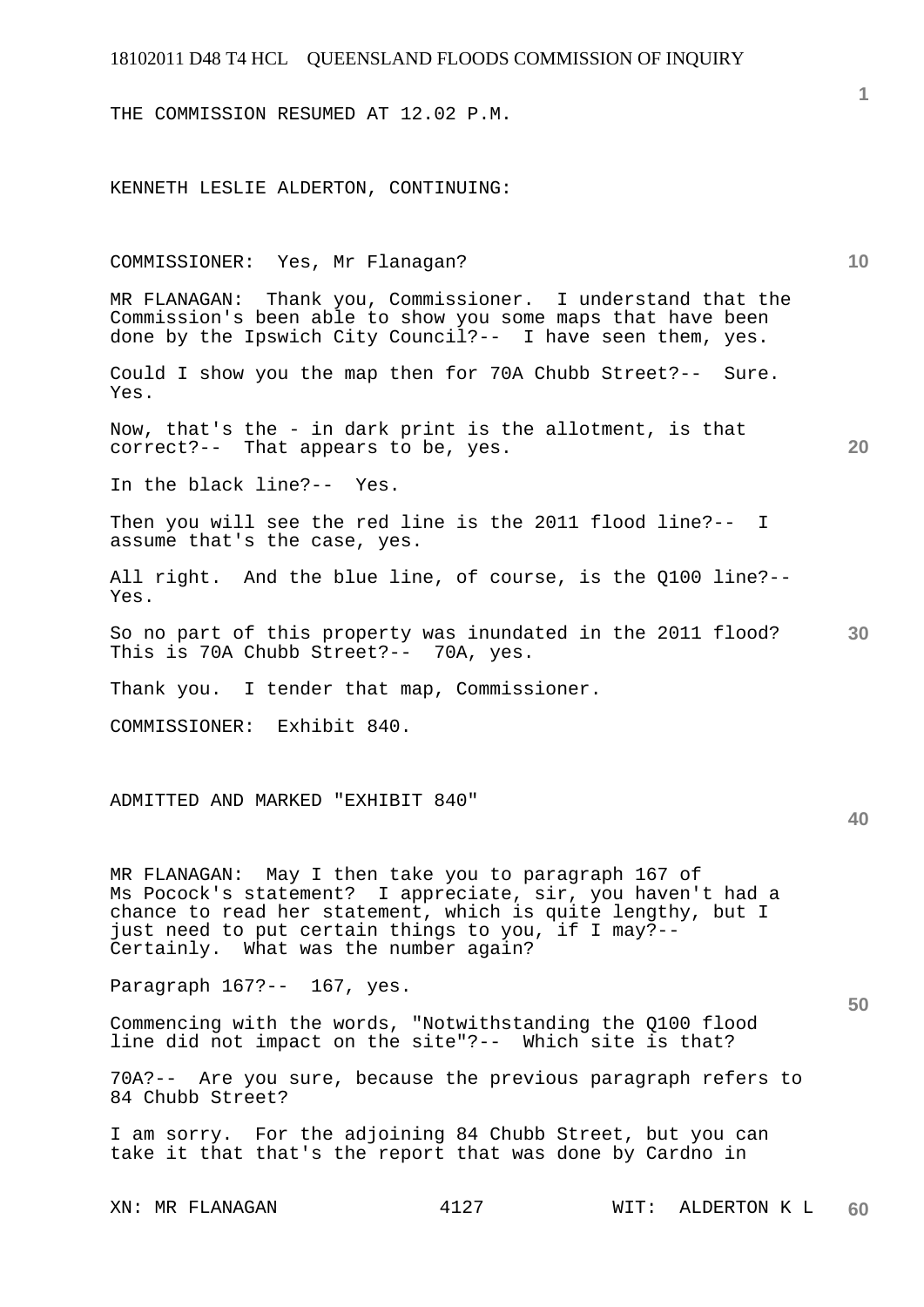relation to 84 Chubb Street-----?-- Yes.

-----which adjoins 70A Chubb Street, and the one report was used by the developer for both adjoining lots?-- Oh, well, I will have to believe you.

Just accept that for present purposes. And an information request went out by the council which my learned friend took you to-----?-- Yes.

-----in your evidence-in-chief. That was responded to with the Cardno report which basically said that in relation to this lot, it wasn't affected by the Q100 event. And, sir, would you accept that given that this lot didn't flood in the 2011 event, that that would seem to be a proper conclusion?-- No, because there is no way there is a correspondence between the Q100 level and the 2011 flood. The two have never been, to my knowledge, connected.

But can I-----?-- See, they are based on two different things.

Quite. I understand. But do you know what the event in Ipswich was in relation to Q levels, for example?-- I have no idea, no.

No idea, right, thank you. May I take you back to 167 of Ms Pocock's statement? She says, "Notwithstanding the Q100 flood line did not impact on the site, further measures proposed to mitigate the potential for flooding at the site included", and she lists three conditions there. Do you see those?-- Yes.

In your research and obtaining information from the Ipswich City Council, did you read those conditions on a previous occasion?-- Yes, I believe I did.

**40**  All right. You will see there that condition 2 of the development permit required the proposed development of the site to be undertaken generally in accordance with plan number 4628/P2. Do you see that?-- Yes.

And do you accept that these plans, in effect, ensured that all proposed sites and all habitable floor levels were above the Q100 flood line. You were aware of that?-- I cannot - I cannot recall that precise detail.

Mr Alderton, did you ever view these plans for 70A Chubb Street prior to writing your submission?-- Yes, I did.

You did, thank you. Are you in a position to agree or disagree with what's in Ms Pocock's statement in relation to that condition; that is, all habitable areas would be above the Q100 area or flood line?-- I would tend - 250 millimetres is not much. I would tend to believe that there could be an error as much as that in those lines. That, at least, was the developer's conclusion. It would depend - that will be taking everything as being according to plan; that is, the line is

**10** 

**20** 

**1**

**30**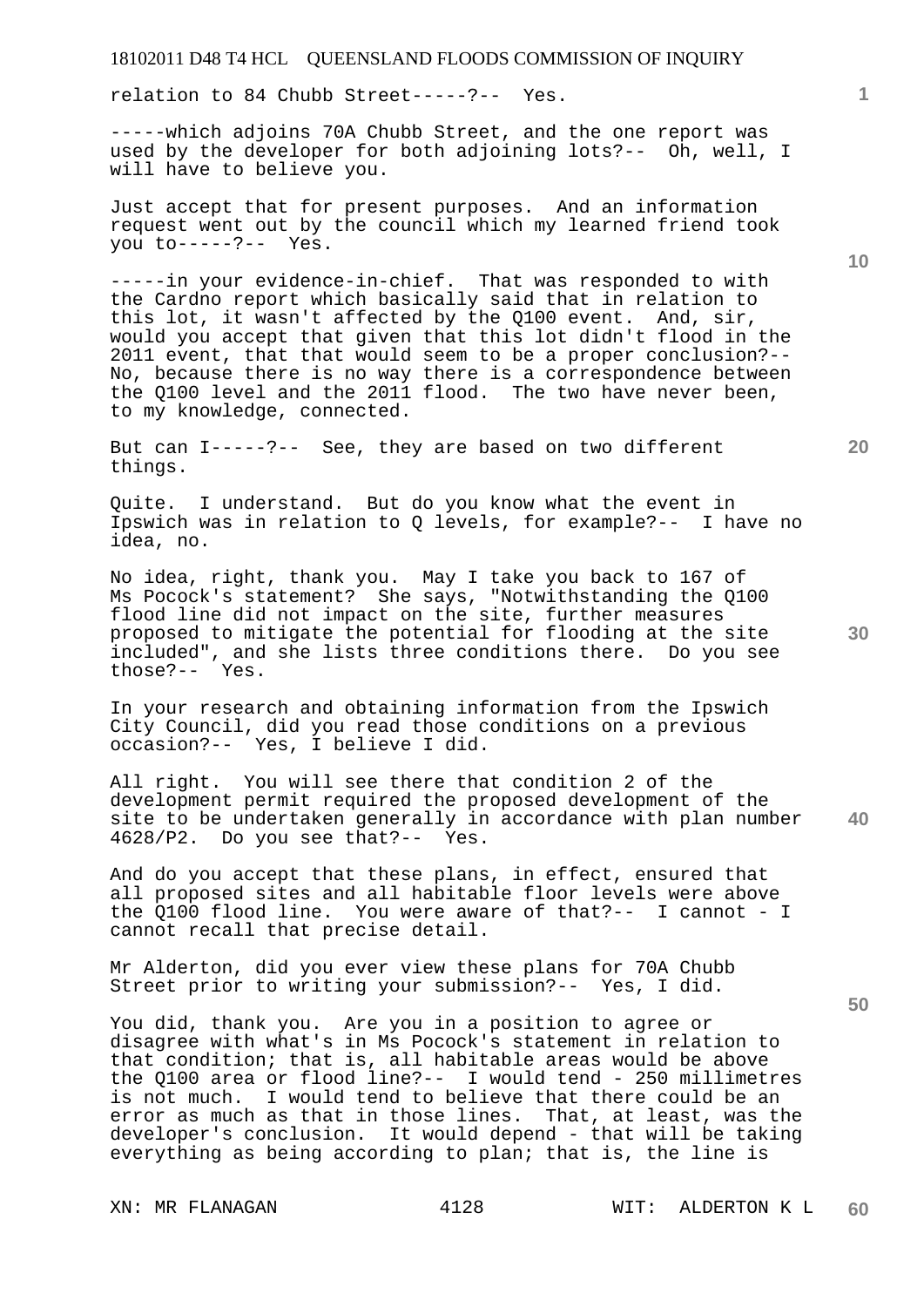where the line is drawn, and that if the line is not there but somewhere else, that the difference in height or level at that point would be less than 250 millimetres.

Would you agree with this, though: that as at the time of determining this application and imposing these conditions, a requirement that the building pads have a minimum of 250 millimetres immunity above a Q100 flood line was in accordance with the planning scheme?-- I assume that's the case, yes.

Thank you. May I then take you to the other property - and I can do this very shortly and briefly - to 2 Haig Street, Brassall. In this respect may I take you to paragraph 132 of Ms Pocock's statement?-- 132?

Commencing with the words-----?-- One moment.

Yes, of course?-- Yes.

Commencing - you have it?-- I have it, yes.

Commencing with the words "Condition 20h of the council's approval"?-- Yes.

Could you read that for me, please?-- "Council"-----

Just to yourself?-- Yes.

**30**  Again, in doing research for your submission were you aware of the imposition of that condition in relation to 2 Haig Street development?-- Probably. I don't recall reading it.

May I then take you to 84 Chubb Street? Again, I understand the Commission has been able to show you a map in relation to 84 Chubb Street provided by the Ipswich City Council. Would you look at that map, please?-- Yes.

And is it possible to turn that map on its side? That's better. Do you see the first green line there-----?-- Yes.

-----shown is the Q20 line?-- The green line?

The green line is the Q20 line?-- Yes.

The red line is the 2011 flood event?-- Yes.

And the blue line is the 1:100 flood event?-- Yes.

**50**  So in this present case for 84 Chubb Street, the 2011 flood event did not reach the Q100 line in relation to this property?-- No, it did not.

All right, thank you. I tender that map, Commissioner.

COMMISSIONER: Exhibit 841.

**10** 

**1**

**20**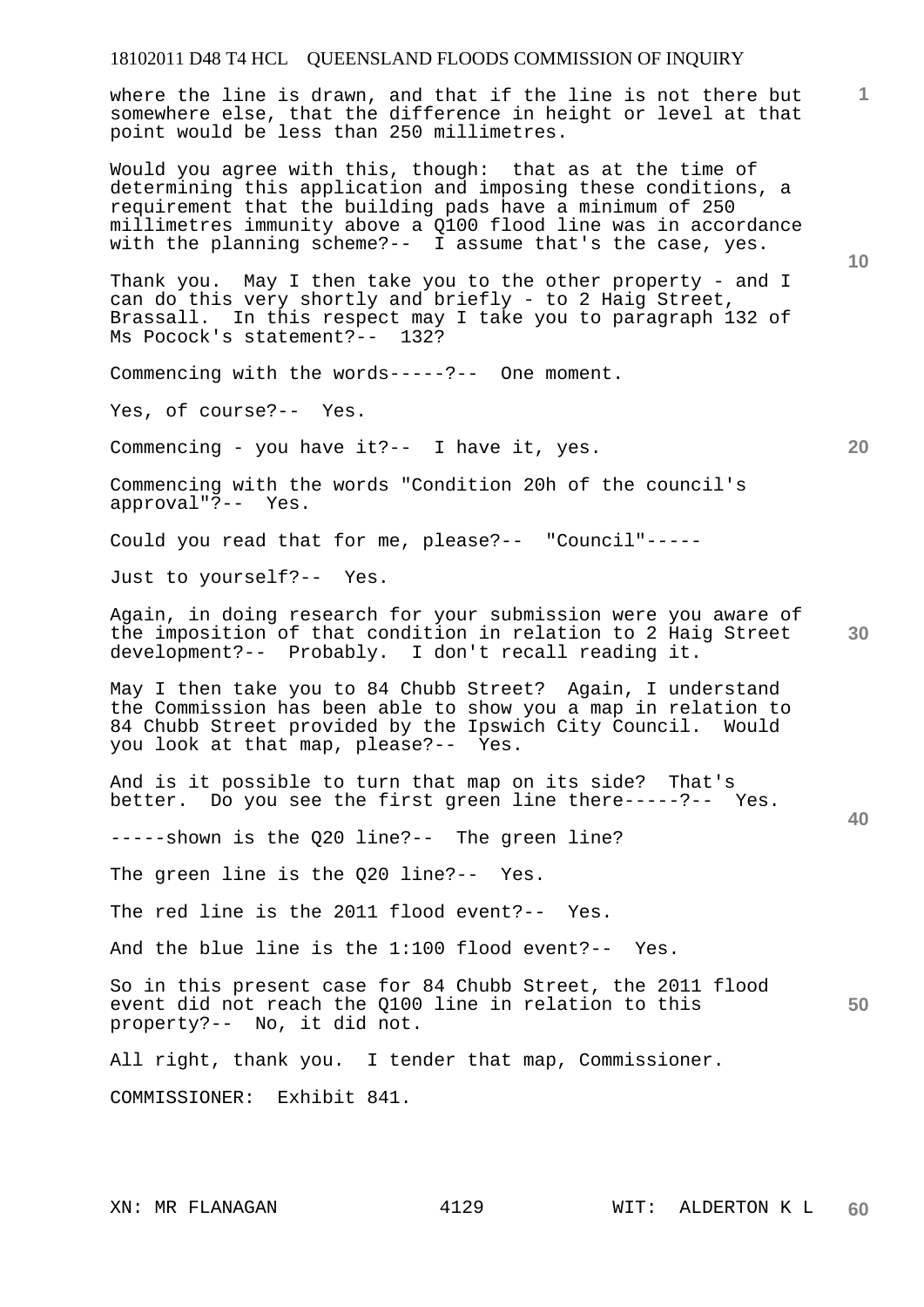ADMITTED AND MARKED "EXHIBIT 841"

MR FLANAGAN: Part of your submission you refer to a statement in relation to the 1974 flood that you have found on a number of decision notices-----?-- That's correct.

-----in relation to applications. Are you aware that it is actually a pro forma or generic notification in respect to sites that were - or sites that are subject to development applications which were affected by the 1974 flood?-- I would assume that they were alerting the developer to the fact it was inundated, yes.

In your own research have you appreciated that that is in fact a pro forma or generic type notification to developers?-- I think whether it was pro forma or not would have been irrelevant. It was advising the developer of the fact.

Did you become aware, though, that that notice appeared on a number of development applications that you were inquiring in relation to?-- I noticed it in two. I didn't see anything of that nature on the Haig Street decision notice, for instance.

All right. May I take you to the bottom of page 6 of your submissions, please, sir?-- Yes.

You will see there that you say, "The author personally observed that the area proposed for construction of the units was covered by about one metre of flood water on 12 January 2011." Do you see that?-- Yes.

That's an assertion you are making in relation to 84 Chubb Street?-- That's 84 Chubb Street, yes.

Mr Alderton, this observation was made by you in circumstances where there is no present development on the land, is there?-- No.

Right. Well, what steps did you take to identify for yourself where the units were actually to be constructed when you observed the 2011 flooding?-- Well, I had already been looking at the site plans which identified the places that the buildings would be constructed.

We appreciate for 84 Chubb Street the 2011 flood line is actually below the Q100 line?-- Yes.

You accept that, don't you?-- I do, yes.

Do you know, from the development application that you looked at for 84 Chubb Street, as to what is the habitable floor platform in relation to the Q100 line for this development?-- I don't recall.

You don't recall. May I take you to paragraph 55 of Ms Pocock's statement? In doing so, I appreciate you haven't

**20** 

**10** 

**30** 

**40**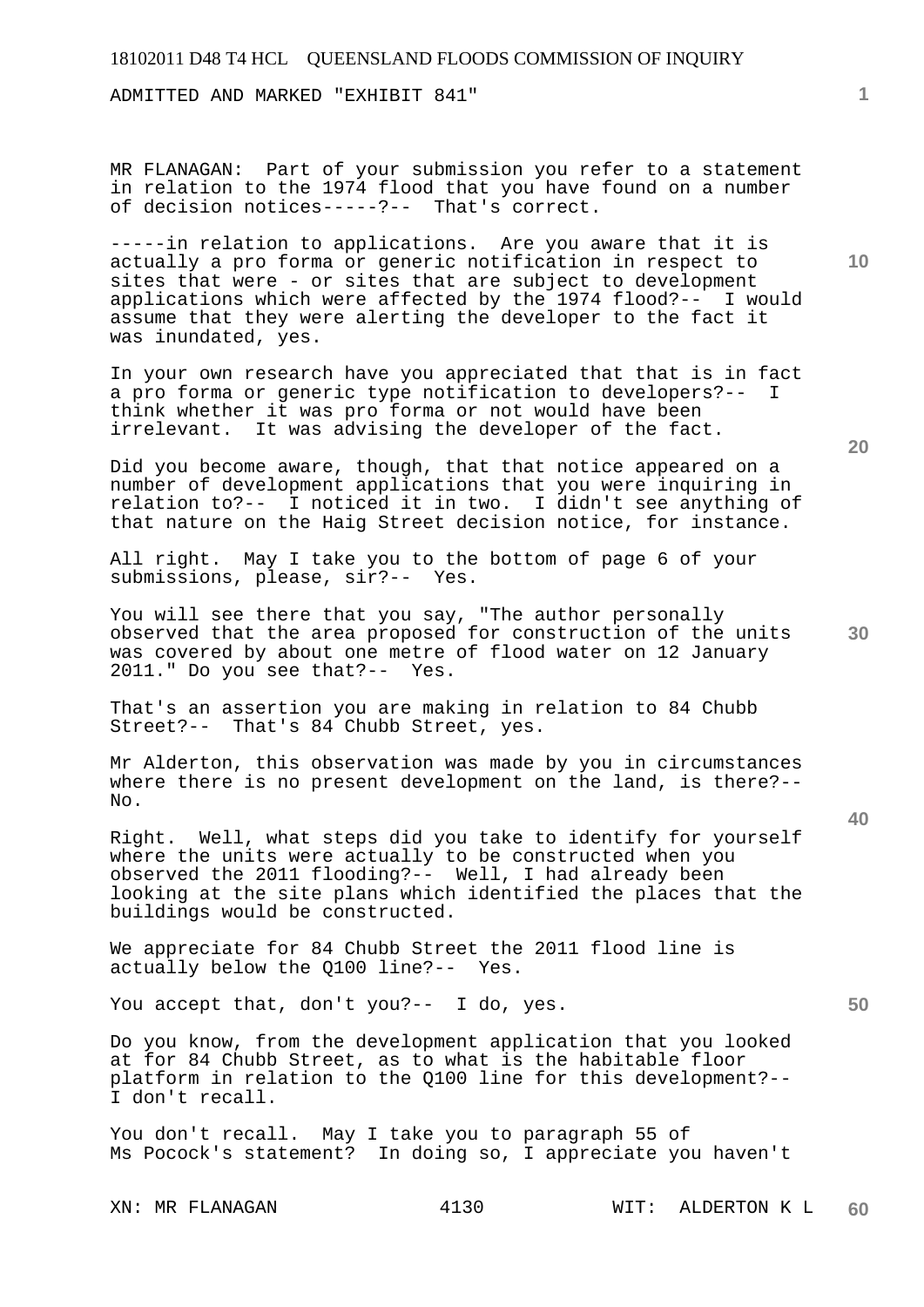had a chance to read her statement but could I take you to it?-- 55?

Yes, sir?-- Yes.

You knew from your own research that the Ipswich City Council, in relation to the development at 84 Chubb Street, required a flood report and Stormwater Management Report in relation to the application?-- Yes.

And you knew that fact, didn't you?-- Yes, I did.

If you look at paragraph 56, did you also appreciate that all accommodation units were to be located above the Q100 flood line?-- I am not sure that I would have agreed with that from the observations I made of the drawing plus the Q100 line, which you will appreciate are not on the same map.

**40** 

**50** 

**1**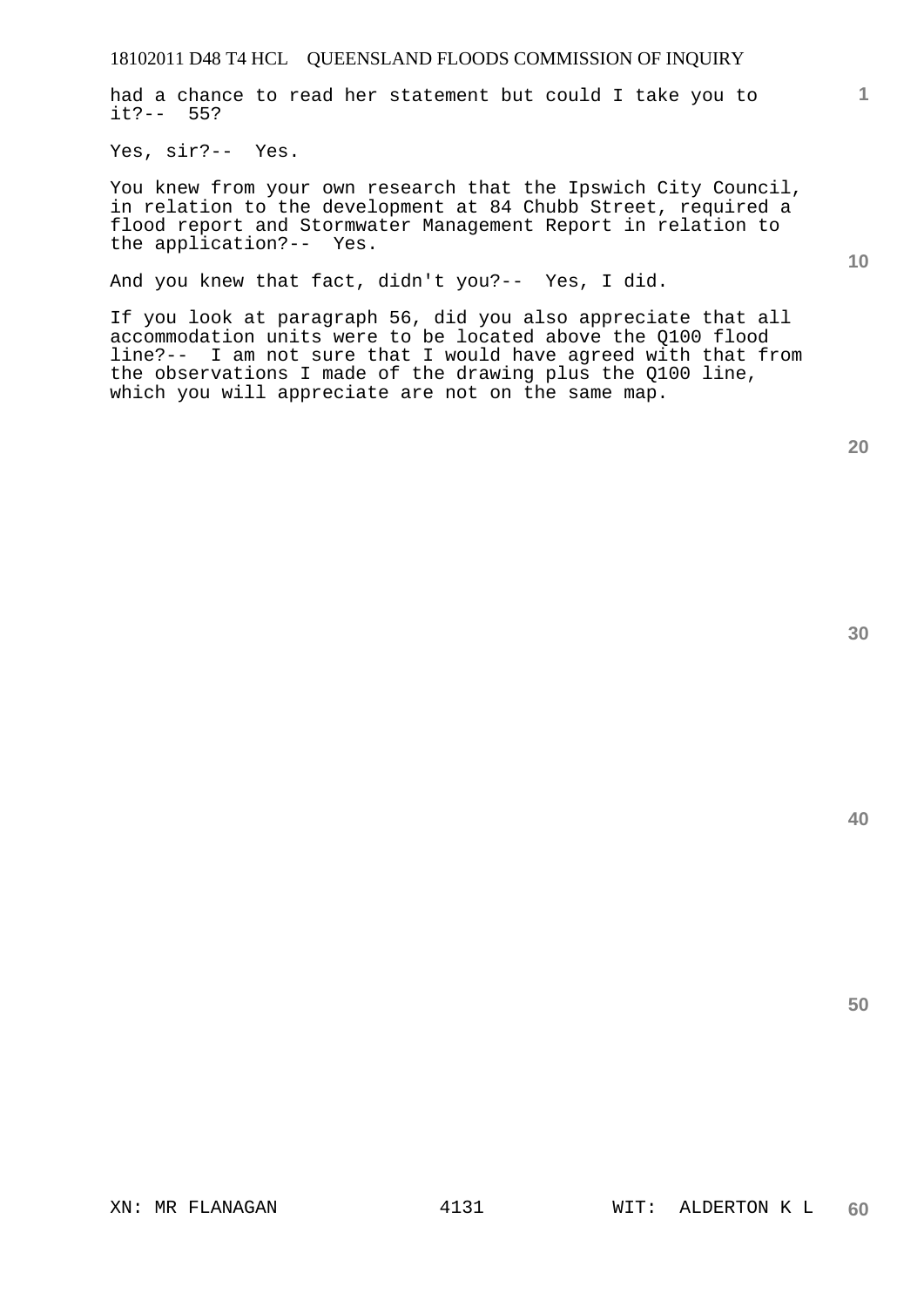Quite, and - but you'd also concede, wouldn't you, that you could be quite mistaken in relation to your siting of where the development would occur when you were looking at the land in the course of the 2011 flood event?-- Yes, it would be very easy to make a mistake.

Yes, all right?-- As I pointed out earlier, at the northern boundary of that - just remember that the buildings are directly behind that boundary-----

Yes?-- -----there is a five to six metre wall of earth, so that you can't see the level of the water behind that, all you can see is on the left it comes up to a line that - which when continued up to your line of sight of the wall would tend to go behind the wall. Now, that's why I disputed the level shown on the - on the previous maps.

When you observed the one metre of flood on 84 Chubb Street in the 2011 event did you yourself have a map of where the units were to be constructed when you made that observation?-- Not with me, no. In my head.

In your head, all right, thank you. If you look at paragraph 57 then of Ms Pocock's statement, "The council required as part of the conditions of this development that all pad levels of the multiple dwelling units were located above the Q100 flood level of 23.8 metres AHD". Were you aware of that condition being imposed by the council in relation to this development?-- No, I wasn't, but that doesn't make sense, with respect, if I'm thinking of the right flood line here. That would be an awfully big pad, awfully high pad, I would imagine.

All right-----?-- I mean, I don't have the levels, neither did the levels appear on the drawings that I had access to.

Right. I think my question is simpler than that. Were you aware that was a condition imposed by the Ipswich City Council in relation to the development of 84 Chubb Street?-- I can't say I was aware, no.

Thank you. May I then take you to page 8 of your submission. You state that from these three examples that you've given to the Commission in your submission that they illustrate three propositions. It's page 8 of your submission?-- Just one moment, yes. Illustrate that, yes.

The first is that, "Since 2002 the Planning Department of the Ipswich City Council has permitted development below the Q100 flood line even though these developments consisted of a considerable number of dwellings." Do you see that proposition?-- Yes.

I take it that the date 2002 is a reference to when you returned to Ipswich-----?-- No.

-----is that correct?-- No, that's the date that Councillor Tully gave as the dividing line between when the council

**10** 

**1**

**40**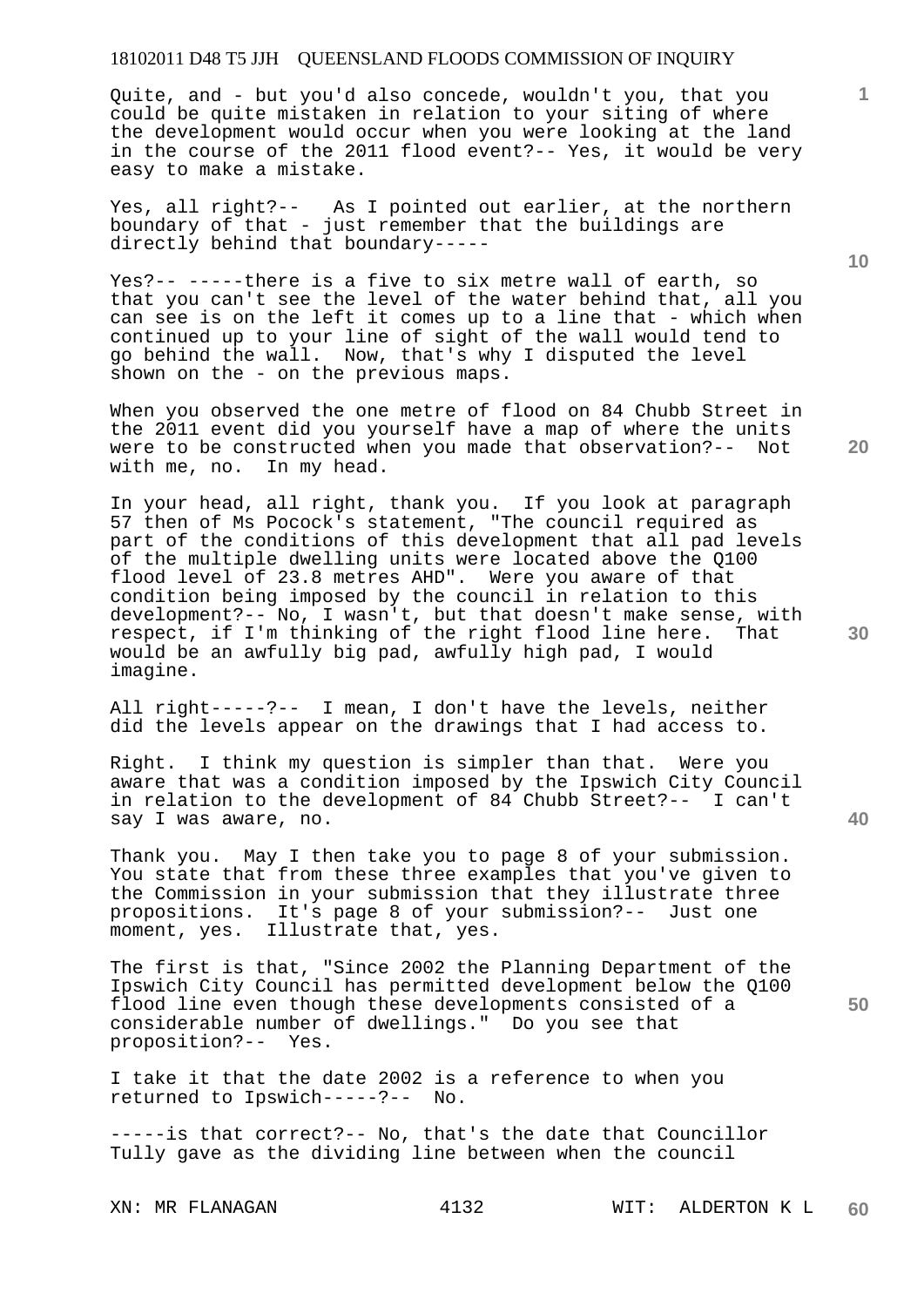accepted Q20 and the council accepted-----

 $0100?-- ----0100.$ 

I see?-- That's what that - that refers to that specific date.

I've taken you to the relevant paragraphs in Miss Pocock's statement in relation to each of those developments of where the conditions imposed by the Ipswich City Council Planning Department was that all habitable floor areas were to be constructed above Q100 flood level. Do you appreciate that?-- That's what we've taken there, yes.

All right. Having considered those paragraphs of Miss Pocock's statement do you accept that it's not correct for you to assert in your submission that these developments consisted of a considerable number of dwellings which were permitted development below the Q100 flood line?-- No, because we're talking about two different things.

Are we? How so?-- We're talking about a plan which illustrates that the building is partially or completely below the Q100 line and Miss Pocock is discussing habitable floor levels. Now, those two things are different. If I might just illustrate. My house is three metres above ground. The habitable floor level is a lot higher than the ground level on which the Q100 level would be marked, so I just use that to illustrate the fact that she and I are talking about two different things. I'm talking about the council saying that nothing is to be subdivided, remember subdivided, when there's no building upon it, of any land below Q200 - below Q100. That's according to all the public statements for council, their stated policy, it has nothing to do with habitable floor levels.

So-----?-- I think she's splitting hairs, to be honest.

-----if I could understand it, you're talking about the treatment of the land itself-----?-- Yes, exactly.

-----in relation to the Q100 flood line-----?-- Which is exactly what a development application is about.

But in your submission you actually refer it back to a considerable number of dwellings. You accept, of course, that the dwellings are above the Q100 flood line?-- Not necessarily.

No, but you don't know one way or the other?-- No. I'm concerned entirely for the fact that land is being subdivided, allowed to be subdivided below the Q100 level, which I think is against council policy and is frowned upon by the planning scheme.

All right, but you don't make a statement whether or not the permission for granting of a development application for reconfiguration of a lot, which has some lots in terms of land

**1**

**20** 

**30** 

**40** 

**50**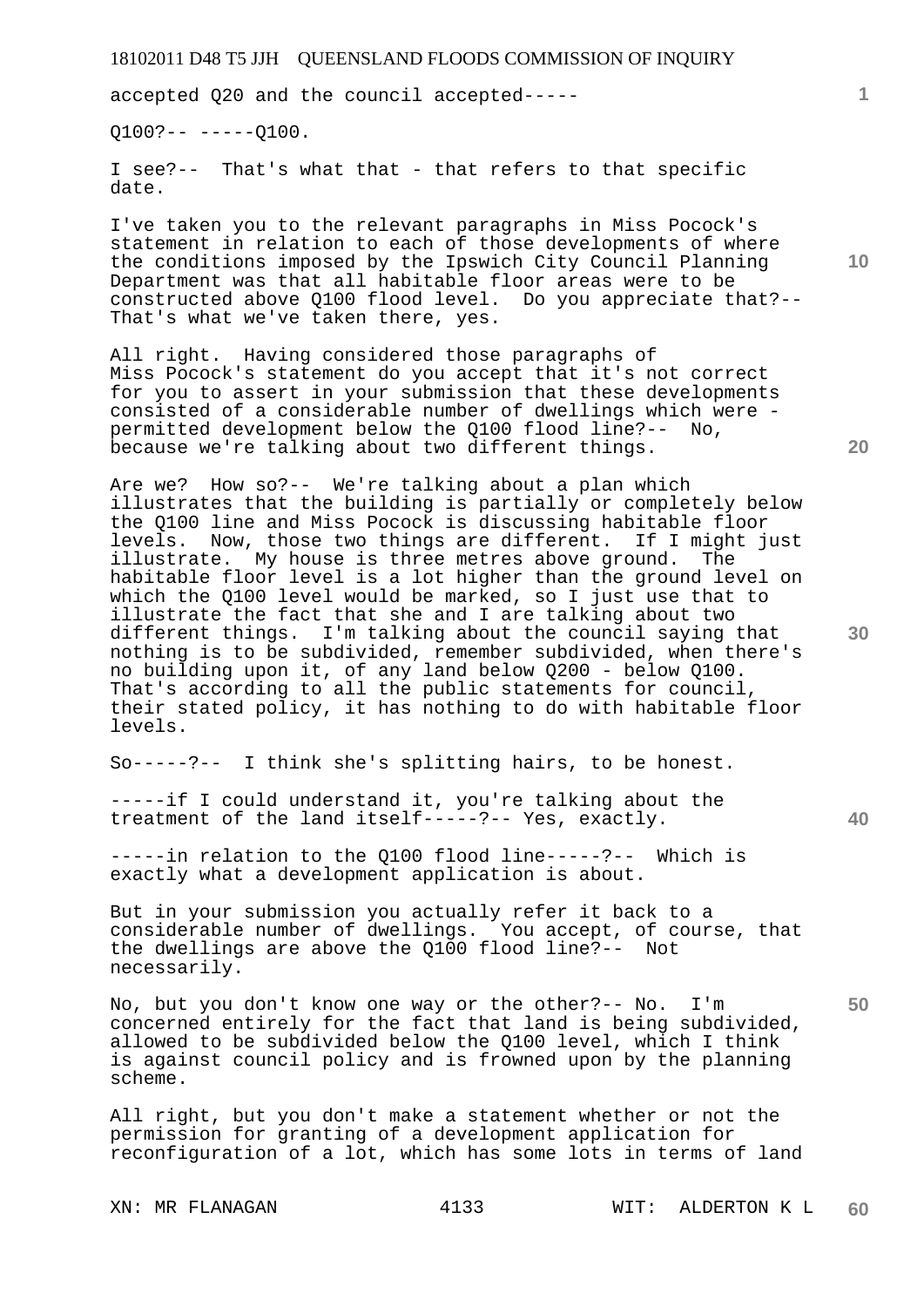below the Q100, is otherwise in accordance with the planning scheme?-- I would think that - the provisions I've seen are all or nothing. It's either all above the Q100 line or all below - or considered to be below it.

Right. And meaning no disrespect, but that's an opinion you've arrived at without any town planning qualifications?-- Well, I think it's a conclusion you could reach by logic.

Thank you. Your Honour, would you just excuse me for one minute in relation to the delegation? Oh, look, I'll come back to that, it's too complicated. Thank you. Thanks very much Mr Alderton?-- Thank you.

COMMISSIONER: Ms McLeod?

MS McLEOD: I have no questions, thank you.

COMMISSIONER: Ms Brasch?

MS BRASCH: No questions, thank you.

COMMISSIONER: Mr Callaghan.

MR CALLAGHAN: Just to put that last exchange in context, Mr Alderton. If you have your submission there?-- Yes.

**30**  It's at page 14 of your submission. Were you picking up on or referring to the proposition which appears about halfway down the page, a remark attributed to Councillor Tully, if you have a block of land under Q100 you can't subdivide?-- Yes.

Is that - that's the basis-----?-- That's basically the that's basically the policy I'm talking about.

Yes?-- I consider that to be a statement policy.

Yes, all right. Thank you, that's - may Mr Alderton be excused?

COMMISSIONER: Yes, thanks very much, Mr Alderton, you're excused.

WITNESS EXCUSED

**50** 

**40** 

MS WILSON: Thank you Madam Commissioner. I call Julian Chambers.

**10** 

**1**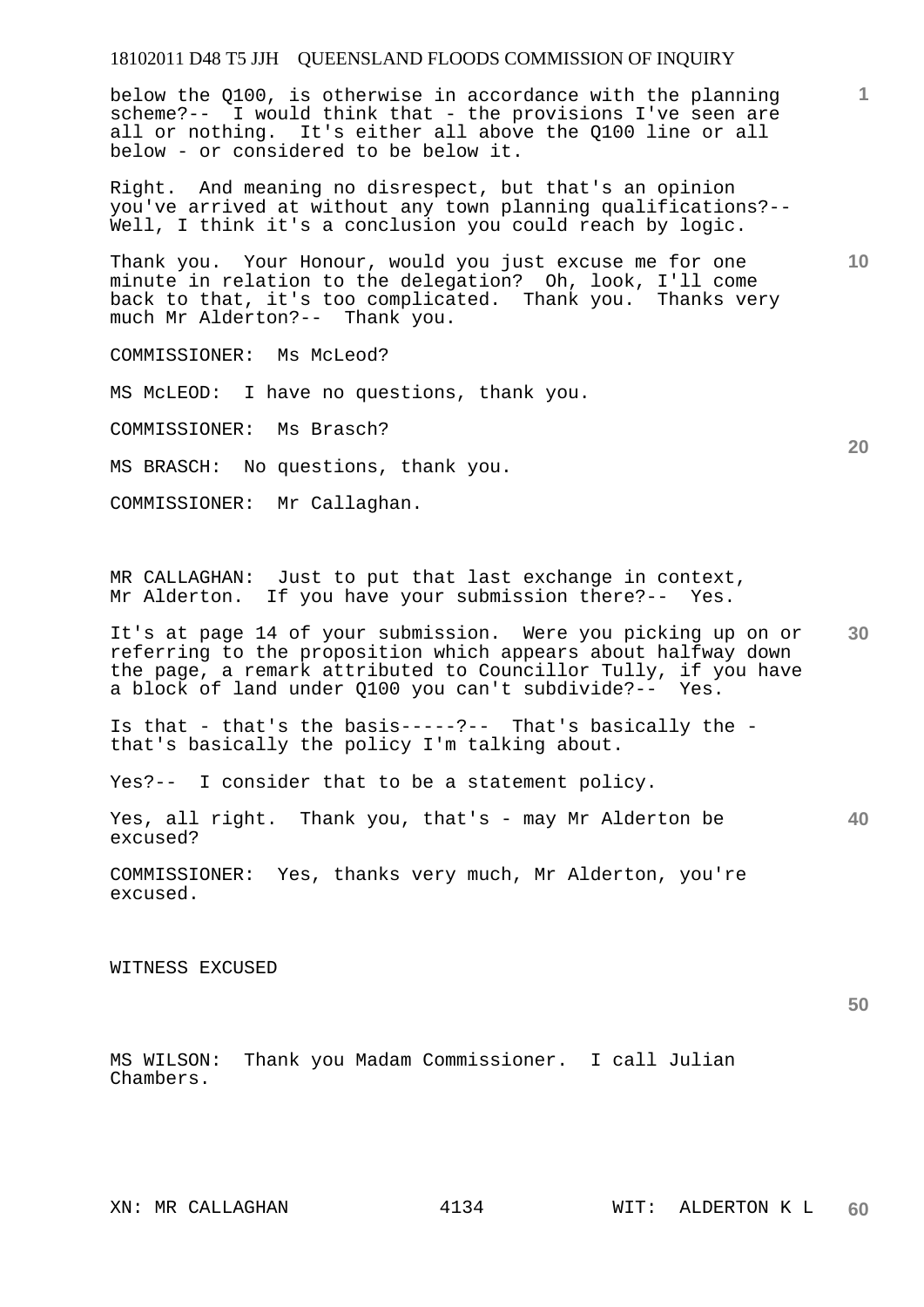JULIAN JAMES CHAMBERS, SWORN AND EXAMINED:

**10 20 30 40 50**  MS WILSON: Thank you, Mr Chambers. Is your full name Julian James Chambers?-- Yes, that's correct. You live at 86 South Queensborough Parade, Karalee?-- That's correct. And you provided a statement to the Commission, the Queensland Floods Commission of Inquiry?-- That's correct. Can I show you this document, please. Is that your - is that your submission - is that your statement?-- I believe that to be, yes. And there are some attachments to that statement?-- Yes. Yes. If I can just take you to one part of that statement before I tender it. If I can take you to paragraph 11 of your statement?-- Yes. And that refers to a conversation that you had with an AAMI representative on the 11th of January?-- Yes----- Now-----?-- -----it would have been. -----just to be clear, did you have that conversation or did someone else have that conversation?-- My wife had that conversation. Okay. And you refer to - so that paragraph is incorrect in the terms of it was your wife that had the conversation?-- Yes, I suppose in that term, yes. We'll come to this later on but I just wanted to clarify that?-- Mmm-hmm. Did you have any conversations with any member of AAMI staff at all?-- Did I have any----- Yes, did you?-- On which particular day? Throughout the time that you were dealing - you and your wife were dealing with AAMI?-- I believe I had one conversation with AAMI, yes. We will come to that later. Madam Commissioner, I tender that statement. COMMISSIONER: Exhibit 842. ADMITTED AND MARKED "EXHIBIT 842"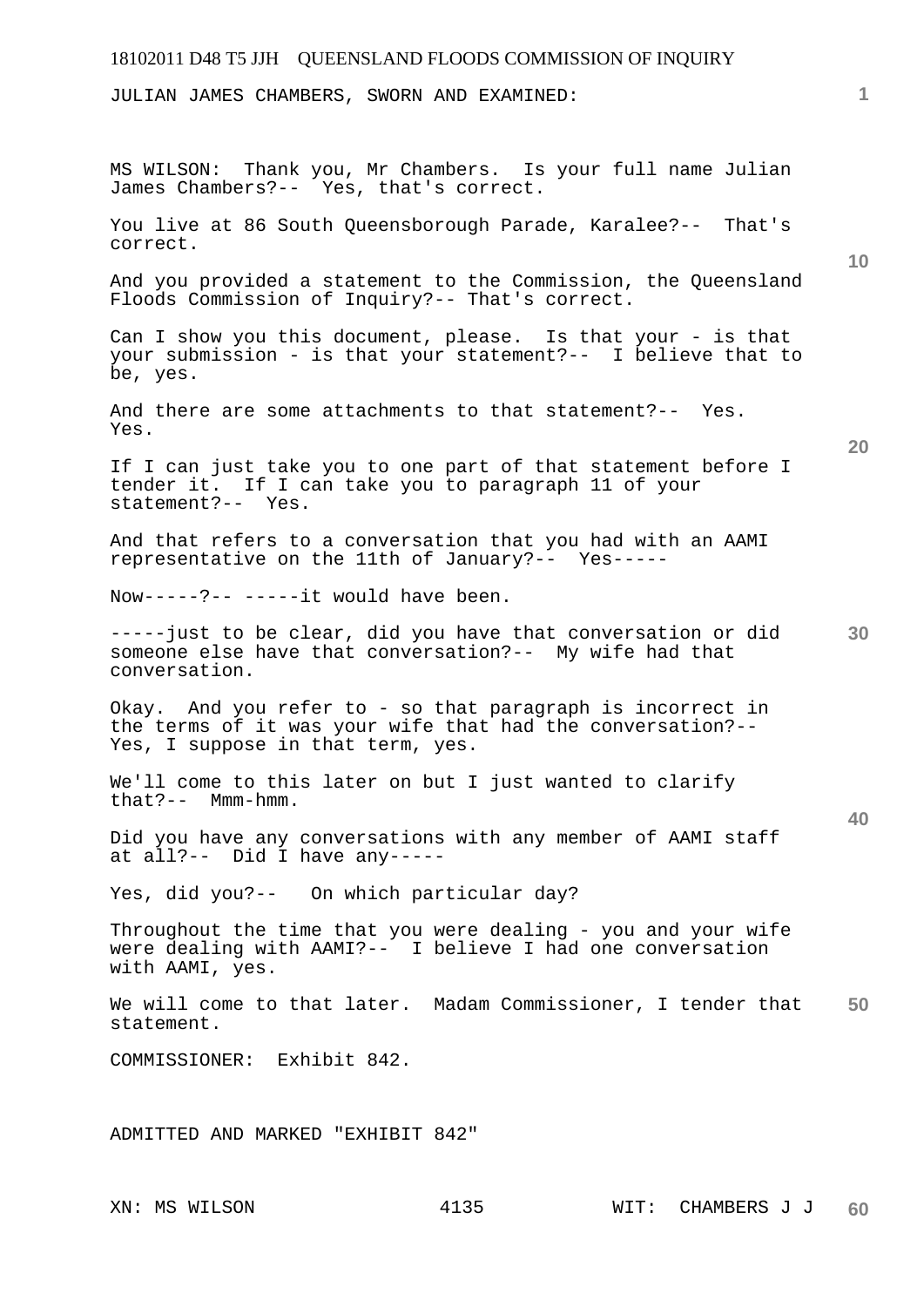MS WILSON: Madam Commissioner, Mr Chambers, as we can see, raises some issues in relation to his insurance claim in his statement. It would be an appropriate time now to tender now a signed statement of Mr Higgins, who is the Executive Manager of Queensland Event Recovery for Suncorp Personal Insurance. His statement is dated the 7th of October 2011.

COMMISSIONER: Exhibit 843.

ADMITTED AND MARKED "EXHIBIT 843"

MS WILSON: Mr Chambers, have you got your statement in front of you?-- I do

If I can take you to some matters in your statement. You purchased and moved into your house in about 2008?-- Approximately.

And the house is situated above the banks of the Bremer River-----?-- That's true-----

 $---is$  that the case?--  $---yes$ .

And about 20 metres above the normal river level, you estimate?-- Approximately, yeah.

Now, in your statement you raise issue about a development called "Citiswich"?-- Yes.

Can I show you this aerial map so that we can get some understanding of where your house is in relation to the Citiswich site? Now, you will see there that there is a mark there that has got "JC"-----?-- That's correct-----

-----next to it?-- -----yeah.

And does that represent, thereabouts, where your residence is?-- It does, yes.

And there is a site that is outlined which is named "Citiswich Site" and that is part of the Citiswich site, is it?-- That's correct, yes. Whether it's exact - it's a very, very large area that they've got outgoing there. I think it includes the sewerage works and other areas but that is the major part of Citiswich.

And that Citiswich site is - runs adjacent - part of it runs adjacent to the Bremer River, is that case?-- That's correct, yes.

Madam Commissioner, I tender that statement - I tender that aerial photo.

COMMISSIONER: Exhibit 844.

**10** 

**1**

**20** 

**30** 

**40**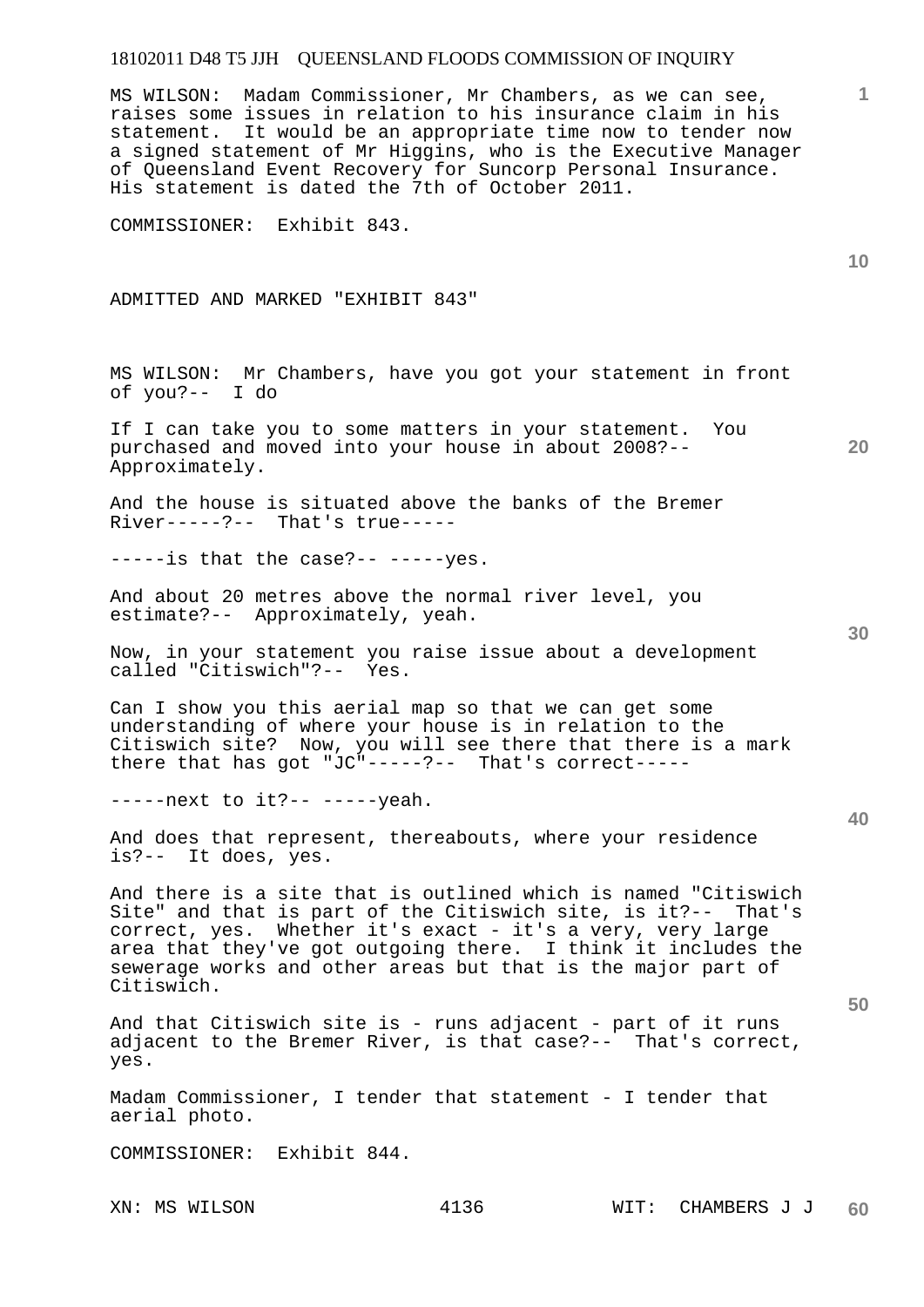ADMITTED AND MARKED "EXHIBIT 844"

MS WILSON: If I can also show you another document, which is a PD Online flood overlay map. Now, we can see your property, that's shaded in red?-- That's correct

And there's a yellow line there which indicates a one in 20 development line?-- That's correct.

And the blue is the one - below the one in a hundred flood line, is that the case?-- That's correct, yes.

Now, when you purchased your property did you undertake any searches in relation to potential flooding on your property?-- No.

Okay. Did you look at any flood maps for the area?-- No.

If we can just go to your statement and if I can seek some clarification for the matters that you raise in paragraph 2. You refer to the real estate agent showing you the current flood maps for the area-----?-- That's correct.

-----which indicated that it was out of a one in 20 flood event but within the Q100 zone?-- That's correct.

So the flood maps that you saw were a part of that discussion-----?-- They were shown to me, yeah, I didn't undertake to see them-----

And you go on to say that you felt comfortable that your flood risk was minimal because of the mitigation ability of the Wivenhoe Dam?-- That's correct.

And so following that you did purchase your property?-- Yep.

Now, a lot of your statement addresses the development that occur - that was occurring across the river on the Citiswich site?-- Yes.

And we've seen where that is in relation to your property by that aerial photograph. If I can take you to some of the matters that you raise in your statement and if we can go to paragraph 3. Now, not long after you moved into your house a new industrial development commenced construction just across the Bremer River and about 400 metres downstream. You go on to state that prior to the development this area appeared to be a natural floodplain where any excess water would cross between the bend in the river. How did you understand that prior to this development the area appeared to be a natural floodplain?-- I mean, I'm not - I'm not a hydrologist but it's on the outside bend of a river and when you see a river flowing, especially in times of flood, be it minor or moderate flood, the water needs to go somewhere and it will generally raise up on the outside edge of a river and the river comes and meanders around, as you can see here, coming around the

**20** 

**10** 

**1**

**40** 

**30**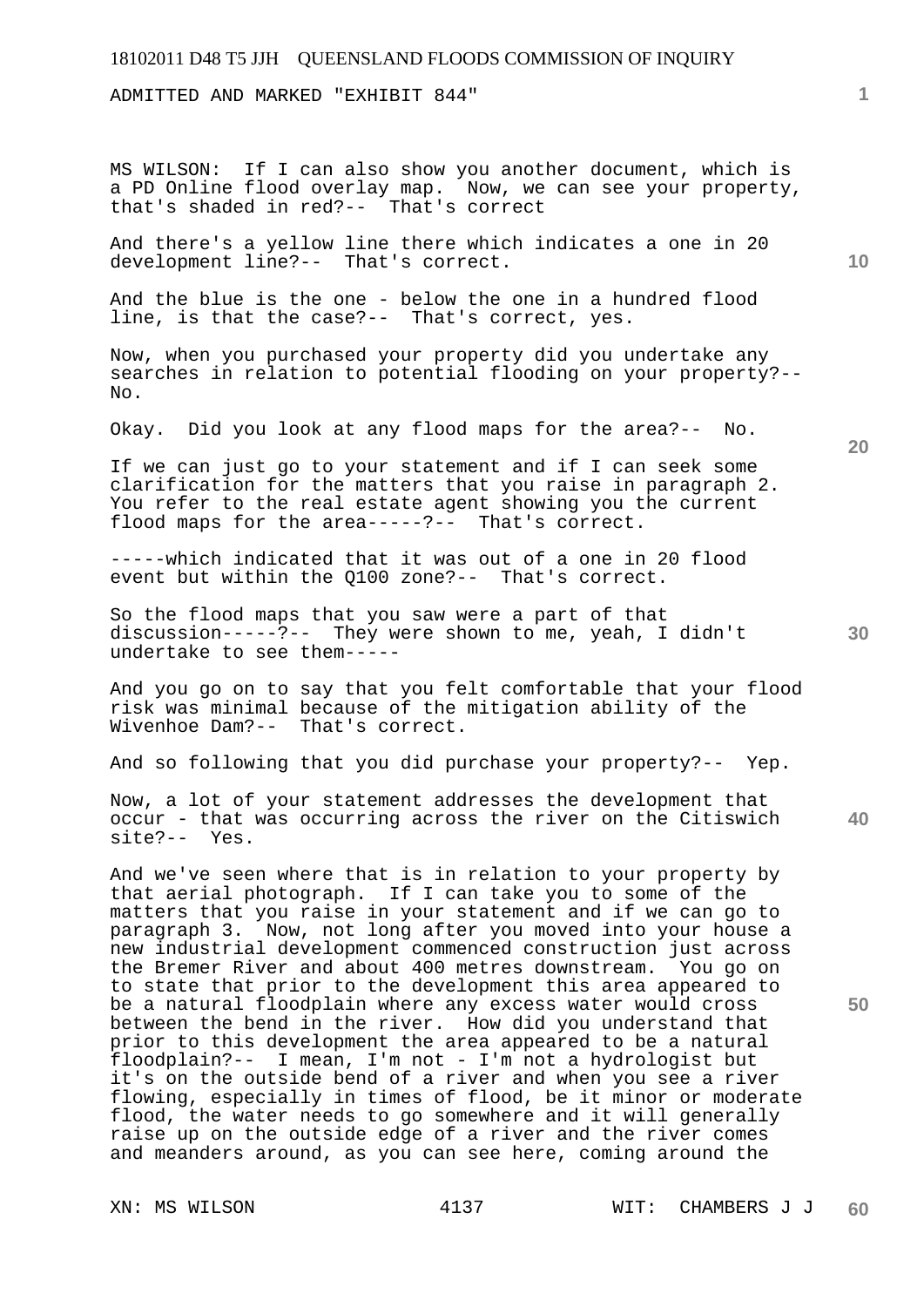left-hand bend and then back around the right-hand side and I presumed all of this area to be undeveloped because it is a natural way for the water to flow.

In paragraph 4 you go on to set out your observations of the construction of this estate?-- Yes, that's true.

Where you observed massive earthworks that were occurring on the site?-- Mmm-hmm.

Now, you've got some photographs that are attached to your statement?-- Mmm-hmm.

Perhaps if we can go to those photographs to clearly show what you are referring to when you talk about the massive earthworks that were occurring?-- Mmm-hmm.

Now, that is - where is that photograph taken from?-- That's taken underneath the Warrego Highway-----

Now-----?-- -----looking across at the Citiswich development.

And where is your property in relation to the position that this photograph was taken?-- We're actually on my street there. Or if you travel up the river it's just around up to the right-hand side.

Okay. If we can continue?-- That's our street. That's where the photograph was taken from, looking the other way.

Okay. And if we continue?-- That's our street again, just looking the other way up the street.

Okay. Now, that is from your property?-- That's from my property.

Looking down?-- Looking down at the river.

And looking over, is that the - does that form part of the Citiswich site?-- No it doesn't, no.

That's further downstream?-- Further upstream. The Citiswich development is further downstream, yes.

Yes, okay. If we can continue. Now, your property got flooded during the-----?-- Yeah, I think the photo reference would be the black light up there is the height to which the water came.

So the black light is-----?-- The height of the water.

-----the height that the water came to?-- Yeah.

Okay. If we can continue. Now, where is this photograph taken from?-- That's taken once again from my property looking down towards the Citiswich estate, which is downstream a little bit.

**40** 

**50** 

**20** 

**10**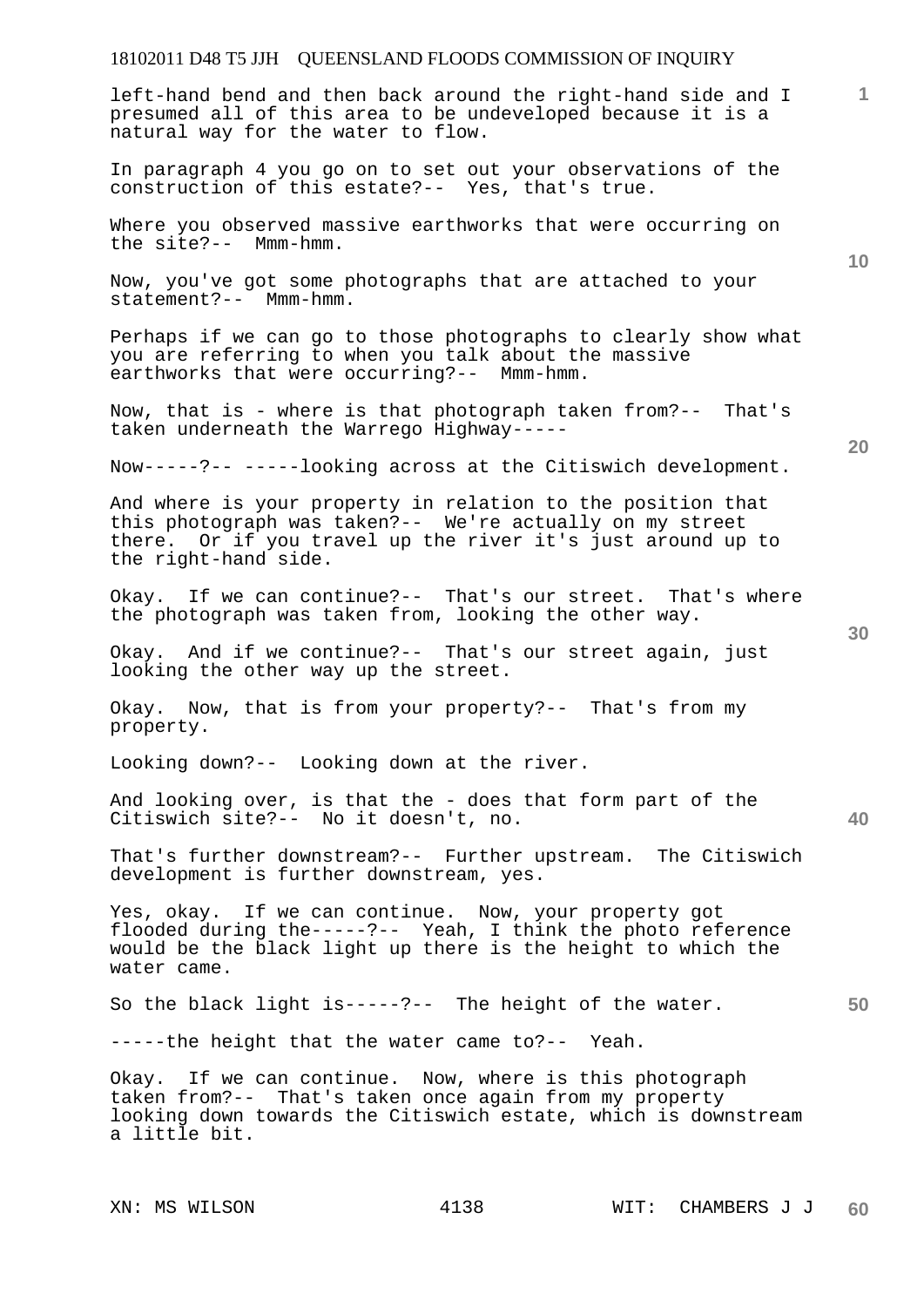And when was this photograph taken?-- Three weeks ago.

Okay. So it's - it shows the state of the land as it is now?-- As it is now.

If we can continue?-- That's looking back up towards my property from down towards the river's edge.

Now, if we can go to the next one. This one seems to be scanned in - now, are we now on the Citiswich site, are we?-- We are on the Citiswich site. I wasn't there when these photos were taken, they were taken by the flood police.

Now, have you been onto the site?-- I have, yes.

Now, when you were referring to massive earthworks, the buildup of massive earthworks in your statement, are there any photographs that we are seeing or we've seen which show the massive earthworks that you're looking at?-- This photo here would-----

Okay?--  $---$ yeah.

Why is that?-- Well, I'm presuming that down where the water that you can see there in the puddle, that would be the natural height of this land before they built up to where this person taking the photo is standing. So to presume they're a minimum of five to six metres higher than where the normal land would be.

So-----?-- I mean, the massive earthworks that I referred to is the months and months that they had machinery, huge machinery moving dirt from - cutting out of the - up against the edge of the mountainside, almost, and bringing the earth and placing it on the outside edge of a river, for months.

Well, if we could keep on going?-- There's a very clear example of it there.

So-----?-- To the right-hand side you can see the height. Even this particular road where we're on here, is also been built up and the natural land would be metres down to the left-hand side.

If we can continue. And that photograph is on the Citiswich site?-- This is on the Citiswich side. That's all fill there, the difference where he's standing and where the photographer is standing.

And so is that what you have been referring to, that fill-----?-- That fill.

-----that makes up that jump, as we can see?-- Yeah.

Okay. In these photographs. If we can continue?-- Once again it's the same photos. The left-hand side is the buildup, and the part where we're standing here and then to the right is the lower.

**30** 

**20** 

**40** 

**50** 

**10**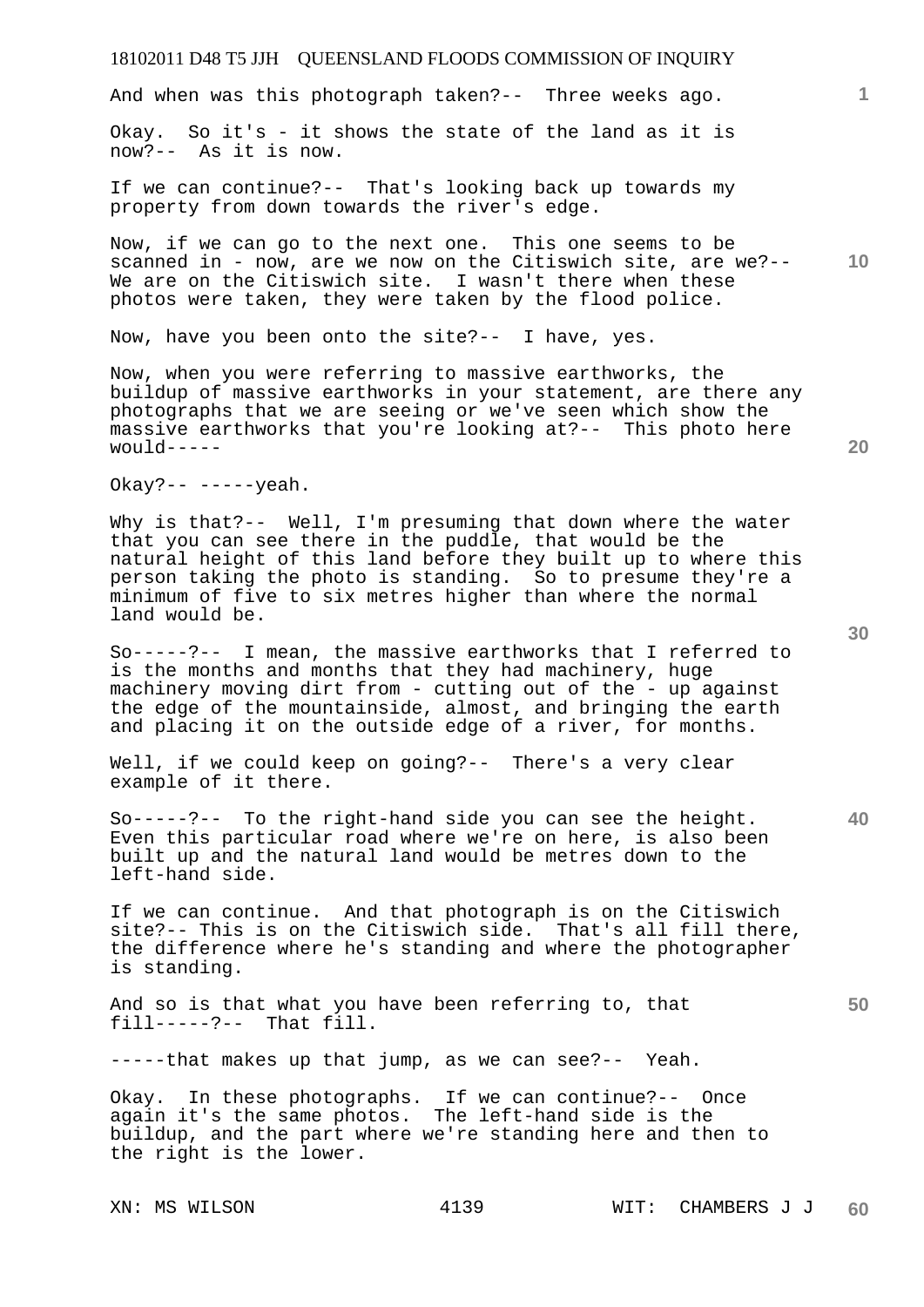And that's all the photographs that we've got. They're attached to your statement so I don't need to tender those. If I can take you now to paragraph 7 of your statement. You refer to that there are two main issues that you wish to highlight and then you go on to refer to the Citiswich development?-- Mmm.

And then you set out the observations that you had of watching the Bremer River rise and you noticed that the floodwaters could not escape across the floodplain?-- That's true.

Can you talk us through that, please?-- A point where we went to down our street, where those photos were taken underneath the bridge-----

Yes?-- -----to see where the water was at, to see if our only entrance in and out of our property was blocked off, the first time we went down there, approximately a quarter past 2, the water was over the top of the road and you could see the water literally flowing against the bank of the Citiswich development and causing almost swirls and pushing the water back up. That was my observation.

**40** 

**50** 

**20** 

**1**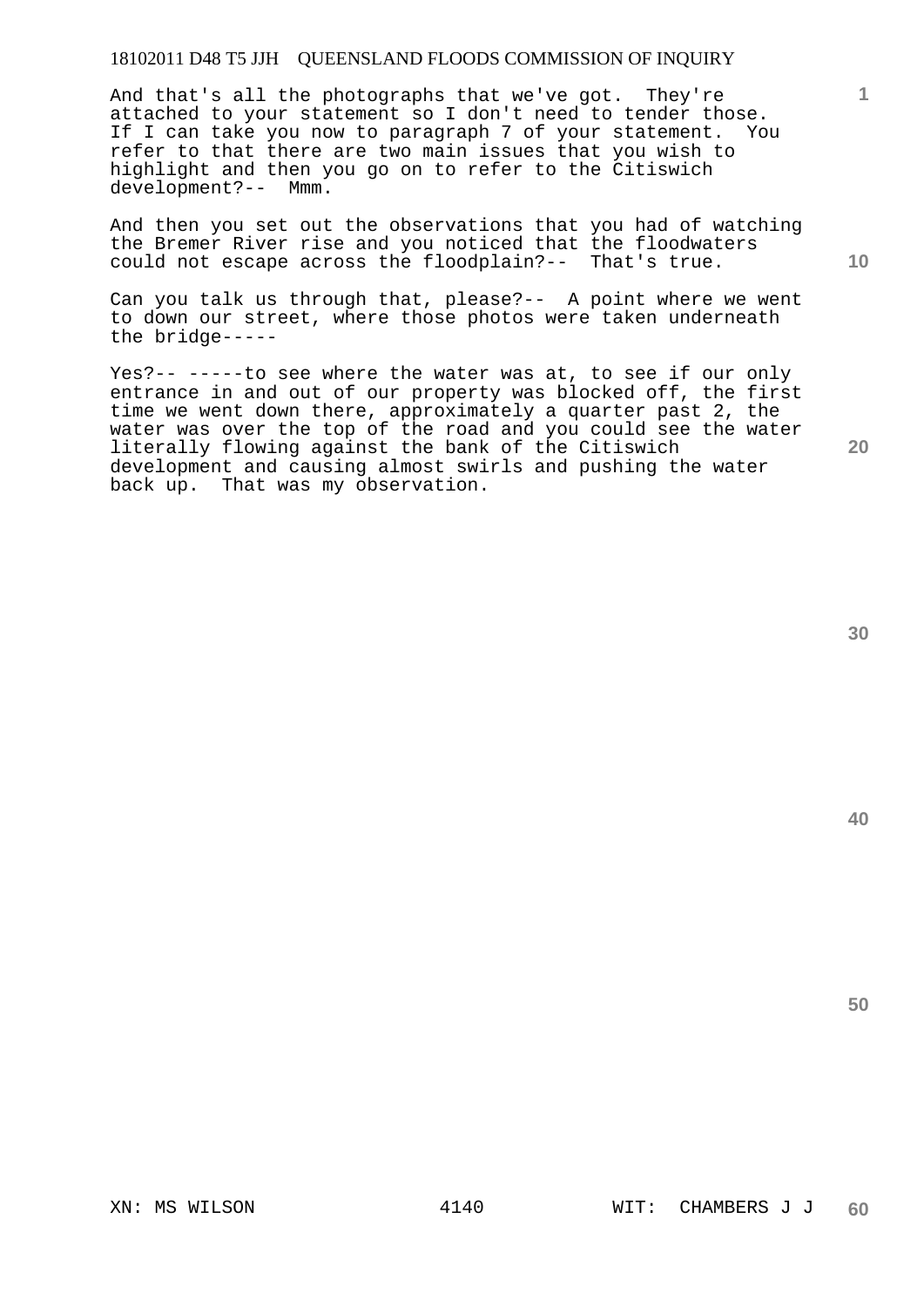And so what effect do you say the Citiswich development has on you across the other side of the river?-- Well, it prevents us from escaping from our street when it floods, it causes the water to do things that it shouldn't do, and it also in the way that a big rock in a small pond would add a metre of height to everywhere else, that's what I believe the Citiswich has done.

In your statement you refer to the term damming effect?-- Mmm.

Damming effect, can you tell us about that?-- Possible damming effect. If - once again, if the river - this particular flood is one particular flood, the '74 flood was obviously a different style of flood, and there could be a possible future flood where there's more of a rapid current coming down the river that would like to go straight over where the Citiswich area is and form a straight line. However, now there is a 10 metre high earth wall built on the outside edge of the river so that would act as a dam.

Another issue that you raise is the lack of road access. Now, this feeds into what you referred to before that it denies you being able to get out because it crosses the road. The South Queensborough Parade flooded on the afternoon of Tuesday, the 11th, yes. 11th of January, is that the case?--

Now, what is the access that you have to your property?-- We only have one road that runs in and runs out and that's South Queensborough Parade, and that runs down underneath the Warrego Highway, and that's our only access in and our only access out.

So, how long did it take for this road to be flooded?-- By quarter past two on Tuesday the road was more than a metre deep.

And were you watching it rise?-- We were watching the river rise, but the river was still eight metres, nine metres from our property.

So, when this road was flooded, what access did you have to get out of your property?-- We went through private property at the other end of our street, which was in - you know, it had been raining for weeks obviously, it was deep in mud, and it was through paddocks, cow paddocks, that we exited and up on to the Warrego Highway.

And when did you decide to leave that way?-- When we saw that the road was blocked, so approximately about quarter past two, 2.30. I'd been watching the BOM weather site, watching the TV, and we received a text come through on our phone saying possible flooding. At that point we said we will go and have a look at the road and see how far the water would be from going over the road. When we got down there we found that the road was completely blocked, so we quickly raced back home, my wife grabbed an overnight bag for herself and my son and we went out through the farm lands.

**10** 

**1**

**20** 

**30** 

**40**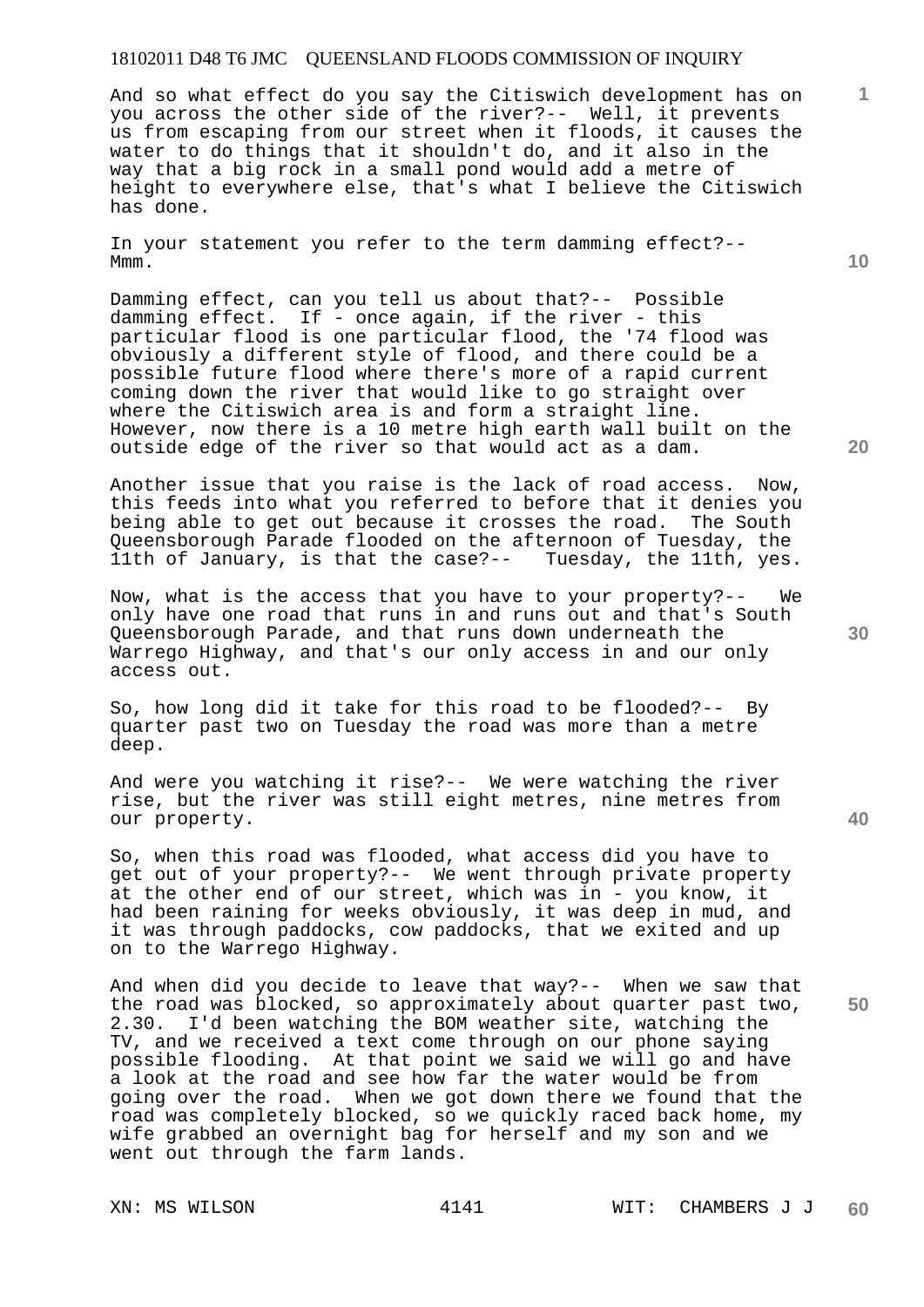And ultimately your property did get inundated by water?-- Mmm.

And we saw that photograph of the side of the house where we could see a line - a black line where the water reached?-- Yeah, it went over the ceiling of our property.

Okay. Your statement also raises some insurance issues?-- Yes.

Now, you had a home and contents insurance policy with AAMI?-- That's true.

Now, we've already gone to paragraph 11 of your statement where you refer to a conversation that you had but you say that was your wife had that conversation?-- Yes, that is true. That may be a possible typo. Even possible typo on the 11th of January, I think it might have been on the 12th.

Okay. Now, you've had the opportunity to look at Mr Higgins' statement?-- I have.

And Mr Higgins' statement at paragraph 8 summarises the communication between AAMI and either yourself or your wife?-- That's correct.

Do you accept that as far as you know this is an accurate summary of the communications between yourself and - you and your wife and AAMI?-- Yes, I believe that to be correct.

And we talked about before at the beginning of your evidence that you made one telephone call and the documents and the material produced by Mr Higgins states that that telephone call was made on the 4th of March this year?-- Yes, that's correct.

**40**  Can you tell us what that phone call was about?-- Possibly just through frustration of myself, that every time my wife rang they told her the same story, that it's still undecided, and at the time I picked up the telephone and within a space of probably a 30 second phone call was told the same thing.

Is it the case that your wife kept you informed about the communication that she was having with AAMI?-- Yes, absolutely.

Now, there was an internal investigation being conducted regarding a misrepresentation?-- There is, yeah. There was.

Do you know what that internal investigation was about?-- The first phone call my wife made to AAMI, the operator informed her that we would be 99 per cent covered.

And were you kept informed about the outcome of that internal investigation that AAMI was conducting?-- Only at the end when there was an outcome.

**10** 

**1**

**30** 

**20**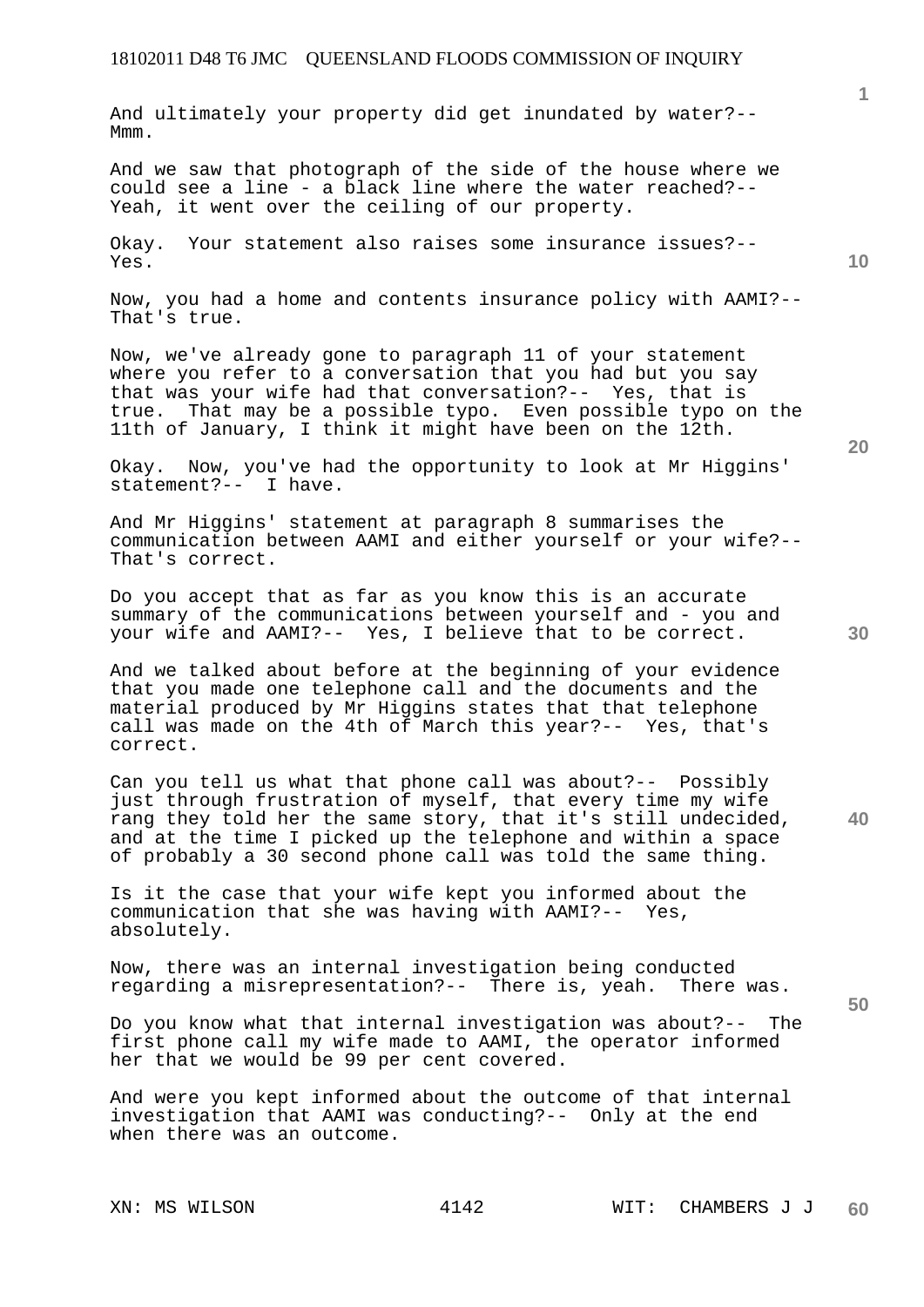On the 11th of May 2011, your wife received a call from AAMI notifying the rejection of the claim?-- Yes.

And AAMI sent a confirmation letter to you and your wife dated the 12th of May 2011?-- Mmm-hmm.

**10**  Was any explanation provided to you or your wife as to why it took four months for AAMI to make the decision to reject your claim?-- They would have different excuses, waiting for hydrology reports, waiting for that internal investigation for that Customer Care Officer.

In terms of hydrology reports, were you ever provided any hydrology reports?-- We weren't provided but we were told of the website where it was available.

Was that the ICA website?-- I think so, yeah.

What about an assessor's report, were you ever provided with that?-- The assessor of our property or-----

Yes?-- Yes, we were, yes.

You sought a review of your claim?-- We did, yes.

And you sought some legal assistance from Legal Aid?-- Yes, we did.

A letter was sent to your lawyer dated the 14th of June, "The decision to reject your claim was upheld on the basis that damage to your clients," that's your home and contents, "was caused by floodwater inundation from overflowing of the Brisbane River."?-- That's what they said, yes.

During the review process were you aware whether a hydrologist came out to your property?-- No.

**40**  Well, is that no, you weren't aware, or yes or no, did a hydrologist come out to your property?-- I'm not aware of any hydrologist ever visiting our property. If they did so, they did so without our knowledge and without our permission. Neither my wife or myself ever had anyone, so I can say 99 per cent no.

And presently your claim is now going through external review through the Financial Ombudsman Service?-- That's correct, yes.

**50**  Okay. Thank you, Mr Chambers, that's all the questions I have for you, but there may be others.

COMMISSIONER: Mr Flanagan?

**1**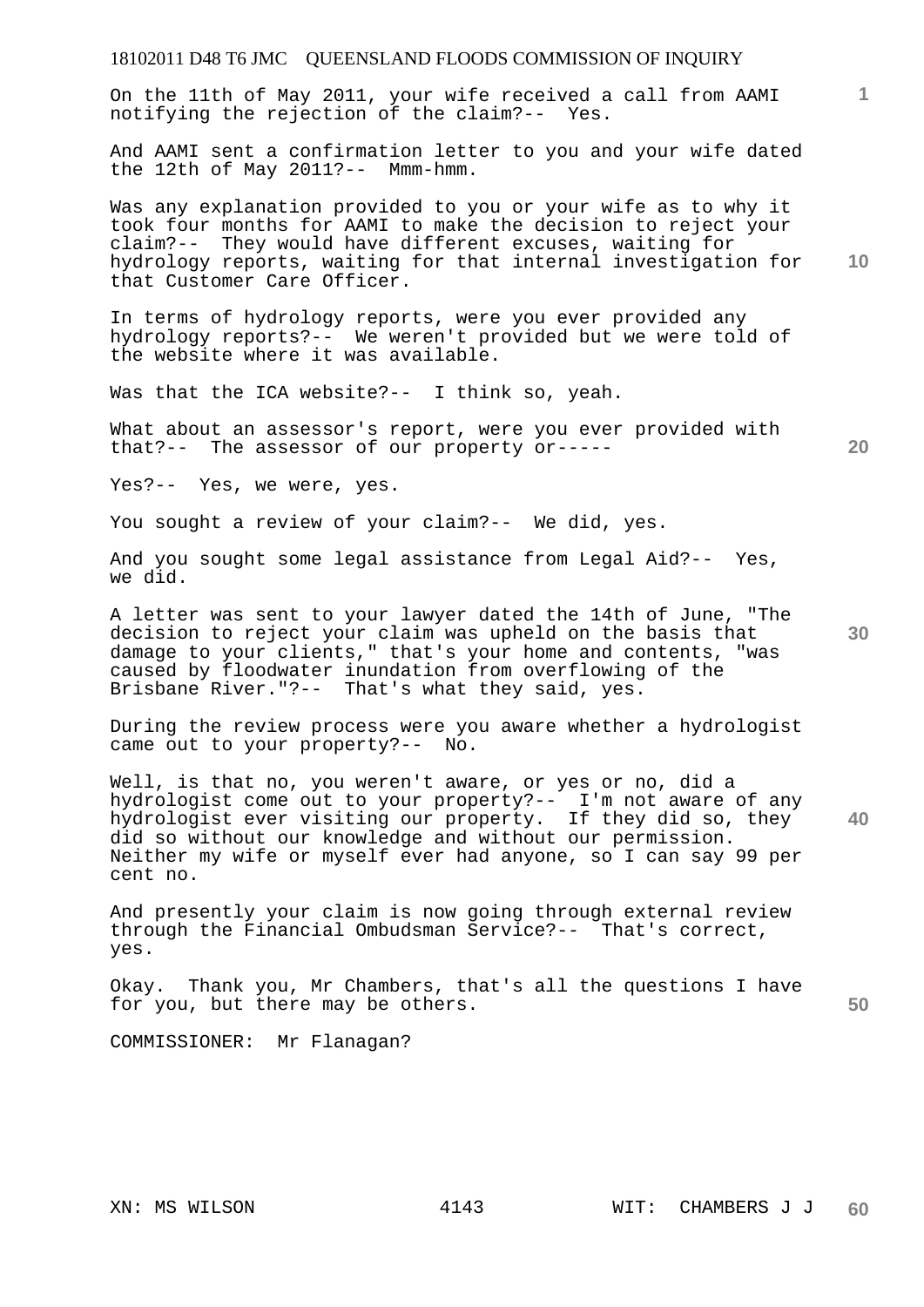MR FLANAGAN: Just one question, Mr Chambers. May I show you a document which is a Search Application Form to the Ipswich City Council? You will see there it's in the name of an applicant Williamsons & Associates Lawyers?-- Mmm.

And it's in relation to the purchase by yourself and your wife of your property. If you could look at the heading "Individual Items" halfway down the page?-- Mmm-hmm.

You will see you're to tick a box and it says, "Flood Only - \$75" and it's not ticked. Do you know why there weren't any request for a flood search to be done in relation to the purchase of your house?-- I'm not sure as to why there was no flood searches done. I would understand that when you are purchasing a property that the conveyances would do all of those. I'm surprised to see - who would tick that, would that be the purchasers or would it be-----

I was going to ask you, is that your handwriting at all?-- No.

And do you know - if you look at the applicant's name, do you know who that firm of solicitors was acting for?-- The firm of solicitors was acting for myself and my wife.

Right. Thank you. Thank you, Commissioner.

COMMISSIONER: Are they solicitors, by the way?-- I beg your pardon?

Are they solicitors, do you know?-- I think they are solicitors. I'm not sure if they're just conveyances or actual solicitors.

Okay. Thanks.

MR FLANAGAN: I tender that document.

COMMISSIONER: Exhibit 845.

ADMITTED AND MARKED "EXHIBIT 845"

COMMISSIONER: Mr Holyoak, you're appearing for AAMI, are you?

| MR HOLYOAK: I'm here for AAMI, your Honour, may it please the |  |  |  |  |    |
|---------------------------------------------------------------|--|--|--|--|----|
| Commission.                                                   |  |  |  |  | 50 |

**10** 

**20** 

**1**

**30**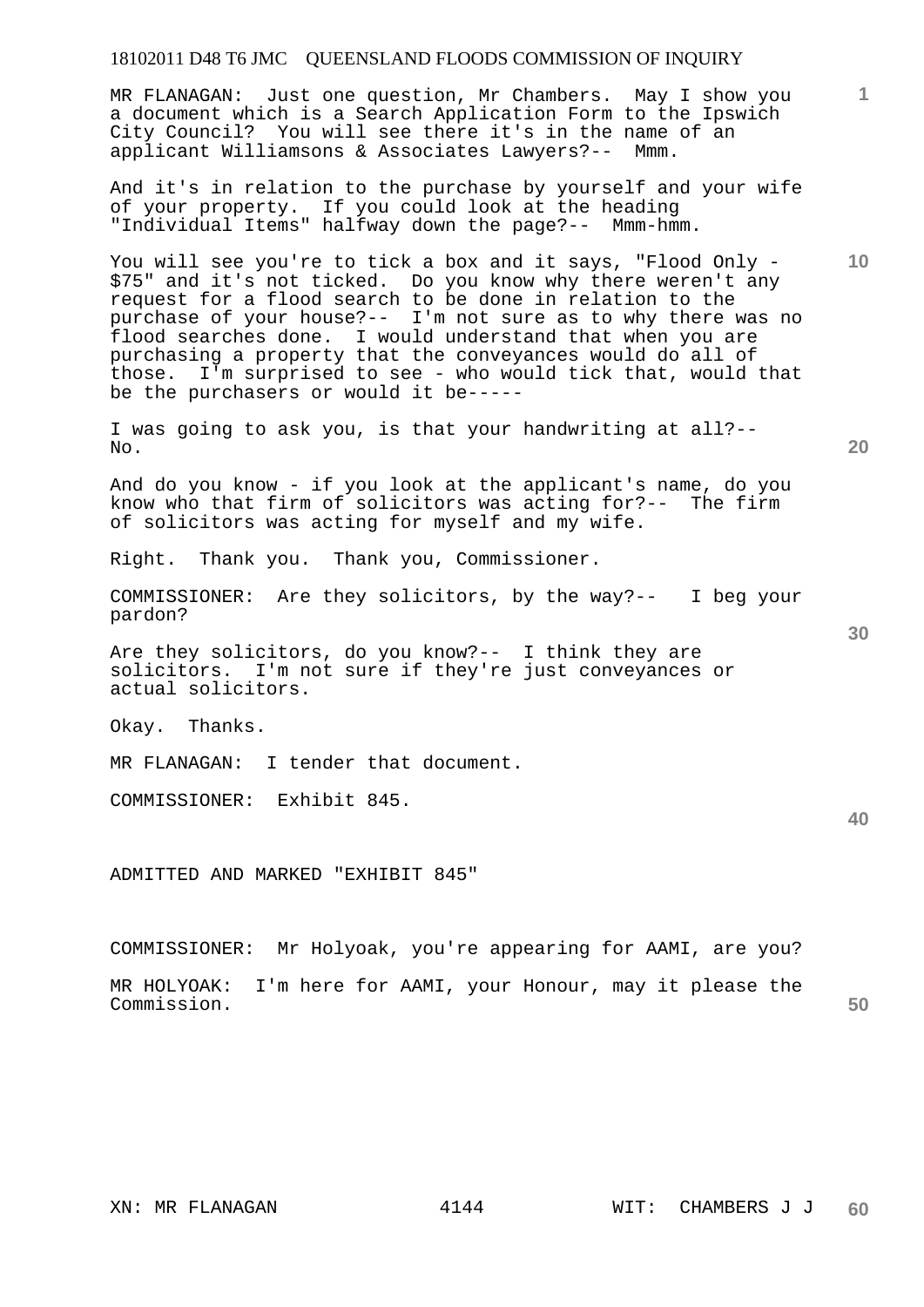MR HOLYOAK: Mr Chambers, your property flooded on the 11th of January 2011?-- That's correct.

That's correct?-- That's correct.

And from the statement of Mr Higgins, you've accepted that it was your wife that first made contact with AAMI on the 12th of January 2011?-- That's correct.

And that was by telephone?-- Correct.

Are you aware of the description that your wife gave of the event that caused the damage to your property?-- I'm aware of the basic outline of description that she would have given.

Are you aware-----?-- I mean, I think that she rang up and said that her house had been water damaged.

Are you aware that the description was, "Due to the storm my house was flooded."?-- I'm aware of those words being said.

Are you aware that any conversation which occurred then on the 12th of January was in the context of a claim being described as the house being flooded due to a storm?-- I'm aware of that. I mean, when one rings up to put an insurance claim in the claim was for water damage. She can say it was from the storm, from the water coming, wherever the water came it was water damage, that is what the claim was put in for.

On the 13th of January, are you aware that it was mentioned to your wife that in light of information she supplied, that your house was on or near the river, that the policy may not cover you for flood?-- I'm not aware that anyone's said it was on a river. Whether she was - was she asked it was on a river or did she tell it was on a river?

Are you aware that she advised AAMI at that point, that is the day after the 12th, that the house was on the river and AAMI responded by - the representative responded by saying that you may not be covered for flood then?-- Well, I'm not aware that she said that. I'm aware of the transcripts.

Now, as at the 14th of January 2011, after your house had been inundated on the 11th of January, you and your wife had been staying with friends; is that correct?-- I was staying at a refuge centre, sleeping on the floor in a church for the days during the flood, and then I went to where she was staying at a friend's house.

And as at the 14th of January 2011, you and your wife were beginning to research for accommodation in the area or in the Sunshine Coast area?-- We needed accommodation for ourselves and our family, so we were looking as to what our options were.

So as at the 14th of January 2011, you hadn't found alternative accommodation but you were beginning to research-----?-- Yes.

**20** 

**10** 

**1**

**30** 

**50**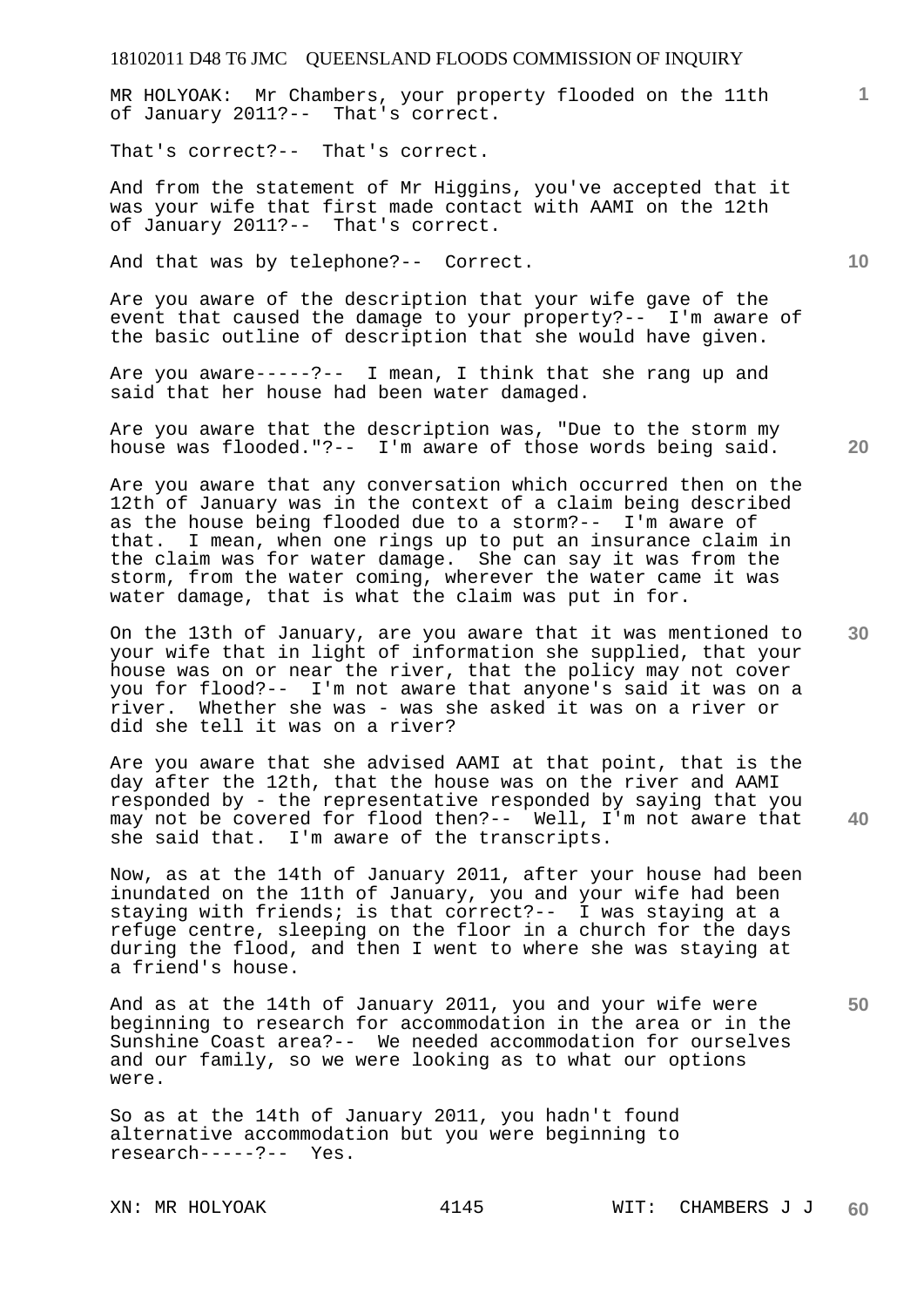-----for that alternative accommodation?-- Yes.

Thank you. Mr Chambers, are you aware that your wife was informed on the 14th of January 2011 that as the claim was likely to be considered a flood claim, you would not be provided with any accommodation benefits under the policy?-- I'm aware that we were - they were starting to lean towards that. But they were also-----

That was on the 14th - sorry?-- They also said they hadn't made a decision as to our claim.

Correct. But so I can make my question clear, are you aware that your wife was told on the 14th of January 2011 that as your claim is likely to be considered a flood claim, you would not be provided with accommodation benefits under the policy?-- I'm not aware of that, no.

**20**  And are you aware that was confirmation of a conversation that occurred with your wife on the 13th of January 2011?-- Am I aware of the confirmation of that? Not really, no.

Thank you, Commissioner.

COMMISSIONER: Ms McLeod?

MS McLEOD: I have no questions, thank you, your Honour.

COMMISSIONER: Ms Brasch?

MS BRASCH: No questions, thank you, Commissioner.

COMMISSIONER: Ms Wilson?

MS WILSON: I have no further questions, may Mr Chambers be excused?

```
40 
COMMISSIONER: Yes, thanks for your time, Mr Chambers, you are 
excused.
```
WITNESS EXCUSED

**50**  MR CALLAGHAN: I call Joanne Pocock. MR HOLYOAK: Commissioner, may I withdraw? COMMISSIONER: Thanks, Mr Holyoak.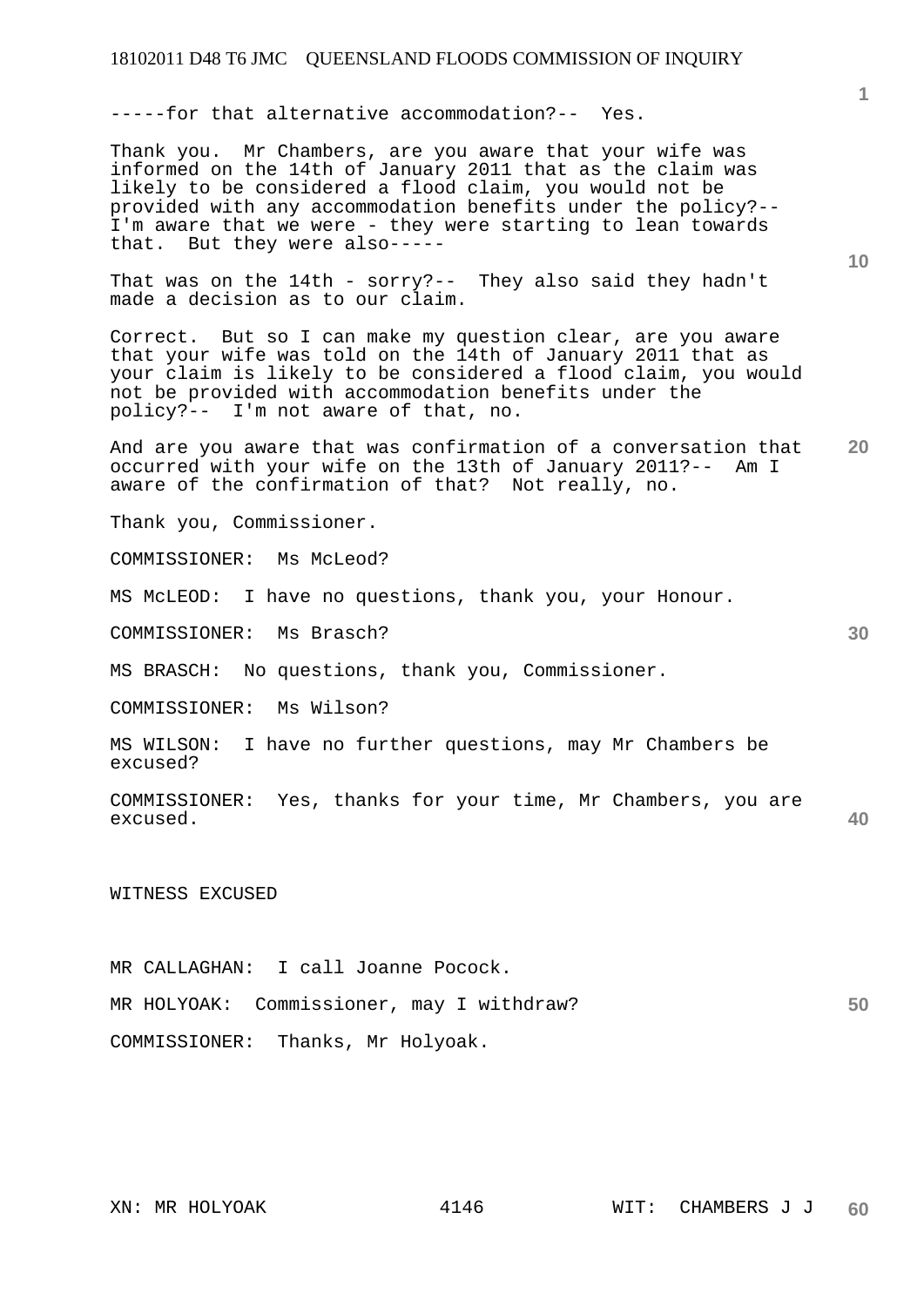# 18102011 D48 T6 JMC QUEENSLAND FLOODS COMMISSION OF INQUIRY **1 10 20 30 40 50**  JOANNE MARY POCOCK SWORN AND EXAMINED: MR CALLAGHAN: Could you tell the Commission your full name, please?-- Joanne Mary Pocock. You are the Development Planning Manager for the Ipswich City Council; is that correct?-- That's correct. And even though in that position only since January, employed by the Council since 2001; is that right?-- I've been in this position since January this year. Yes?-- 2011. Yes. But with the Council for a long time?-- That's correct. Yep. Your statement has already been tendered and is Exhibit 833. I think that's a copy of your statement and associated volumes in front of you; is that correct?-- That's correct. Now, I might also, at this point, tender the Ipswich Planning Scheme 2006. COMMISSIONER: 846. ADMITTED AND MARKED "EXHIBIT 846" MR CALLAGHAN: And the Temporary Local Planning Instrument 1/2011 Flooding Regulation. COMMISSIONER: Sorry, did you say you were tendering a Temporary Planning Instrument? MR CALLAGHAN: Yes, the Temporary Local Planning Instrument 01/2011 Flooding Regulation. COMMISSIONER: Exhibit 847. ADMITTED AND MARKED "EXHIBIT 847" MR CALLAGHAN: Ms Pocock, your statement provides us with an overview of the development assessment process for the Ipswich City Council; is that right?-- That's correct.

I just want to ask you about a few aspects of it. Can I take you to paragraphs 31 to 34 inclusive, which in essence you tell us that after a Planning Officer has assessed a

XN: MR CALLAGHAN 4147 WIT: POCOCK J M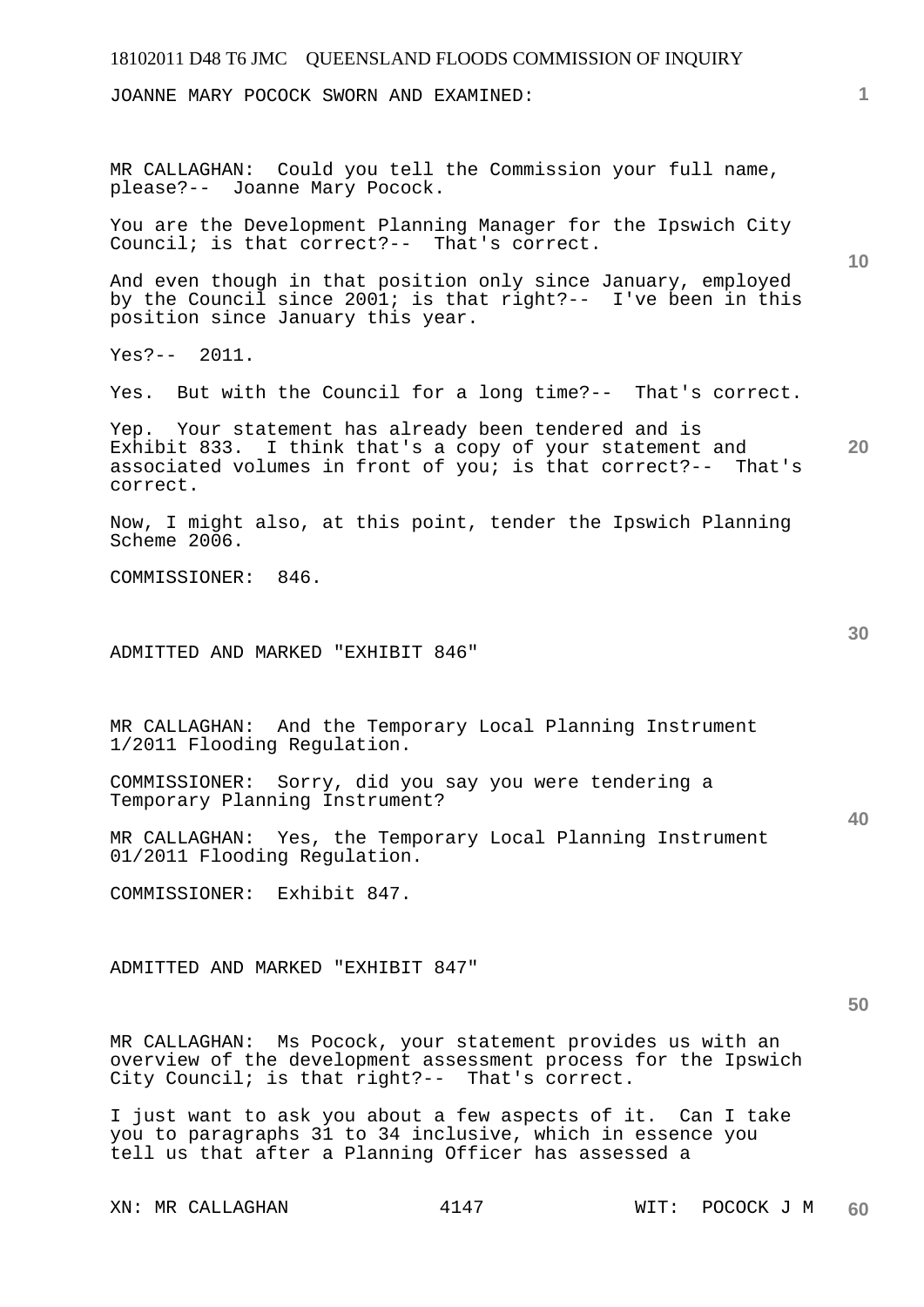development application, the report and the recommendation goes to a delegate, and so on, to a Divisional Councillor and Chair of the Council Planning Committee; is that right?-- That's correct.

And a development application might then be referred to the Planning and Development Committee which has the option to change the recommendation by a Council resolution; is that right?-- That's correct.

If that occurs, is there any requirement for Council to give reasons for doing  $so? --$  In clause  $34(c)$  of my statement it refers to the change, "change of the recommendation by resolution of the Council, in which case the Local Government Act requires that the Council give its reasons for doing so."

And upon what sort of basis might the Council - what sort of reasons might be given, just by way of general example?-- That's not something that's come up in my time, so-----

Oh, okay. All right. And when you say not come up in your time, are you talking about just since you've been in the job you are in now or since you've been in Council?-- I can't recollect an instance of any recommendations of mine, yeah, where that's occurred and certainly not since I've been Development Planning Manager.

What about not just yours, but are you aware of it ever having occurred, whether you've been told about it or aware on any basis?-- No. No, I'm not, sorry.

No, that's all right. In that part of your statement, paragraph 37, you refer to the 19 - or the advice that can be given on a decision notice about the 1974 flood and you've told us that it has no policy relevance, it's a generic notification; is that right?-- That's correct.

The developments to which these notices, or the notices on which this advice would appear, would all have been assessed against the 1:100 flood line map under the Ipswich Planning Scheme; is that right?-- If they are applications that are lodged pursuant to the planning scheme of which the Q100 or the 1:100 flood line is the relevant adopted flood line?

Just in general?-- As a general.

But, of course, the 1:100 flood line is not necessarily coincident with the 1974 line?-- That's correct.

**50**  Can you see - and this is just inviting a comment, I suppose, from you - that the suggestion might be made that if the extent of the 1974 flood is important enough to include as a notation, even though, as you say, it's not meant to have a particular status, but it's important enough to include on such a notice, but it doesn't get referenced in the Ipswich Planning Scheme itself; is that right?-- I'm sorry, I didn't quite catch your question.

**20** 

**10** 

**1**

**40**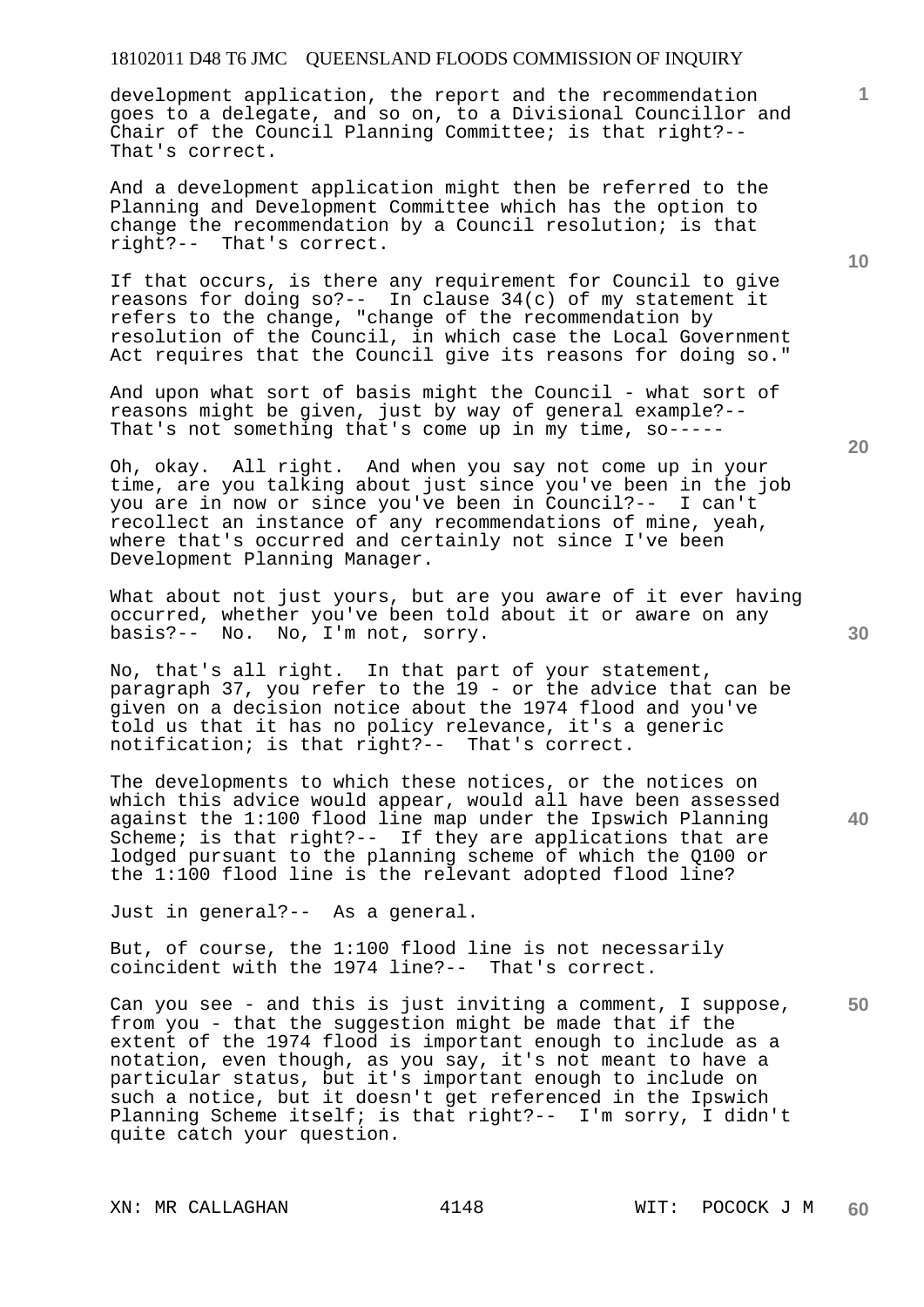The suggestion might be made that it's a bit odd that it's important enough for the advice about 1974 to be included in a notation of the kind that you reproduce but not included or at least not referenced in the Ipswich Planning Scheme itself?-- I don't interpret it that way. It's an advice - the way that I interpret it it's an advice clause. The planning scheme quite clearly adopts the 1:100 flood line and that this is simply to inform that someone in 1974 that site was inundated.

I understand-----

COMMISSIONER: But the point is why are you bothering to tell them if you don't think it's relevant?-- Well, it's an advice clause, it's a generic notification that had been applied to development applications of, you know, this nature prior to, you know, my arrival at the Council and it's something that was continued. So, it was accepted that it was a notification that we applied to development sites that were inundated in 1974.

Well, you've told us what it is but not really why it's there?-- I wasn't there when it was conceived, so I can't tell you why it's there. I think - I can only say that I think it was to advise people, an advice clause, but I wasn't there when it was conceived, so-----

Okay.

MR CALLAGHAN: I understand that, but, you see, I was more inviting an opinion of your own as to whether if it's sufficiently relevant to be there but not in the planning scheme itself whether there's an anomaly there?-- I think it depends on which way you're looking at it.

Degrees of relevance, perhaps?-- I think it is.

All right. Okay. Well, look, you're familiar with Mr Alderton's materials that have been placed before the Commission?-- That's correct.

And were you here when he gave evidence this morning?-- Yes, I was.

Okay. And you've been put in the position to respond to a number of the concerns that he's raised?-- I've been asked to, yes.

Can we start with the  $-$  I'm about to start on that matter, Commissioner.

COMMISSIONER: Oh, that would probably be a good time to break then. Is 2.30 all right?

MR CALLAGHAN: Yes, one of the witnesses who was scheduled for this afternoon is now unable to attend, so-----

COMMISSIONER: All right. So there is no time pressure.

**10** 

**20** 

**1**

**30** 

**40**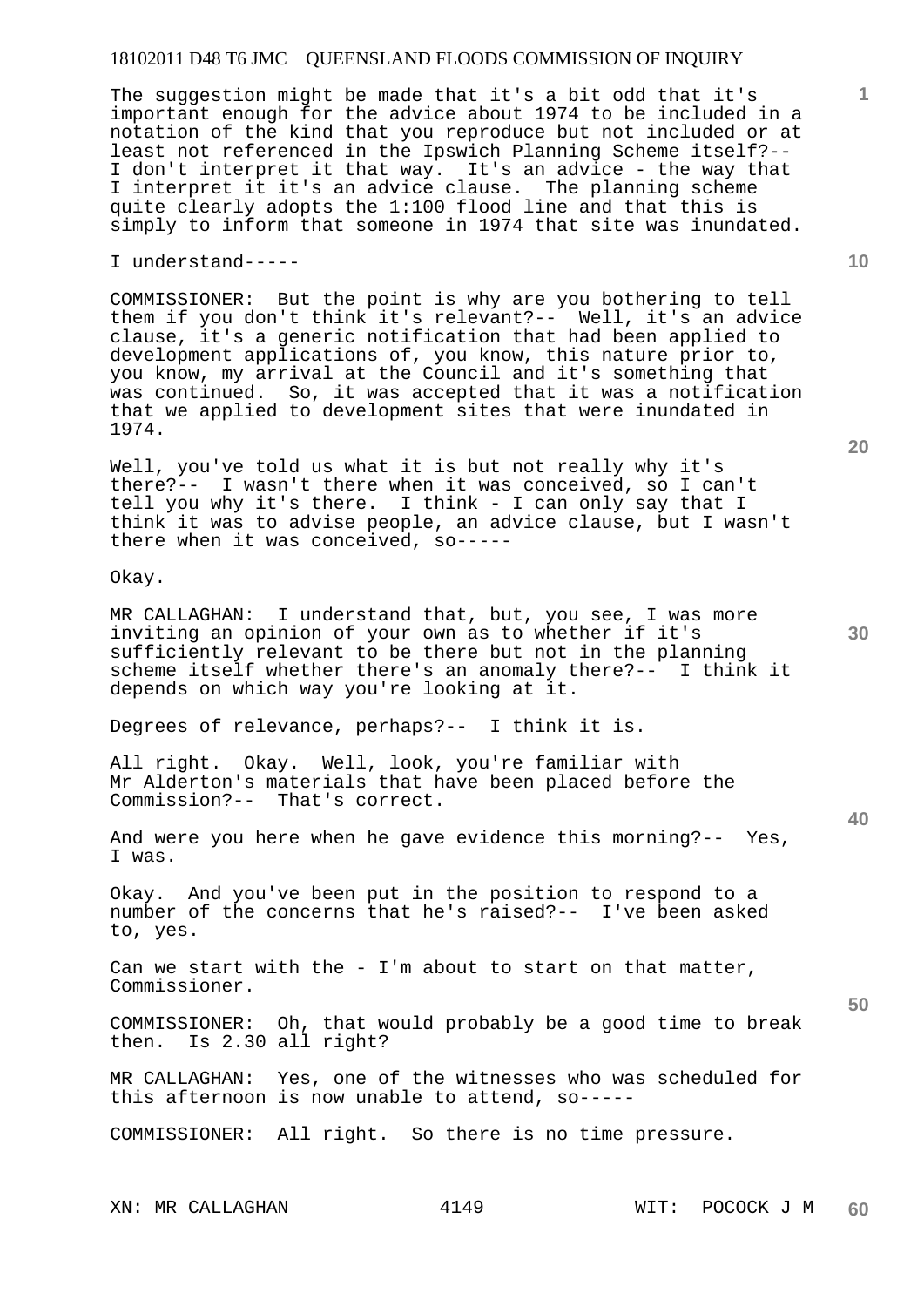**1** MR CALLAGHAN: -----I don't anticipate that we will run out of time.

THE COMMISSION ADJOURNED AT 1.00 P.M. TILL 2.30 P.M.

**10** 

**20**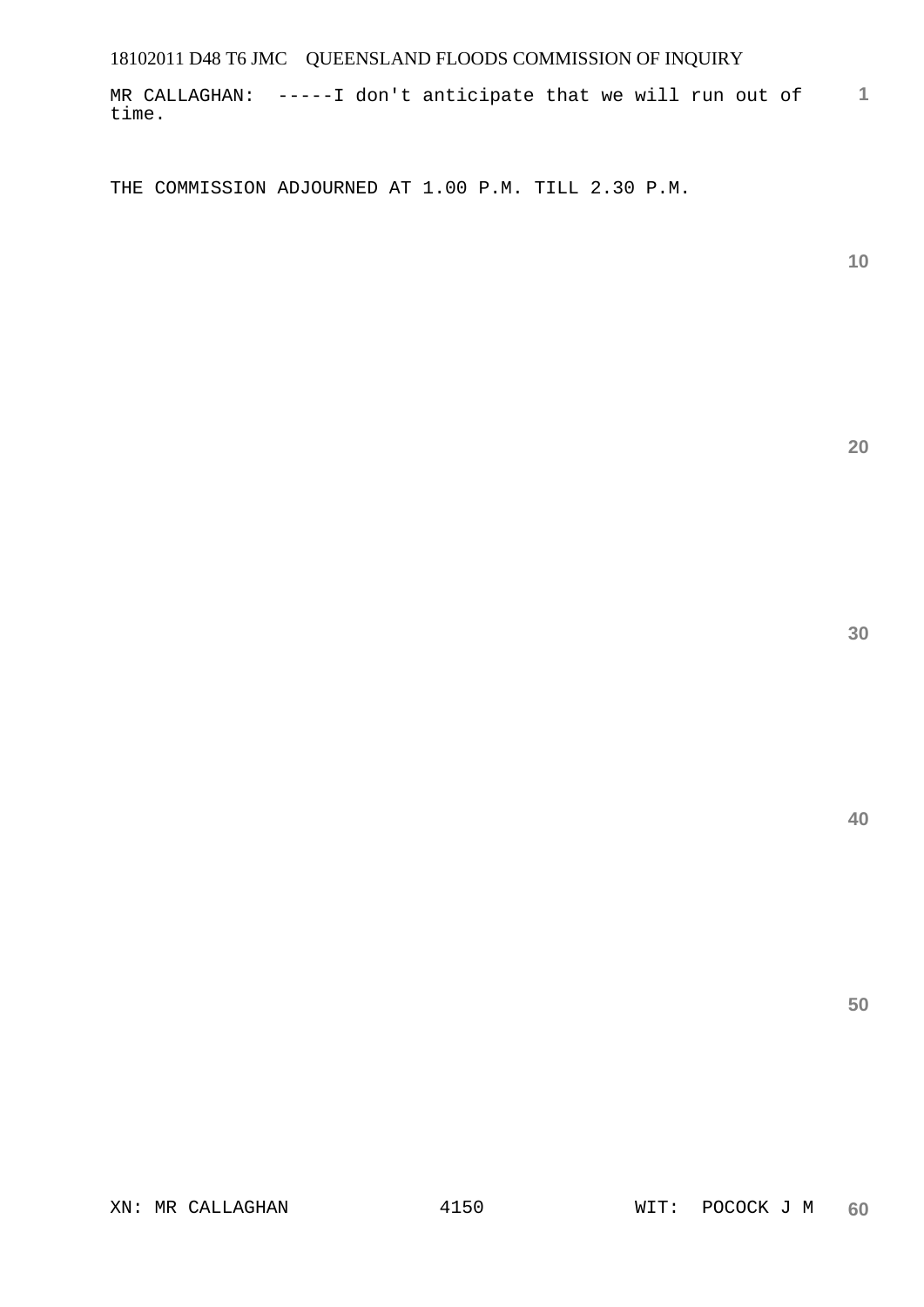THE COMMISSION RESUMED AT 2.32 P.M.

JOANNE MARY POCOCK, CONTINUING:

#### COMMISSIONER: Yes, Mr Callaghan?

MR CALLAGHAN: Ms Pocock, I was going to commence with the development for aged accommodation at 84 Chubb Street. You are familiar with that development?-- Yes.

You weren't the primary planning officer involved in the assessment but you had some supervisory role, is that right?-- That's correct.

Now, this document is for - or the application was for 118 aged accommodation units, including a communal facilities building, swimming pool, tennis court, lawn bowls, is that correct?-- That's correct.

You, in your statement, go through the details about the various lots involved. But is it the case that this development didn't actually involve subdivision, or did it?-- The application was a combined application for material change of use for the units and reconfiguration of the lot for three lots into two lots. So it reduced the overall number of lots.

So technically - and this might be a question of the language that's spoken in this area - technically that's not a subdivision, is that right?-- No. Technically it is a reconfiguring the boundaries to create a different lot arrangement.

All right. You'd agree that the usual consequence of a subdivision would be more people ending up living in the same space, same amount of space. That would be the usual consequence of a subdivision?-- Yeah.

Yeah?-- Yes, yes.

And without knowing much about what was in this area prior to this development application, I'm guessing that the consequence of this development would be more people specifically aged people - living in the same geographical space, would that be right?-- That's correct.

Yeah. As you note in paragraph 53, the site is affected by both the Q100 and the Q20 flood lines, is that right?-- Sorry, was that clause 53 - paragraph 53?

Yes?-- That's correct.

So it was inundated in 1974 and partially inundated in 2011?-- That's correct.

XN: MR CALLAGHAN 4151 WIT: POCOCK J M

**1**

**10** 

**20** 

**30** 

**50**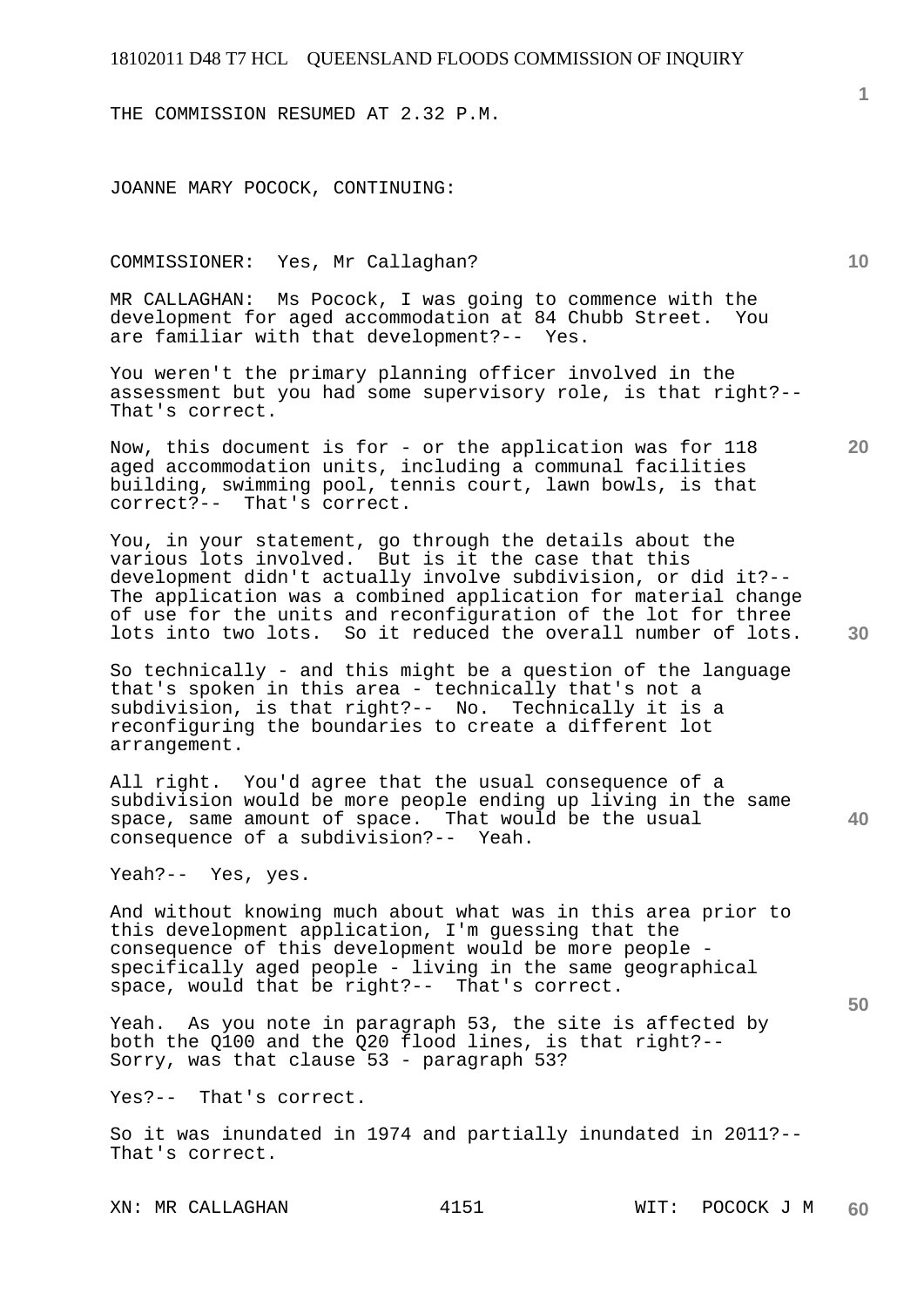If we look at Exhibit 835, that might be the one that illustrates that. We might put a copy in front of you. There we go?-- That's correct.

At paragraph 54 - and, as we can see - I am sorry, at paragraph 54, you say that "the inundation experienced in 2011 did not extend to the location of the proposed unit sites", is that right?-- That's correct.

And presumably this was worked out by you by comparing the approved plan with that exhibit, or something like it, is that right?-- That's correct. I overlaid the approved plan on to a map to ascertain that.

Okay. And the point being that the finished pad levels of the multidwelling units become above the Q100 level due to the cut and fill arrangements on the site, is that right?-- That's correct.

Okay. Look, apart from the habitable floor level, there are, of course, many more flood related issues raised by an aged care facility; you'd agree with that?-- The application wasn't for an aged care facility. It was for aged persons accommodation which is slightly different from an aged care facility.

I accept that, I am sorry, my mistake, but for aged people, anyway? For accommodation-----?-- Generally, yes.

-----for aged people? And accommodation of that kind raises a number of specific flood-related issues. You would agree with that?-- Generally.

Yeah, just as a general proposition. I mean, there are special issues involved with evacuation-----?-- Yes.

-----of aged people, for example?-- I agree.

**40**  But that doesn't get considered at this part of the - or in the process that we're talking about, or does it?-- Yes, in relation to the requirements of the residential code in conjunction with the overlays code, the units and the pad levels for the units are all above the adopted flood line.

The pad levels certainly, but these associated issues that I'm talking about-----?-- Well, the evacuation routes are all above that line as well.

Right?-- There is no activity below that flood line other than recreational activities.

What about the mere fact that you've got such a concentration of aged people living in an area that might be as flood prone as it is; is that something that's ever considered in this part of the land use process?-- I think the density in relation to this development is not something which is that excessive above a normal residential development.

XN: MR CALLAGHAN 4152 WIT: POCOCK J M

**20** 

**50** 

**30** 

**10**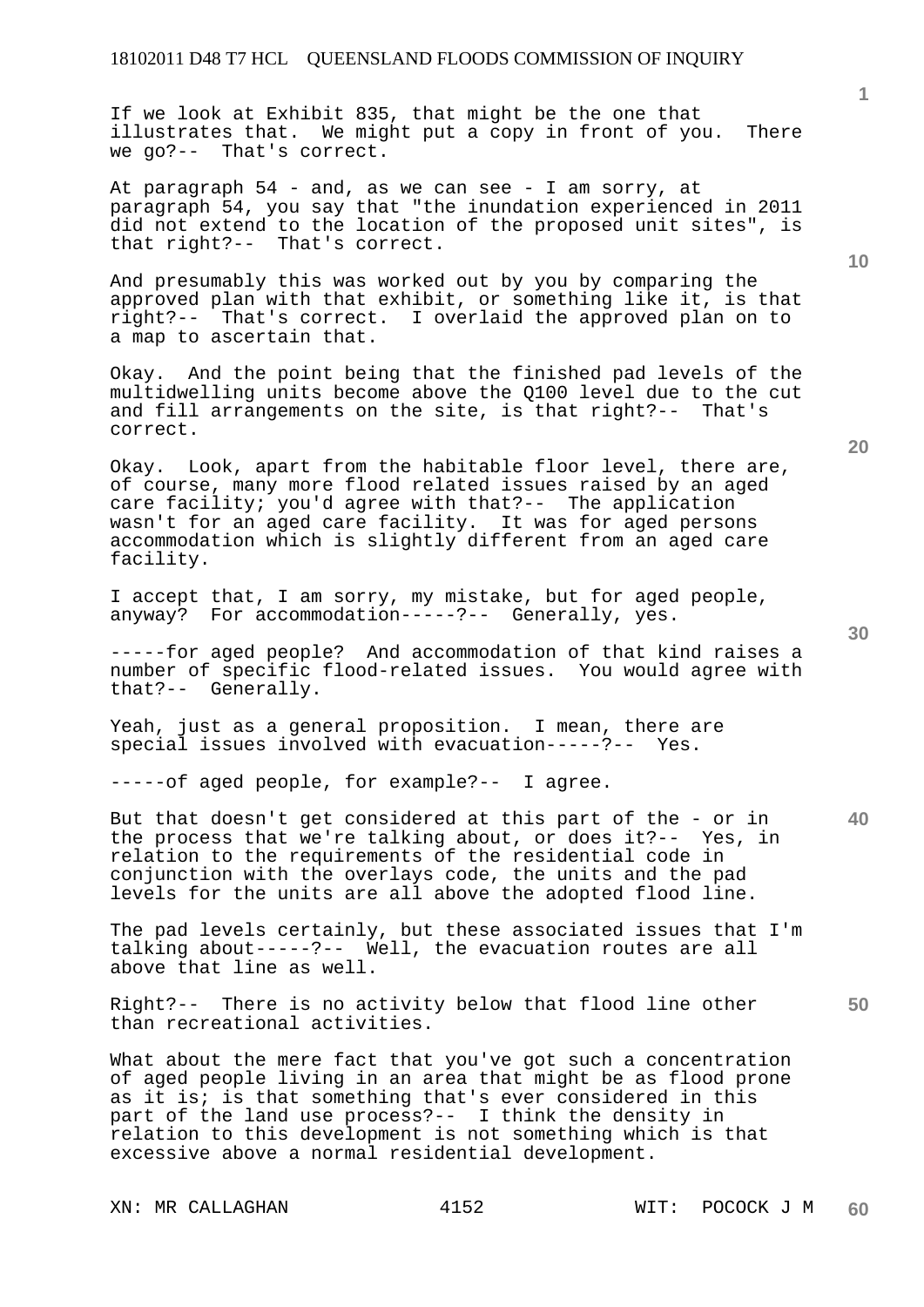Maybe not but that's the point. If it is this concentration of aged people, it is not a normal residential development for the purposes of, say, evacuation. That's my question. Whether that gets taken into account here or somewhere else in the planning process, or whether it is ever really addressed?-- Well, I think in relation to the planning scheme requirements in the residential code, those requirements are taken into account in relation to that flood level, and the location of all the units above that level and the evacuation routes was properly taken into account, but in terms of density, the density was acceptable in accordance with the planning scheme as well, which is 10 to 15 dwellings per hectare in that general locality in the urban footprint.

No different to any other application, in other words?-- No.

I think you have already answered the question there is no special consideration given to the fact of the population being of a certain demographic?-- I don't - the application wasn't for nursing care-----

No?-- -----or of any special care to be provided. So I wouldn't ordinarily think that there was any different requirements to be provided. So if it was for a nursing home, may have different requirements pursuant to our planning scheme.

Okay?-- Each of the unit's car accommodation, that type of thing.

All right. Well, that's interesting to know. You make another interesting point at paragraph 68 about the development because the proposed filling below the flood line triggered State Government referral to the Department of Local Government and Planning, Sport and Recreation, that's right?--<br>That's correct. It was referred for coordination. It was referred for coordination.

And the short point being, I think, that you make - as I say, I suggest it might be an interesting one - is that this requirement no longer exists, is that right?-- That's correct.

Do you know or can you help us to explain why that might be?-- The requirement for a referral coordination was removed from the Act, which it was a process whereby a number of concurrence agency, three or more, were triggered under an application. The application referrals to those concurrence agencies were coordinated by the Department of Local Government and Planning.

I will just get you to slow down a little bit. But keep going?-- And now the action is still undertaken but the concurrence agency referrals are undertaken by the applicant to the relevant agencies and not coordinated by the Department of Local Government and Planning.

Sorry, who co-ordinates it?-- The applicant co-ordinates the

**1**

**20** 

**30** 

**40**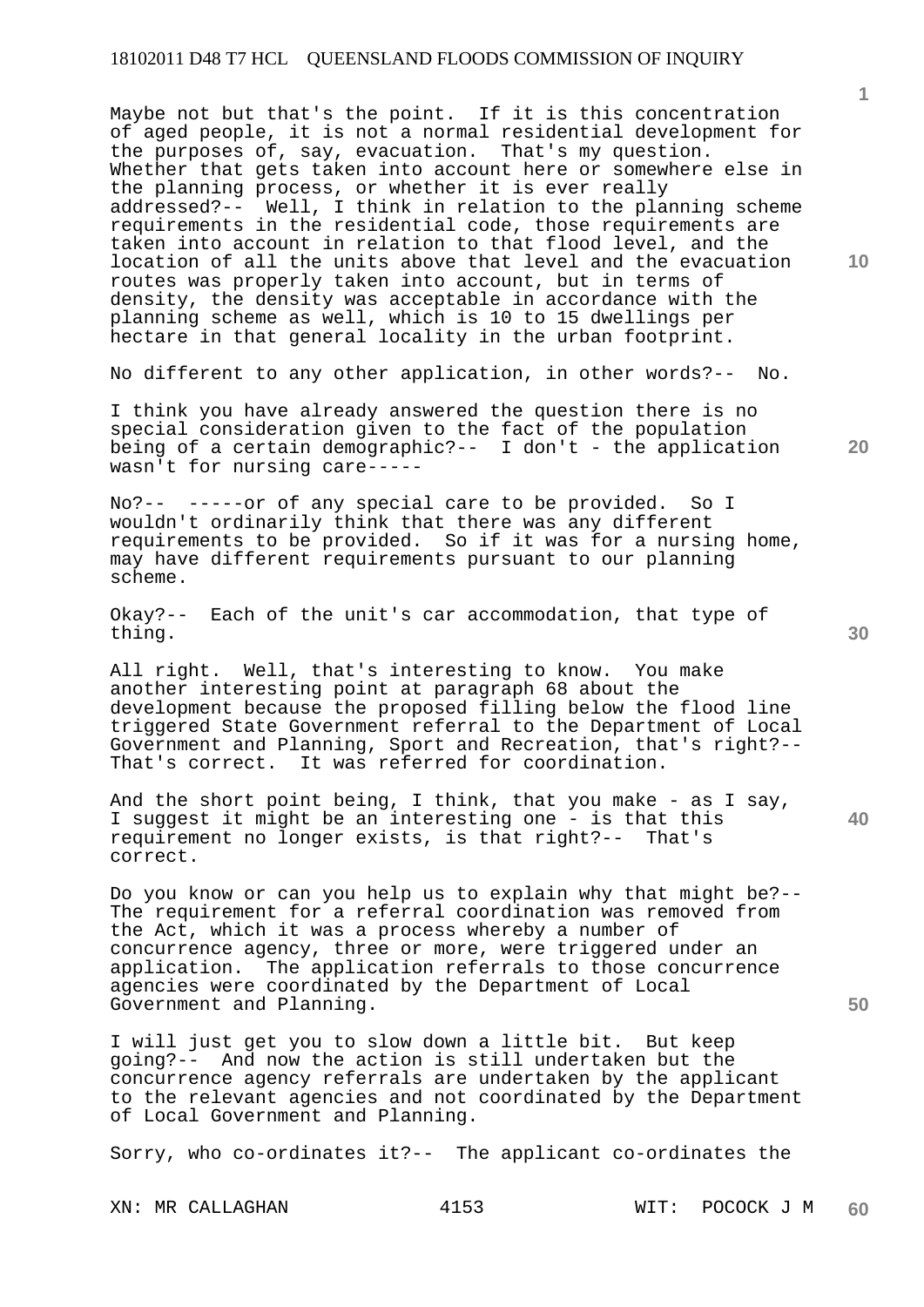referrals to the State Government referral agencies.

Look, I appreciate this might be - certainly is beyond the scope of your position, but just as an opinion would it not be appropriate for the State government to still be involved in such a process? This is an opinion I am asking for?-- My personal opinion is that the coordination of referrals through different agencies by the Department of Local Government and Planning didn't add any additional value-----

Right?-- -----to the process because the relevant agencies would still be notified of the application and have the right to assess it.

Okay. That's helpful, thank you. At paragraph 83 you make reference to the Ipswich Planning Scheme Policy. I don't think we've tendered that yet. I will just show you a copy of the - that's a copy of the Ipswich Planning Scheme Policy to which we've referred?-- That's correct.

Yes, I tender that.

COMMISSIONER: Exhibit 848.

ADMITTED AND MARKED "EXHIBIT 848"

MR CALLAGHAN: Can I take you to section 1 part 8? I don't think - down the bottom it is PSP 2-6, I think. There is a list there of the types of information that a local government can request if an application is received involving land which is subject to flooding or major stormwater flows?-- That's correct.

**40**  How is this planning scheme policy triggered?-- This planning scheme policy serves as information to potential applicants about information which they may include in their application should certain overlays or certain matters be triggered by the planning scheme. It is also used in conjunction various times with the preparation of information requests to applicants to supply certain information.

**50**  And what triggers those sorts of requests?-- If an application is deficient in certain aspects, or isn't accompanied by an expert report that is required for an application, we may refer to this document in calling up information that we would ask them to provide to support their application.

I suppose - can I ask that the phrase is used "land which is subject to flooding or major stormwater flows". It is in the introductory words of section 8 there?-- That's correct.

What I'm getting at is how is it determined whether land is "subject to flooding or major stormwater flows"? Is that

**10** 

**20** 

**1**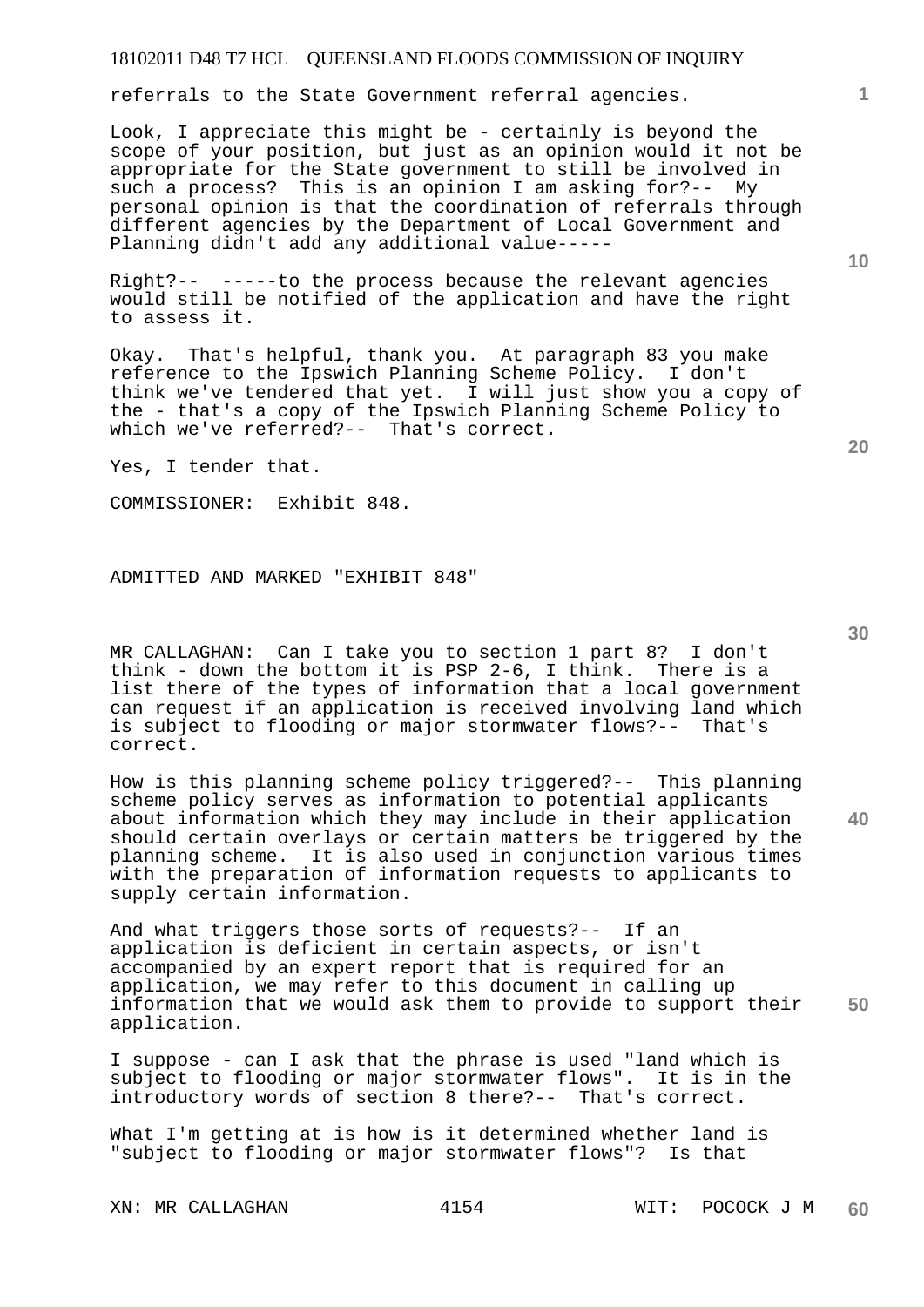defined somewhere or-----?-- That's defined by part 11 of the planning scheme which is the overlays code.

Right?-- So an overlay is triggered on a particular parcel of land, which is where the Q100 flood line or Q20 flood line would be identified, or a stormwater flow path.

Or what, sorry?-- Stormwater flow path.

Stormwater flow path. All right. At paragraph 84 you refer to the fact that an engineering assessment of this proposal was undertaken-----?-- That's correct.

-----by Mr Katt. How is it determined whether an application will be referred to an engineer?-- We - in receipt of an application, we forward - or we have a meeting, which is called an IDAP meeting, which is Integrated Development Assessment Panel, where a number of planners, senior planners, and team coordinator development planning manager, and the City Planner attend. We identify the constraints, the issues relating to the development application, and identify who potentially are the internal referral officers in addition to who are the referral agencies triggered by the legislation.

And is there a checklist or a standard which is applied? Is that when those sorts of decisions are being made?-- We have a checklist in relation to those meetings which the planner the responsible planner fills out prior to coming to the meeting and then adds additional notes of the discussion to that meeting to inform the assessment process moving forward.

All right. Okay. May we turn then to 2 Haig Street at Brassall, a development application for 48 residential units? Again, you weren't the planning officer primarily involved but you had a supervisory role, is that right?-- That's correct.

Paragraph 104 you note that two thirds of that site is above the Q100 level, one third sits between Q100 and Q20, is that right?-- That's correct.

And in paragraph 104 you say that the site sustained partial inundation in 2011?-- That's correct.

Could I get you to have a look at Exhibit 837, just tendered this morning? I suppose what I'm interested in, again, whether there is a term of art involved here or how the language works, because it is the greenish sort of colour which was the 2011 flood event, is that right?-- That's correct.

You call that partial inundation. It looks, I'd suggest, fairly substantial?-- Partial as opposed to fully.

All right. At paragraph 119, you note that the flood study reports were reviewed internally within the council Engineering Services Department and considered to be relevant and appropriate?-- That's correct.

XN: MR CALLAGHAN 4155 WIT: POCOCK J M

**10** 

**1**

**20** 

**30**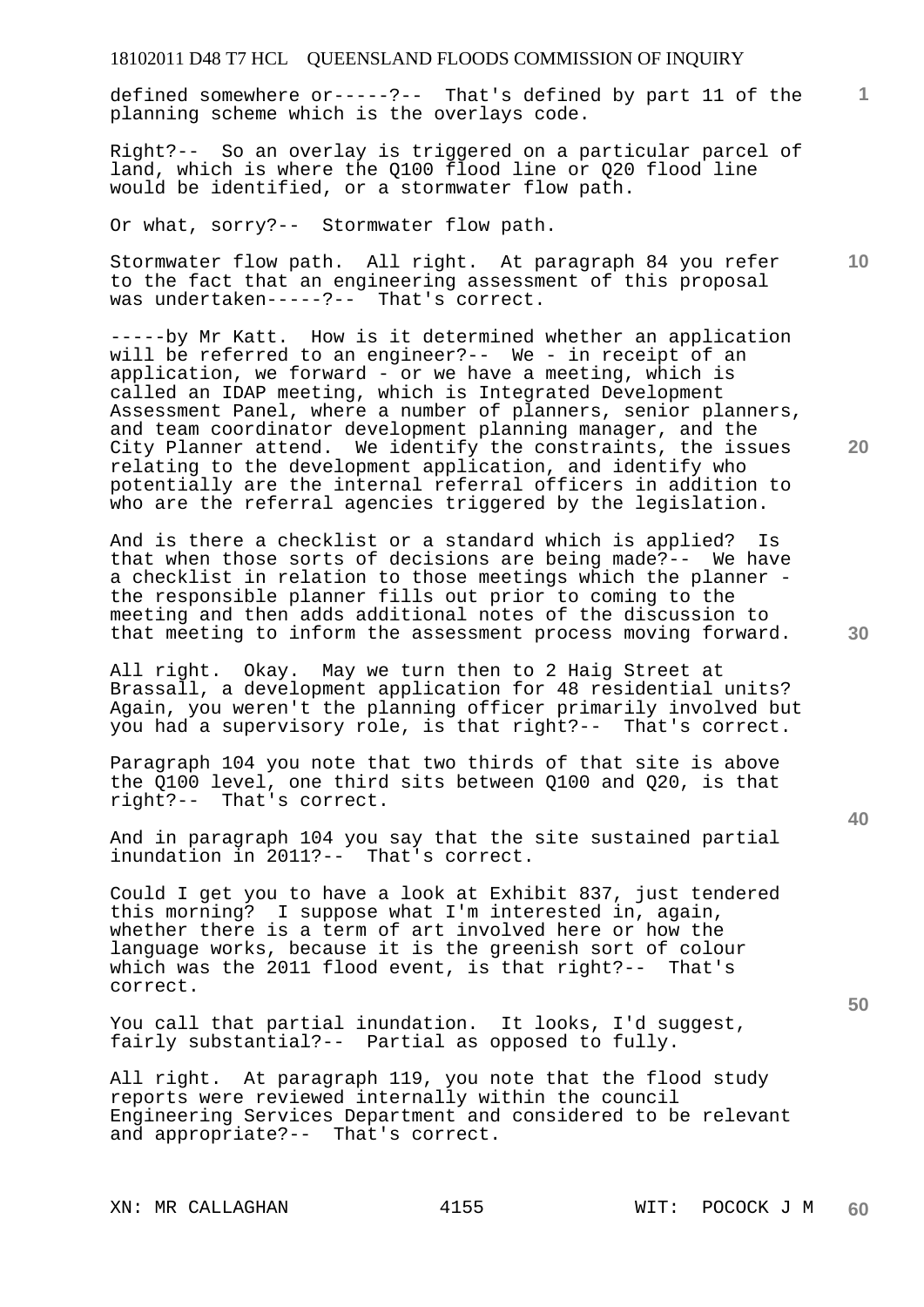In what - I suppose my question is addressed to the adequacy of resources and qualifications within the council's Engineering Services Department. Obviously it is considered substantial enough to review this application but in what circumstances, if any, would a third party review of a flood study be undertaken?-- In this instance our internal development engineers reviewed the report and the engineers in our Engineering Services Department reviewed it. If it was determined necessary that a third party review the report, we would obtain that.

What might cause that to happen?-- In relation to hydraulics reports, I couldn't - I couldn't comment what the specific circumstances would be.

Okay. Paragraph 109, you note that, I think, the approval permitted 14 units to be constructed within the extent of the Q100, which means 34 were above it, is that right, of the 48?-- That's correct. That's correct.

Can you explain the reasoning which allows 14 to be built within it and 34 above it, or is it just something peculiar to the lot itself or-----?-- It is something that's peculiar to the lot and the levels on the lot and the topography. There was certain earthworks proposed in relation to this, stability reports undertaken to demonstrate that the footings of some dwellings could be substantiated in a slope which would still achieve freeboard above the flood for the habitable floor levels. So it is of the particular circumstance of the lot.

All right. Look, at paragraph 176, you make another point about the fact that the habitable floor level was included as an express condition in the decision notice, is that right?-- That's correct.

And you go on in 177 to express an opinion in this regard. You have expressed that in your statement, but it might be helpful if you could just explain that in a little more detail while you're here?-- With respect to paragraph 176, the condition was applied specifically to the 2 Haig Street application because the footprint of the buildings was below the flood - or the Q100 flood line with the - so it was to ensure that the floor levels, the habitable floor levels, achieve the planning scheme requirement of 250 millimetres above. It wasn't expressed as a condition specifically in the other instances owing to the fact that the pad levels for dwellings and buildings were above the - or we were satisfied were above or 250 millimetres above the Q100 line. The statement goes on to say that "notwithstanding the planning scheme requirements, in my opinion, and to provide additional certainty and clarity as to the council requirements". There is no reason why such a condition couldn't be included to be sure.

Just an extra layer of protection, or security, or something like that?-- That's right.

There is no reason why that shouldn't be done, in your

**20** 

**30** 

**40** 

**50** 

**10**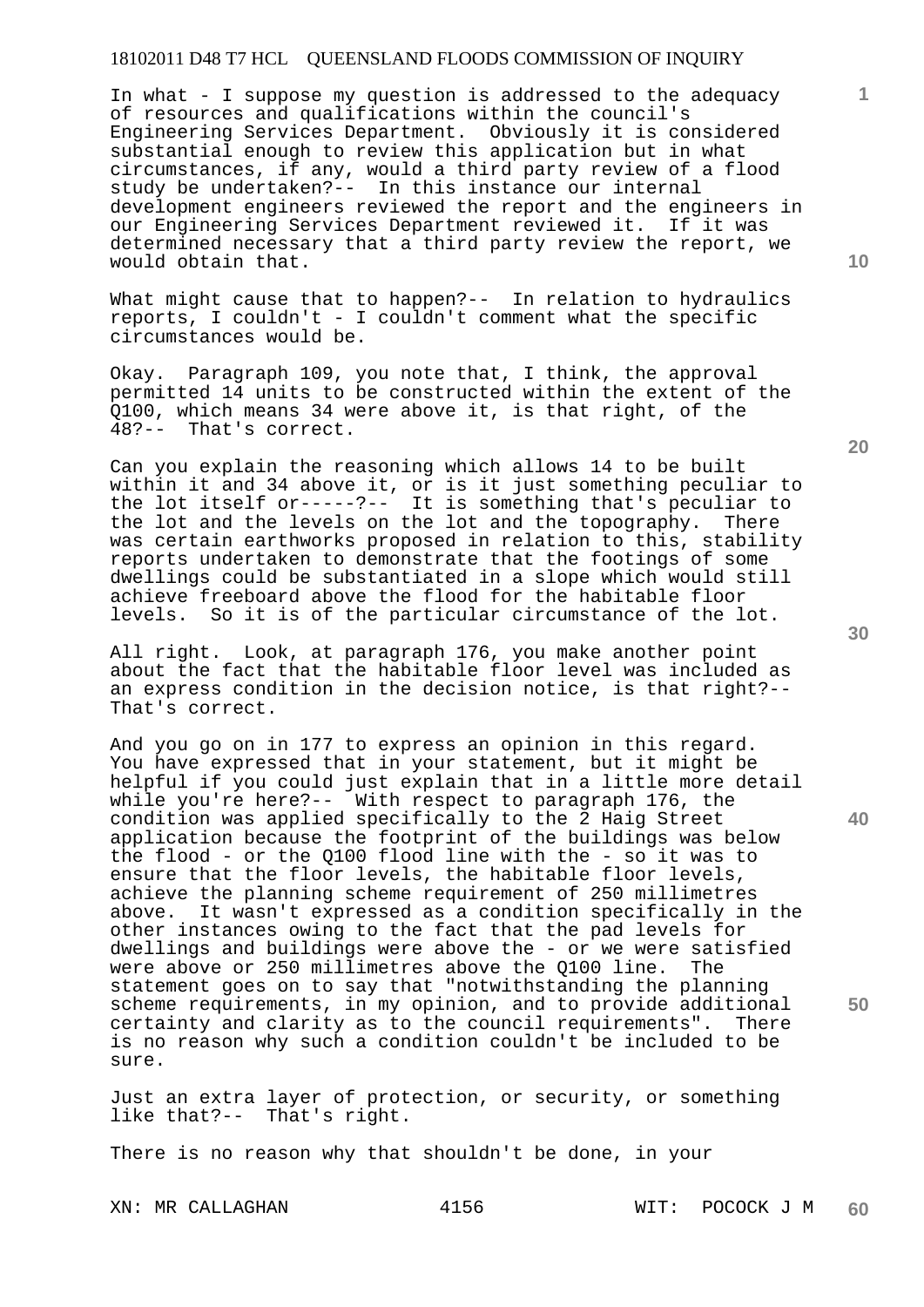opinion?-- That's right.

Finally, can I take you to the 70A Chubb Street application? And this is the one where the flood study produced by the developer was different from the - or produced a different Q100 from the one which had previously been thought to be relevant, is that right?-- You are referring to the council identified Q100 flood line?

Yes. In this case, another report was prepared which came up with a different figure?-- That's correct. They undertook specific cross-sections at the model of that point.

Yeah?-- That's correct.

And council engineers were satisfied to proceed on the basis of the more specific study, I suppose?-- We cross-referenced that with the hydraulic study that was undertaken for 84 Chubb Street.

Yes?-- And we were satisfied upon cross-referencing that report and the information provided by the applicant in respect to this application.

Yes. So the point being you had what was thought to be more accurate site specific data-----?-- That's correct.

-----relating to this development or as a result of this application. My question is what do you do with that once you've got that? Do you update or amend the council's flood overlay to incorporate that site-specific information?-- My understanding is that we don't input each of the findings of every hydraulic study into the model to do that, because, later on, it could - depending on other development up or downstream, may impact on, you know, certain aspects of that as well. So I think it is a site-specific verification of the flood modelling that's already undertaken for the site, and based on the model that is adopted by council.

Well, should it not prompt a review of the Q100 in that area? If it is accepted - and I am not suggesting it shouldn't have been, necessarily, for that area - but if it is accepted that a more specific study comes up with a different Q100 for that area, should that not prompt a review - a wider review by council or is that just not practical?-- I am not sure that it is practical in every instance. However, with my understanding of it, the cross-sections, you don't get - for this site and for other sites you wouldn't get the exact answer for every different - the same answer, sorry, for each cross-section.

No, I am not suggesting you would?-- So I would - I can't really comment on the hydraulic studies and the hydraulic models. So I think-----

Well, the short answer to my question being that the information stops with this application?-- I think each application stands alone.

XN: MR CALLAGHAN 4157 WIT: POCOCK J M

**20** 

**10** 

**1**

**40**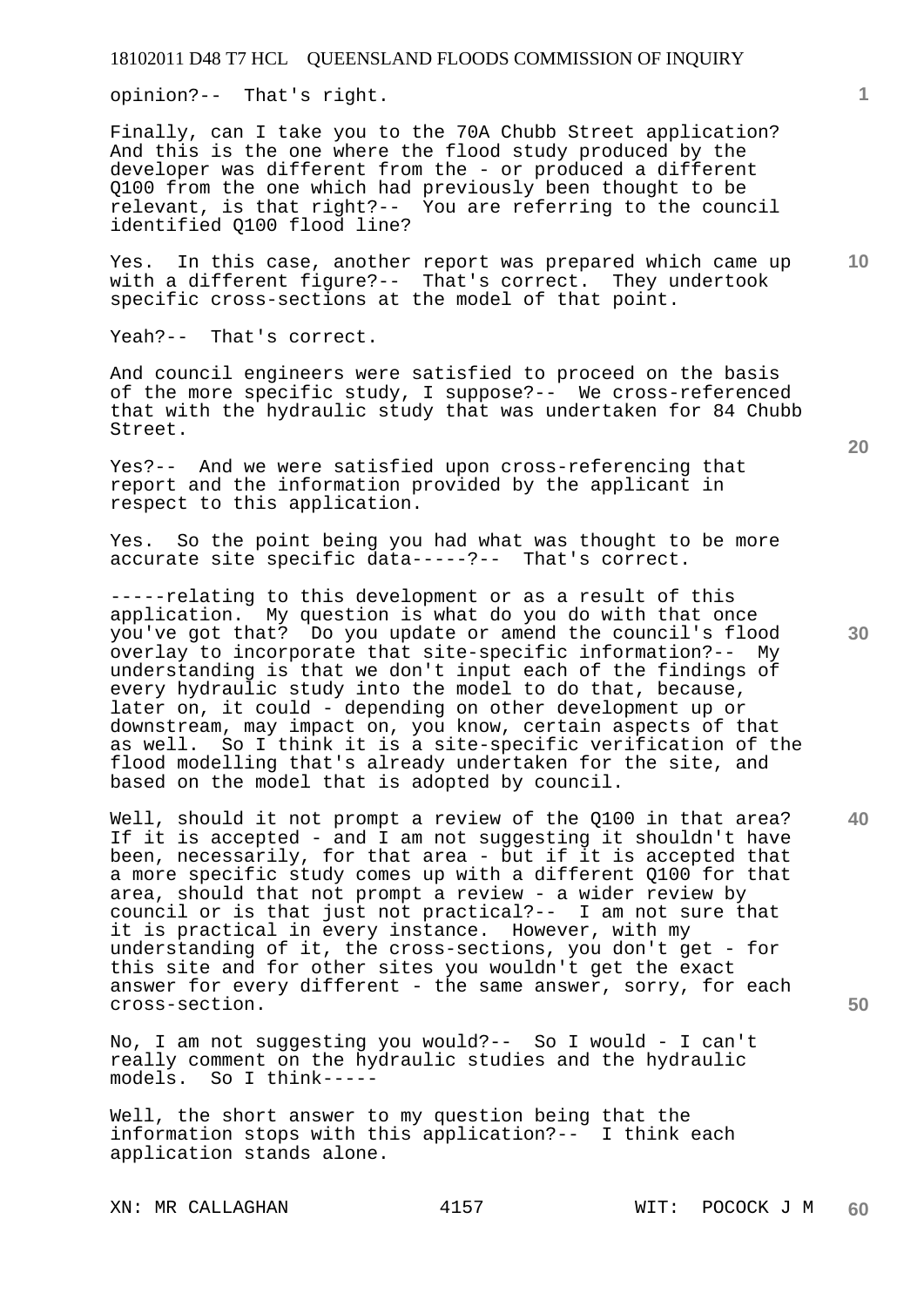All right. That's all I have for the moment, thank you.

COMMISSIONER: Ms McLeod?

MS McLEOD: I have no questions thank you.

COMMISSIONER: Ms Brasch?

**10**  MS BRASCH: If you can give me three seconds and he can walk this way, I can take some instructions. No questions, thank you.

COMMISSIONER: Mr Flanagan?

MR FLANAGAN: Ms Pocock, may I take you to paragraph 31 of your statement, please? There you refer to the delegate reviewing the planning officer's report, is that correct?-- That's correct.

And you say that, "Once the delegate is satisfied with the report and recommendation, these are sent to the relevant divisional councillor and to the Chair of the Council Planning Committee for consultation", is that correct?-- That's correct.

And in paragraph 32 you say, "This consultation is required under the conditions of the relevant planning officer's delegations", yes?-- Yes.

Would you look at this document, please? Commissioner, I can hand up a copy to the Commission.

COMMISSIONER: Yes.

MR FLANAGAN: Is this the delegation you refer to, at least in relation to your position in paragraph 32 of your statement?-- That's correct.

And would you turn to page 17 of that delegation, please? And are the conditions of the delegation contained in schedule 3 referred to with three exceptions: the exercise of a delegated power to determine a development application, is that correct?-- That's right.

And is that the requirement for consultation that you refer to in paragraph 32 of your statement?-- That's correct.

And if you turn to page 18, does that contain further limitations on the exercise of a delegated power in the sense that it requires a response from the Chairperson of the Planning and Development Committee and the relevant divisional councillor?-- That's correct.

And those limitations are contained in paragraph 5?-- Yes.

**1**

**20** 

**30** 

**40**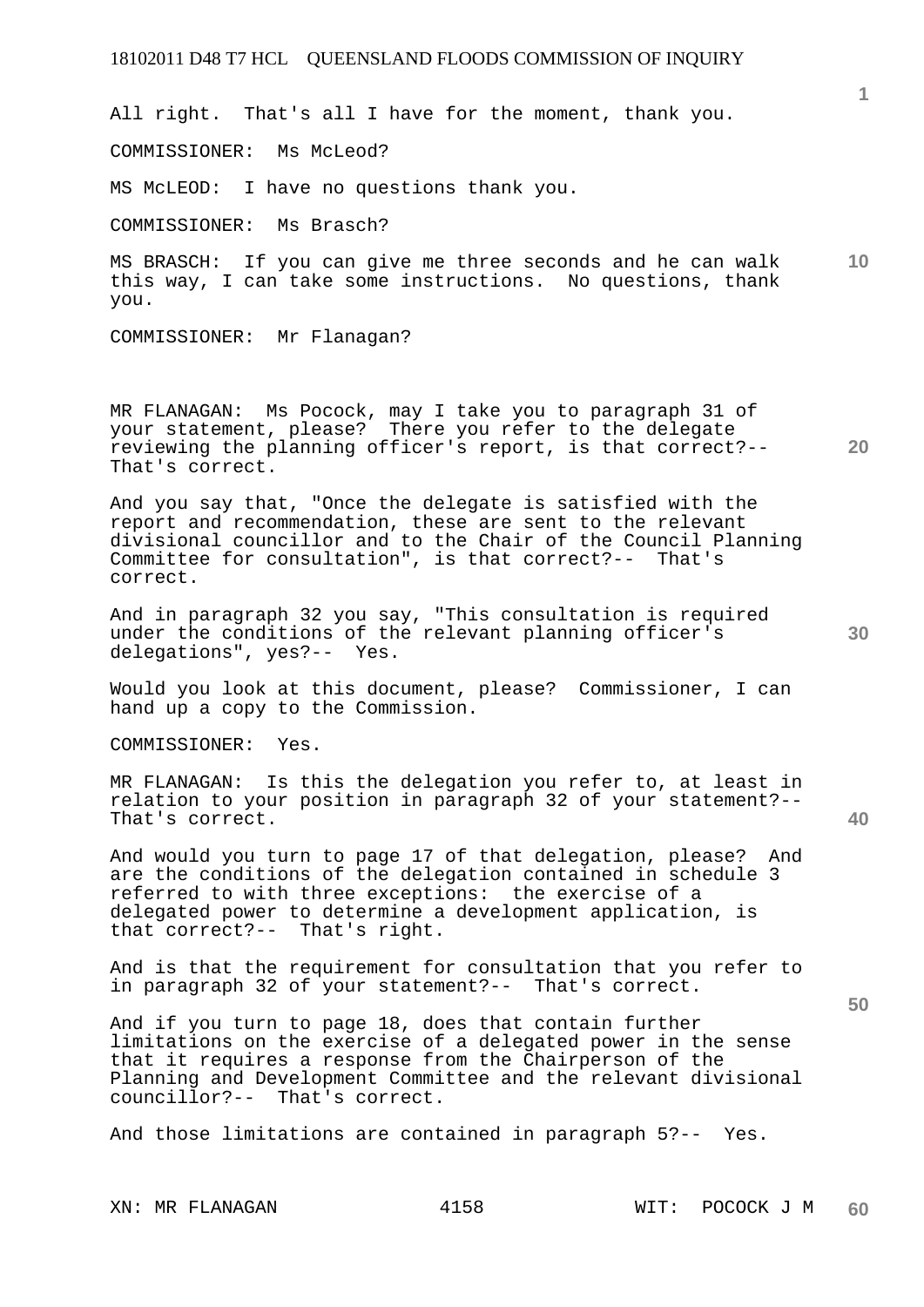| 18102011 D48 T7 HCL QUEENSLAND FLOODS COMMISSION OF INQUIRY                                        |    |
|----------------------------------------------------------------------------------------------------|----|
| $6? -- Yes.$                                                                                       | 1  |
| 7 and $8? -- Yes.$                                                                                 |    |
| Thank you. If the commission pleases, I tender that document.                                      |    |
| COMMISSIONER: Exhibit 849.                                                                         |    |
| ADMITTED AND MARKED "EXHIBIT 849"                                                                  | 10 |
| MR FLANAGAN: Commissioner, that's all I have for Ms Pocock.                                        |    |
| COMMISSIONER: Thank you.                                                                           |    |
| MR FLANAGAN: May I be excused, because we understand the next<br>witness is an insurance witness?  | 20 |
| COMMISSIONER: Yes, thanks, Mr Flanagan.                                                            |    |
| MR CALLAGHAN:<br>No, I have nothing further. May Ms Pocock be<br>excused?                          |    |
| COMMISSIONER:<br>Thanks, Ms Pocock, you are excused.                                               |    |
| MR CALLAGHAN: I will also ask to be excused. Ms Wilson will<br>take the final witness for the day. | 30 |

WITNESS EXCUSED

**40**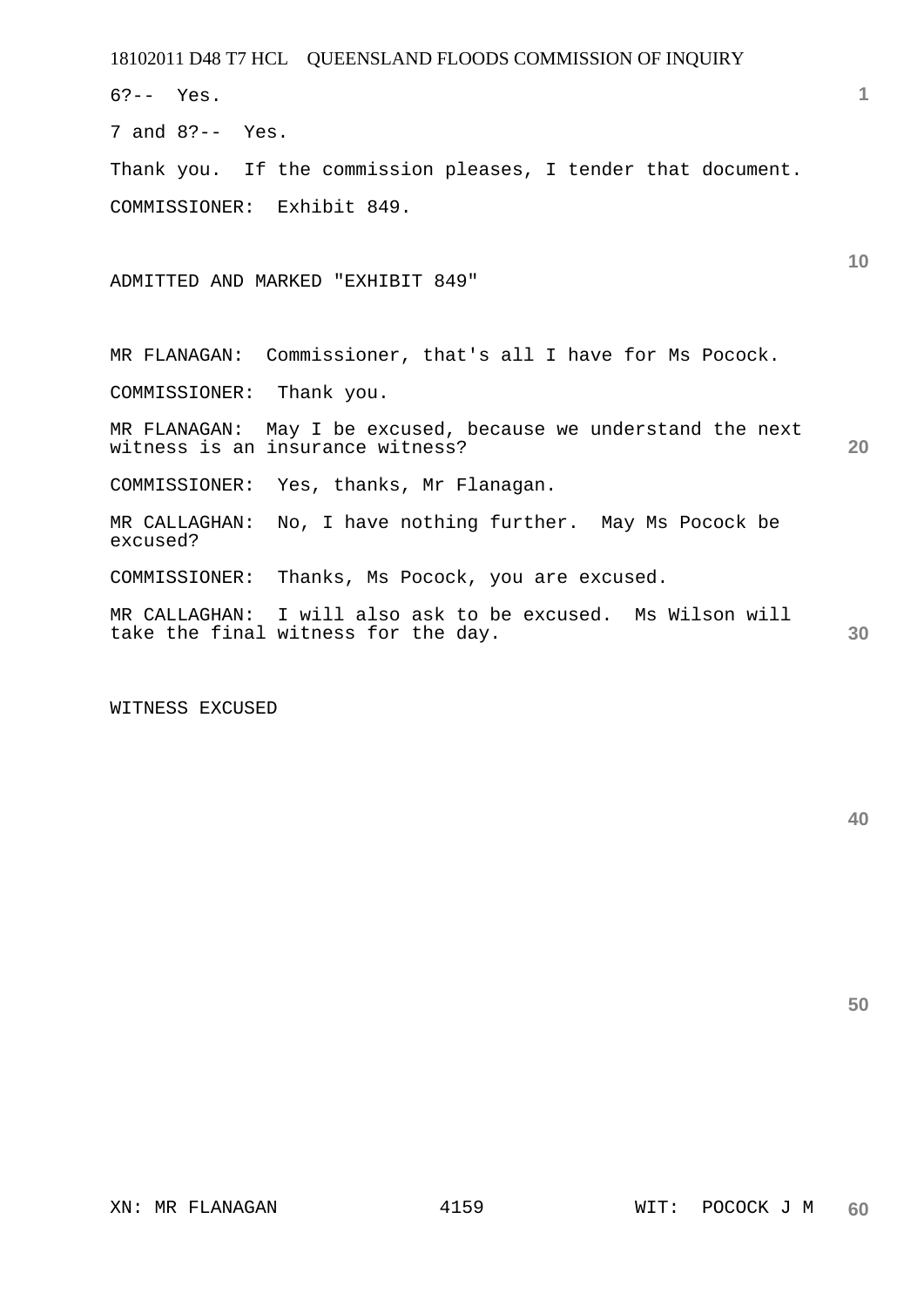| 18102011 D48 T8 JJH QUEENSLAND FLOODS COMMISSION OF INQUIRY                                                                                                                                                                                                           |                 |
|-----------------------------------------------------------------------------------------------------------------------------------------------------------------------------------------------------------------------------------------------------------------------|-----------------|
| MS WILSON: Thank you, Madam Commissioner. I call Mr Colin<br>Sharp.                                                                                                                                                                                                   | $\mathbf{1}$    |
| COMMISSIONER: Mr Doyle, you're back appearing for RACQ.                                                                                                                                                                                                               |                 |
| MR DOYLE: With Mr Bath, your Honour.                                                                                                                                                                                                                                  |                 |
| COLIN JOHN SHARP, ON AFFIRMATION, EXAMINED:                                                                                                                                                                                                                           | 10 <sup>°</sup> |
| MS WILSON: Your full name is Colin John Sharp?-- Yes.                                                                                                                                                                                                                 |                 |
| And you provided a statement to the Floods Commission of<br>Inquiry?-- Yes, I have.                                                                                                                                                                                   |                 |
| Can you have a look at this document, please?-- Yes.                                                                                                                                                                                                                  | <b>20</b>       |
| Now, that statement indicates that it was taken on the 5th of<br>October 2011 but you actually signed the statement on the 11th<br>of October-----?-- Yes.                                                                                                            |                 |
| -----2011? Madam Commissioner, I tender that statement.                                                                                                                                                                                                               |                 |
| COMMISSIONER: Exhibit 850.                                                                                                                                                                                                                                            |                 |
| ADMITTED AND MARKED "EXHIBIT 850"                                                                                                                                                                                                                                     | 30              |
| MS WILSON: And I'll also take the opportunity now to tender<br>the eighth statement of Graham Ian Dale, the General Manager<br>of Personal Insurance Claims of RACQ Insurance Limited, and<br>also to tender the supplementary eighth statement of Graham<br>Ian Dale | 40              |
| COMMISSIONER: The statement itself will be Exhibit 851 and<br>the supplement 852.                                                                                                                                                                                     |                 |
| ADMITTED AND MARKED "EXHIBITS 851 TO 852"                                                                                                                                                                                                                             |                 |
| MS WILSON: Mr Sharp, you've got your statement in front of<br>$you---?--- Yes.$                                                                                                                                                                                       | 50              |
| -----and you've also got the statement, the eighth statement<br>of Mr Graham Dale, with its attachments, in front of you?--<br>Yes.                                                                                                                                   |                 |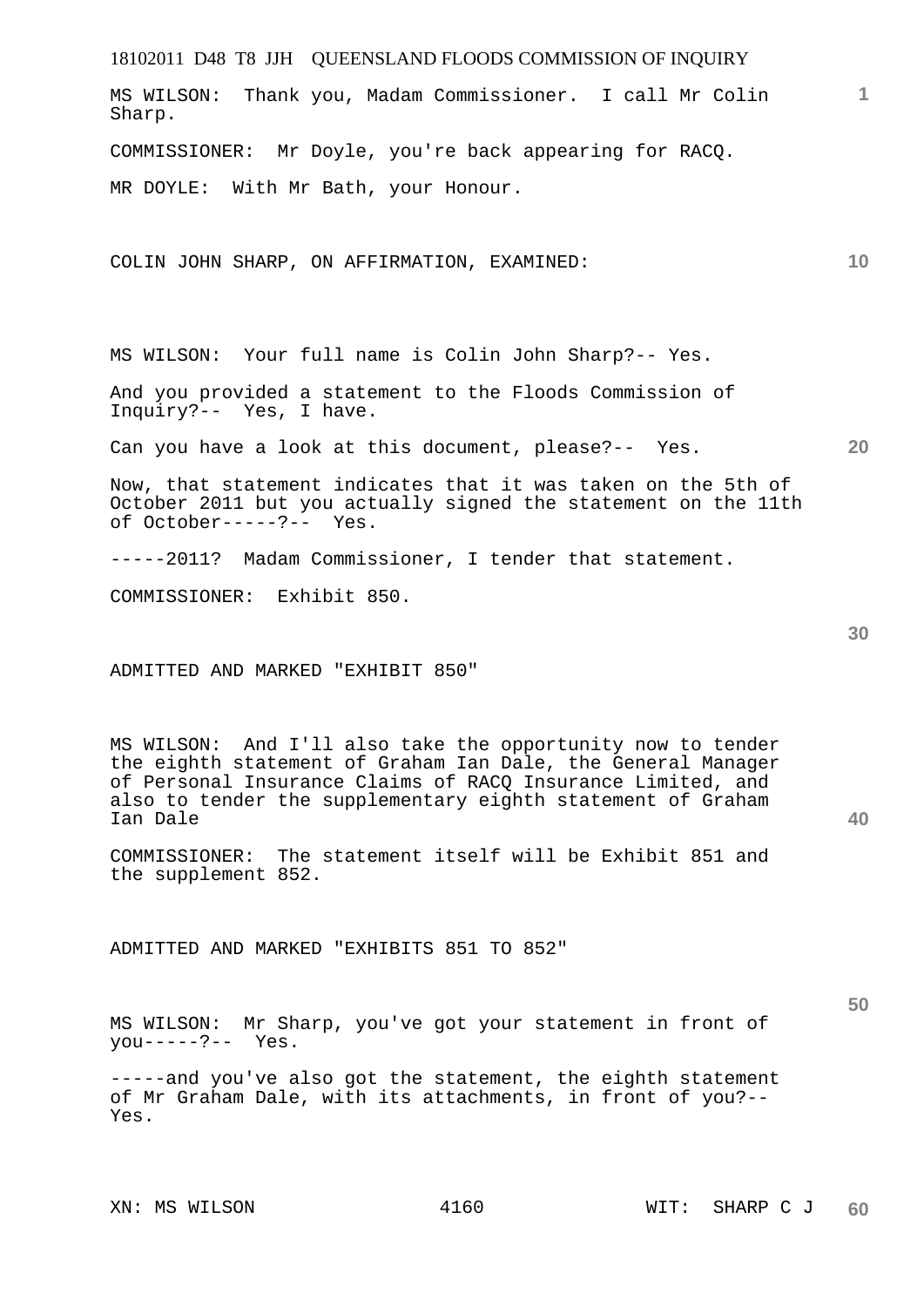# 18102011 D48 T8 JJH QUEENSLAND FLOODS COMMISSION OF INQUIRY XN: MS WILSON  $4161$  WIT: SHARP C J **1 10 20 30 40 50 60**  Now, in January 2011 you lived at 53 Schmidt Road, Fernvale?-- Yes. And it was inundated on the afternoon of 11th of January this year, is that the case?-- Yes. I couldn't swear on the date----- Okay?-- -----bit funny with the dates but it was in the afternoon, yeah. And at the time you had a home and contents insurance policy with RACO Insurance?-- Yes. Now, you've had the opportunity since arriving at Court today to go through some of the matters raised in Mr Dale's statement?-- Yes. You haven't - you don't profess to have read all of Mr-----?--No. -----Dale's statement closely?-- No. And you've had the opportunity to go through some of the transcripts that are attached to Mr Dale's statement, is that the case?-- Yes, I have. It's not the case that you've had the opportunity to be able to sit down and slowly and carefully read through-----?-- No. -----all of the transcripts?-- No. Now, if we can go to your statement and start with your statement. I won't ask you about paragraph 3 of your statement as that's not relevant for the Commission's purposes, so if we can start at the point at which you made the claim. You did this by on phone on the 13th of January?-- Yes. And you were told an assessor would come to your property?-- They did, yes. And do you know when an assessor did come to your property?-- Well, apparently it was Australia Day but I had to take my wife to the hospital at the time and my son, who is part owner of the house, was there when they arrived and spoke to them after - after they'd made their----- So when the assessor came to your house you weren't there-----?-- No. -----but your son was?-- Son was there, yeah. And were you aware that the assessor was coming?-- Yes, they did ring and let me know that they were coming. And so did you discuss with your son that an assessor would be coming?-- Yes, I did. He's 24 years old so I expected-----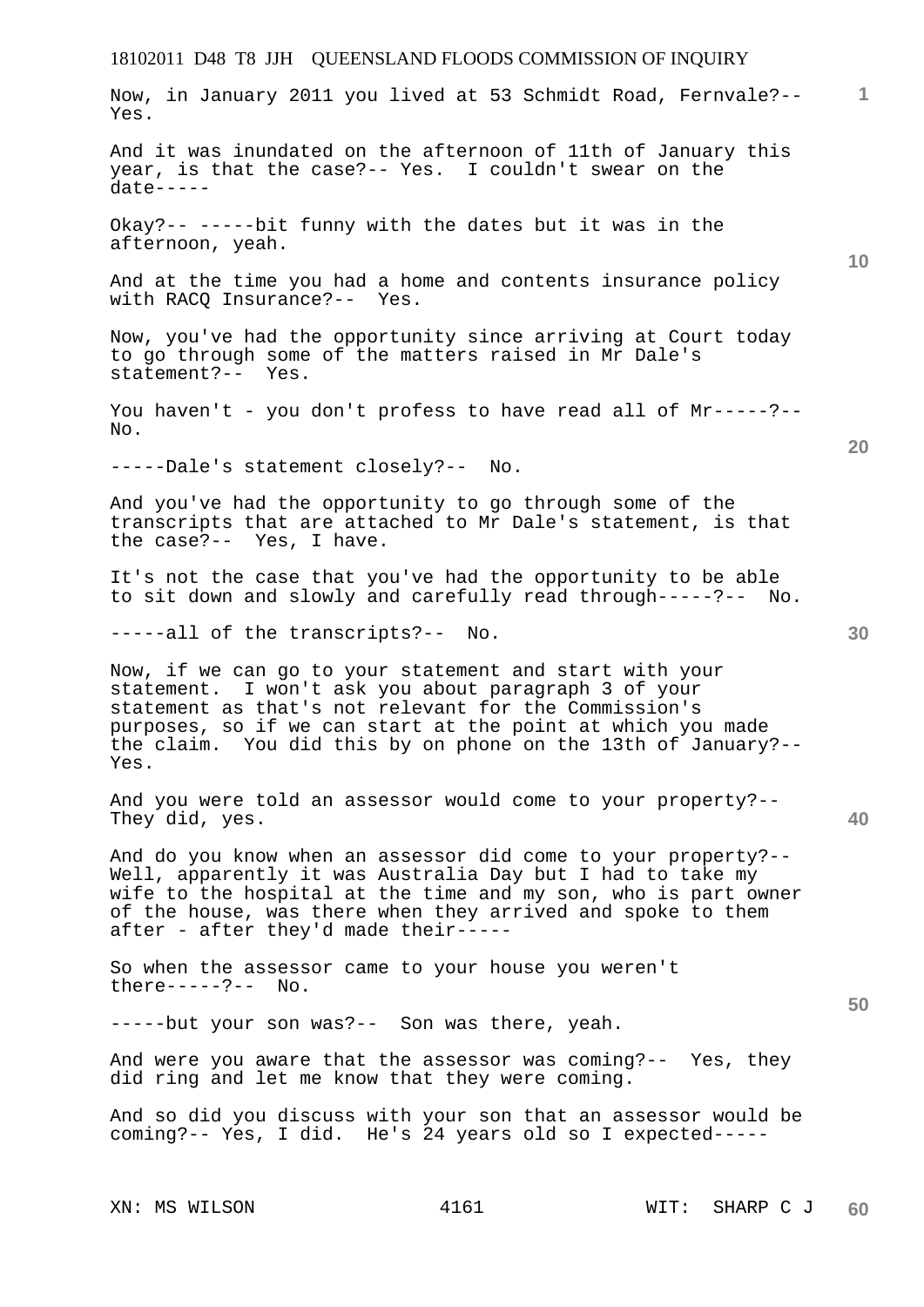You were comfortable-----?-- Comfortable with letting him do that, yes.

In paragraph 6 of your statement you mention that you were concerned to clean up your house?-- Yes.

And you say that you contacted RACQ Insurance on a number of occasions-----?-- Yes.

**10**  -----at least once a fortnight?-- Yep. We'd actually cleaned the mud and everything off the floor but I wanted to take the Gyprock down and was more or less told it was up to me to take it down or not but if any other damage had been done while we're taking it down I wouldn't be covered.

Okay. Now, you've had the opportunity to go through some of the transcripts that are attached to Mr Dale's statement?-- Yes.

And you've had the opportunity to go through some of the transcripts that address the issue of whether you could start cleaning up your house?-- That's right.

Now, if I can just take you to those transcripts?-- Yes.

Now, they are conveniently numbered at the bottom of the page, so when I take you to a page-----?-- Yes.

-----number, if you can - you will see that page number on the right-hand - bottom right-hand corner?-- Yeah.

If we can start with page 243. Sorry, we've got to go to Exhibit 26?-- What was the page number?

Page 243?-- 243. Yep.

Now, this is a transcript of a conversation that you had on the 13th of January 2011. You will see that you did ask whether you could start cleaning up or you should just leave it?-- Yeah.

And you were told, yes, definitely. If you need to clean up you can take photographs. You see that?-- Yes. But I understood that to be cleaning up the muck off the floor and the walls, not actually taking the Gyprock down, and again later on in that - in one of the other places here I ask them about that and they said to do it at my own risk.

Okay?-- So that's what I'm trying to say, it wasn't - sounds like I've asked if I could knock the walls in but I didn't at that stage. I knew I could clean it up. I've actually cleaned the mud and everything up but I just hadn't taken the walls down because they kept saying that it would be at my own expense if anything else was damaged.

Well, can we go to page 246, just a couple of pages on. Now, a friend of yours made a query to the insurance company on your behalf-----?-- Yes.

**20** 

**1**

**30**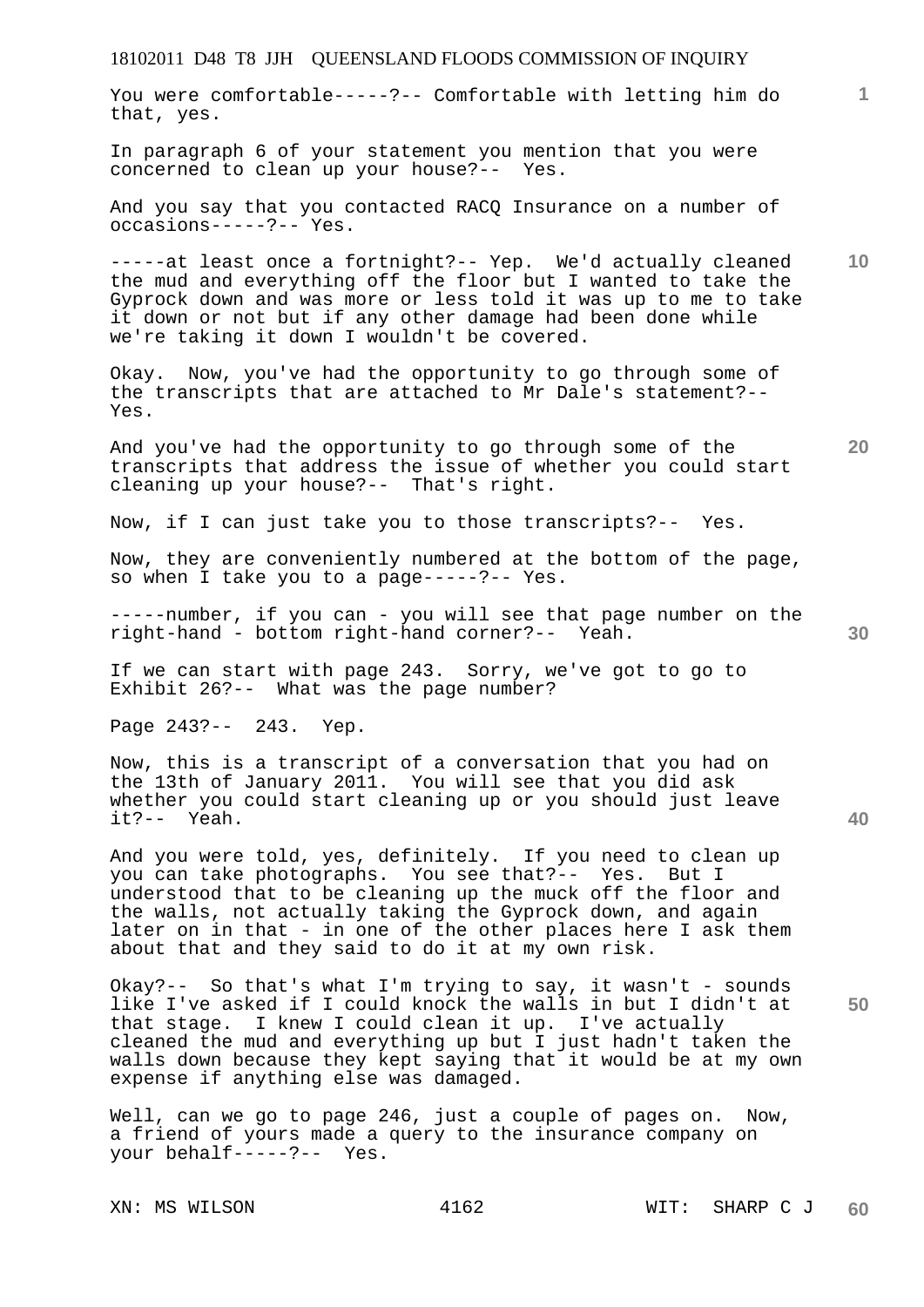-----on the 16th of January?-- It was my son's friend, yes.

And if we can work our way through this part of the transcript. Can start it off about halfway through that page we will see, "But anything else - anything bulky that needs to be thrown out, we're just encouraging everyone to do that to get rid of it," yes?-- Yes.

Do you see that?-- Yeah.

"just to avoid illness"?-- Yes.

"Yes," your friend asked, "what about all the Gyprock on the walls and stuff? Should we pull that out or wait for the assessor to come?" The response was, "Well, if anything" - "anything's needing to be removed just knock it out to the water level and leave the rest," and then the question was, "To take it to where the water level's risen," and you can see that goes on?-- Yeah.

Now, was that conveyed back to you?-- Not - not exactly-----

Okay?-- -----in those terms. I still didn't know that they had actually given permission for us to take the Gyprock down at that time.

Okay. So - and we can see that, that you seem to be still under some confusion, if we look at page 259. And this is a conversation on the 7th of February?-- Yep. Yes.

And if I can just find it on this page. If we can go to the bottom of that page?-- Yep.

You were told, "nothing can happen at the moment until we receive that report from MYI Freemans"?-- That's right.

And then you say, "All right, it's just that I've been waiting to cut the walls out and that"?-- Yeah.

**40**  And then you go on to say you'd like to get that done as soon as you can?-- Yeah.

So is it the case that when you refer to - that you were told about what you - what is raised in your statement at paragraph 6 they said that, "if we started to pull anything apart and did any further damage we'd not be paid by the insurer"?-- Yes.

COMMISSIONER: I think there might be more than that at 264, Ms Wilson.

MS WILSON: Oh, there is. We can go continually through it-----

COMMISSIONER: Which is more specific, I think. "We're not giving you approval to do that. If the claim is not covered we can't reimburse you for anything you've done".

**20** 

**10** 

**1**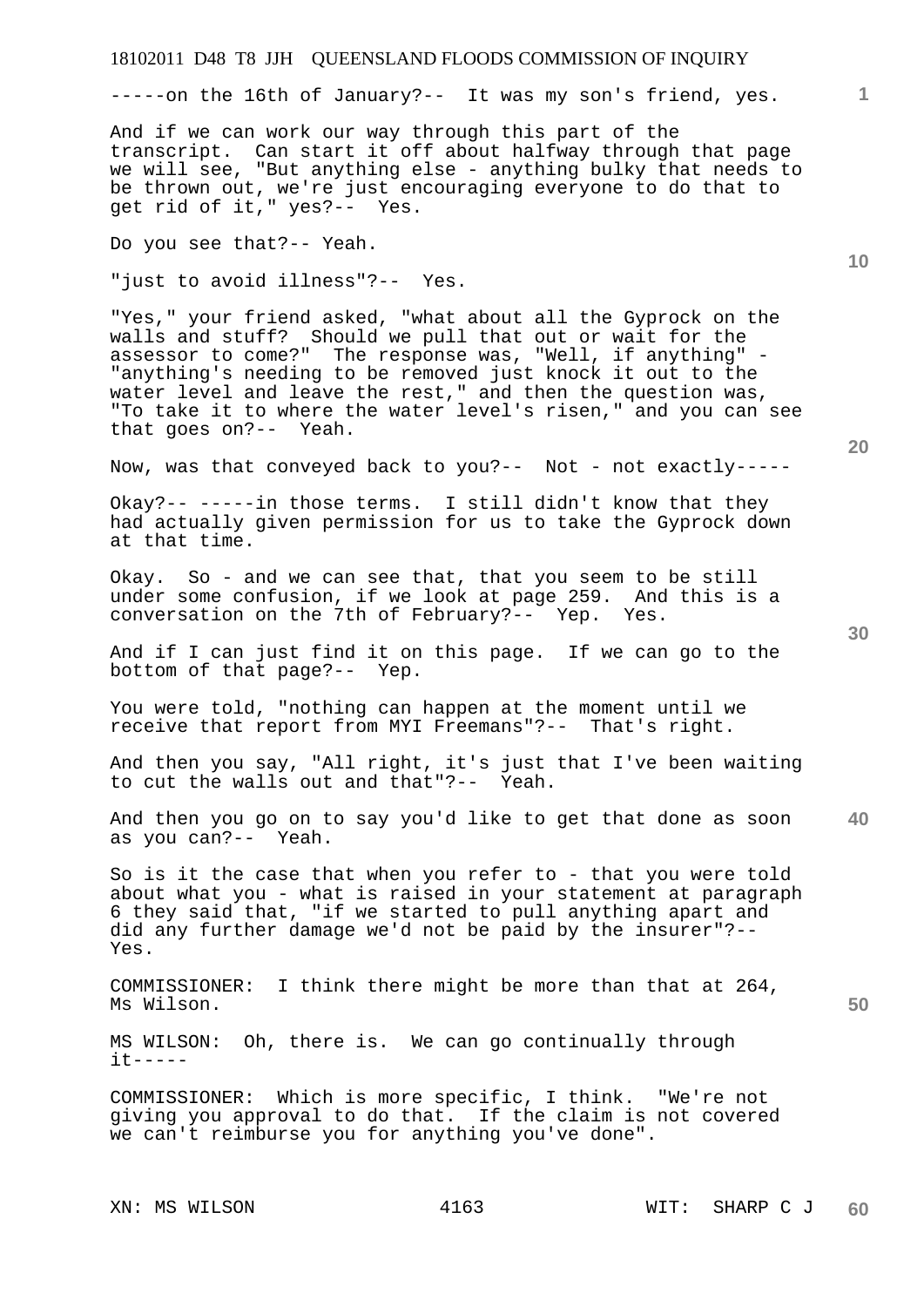MS WILSON: Yes

COMMISSIONER: "can't give you the approval just to go ahead".

MS WILSON: Yes.

COMMISSIONER: It seems for specifically like-----

MS WILSON: Yes-----

COMMISSIONER: -----what Mr Sharp is talking about.

MS WILSON: That's on the 10th of February? If you can go to page 264. And that's where you asked if you could start pulling the walls down inside?-- Yes.

You can see that about halfway down?-- Yep.

"and if there's anything you need to do, by all means you can do that". You can see that, we can read that?-- Yeah. But that was the thing, they kept sort of saying to me, you know, "You can pull it down but it's at your own risk," sort of thing. So, you know, I didn't want to do more damage to the place and not be able to - and finally I just give up because people, you know, they're in the same boat as I were were back in their houses. They'd cut it all out them themselves and done it, so I just started cutting it out 'cause the mould and mildew was building up in it, you know, you don't want that in your house.

So in your statement that we referred to in paragraph 11, is this what you are referring to?-- Yes.

Okay. In paragraph 8 of your statement, if we can go to that part of your statement. "RACO continue" - where you refer to, "RACQ continue to make us feel as though our claim was going to be satisfied favourably"-----?-- Yes.

-----"and that it would take time"?-- Yes.

Can you tell us where you got this impression from?-- Well, it's just that every time I rang them, the person you get in touch with first would try to answer the questions that you asked and they - you know, you would ask the question about coverage and stuff and they said, "Oh, everything seems to be coming along all right, we've just got to wait for the hydrologist's report, we've got to wait for," so and so else, and then every now and again you'd get on to your case manager, you know. After a while they shuffling you around to a few different phones and then they'd say, "Oh, we can't get in touch with her at the moment so we'll get her to ring you". So the next day she would ring you and more or less asked, "Oh, well, what do you want? What's wrong?" you know. I said, "Well, I'm not in my house and I need to be," and she said, "Oh, well, there's nothing we can do about it at the moment, sorry," you know, all the rest of it, and that would be it, you know. So we'd wait for another week or two until I rang them again and go through the whole routine again.

**30** 

**20** 

**40** 

**50** 

**10**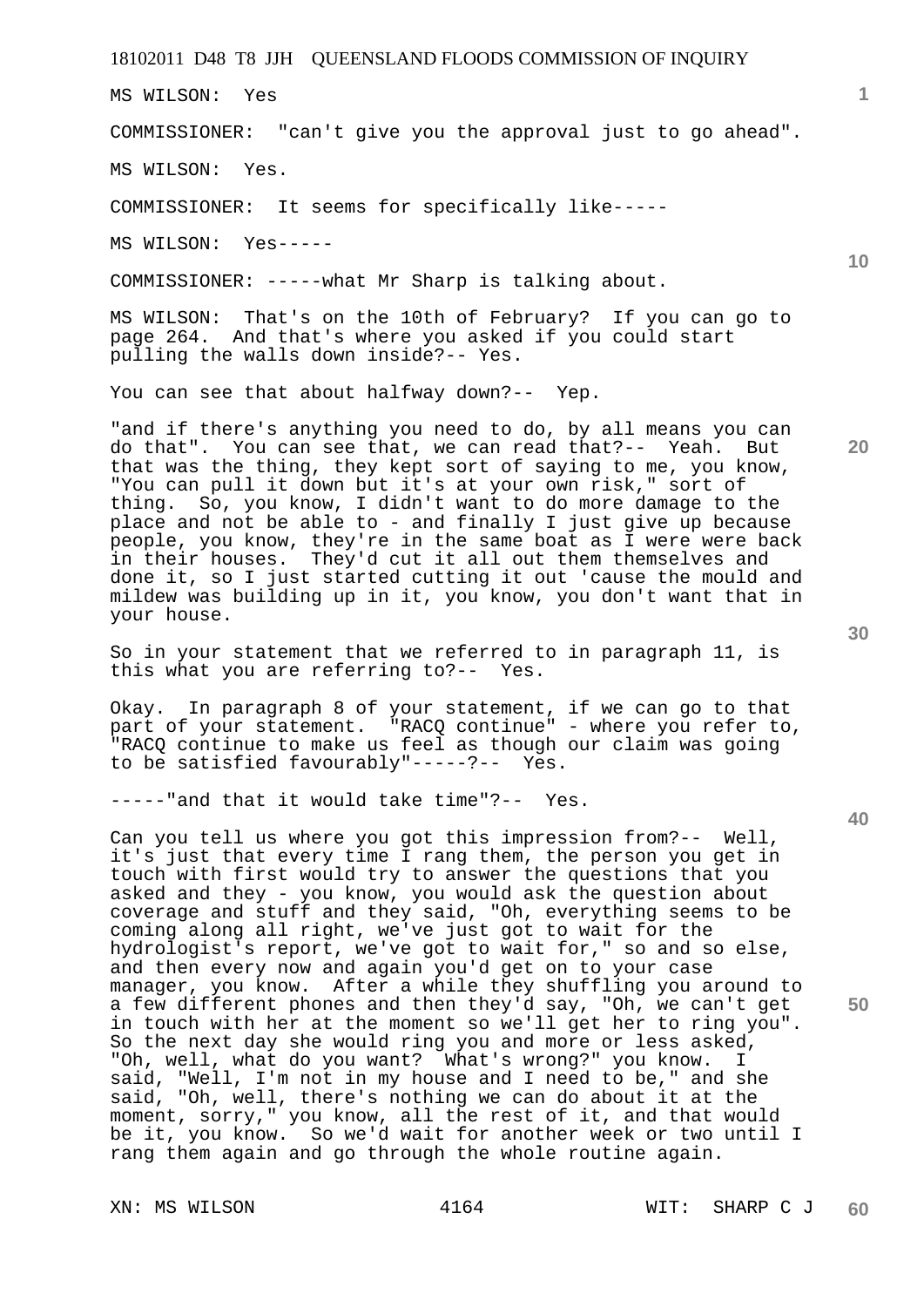And so - how do you feel on - from your part how that communication process could be better done?-- Well, look, I realise that there was a lot of people in a lot of trouble at the time but if they had of just turn around and said, "Look, we are inundated and we are completely strapped out," you might have been able to understand it, but they kept trying to say, "Well, by" - they didn't actually say it but the way they made you thought it was, "Oh, tomorrow's another day and it will probably be okay by then," you know, but it wasn't going to be and they could have told you that right from the word go. And if they had feelings that the claim wasn't going to be covered they should have sort of said, "Well, look, we think that you might not be" - "you might not be covered," straight away, right in the beginning, instead of leaving it go for five months and then telling you. Then it's all over and done with, you know.

In paragraph 9 you refer to the communications with the insurer?-- Yeah.

You didn't ring every day because you knew-----?-- No.

-----that RACQ were busy?-- That's right.

But unless you chased them RACQ did not update you on the progress of the claim?-- The only - the only time I got a phone call from RACQ is if I had rung the day before and they couldn't find the case manager, she'd ring me back the next day. That's the phone calls I got from RACQ. And the final one that said, "No, well, you're not covered, sorry," and that was it.

And for the sake of accuracy, there was some communication by letter from RACQ to you?-- At the end, yeah. I got a phone call to say that we weren't covered and then a couple of days later a letter came to say that we weren't covered.

You received letters from RACQ on the date of the 23rd of  $May-----?--- Yep.$ 

-----the 9th of June and the 20th of June?-- Yes, that sounds about right.

Mr Dale accepts that the majority of contact was initiated by you and Mrs Sharp but states RACQ Insurance and the assessors, MYI Freemans, and the hydrologists, Water Technology, did initiate some contact?-- The assessors came out and seen my son and told him what I told you, that to start making lists of things we'd lost. That was the last time that they had any contact with us. They rang up the day or two days before they came out to let me know they were coming out. The hydrologist just rang me up out of the blue one day and asked me what happened, and that's the exact words. He said, "Now what happened, Mr Sharp?" I said, "Well, we were flooded," you know. Within - within minutes we were inundated and I just got - just got my wife out of the place and I didn't think I was going, I thought I was nearly going to have to swim out of the place with the dog, it was that quick. So I have never

**20** 

**40** 

**50** 

**10**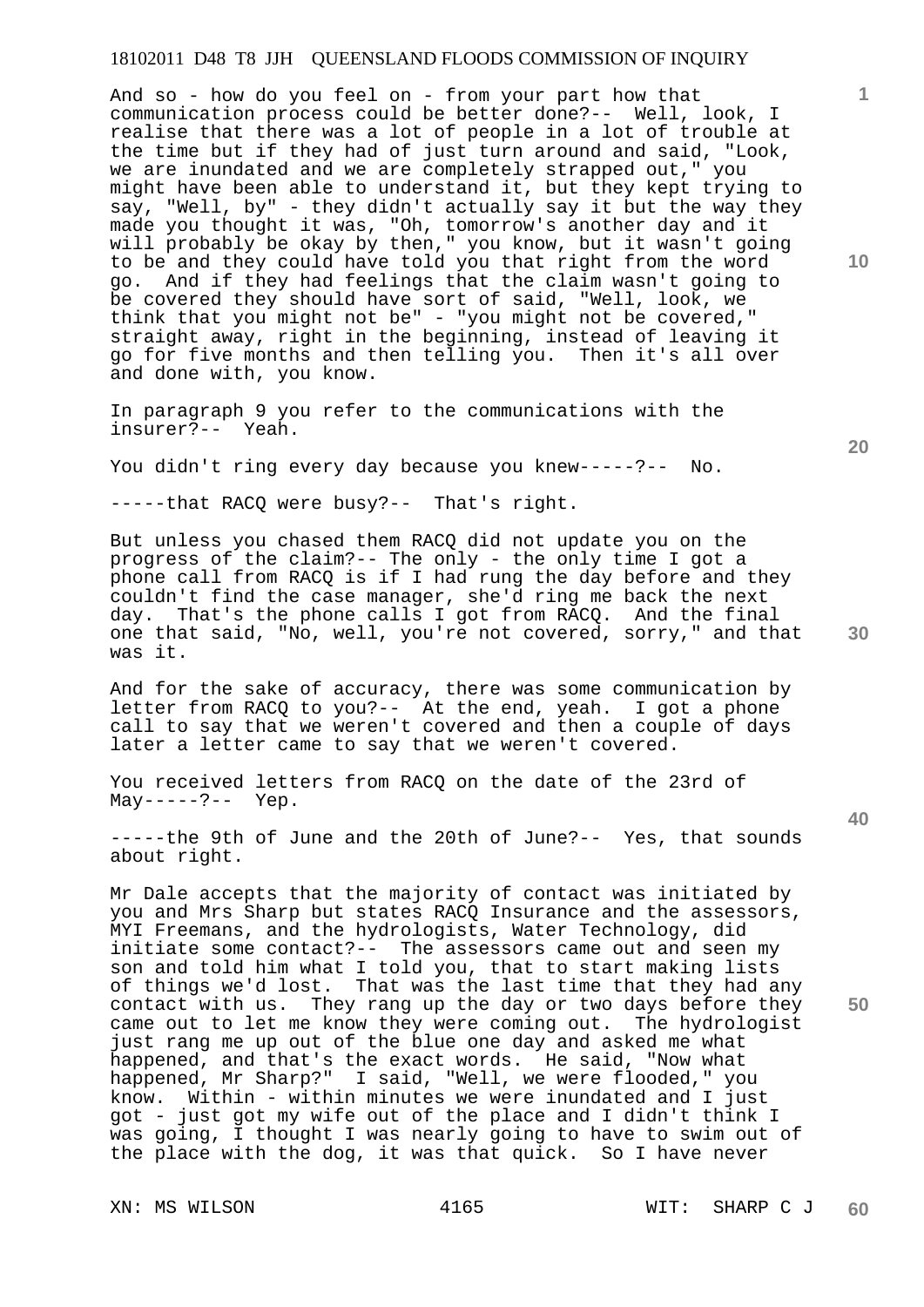seen a hydrologist report, I've never met a hydrologist, only over the phone.

One of the issues that you raise is the occasions that you had to spend a considerable time on hold?-- Oh, yeah, yeah.

Can you go to page 321 of that exhibit? Now, can you see just over halfway down it's "CS"?-- Yeah.

That's you?-- Yeah.

And it starts, "I'll just keep doing it until you get some sick of me or something"?-- Yeah.

This seems to sum up some of your frustrations?-- Yeah.

If we can go on. "Five months it took you to get back to tell me that we weren't covered. All the time you were hanging on, hanging on, telling me, 'Yes, we've got the hydrologist report. No, we haven't got the hydrologist report. Yes, now we've got them and now you're not covered,'" and then you go on and talk about your frustrations about being on hold?-- Yeah.

And you give an example that on - on one day you were on hold for one hour and you went to three different terminals?-- Yeah.

What was that about?-- Well, they were trying to find the my case manager again, apparently, but then - actually, the one girl said to me, "Oh, they're not answering their phones," and I said, "Well, what is it business hours or not?" and - 'cause I said - I mean, if somebody - if the phone line was busy you can understand why the phone isn't being answered but when somebody says to you, "Oh, they're not answering their phones," you wonder what they're doing, you know. If I owned a company and people - somebody told me they're not answering their phones in room 27, I'd be down there wanting to know why.

Okay. Now, the issue with the hydrologist's report and the working on that hydrologist's report is an issue that you raise?-- Yes.

Now, if we can go to paragraphs 11 and 12 in your statement. And we can see from that paragraph that we just read out of the transcript you talked about, "Yes, we've got the hydrologist's report. No, we haven't got the hydrologist's report". What is the issue that you had with the information that you were provided-----?-- Well, the one-----

-----about the hydrologist's report?-- The one day I rang up I was talking to just the receptionist and I said, "What's the problem? You haven't got the hydrologist's reports yet?" "Oh, yeah, we've got the hydrologist's reports," she said, "we're just collating the information". So I let it go at that because I thought, "Oh, well, have to come along soon." So the next time I rang up, I don't know whether it was a week

**10** 

**20** 

**1**

**30** 

**40**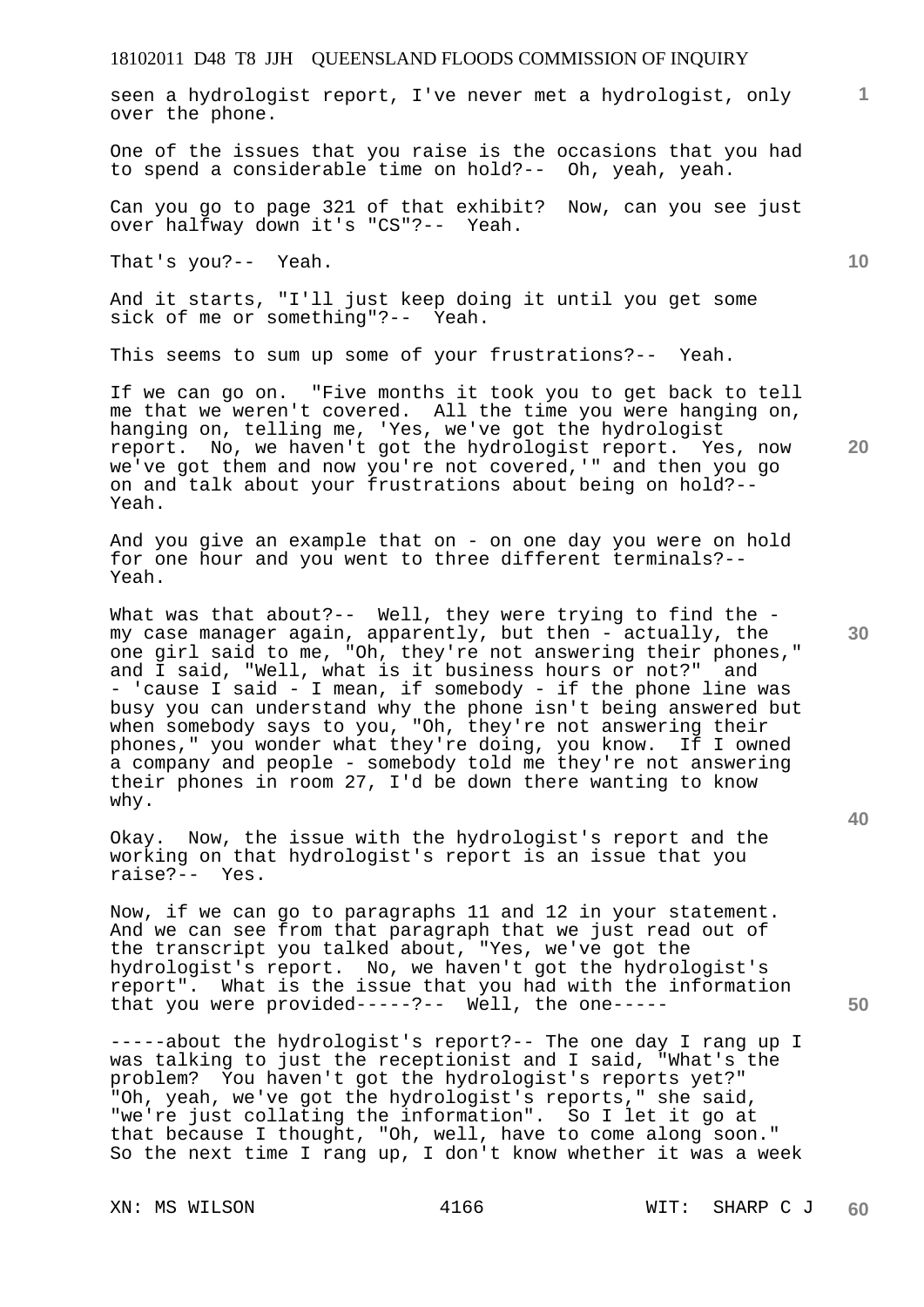or two weeks later, they put me on to my case manager again and I said, "What's the big deal," I said, "you've got the hydrologist's report." "No, not for your area. You must have been mis" - I said, "Well, I was told that it was in." "You must have misunderstood what the person said," that was what was told to me. Well, I mean, whether - whether it is right or wrong, if you are given that little bit and you've been hanging on for that long and somebody said, "Oh, yeah, the hydrologists' reports are in," and then all of a sudden, "Oh, no, they're not," you start to think, "Well, did they get a hydrologist's report in that sort of didn't go their way and now they're trying to get another one in?" You know, it just makes you think like that, doesn't it?

If I can take you through - have you been through the transcripts which refer to when hydrologists' reports was mentioned in conversations that you had with the insurance company?-- Oh, little tiny bit, yeah, not sort of right through the whole lot but we touched on it.

Okay. Well, how about we do that exercise quickly. If we can start at page 264. And this conversation occurred on the 10th of February 2011. Have you got that, Mr Sharp?-- Just about. Yep.

We've already visited this page once before when we were discussing the - whether you could pull down the walls?-- Mmm.

If you look just a little bit further up on the page you can see - you see the paragraph that says, "Okay, right, they have put a report on there." Do you see that?-- Yes.

And further down in that paragraph, "We are also waiting on a hydrology report as well"-----?-- Yes.

-----"which will determine whether or not your home has been damaged by flood or by flash flooding"-----?-- Yeah.

**40**  -----"so we have no time frames on the hydrology report as yet. If it has been damaged by flood the claim won't be covered but we need the hydrology report to make that determination."?-- Yeah.

Okay? So then on the 23rd of March, at page 278. And do you see the bottom of that page?-- Yes.

And do you see "JH" and it starts, "Okay"?-- Yeah.

**50**  "what I can tell you is that the hydrology information that we've been waiting on has now been received"?-- Yep.

And finishes off that they would certainly expect that you should certainly hear from someone very soon. "we haven't got exact time frames but, yes, it's been a couple of weeks now so hopefully very shortly"-----?-- Yes.

-----"you will have some information"?-- That's right, yeah.

**10** 

**1**

**30**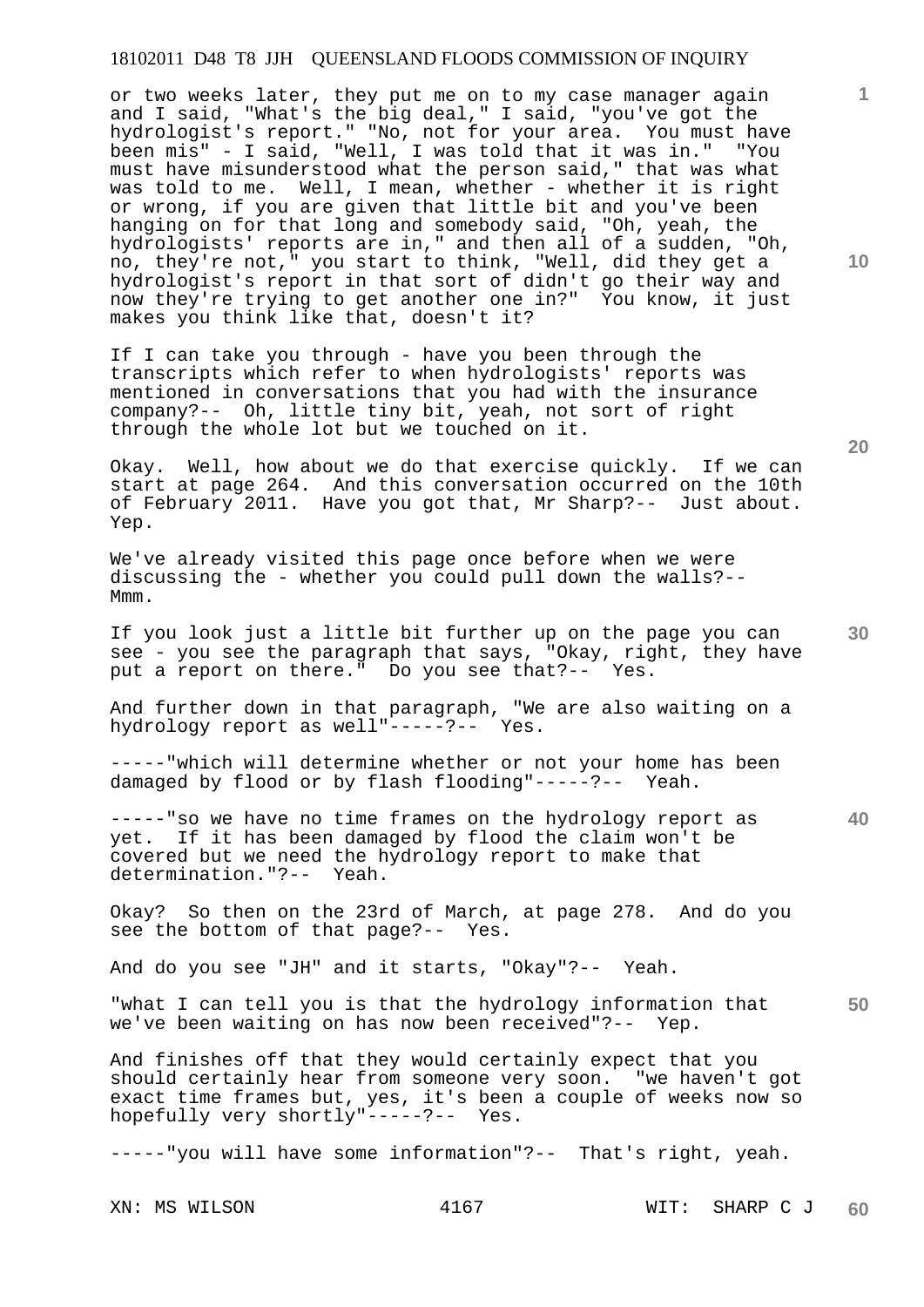# 18102011 D48 T8 JJH QUEENSLAND FLOODS COMMISSION OF INQUIRY **1 10 20 30 40 50**  And then if we can go to page 284. And this is on the 30th of March?-- Yeah. And you can see "FC". Do you see, "Yes, we're in the process of reviewing"?-- Yeah. "Yes, we're in the process of reviewing all the information at the moment. So we've got the hydrology information for all the affected areas," and then they discuss the process, "and it shouldn't be too much longer before we can give you a call back to discuss that"?-- Yeah. Now, at page 298, and this is on the 18th of April. And this is a message that is left on your answering machine?-- Yeah. The message that is left is set out there?-- Yes, still waiting hydro----- "outcome in relation to particular claim"?-- Yeah. And then if we can go to the next page, which is the 27th of April, and this message is discussed?-- Yes. We can see that. "I can see that someone called you back last week and they left a message"?-- Yeah. And you reply, "Yes, that's what I couldn't understand really because I've been told at least a month ago that the hydrologist's report was in"-----?-- Yeah. -----"and the message he left was that they're waiting on the hydrology report so"-----?-- Yeah. And it's got you bamboozled?-- Yeah. So - and I can just continue to page 305. And this is a conversation with Narelle Sharp-----?-- Oh, right, yeah. -----on the 30th of April, and then they're discussing that you can see "DL", "It doesn't say who it is"------?-- Yeah. -----you can see that?-- Yeah. "but I'm not sure who Dale has spoken to but we're waiting on further investigation reports"?-- Yeah. I knew she'd rang but I didn't know the conversation she'd had with them. 'Cause at that time we weren't living in the same house either. Okay. Now, if we can just continue to page 308. Have you seen this copy of this transcript before, which is on the 9th of May? And the case manager is - explained why the claim-----?-- Yeah. -----had been held up?-- Yeah.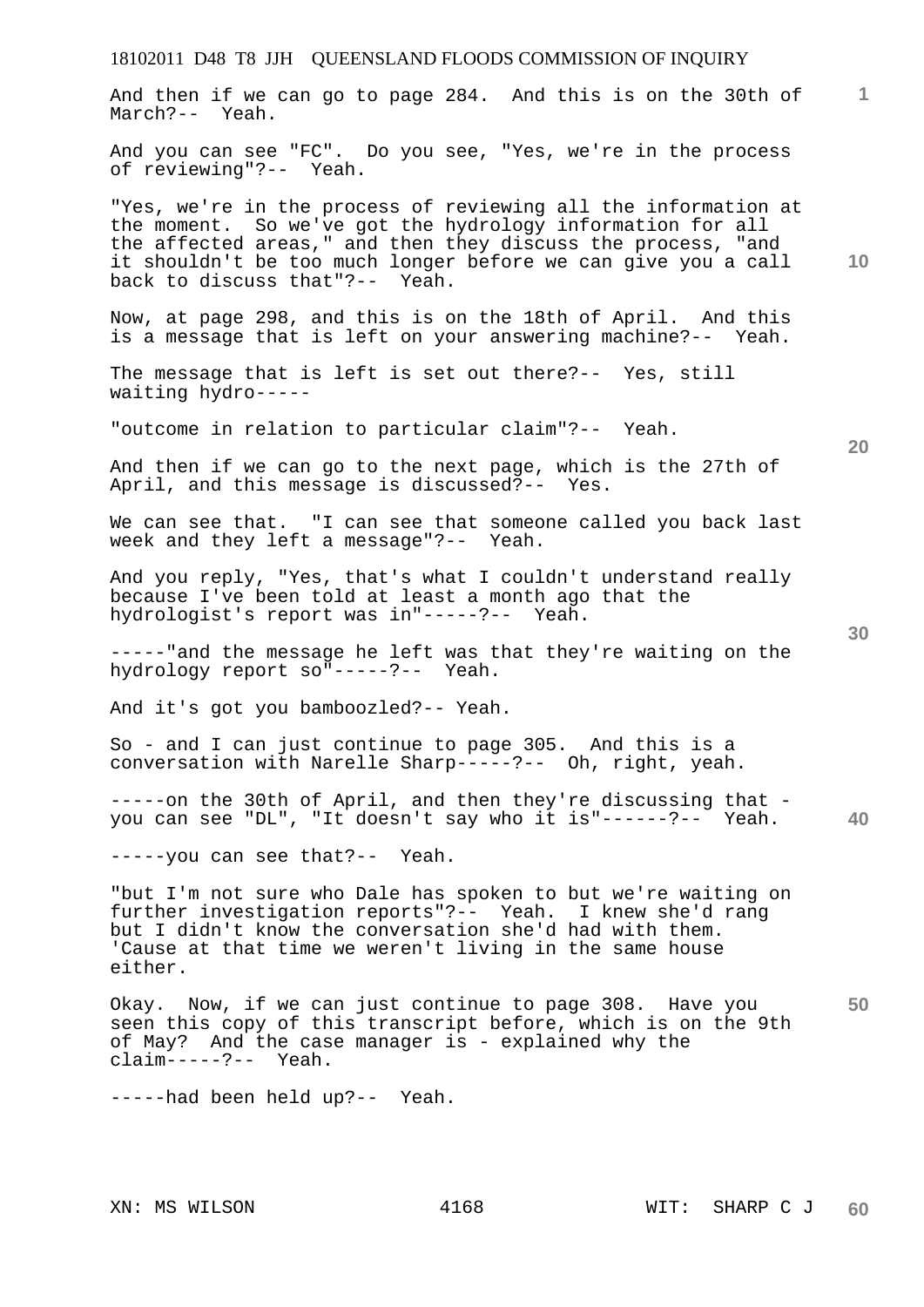That in the month of March they got a lot of information through from the hydrologists?-- Yeah, yeah, that's right, yep.

And it goes on, been a small number of claims that requested further investigation, and it goes on?-- Yeah.

Now, in paragraph 12 you refer to a conversation that there was no hydrology report and that you were mistaken?-- Yes.

**10** 

**1**

**40**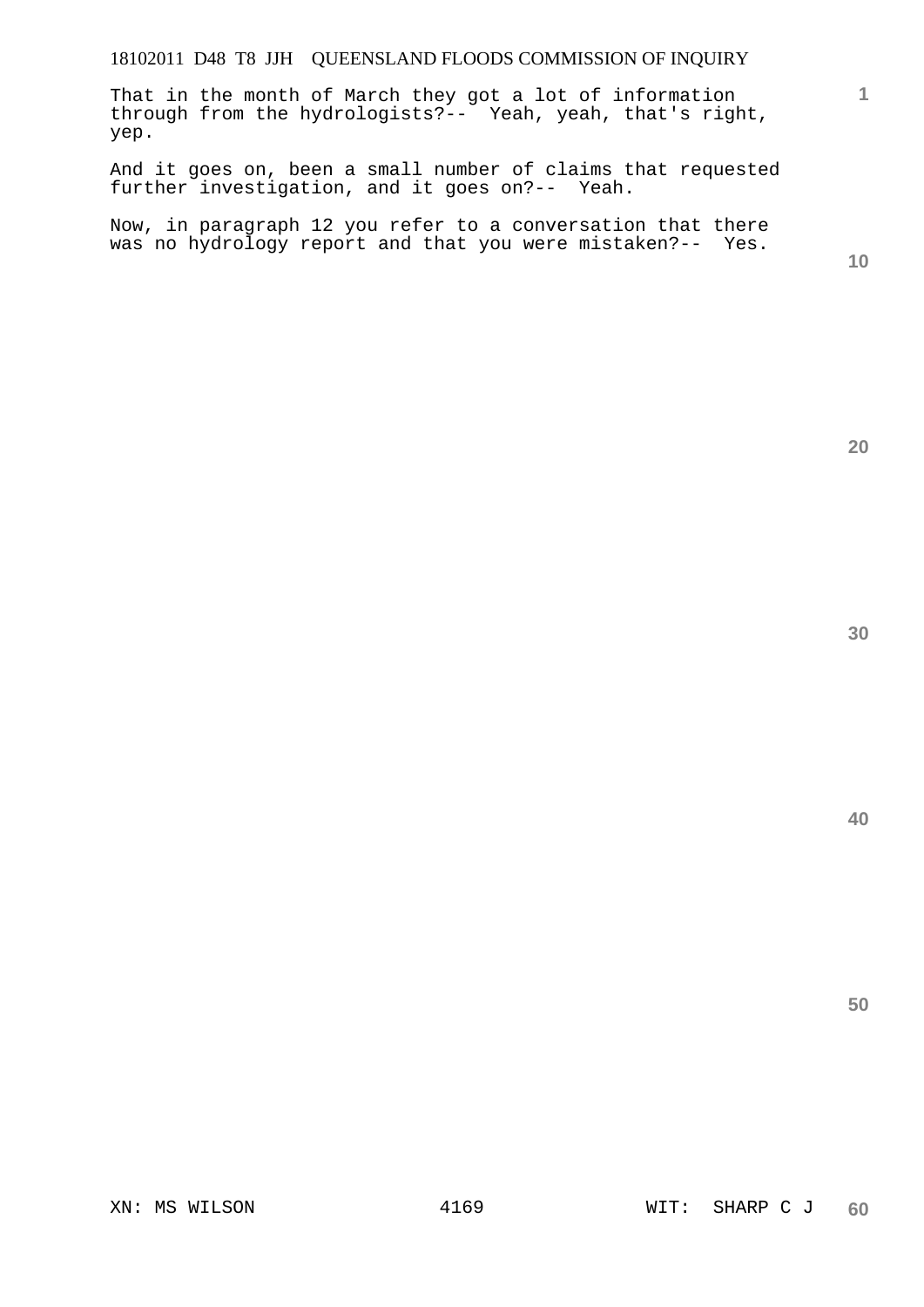Is that what-----?-- That's what I was talking about.

Which one was that, Mr-----?-- It's the whole lot. You know, they went from one stage they told me, "Yeah, the hydrologist's report is in, we're just waiting to put all the information together," and then in later calls they said, "Oh, no, you must have been mistaken, some of the hydrologists' reports are in but not all of them."

So the term "mistaken" we haven't quite picked up in the transcripts, but going through that process-----?-- Yeah.

-----does that sort of sum-up-----?-- Yeah.

-----the-----?-- Mistaken-----

-----chronology with the issue of the hydrology reports?-- It's just, you know - I mean, I doubt whether many people wouldn't think that they told me one thing and then told me another just from those transcripts.

At paragraph 14 you refer to that you didn't receive a copy of the hydrologist's report or any documentation regarding their assessment of the flood?-- No, I did not.

You've read Mr Dale's statement where he refers to that your solicitors were given a full copy of the hydrology report?-- Yes, I have.

**30**  Did you receive that copy of the hydrology report?-- No, I didn't.

So your solicitors may have been given it, but-----?-- They may have been, yes.

But you didn't receive it?-- Did not.

And is it the case that you were shown the hydrology report?-- No, I was never shown it.

Today were you shown it?-- Today I was, yes.

And is it the case that's the first time you've seen it?-- That's the first time I've seen it, yes.

In paragraph 15 you refer to a telephone conversation that you received from RACQ?-- Yeah.

And that you were not insured for the flood?-- That's right.

And they told you that they would send a copy of a letter to you explaining the process?-- Yes, and they did do that, yes.

And they did do that?-- Yes.

The letter arrived and the claim was rejected?-- Yes.

And you refer to a compassionate payment of 12,500?-- Yes.

**20** 

**40** 

**50**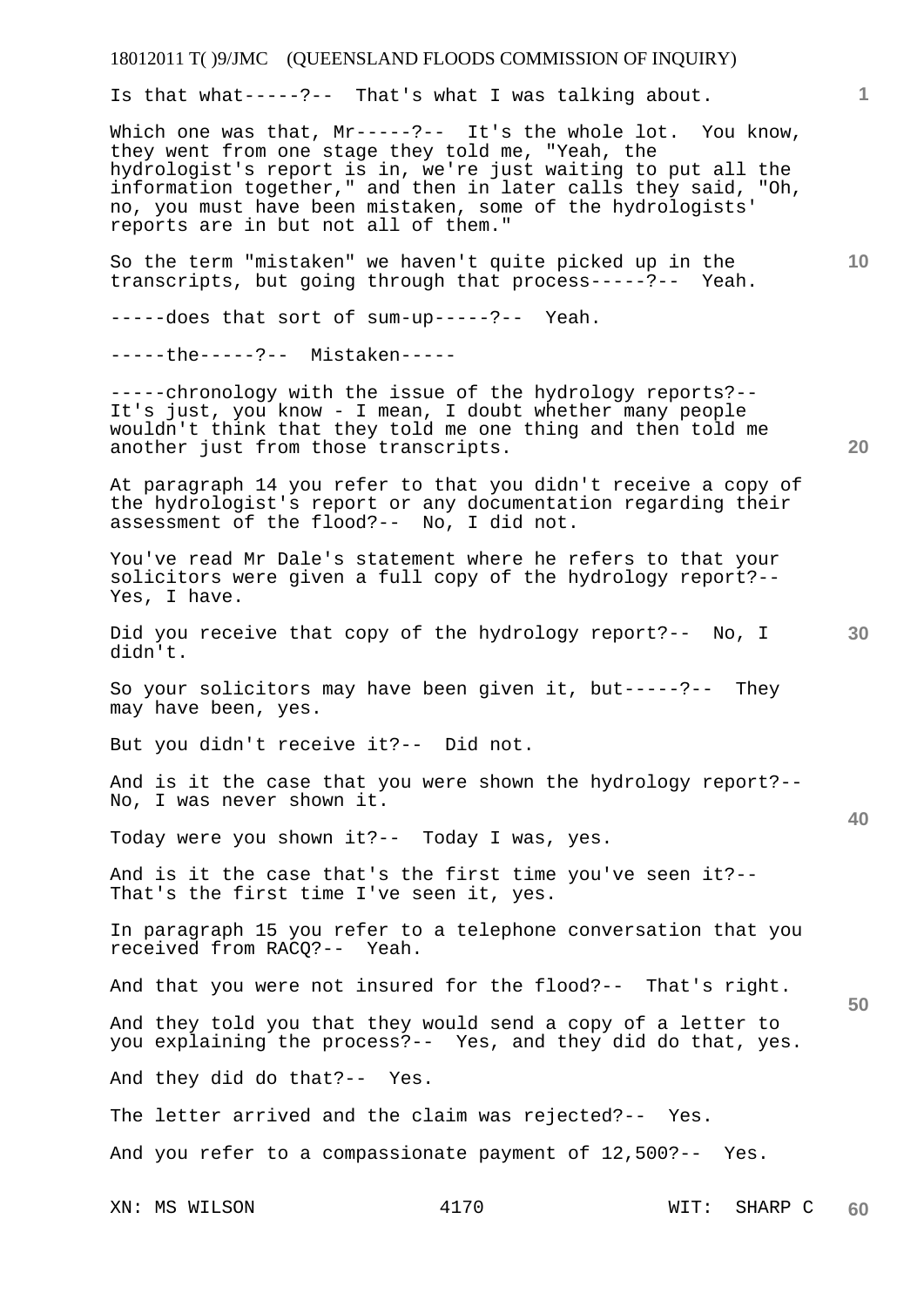XN: MS WILSON 4171 WIT: SHARP C **1 10 20 30 40 50 60**  This payment of 12,500, that was referred to also in a telephone call?-- It was. And that transcript is attached to Mr Dale's statement?-- Yes. And you've had an opportunity to read that transcript?-- Yes, I have. And that, Madam Commissioner, can be found - that telephone call transcript can be found at page 317. Your response to that was, "Just forget about it."?-- Yeah. And then you terminated the phone call?-- Yep, that's dead right. And that was followed up in a letter?-- Yes, it was. And to this day you've not accepted any-----?-- No, nothing more has been said about it except in the letters, but didn't say how you go about getting it or whether they were going to send a cheque to you, what was going on with it. You've made a complaint against RACQ to their Internal Complaints Review?-- I did. And as a result your claim was reviewed by RACQ Insurance?-- Apparently so, yeah. And the outcome of this review was communicated to you in a letter dated the 20th of June?-- That's correct. And that was not in your favour?-- No. And your lawyers have requested a further review?-- Well, I took everything to my local Member and he helped me put it through to the Courts and that, yeah. So, can you tell us where your claim is up to?-- Well, I haven't heard anything for quite a while. It was just they'd been submitted and they were waiting for RACQ to get back to them the last time I spoke to them. Thank you, Mr Sharp. COMMISSIONER: How are you getting on and where are you living?-- We're back at home, only because of Red Cross and Salvation Army. They sent - Red Cross got in touch with some apprentices that came out and put the Gyprock back up for us, and I had friends, luckily, that were plumbers and they all come and helped, and, yeah, we finally got back in our home, thank goodness. So at least you are sleeping in your own bed now?-- Yes, it makes a difference. Okay. Thank you. Mr Doyle?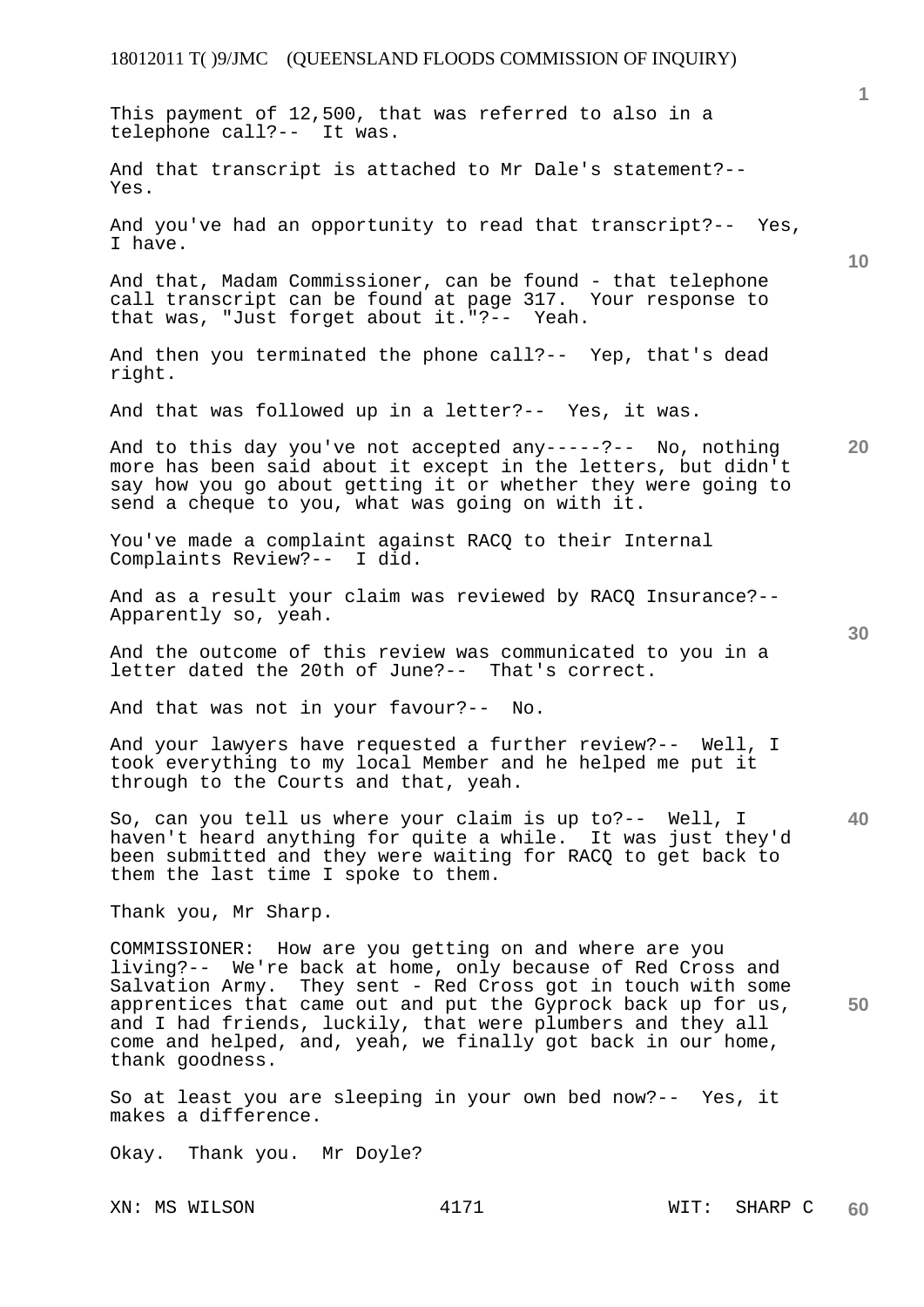MR DOYLE: Yes, your Honour.

MR DOYLE: Mr Sharp, I'm going to ask you some questions. We will go over some of the things, I'm sure, you've just been asked, including some of those transcripts, okay, bear with me?-- Yeah.

I want to start with the matter you commenced to deal with in paragraphs 6 and 7 of your statement about your requests - I will let you turn that up, please. You say you decided it was time to start cleaning out the house?-- Yep.

"I asked RACQ on a number of occasions, at least once a fortnight, whether I was going to be able to start pulling the internal walls out, but was told repeatedly not to touch the inside of the house."?-- Yep.

"They said that if we started to pull anything apart, and did any further damage, we would not be paid by the insurer."?-- We would not be covered for that damage that we did.

Okay. Well, we should understand you to mean that you wouldn't be covered for the additional damage you caused?-- That's correct.

Okay. Now, you've had a chance obviously before giving this evidence to go through the various transcripts?-- Oh, a little bit, yes.

Okay. Well, I will take you to a few more?-- Yeah.

And then I will ask you whether - you probably accept that your recollection when you signed this statement of conversations, and the like, was not 100 per cent?-- No, I would agree with you there, but I haven't been lying about anything.

No, no, and you found the whole process an emotional one, would that-----?-- Well, wouldn't you?

Undoubtedly?-- Well, I did, yes.

You found it emotional?-- Yes.

**50**  And that's, can I suggest to you, in part influenced the way you've expressed your recollection of things?-- Well, if I hadn't been left hanging for so long I probably wouldn't be as upset as I got.

I understand. We will come back to that as well, but can we go with the topic about you asking whether you could clean up the house and pull out the walls, and so on?-- Yes.

If you go to Exhibit 26 again, please, that's the transcripts, and can we start with page 240. This is the call in which you

**10** 

**20**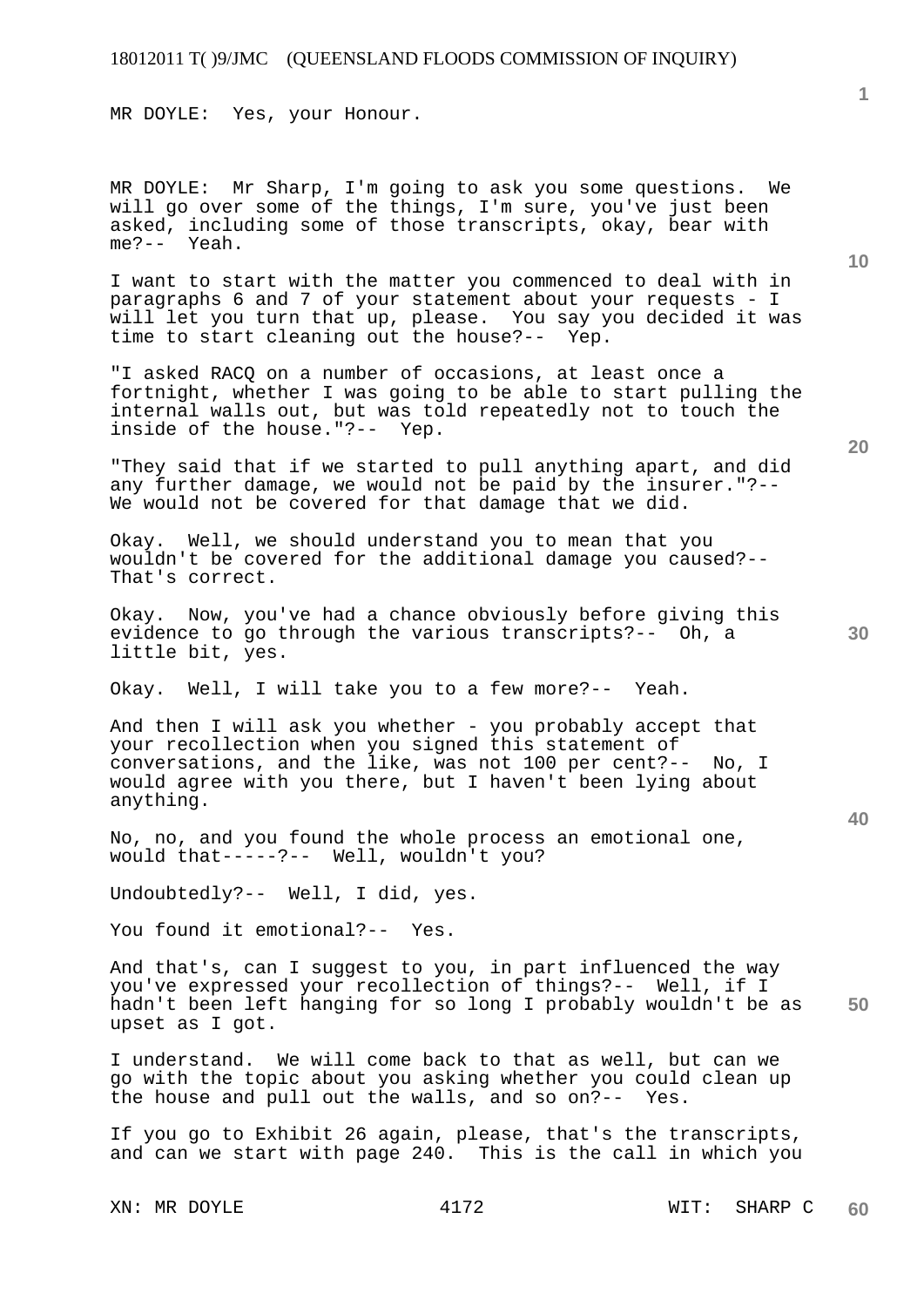made a claim?-- Yep, okay.

Have you got that? I'm not going to read all of it to you, but you will see on the first page it has "Parties Present" it tells us, but that's the parties to the conversation. It's a conversation between you and someone call Jane?-- Yep.

Okay. And this, you can recall, is the call in which you made your claim?-- Yeah, it would be, yes.

Okay. Now, if you turn to page 243, it should be page 4 of that conversation?-- 243.

Have you got it?-- Yeah.

Okay. And at about point 4 of the page there's a "CS: The other thing I would like to know is can we start cleaning up or should we just leave it how it is?" Have you got that?-- Yep.

Okay. And then you can read the response, "Yes, definitely. I mean, if you need to clean it up, if you can take photos, or<br>anything." "Yes." And then you can read a few more?--"Yes." And then you can read a few more?--Mmm-hmm.

And then you say, "Yes, well, we want to try and start it on" - this probably isn't a fair transcript - "because all the walls have bulged because it's all Gyprock," and she says, "Yes."?-- Yes.

"That's all just bulged out the bottoms, you know, where the water's hit and I'm trying to get a bit of the silt and stuff out," and she say, "Yes."?-- Yes.

And that's your recollection of the conversation?-- Yes.

Okay. If you turn, please, next to the next sheet you've got a conversation a couple of days later, 16th of January?-- Yeah.

And if you turn to the third page of that, this is the conversation where your son's friend rang up?-- Oh, yes.

Okay. And I think our friend took you to part of this before. If you go to page 246?-- Yeah.

At about halfway down the page. Do you see-----?-- Yeah.

-----SH says, and that's the person that your son's friend is having the call with?-- Yep.

"Anything else, anything bulky that needs to be thrown out, we're just encouraging everyone to do that." I want you to read on because the effect of it is that if you wanted to remove the walls you could?-- Yeah, well, I didn't - she didn't relate that back to me.

I understand?-- Yeah.

**1**

**50**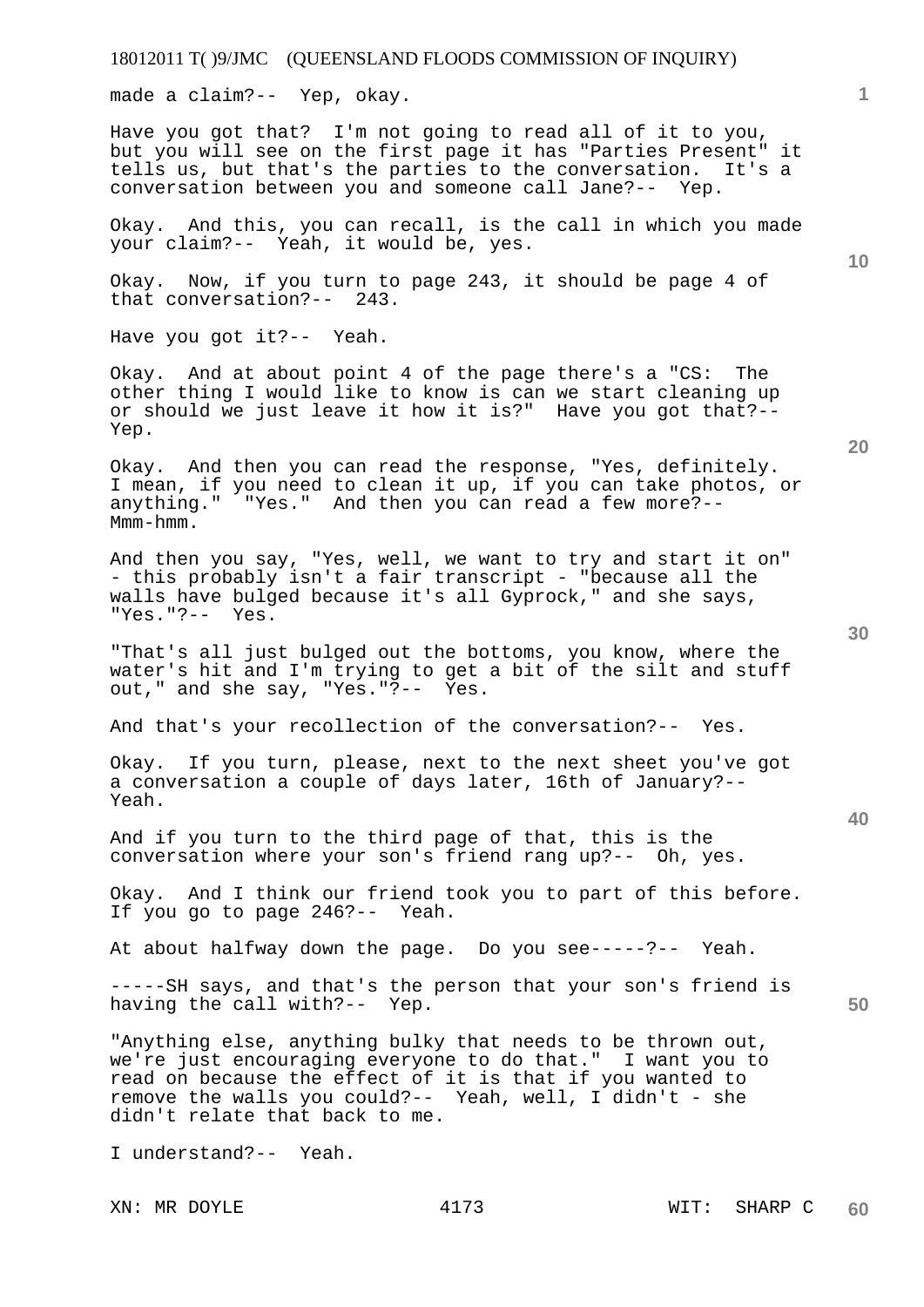So we should understand that if this is a transcript of what was told it wasn't passed on to you?-- Yeah. But I think you will find later on I had rung back and they had told me that I took the walls down under my own - on my own recognisance and if I did any more damage it would be on my head.

Okay. We will come to that, at least I will come to a conversation and you can tell me if that's the one you have in your mind?-- Okay.

Okay. The next one I want to take you to is a conversation on the 31st of January at page 255, or it starts at 254. Oh, look, I won't worry about that one. Go, please, if you would, to one at page 264. Just so you can see where we are, if you turn back a page you will see this is a telephone conversation on the 10th of February?-- All right.

So a little under four weeks after the damage to your house, okay, that's the order of things. Now, if you turn to page 264, I think your attention was drawn earlier to a passage commencing about halfway down the page where it says, "CS: Well, can we at least start pulling down walls," do you see that - "pulling the walls down," I'm sorry?-- Yep.

Do you have that?-- Yes.

And the person says to you, "If there's anything you need to do by all means you can do that. We're not giving the approval to do that. Obviously if the claim is not covered, you know, we can't reimburse you for anything that you've done. If it's accepted, of course, keep your receipts. But I can't give you approval just to do" - sorry, it should be, I suppose, "to go ahead with any repairs." Do you see that?-- Yeah.

And then you said, "No, well, I'm just tearing out, I'm not putting anything in yet," and she says, "Yes." "I just want to be able to clean the place up properly." "Yes." And then you say a few more things?-- Mmm.

Is that the conversation that you have in mind-----?-- Yes.

-----where she says it's at your risk?-- Yes.

Okay. Now, you understood her to be saying, did you, that if you did any more damage they wouldn't cover you?-- That I would be - I would have to pay for that myself, yeah.

**50**  Okay. Can I suggest to you that in fact what she said to you was pull it out but they're not giving you approval to do any repairs?-- Well, that might be the way you understand it.

Well, reading it now, Mr Sharp?-- I still take it the way I understood it in the first place.

Okay. All right. Thank you. And did you in fact go ahead and pull it out?-- I did.

XN: MR DOYLE  $4174$  WIT: SHARP C **60** 

**40** 

**20** 

**10**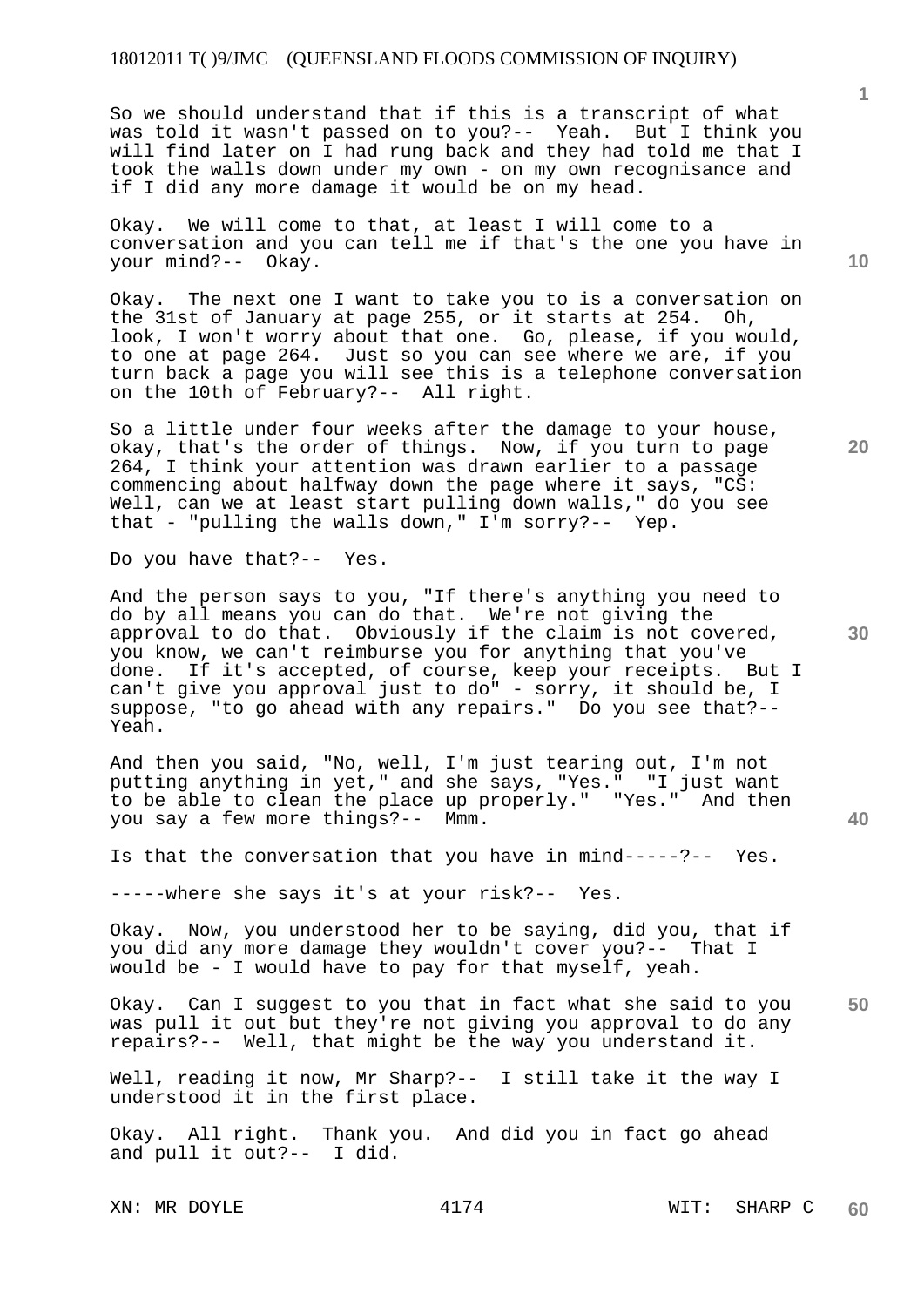When?-- The start of that afternoon actually.

Right. That's the 10th of February?-- Something like that.

So after this conversation with her you started pulling out the walls?-- Yeah, yeah.

Okay. And you did so continuously for a few days?-- Yes.

So that say by the - say the 22nd of February - I may have said to you 10th of January a moment ago, I meant to say the 10th of February. I'm told I did say the wrong date?-- Yeah.

Within, say, 10 days or 12 days thereafter you pulled all the walls out you wanted to pull out?-- I was doing it myself so it probably took a bit longer than that.

But that order of time?-- Yeah.

Okay. Thanks. Now, is there any other conversation which you wish to have me take you to where someone said something which suqqested to you that you could not start pulling the internal walls out, that you were told repeatedly not to touch the inside of the house?-- Well, that's what I'm saying, they said that over and over again until I finally did it myself, did it off my own bat because I had to do something.

But the transcripts that you've been taken to today are the only ones that you wish us to look at?-- Probably. I can't say yes for sure. I can't remember every phone call I had with them.

Okay. Thanks. Can I move to a different topic?-- Yep.

And that's something you say in paragraph 14 of your statement, yes, that you haven't received the hydrology reports?-- That's right.

Or any documentation regarding their assessment of the flood?-- That's right.

You mean the hydrological assessment of the flood?-- Yeah.

But you have had lawyers acting for you?-- Legal Aid, yeah.

Yeah. And you know at least by looking at Mr Dale's affidavit that they had sent all of these things, all of these reports-----?-- Yeah.

-----on the 14th of July?-- Probably, I don't know, but they never got back to me or gave me any report on that thing. The first time I'd seen them was today.

Okay. So we're clear though, they hadn't told you before, that is Legal Aid hasn't told you-----?-- That they have-----

-----at all that they have got those reports?-- That's right.

XN: MR DOYLE 4175 WIT: SHARP C **60** 

**20** 

**30** 

**40** 

**50** 

**10**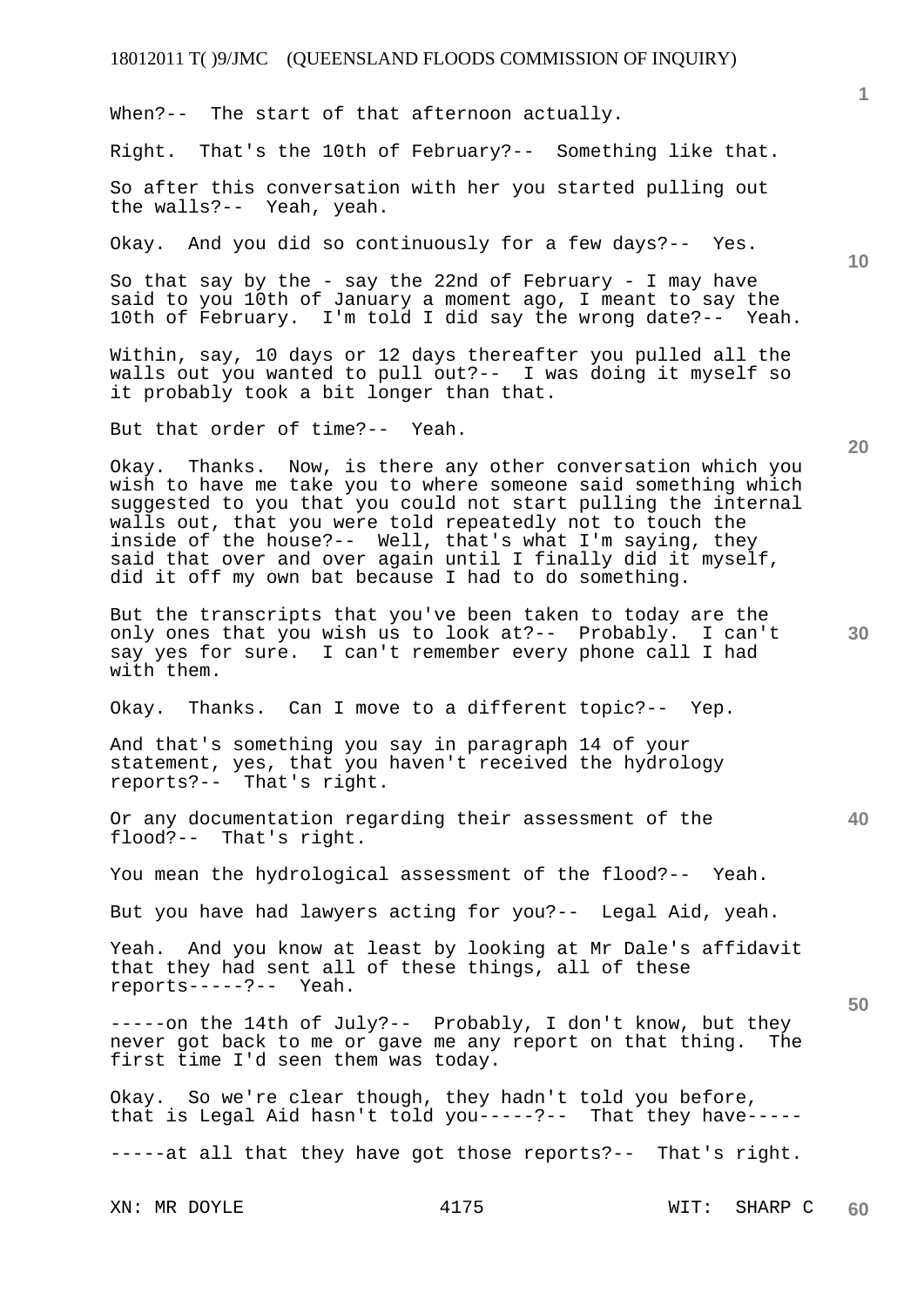I see. And I don't want to - I want to give you the opportunity to tell me if I'm wrong about this, when you signed this statement no-one from the Commission said to you, "Oh, by the way, you should know Legal Aid has got all of those reports."?-- I don't - well, I can't remember them saying that to me.

Right. And I gather that you haven't had much of a chance to read the reports?-- None of this, yeah, hardly any at all.

By which I mean the hydrology reports?-- I haven't. I've seen a little bit of it there just before.

Okay. Well, let's see how we go. We may not get very far with this, Mr Sharp, we will see how we go. You at least knew from very early on that RACQ had retained a hydrologist to give it advice about the causes of flooding?-- Yes.

**20**  And you knew that - well, let me try again. You knew that it was taking time, let me put it that way?-- Well, yes.

And that you knew from time to time, as I will show you in a moment, RACQ was saying, "We're waiting for something from a hydrologist."?-- Yes.

And then later they said they've got something?-- They did.

And they said they wanted some more?-- Yes. Well, they said they hadn't - they didn't have the report-----

Well, I will come to that in a moment?-- -----to me.

But along the course of the exchanges you had with people you rang at RACQ-----?-- Mmm-hmm.

-----you knew that an important thing for their processes was to obtain whatever they were going to get from the hydrologists to enable them to make some decisions?-- Probably, yeah.

Okay. And I would be wasting my time asking you anything about the contents of the various reports that have been obtained?-- Well, I can't remember exactly. I just read a couple of words on that one, that was it. I couldn't tell you anything else.

**50**  All right. Do you know that - well, tell me if you can answer this - that RACQ obtained from Water Technology the first report that was relevant to the area that included your house on the 9th of March?-- No, I didn't know that.

And it identified your area as an area requiring further hydrological investigation, you didn't see that?-- No.

Okay. That Water Technology on the 6th of April inspected your property, at least from outside?-- Didn't know that.

**30** 

**40**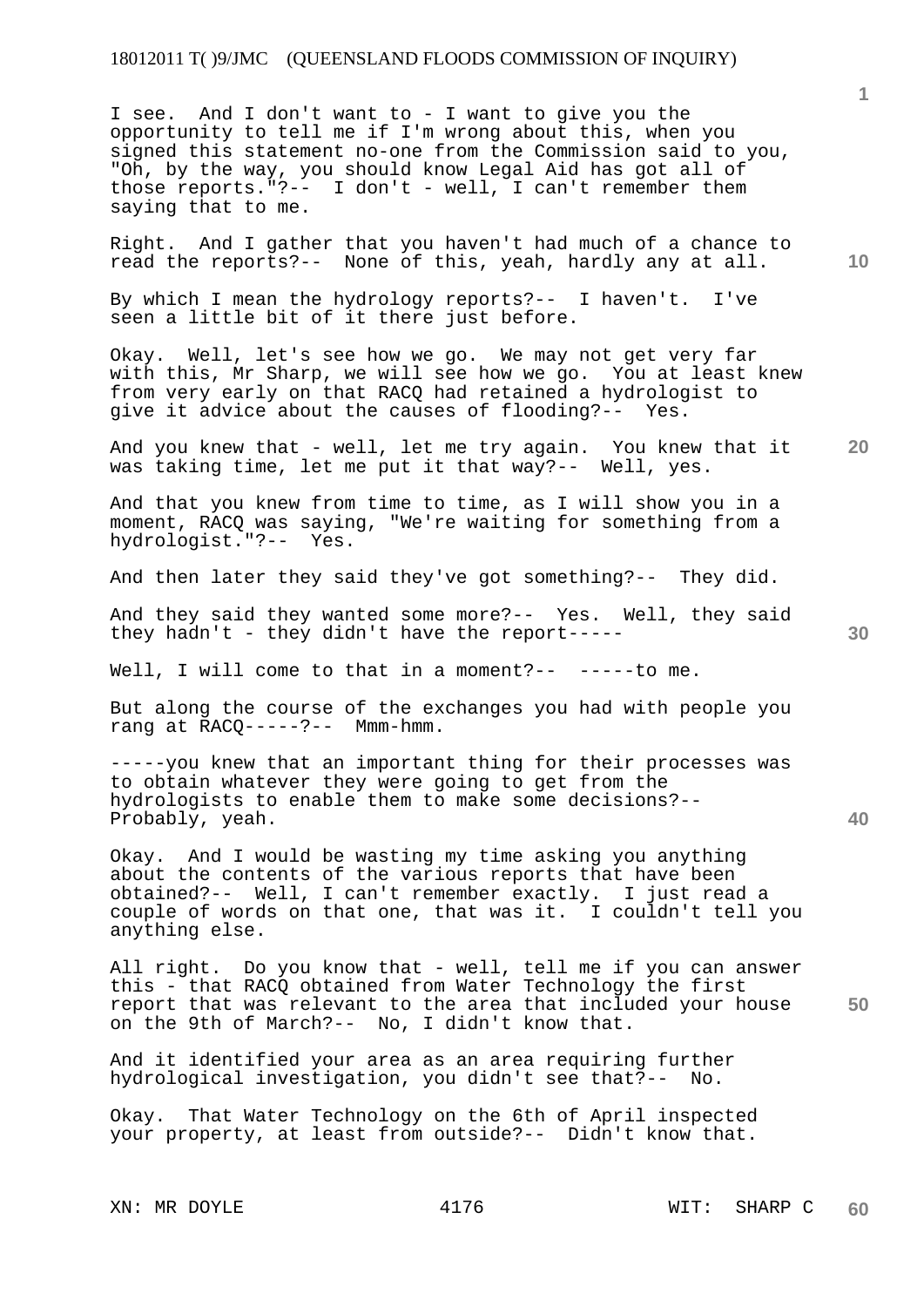18012011 T( )9/JMC (QUEENSLAND FLOODS COMMISSION OF INQUIRY) **1 10 20 30**  And you haven't seen that referred to?-- I've seen that referred to, yes, sorry. Okay?-- But I didn't know they'd done that until I come in here today. But you seen that they took notes and took some photos and did whatever hydrologists do?-- Yeah. Yep. And then on the 5th of May, Water Technology produced a second report that touched upon an area that included your property, and, again, identified your property as one requiring further investigation, did you notice that?-- No, I didn't. I want you to assume that for the moment?-- All right. And you know that after that, on the 17th of May, a hydrologist rang you?-- That's correct. And asked you some questions?-- Yes. And you gave him answers?-- Yes. And you knew that that was in the course of him investigating something?-- Well, I would, you know, put two and two together. It's obvious, Mr Sharp. He was asking you questions about what you observed and where the water came, and so on?--That's right. And you knew that was part of his assessment in relation to your property?-- Yes, yes.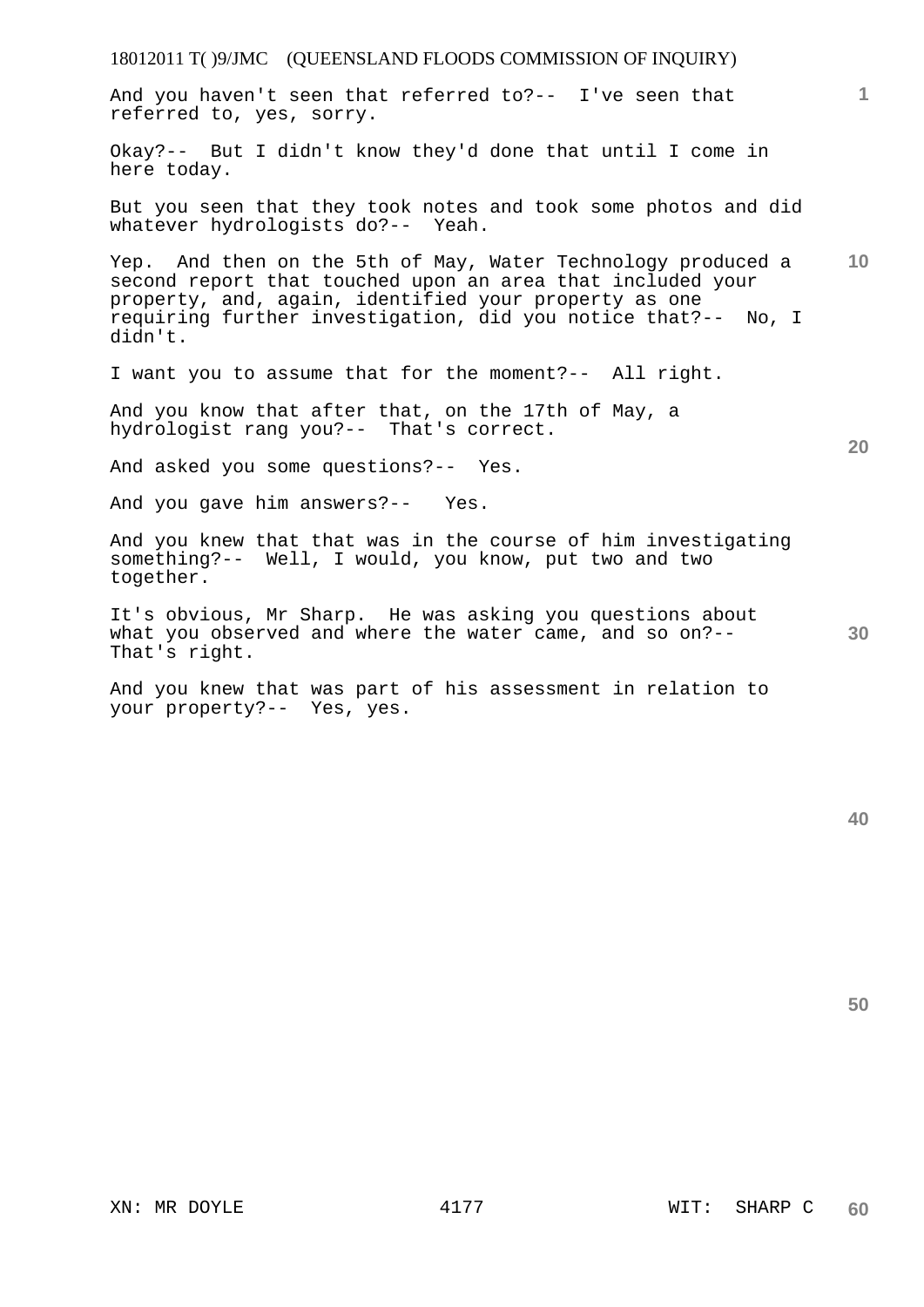You would expect the hydrologist would be doing other things as well; looking at maps, charts, gauges?-- I wouldn't have a clue. Does anybody in here know what a hydrologist was before<br>the floods? It is the first time I heard the name. It is the first time I heard the name.

COMMISSIONER: I had a very vague idea, Mr Sharp, I must say?-- It is the first time I'd heard of hydrologist. I thought they measured water pressure in pipes or something. Sorry, carry on.

MR DOYLE: They probably do, actually, but others will tell you. And that was on the 17th of May, can I suggest to you, that you had this conversation with the hydrologist?-- Yes, probably was.

That sounds about right?-- It could be right, yes.

And that on the 19th of May, the third report was produced by Water Technology which identified that your property - sorry, third report that relates to your property?-- Uh-huh.

And it identified the cause of the flooding of your property to be flood due to the releases from the Wivenhoe Dam?-- Mmm.

Okay. And that - just accepting from me, if you would, that sequence. 9th of March was the first report, another one the 5th of May, and another one on the - what did I say, the 17th - sorry, the 19th of May. Only the last of which said they now had enough information to decide, okay? With that - all of that, I take it, is news to you today?-- Yes.

Can I ask you to go back to your statement then, please?-- Yep, righteo.

To paragraphs 11 and 12. This is where you deal with-----?-- Yeah.

-----the topic, at least of what you perceive to be being told inconsistent things by RACQ?-- Yeah.

I actually want to start a bit earlier than you do in your statement. Would you go, please, now in the transcripts to page 278? You should have there, Mr Sharp, a conversation between you and someone from RACQ-----?-- Uh-huh.

-----on the 23rd of March. That's two weeks after that first report that I mentioned to you they received. If you look at the last comment on the bottom of page 278 where you were told: "What I can tell you is that the hydrology information that we've been waiting on has now been received, so the process now is that the technical team needs to run through and review all of the conclusions for each and ascertain those" - sorry, "ascertain how those conclusions will apply to each policy holder within that area." And they tell you they are in the process of doing that. Do you see that?-- Yeah.

Okay. Now, you would expect  $-$  I want you to make an

**1**

**20** 

**40**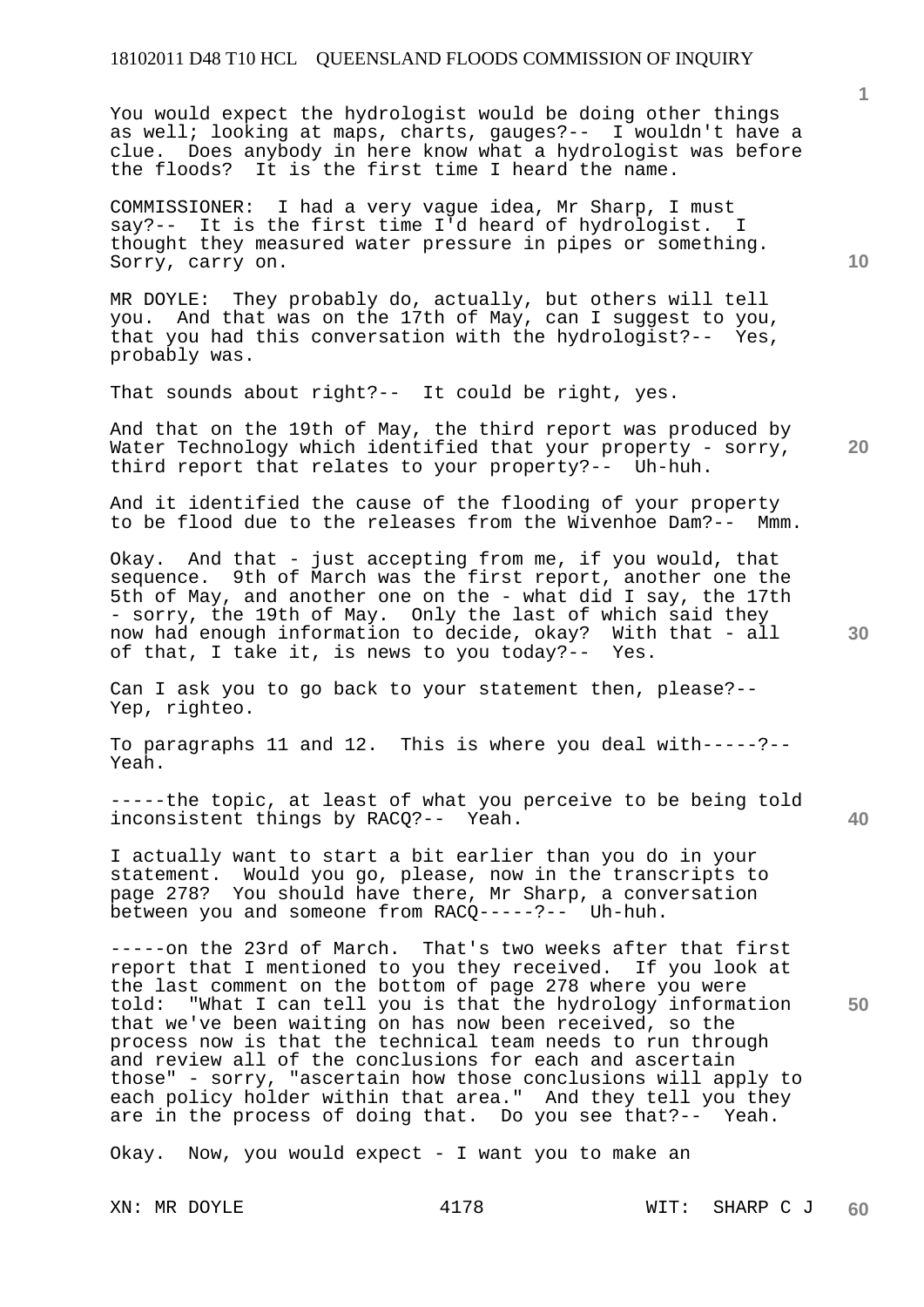assumption, please - that if the report they had at the 9th of March when looked at said, "We can make decisions about other people's properties but there is a group of properties, including yours, where the hydrologist says further hydrological investigation is required", you would expect RACQ to ask them to do that?--

Okay. If you turn, please, next to page 284? I think you may have been taken to this by my learned friend. This is a conversation again with you on the 30th of March. And if you read the last sort of, I suppose, two and a half inches on that page? So, again, you're being told they are looking at things?-- Yeah.

And again, Mr Sharp, you'd expect if the hydrologists were saying "we need more information", that RACQ would say "we'll get it"?-- Well, you know, after the third time I probably would have said, "Well, get some other hydrologists who know what they're doing."

Okay, I understand, and I will tell you that there is some evidence that there was a shortage of hydrologists at the time; lots of people were trying to get hydrologists to do things. You can imagine that? Yes?-- Okay, yeah.

Okay. Now, if you turn, please, to - just excuse me - page 298. See that?-- Yep.

You were taken to this before. This is where they are returning your call from Thursday?-- Mmm.

I will come back to something about that later. And the message is, "We are still awaiting the hydrology outcome in relation to your particular claim." Do you see that?-- Yeah.

Now, it is right to say, Mr Sharp, you have remembered that as if they'd said, "We're still waiting for a hydrology report"?-- Well, it could be, I suppose.

Okay. But in circumstances where I want you to assume the hydrologist who said, "I've got to do more investigations", it would be right to say that RACQ, until those are reported upon, is still awaiting the hydrological outcome in relation to your property?-- Okay.

Okay. Now, it is right to say you've remembered that message as if it said "we're still awaiting a report"? Yes?-- Probably, yeah.

**50**  Okay. And then if you turn, please, to the next page, I think that's where the confusion that was put before emerges. At about point 7 of the page - this is your conversation on the 27th of April - where you in fact say, "I have previously been told they had the report and now I got a message that they're still waiting on the hydrology report." So, at the time, that's the way you recalled things?-- Yes, that's right.

Okay. Would you turn, please, to page 302, which is someone

XN: MR DOYLE  $4179$  WIT: SHARP C J **60** 

**20** 

**40** 

**10**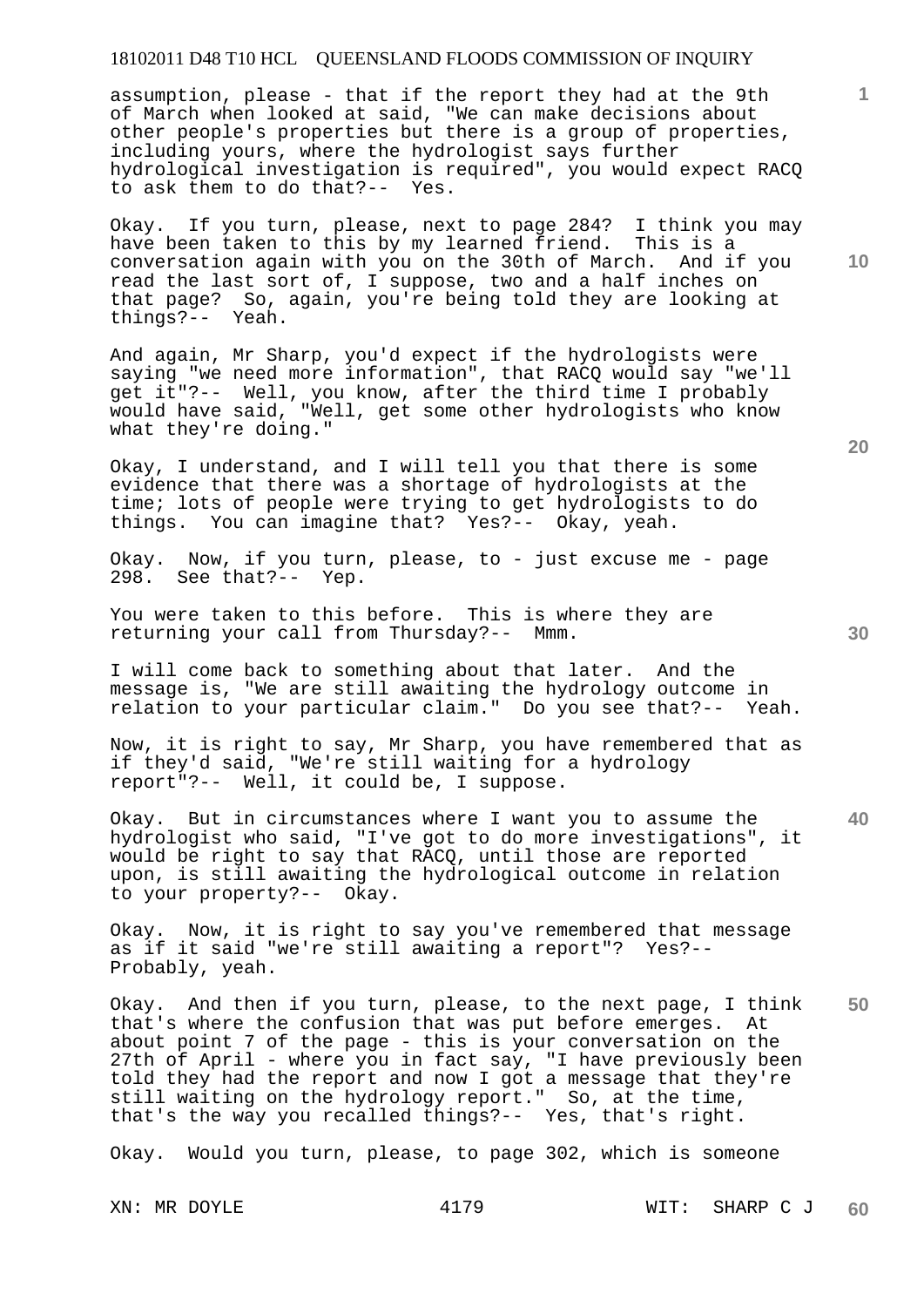from RACQ calling you back on the 28th of April to explain things. Is that right?-- Well, it looks like it, yeah.

And - well, you read this - I know you have read a lot in the last few hours but you read this today?-- May have skimmed through it.

Okay. Well, can I just ask you to look at about point 7 or 8 on the page. Dale - that's not Mr Dale; it is Dale White says, "We did get - we got, yes, response back on pretty much all of the claims, and most of them we've been able to provide a response on, but there are some that, I guess, that were a little more grey." And basically they needed to do more things. Okay? Do you recall a discussion to that effect?-- Okay.

Yes? If you turn over the page, can I just direct your attention to the first big observation - that is the second observation by Mr White on that page. "Right. Yes. I am not sure", et cetera?-- Yeah.

Just read that to yourself. And then once you've done that, about point 6 of the page, he says, "Yes" - sorry, when you're ready. "Yes, yes, well, like I say, we keep getting, yes, bunches of results back, you know, various claims that are left outstanding and we're obviously following them up as much as we can to, you know, get the answers on all of them." Read the rest of that to yourself. And you ask him, "You have got nothing more to tell me?" He said, "Nothing more, like, particularly, other than, you know, they're all coming through now, and, you know, most have been done and there are a few that we are waiting on", and so on?-- Yeah.

Now, if you make the assumptions that I've asked you to make as to the sequence of the reports, that the technology sorry, Water Technology was giving RACQ, that you now know what Mr White was telling you was perfectly correct, wasn't it?-- Probably.

**40**  Okay. And that your - you understood that he was telling you that your property fell into one of the grey areas where further information was required?-- Can I make a statement?

If you wish. If it is responsive to that, please?-- Well, it is, yes. When you've been hanging on for that sort of period of time, you start to build up conspiracy theories of your own about certain things. So half the stuff some of these people were telling me, three and four months after it had happened, probably wasn't going down the right way.

I understand. You were skeptical?-- That's correct, yeah.

And you described it as a conspiracy; you wondered if they were lying to you?-- Yes.

But what I'm asking you to do, at least so far as my truth is concerned, assume that the reports that I told you about are the three sequence of reports. Knowing that, what they're

**10** 

**1**

**20**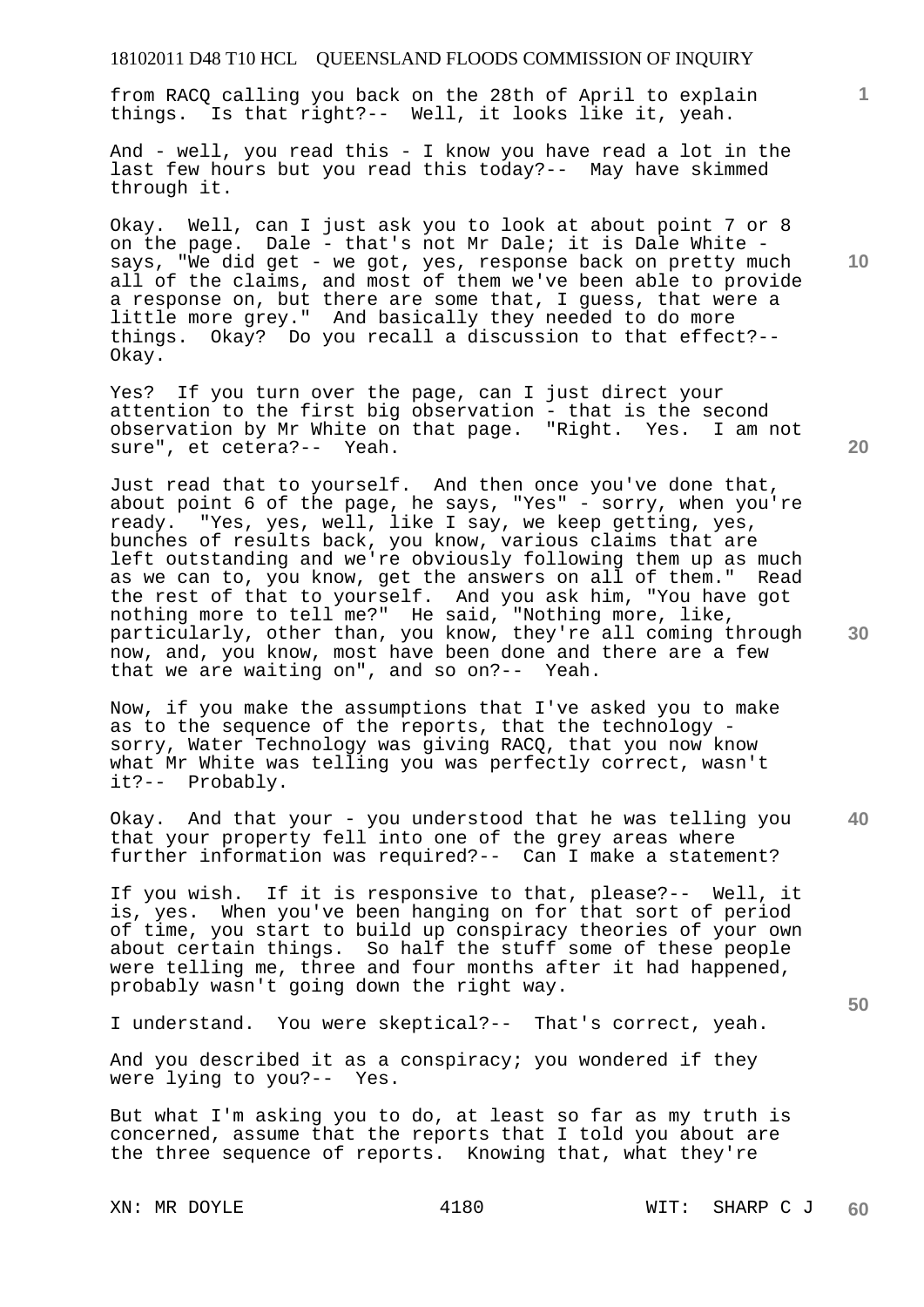telling you is the truth; that they had a hydrology report but yours was in one of the grey areas?-- Well, I still find it hard to understand why-----

I understand?-- -----there was a grey area.

But what they told you is they had a report there was a need for more investigation, that was done. There was still a need for more investigation, that was done. And when the report finally came in, they communicated to you very promptly the outcome. Now, you at least agree with me that they were telling you along the way, in the passages of these transcripts that I've taken you to, they had some information, they were after more, they were going through what they had, and so on. You can recall that?-- Yeah, yeah.

All right. And you would expect, putting aside the time that it takes, you would expect an insurer to be careful to make sure that if a hydrologist told it it needs to conduct more investigation to determine whether your claim is covered or not, that the insurer would make sure that was done?-- Well, I suppose.

Okay. Now, one of the other things that you've said - and I would characterise it as you think they were giving you a false sense of security; that everything was going to be okay?-- Yeah.

You have read the transcripts?-- Uh-huh.

It would be a fair statement, wouldn't it, Mr Sharp, in every case what you were told is they needed to have hydrological information before they could make a decision. You knew that?-- Well, yeah, and they said at times it looked all right, that everything is all right, but we just have to make more-----

Okay. If there is that statement, "it looked all right", that will be in one of these transcripts that we've-----?-- Well, I'm saying they mightn't have been the exact words but everything is going along well, or something like that, they said to me, and what's that supposed to make you feel like?

In every case you understood that the question of whether you would be covered or not would be influenced by hydrological information they had yet to obtain or yet to consider; that's so, isn't it?-- Well, that's what they say, yeah.

Okay. All right. Now, just excuse me, I have lost - can we ask you to take up your statement again to paragraph 9, where you said - and I know you've qualified this a little in your evidence a moment ago?-- Mmm.

"Any contact that we had with the insurer was over the telephone. I didn't ring because I knew they were busy but unless I chased them they did not update me on the progress of the claim."?-- That's right.

**10** 

**1**

**30** 

**40** 

**50**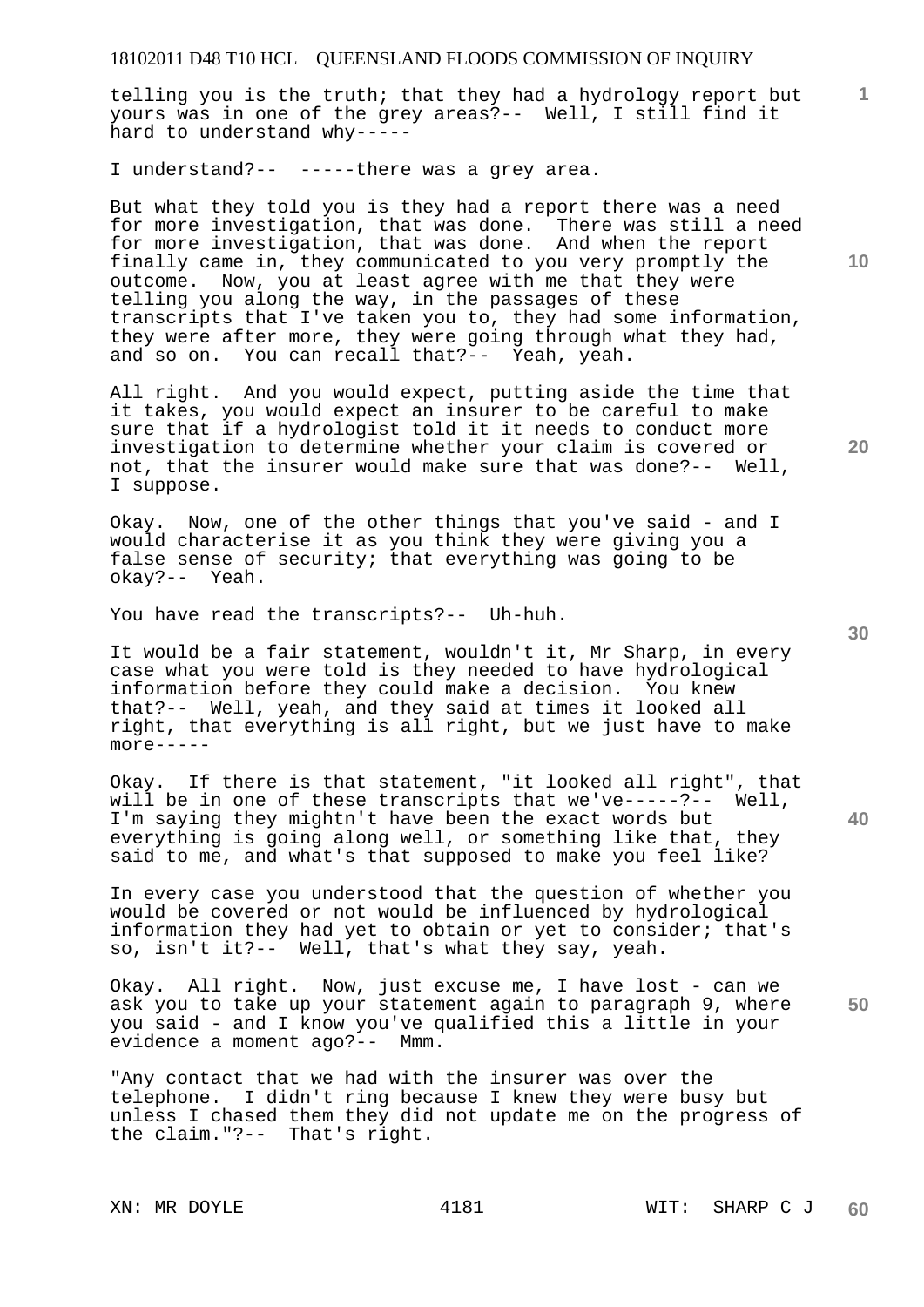Now, you accept you were in fairly regular contact with them?-- Well, if you consider the condition that we were in, me ringing once a week, or once a fortnight, or maybe a couple of days in a row when someone rang me back and I got a message and had to ring back to get in contact with her, well, what do you do?

No, I am not - even though your statement is that they didn't ring you-----?-- That's correct.

-----you were in fairly frequent contact with them?-- Well, wouldn't you be?

Absolutely.

COMMISSIONER: I think Mr Doyle's point might be, though, they didn't have to ring you so much because you were ringing them?-- Oh, okay.

MR DOYLE: And that when - we can go to the transcript if we have to for detail-----?-- That will be all right.

I will if we have to?-- If you want to, go to it.

Okay. I am not sure we have to because I think you probably agree with me, if I put it more generally, when you rang you were told they were waiting for things and the thing was usually something to do with hydrology?-- That's probably right.

Okay. You do recall, though, getting a couple of calls from which were initiated by RACQ in order to update you?-- Well, the only ones they really called me about were to tell me that I wasn't covered.

Okay?-- I can't remember any other call that they actually made that I hadn't made the day before or something like that. They were just getting back in touch with me.

**40**  I see, all right. Well, we may be at cross-purposes, but have a look at page 302 of that transcript. This is one where they rang you but that's, you say, in response to your having rung them to get in touch with them?-- It probably is.

It is. I am not doubting it is. Okay. So that we should understand, you're not saying they didn't ring you back when they said they would?-- Oh, well, they got in touch with me.

Okay?-- Yes, afterwards. After a while.

All right, thank you. Now, a moment ago you told my learned friend that you rang and you were told that people weren't answering the phone, or something to that effect?-- That's correct. "They weren't answering their phone", I think was the exact words that she said. I am not sure.

Well, let's see how we go. If you turn, please, to page 296. You should have a call of 14th of April?-- Yep.

**30** 

**20** 

**10** 

**1**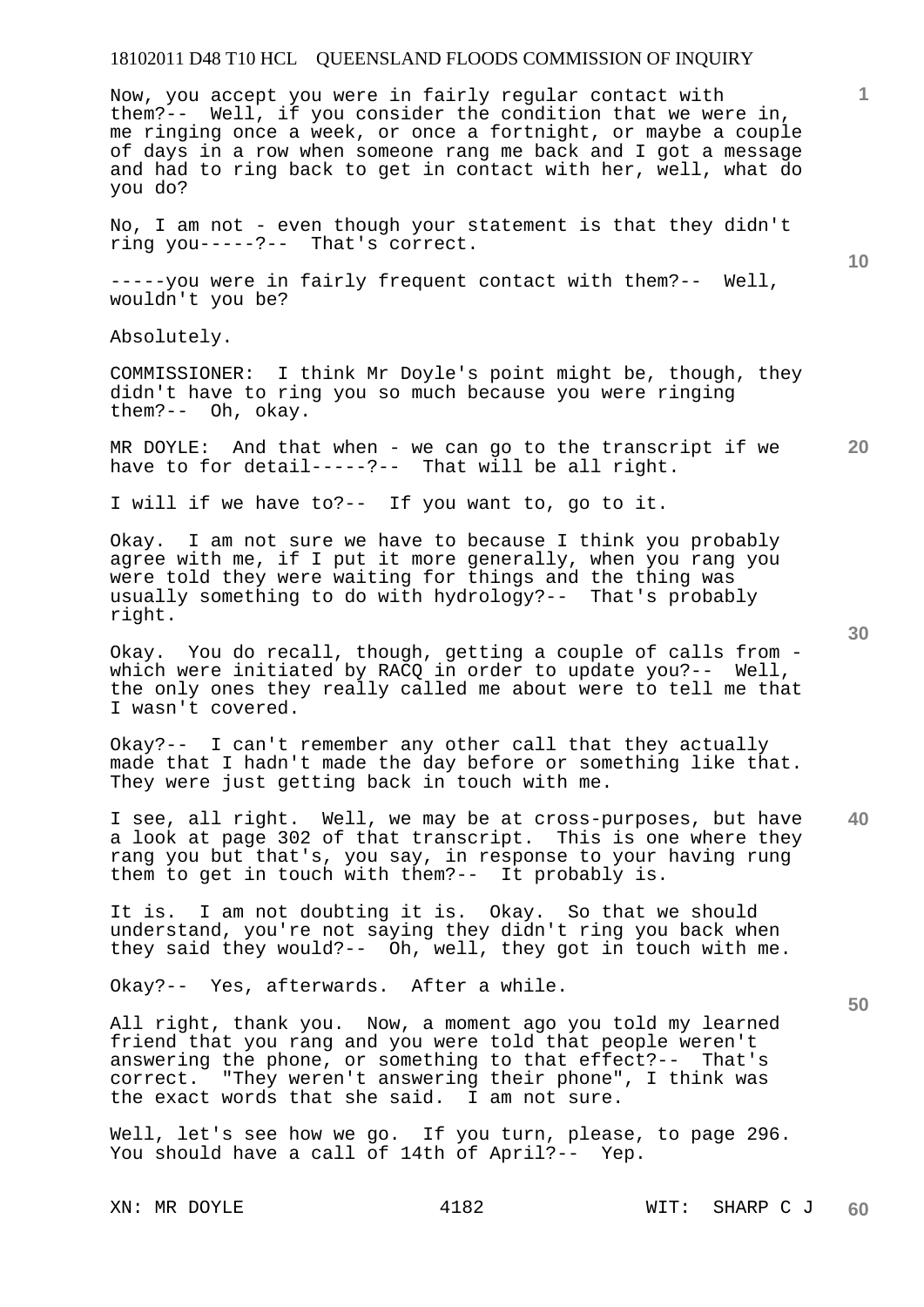Okay. If you turn over the page to 297, and a little over halfway down she says, "They are actually all busy at the moment." Is that the call you-----?-- No, I don't think it is. It possibly could be but I am nearly sure she said, "They are not answering their phones at the moment", or "not answering their calls at the moment".

You are not saying it couldn't be this one?-- Oh, mate, you know, the amount of phone calls I made and the different people I spoke to, I suppose, no, I couldn't bet me life on it, but I'm nearly dead sure that we did have one call where she said that they weren't answering their calls.

COMMISSIONER: I think I have seen one, Mr Doyle, where the person says, "Oh, well, I've tried to ring them but it has come back to me." So I think that's probably more likely-----

MR DOYLE: Possibly, your Honour. In any event-----

COMMISSIONER: -----what Mr Sharp is talking about.

MR DOYLE: You are not able to point to a particular transcript that contains this? We can all read the transcripts?-- No, well, that's okay, if you want to. If I could, I would, but I haven't been through them all.

Well, I can't help you with such an exchange?-- Okay, thank you.

Now, the other thing I wanted to ask you about is what you say in paragraph 10. Particularly the proposition that you say that the people you rang were often not - sorry, "they were often unhelpful, making me feel as though I was being impatient by asking them the progress of the claim"?-- Yeah, well, you know, not so much the first person that answered the phone - they were always pretty good - but when you got to some of these claim managers, you know, or claim, whatever they call them, they could be a little bit narky.

All right. Well I was going to really suggest to you that they were always, in every call, courteous to you. Everyone you spoke to was courteous?-- Sir, I can be very courteous to you but be narky to you quite easily, and I am sure you can imagine that.

Well, are you agreeing with me then? They were courteous?--Yes, okay.

**50**  They were - they tried to deal with what you are asking them for? You might not have liked what they were telling you but they tried to provide the information?-- Very well, yes, okay.

I don't want to badger you into this. I am asking you to accept-----?-- Well, I just accepted it. What, do I have to get down on my knees?

**10** 

**1**

**20** 

**40**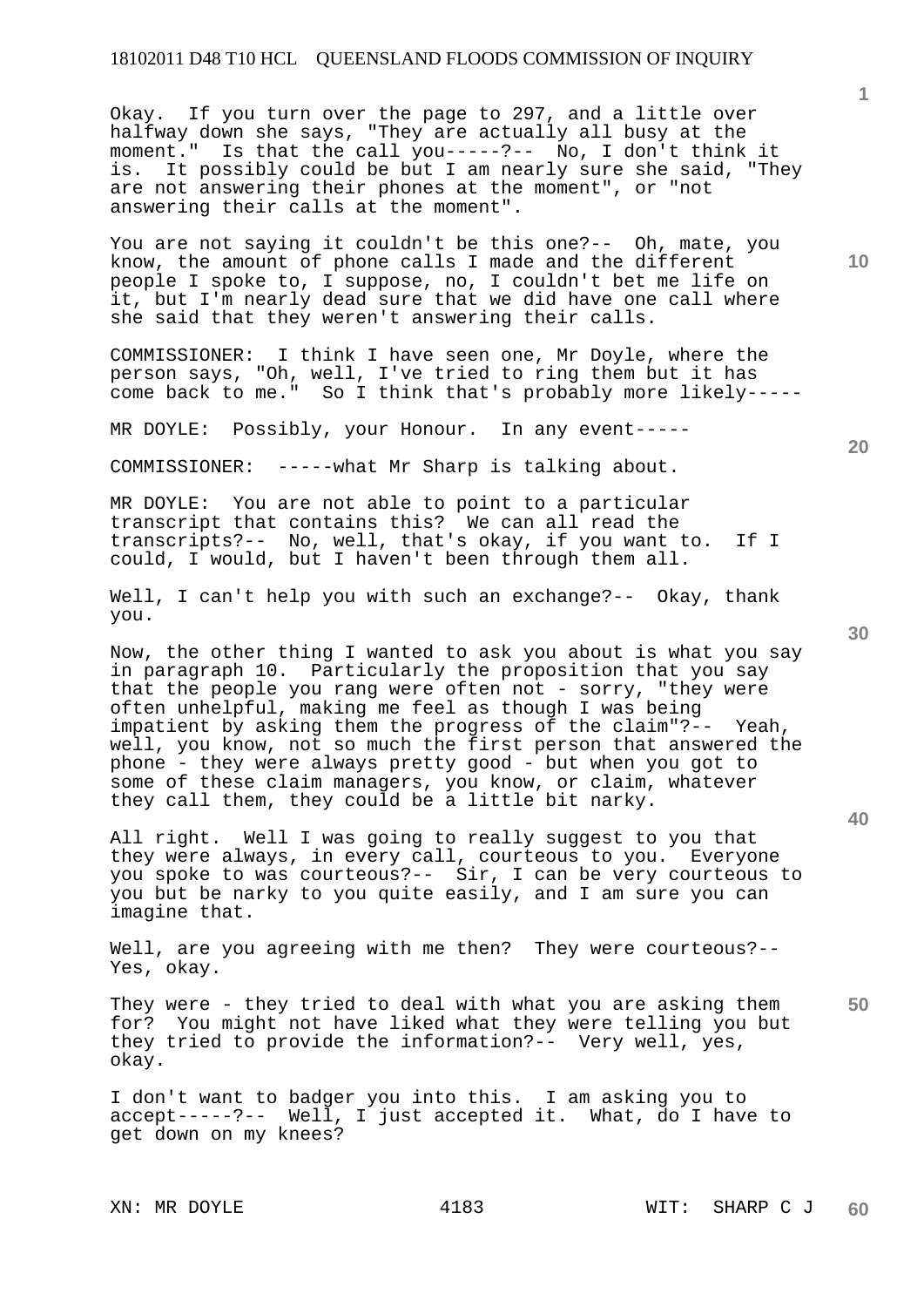I don't think I have ever had a witness go down on their knees, Mr Sharp. But perhaps for novelty sake, I should say yes please?-- I probably won't either, I have got bad knees. I have got bad knees, so we won't. But just say-----

We will treat it as a notional genuflection. They apologised, in some instances, for the delay that was caused?-- Mmm.

Yes?-- Mmm, yeah. As I said, the first person picked up the phone was always very nice.

I am really suggesting to you that everyone you spoke to-----?-- No, well, they weren't. They weren't all that way. I must have taken it the wrong way, though, I suppose.

Yeah, well - yeah. You accept you were emotional-----?-- Oh, very-----

-----and that may have influenced-----?-- It could have.

-----how you were perceiving what they were saying to you?-- I was very emotional at the time.

In fact, some of them inquired after your well-being?-- They may have, yeah, asked how I was at the time.

And on occasions, Mr Sharp, you apologised for troubling them?-- Well, I did because I didn't want to be on their back all the time.

Let me finish my proposition. They said, "No trouble at all." They said, "Don't worry about it, mate. It is no trouble." That's right, is it?-- Yeah.

Okay?-- The first caller would say that, yes.

All right. Now, on the - I am changing the topic?-- Okay, good on you.

**40**  But not much. On the 26th of May you received a call in which you were told the claim had been declined?-- That's right.

You were told that you had been assessed for a compassionate fund payment?-- That's right.

You told them no?-- Just forget about it, I said, and threw me phone out the window and had to buy a new phone the next day. It is pretty silly, really, but it did get rid of a little bit of frustration.

I was going to ask you if you were upset?-- I was upset, yes. Wouldn't you be?

And you hung up?-- Yeah.

Very good?-- Well, I didn't actually hang up.

You threw the phone out the window?-- I threw the phone out

**10** 

**20**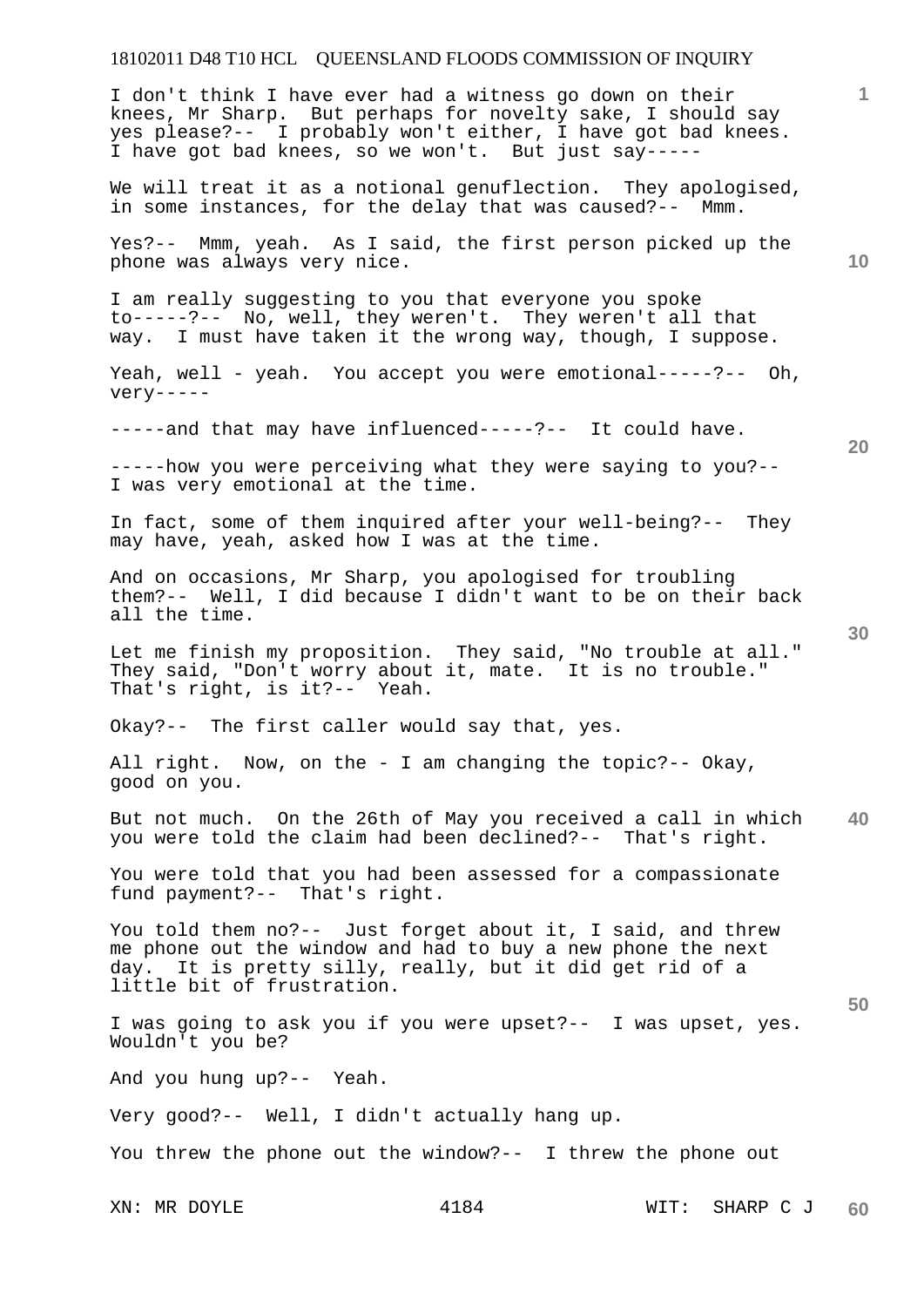the window. The dog may have done. He had it for a while.

RACQ sent you a letter?-- Yes.

If you have got Mr Dale's affidavit, if you go to exhibit 19? That's the letter, I am sorry. I will let you - that's the letter with which both confirms what you've been told on the phone about your claim being declined?-- Yep.

Because it has been determined to be flood. And if we can scroll down a little, please, you will see - you can look at the hard copy if you prefer, Mr Sharp. It says, "Although you are not entitled to a payment under the terms of your policy" - now, I will interpose there. That's what you understood RACQ had decided; you were not entitled to payment under your policy?-- That's right, yeah.

But they then made this - they told you that you were eligible for payment of 12 and a half thousand dollars from their compassionate fund?-- Yeah, that's right.

Told you you might have to get advice about that-----?-- Yep.

-----if you wanted to before you accepted it?-- Yep.

Now, whatever else has happened, it is right to say, Mr Sharp, neither you nor your lawyers have approached RACQ subsequently to ask for that payment?-- Well - no, okay. Yeah, I just thought they might have sent me a letter out saying I had to sign some forms to get it, that's all.

And - well, I want to put this directly to you: until your statement was received by us, it was the last communication was you saying "just forget it", and hanging up?-- Well, you know, I was pretty upset about everything.

Okay.

COMMISSIONER: What does Mr Sharp actually have to do to get this money? The letter doesn't make it clear.

MR DOYLE: Ask for it. Ask for it. Contact us. I mean, we now know he wants the money.

COMMISSIONER: I think that's right, isn't it, Mr Sharp?-- Yeah.

So if he contacts RACQ?

**50**  MR DOYLE: Tells them the manner in which he wishes to receive it, it will be paid-----

COMMISSIONER: All right. That's all?

MR DOYLE: -----out of the compassionate fund. All right.

Now, if we can just turn, if I can, to what you say in paragraph 17. And you refer to "some other people who were

XN: MR DOYLE 4185 WIT: SHARP C J **60** 

**20** 

**40** 

**10**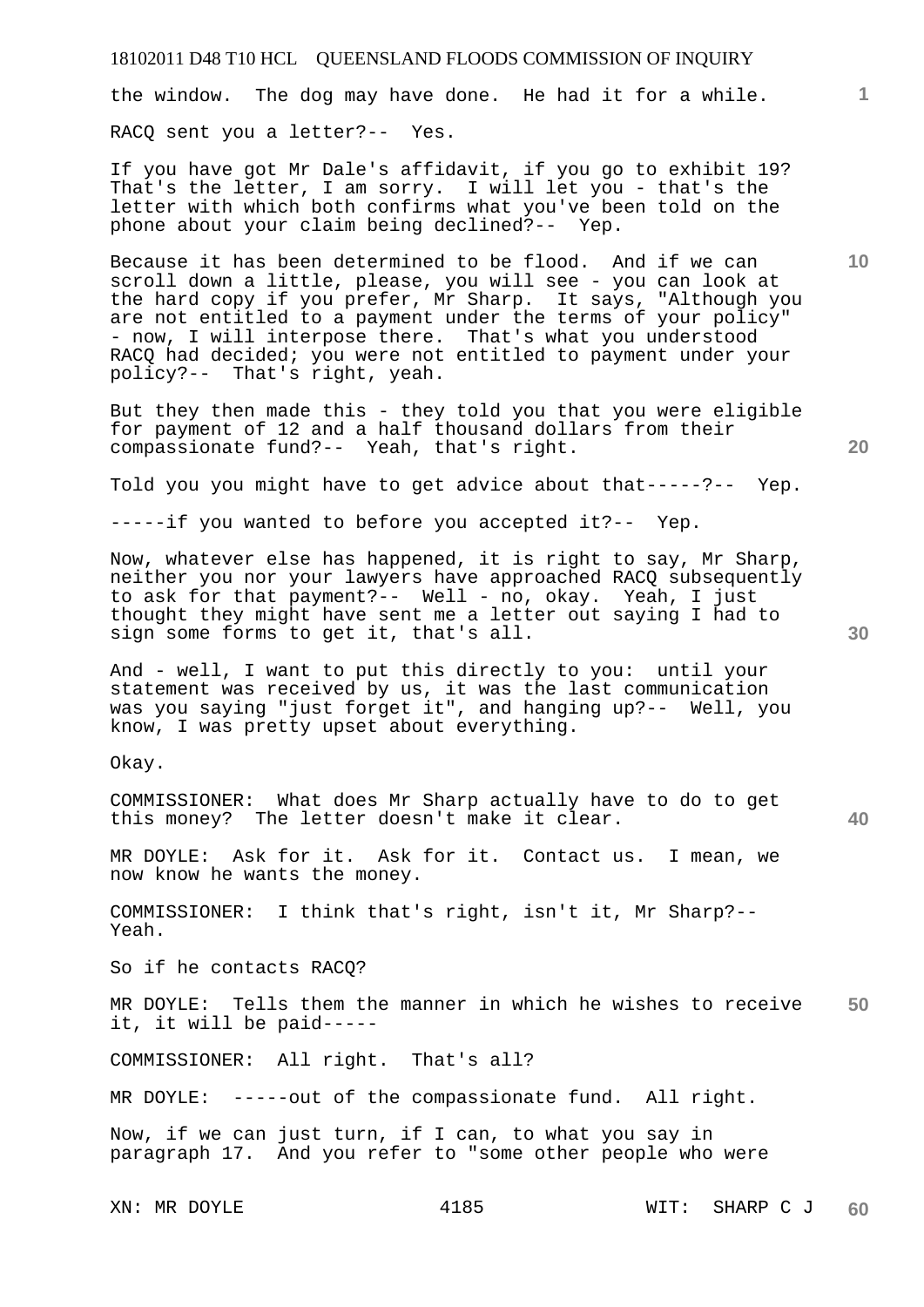originally told they were not covered around the same time that we were"?-- That's dead right, yeah.

Now, one at a time. You were told towards the end of May?-- Yeah.

So we're talking about somewhere at the end of May?-- Around about that time, yeah.

**10**  I want you to identify them, please?-- Well, I can't tell you their names, because I don't know their last name. They are a member of a club that I am involved with, and I thought that it would be - wouldn't be correct for me to go through our computer to get their name to open it up. But from what I have heard is that they were told not to mention it to anyone else after they were paid.

Now, you've read Mr Dale's statement?-- No, not the full statement.

Okay. You haven't read what he says about this-----?-- No.

-----contention. Well, I will tell you Mr Dale says there is no insured person in that street insured by RACQ who was told they weren't covered and then were told they were?-- Well, they must be liars then, hey.

Or it was a mistake, a misunderstanding?-- Well, they were in the same room with me, and one of my friends said to them, "How did you go with the insurance?" "No, they knocked us back." They said, "What insurance company are you with?", and he said, "RACQ." I said, "Oh, yeah, I got the letter the other day, too." He said, "Yeah, I got the letter the other day."

When did you learn they were-----?-- Mate, I wouldn't be able to tell you what date.

Just let me ask the question. When did you subsequently learn that that had been reversed?-- About two weeks later. They  $came---$ 

Early June?-- They came - I am not saying for sure, but it was two or three weeks later they came back into the club and had said to one of the guys in there that they've paid us out. And when they asked them a question about it, they said, "I can't really say much more."

So the words were "they paid you out" - "paid us out"?-- Yeah, "They paid us out."

Right, I see. You have been insured with RACQ for - I think you say for-----?-- It has been a while. I couldn't tell you fors ure. The only reason I went to RACQ because they took<br>monthly payments out. My previous insurer wouldn't. I had monthly payments out. My previous insurer wouldn't. cancer at the time, I didn't have a lot of money coming through, and I wanted to make sure the insurance was covered monthly, so I went to RACQ to get it done that way.

**20** 

**40** 

**30**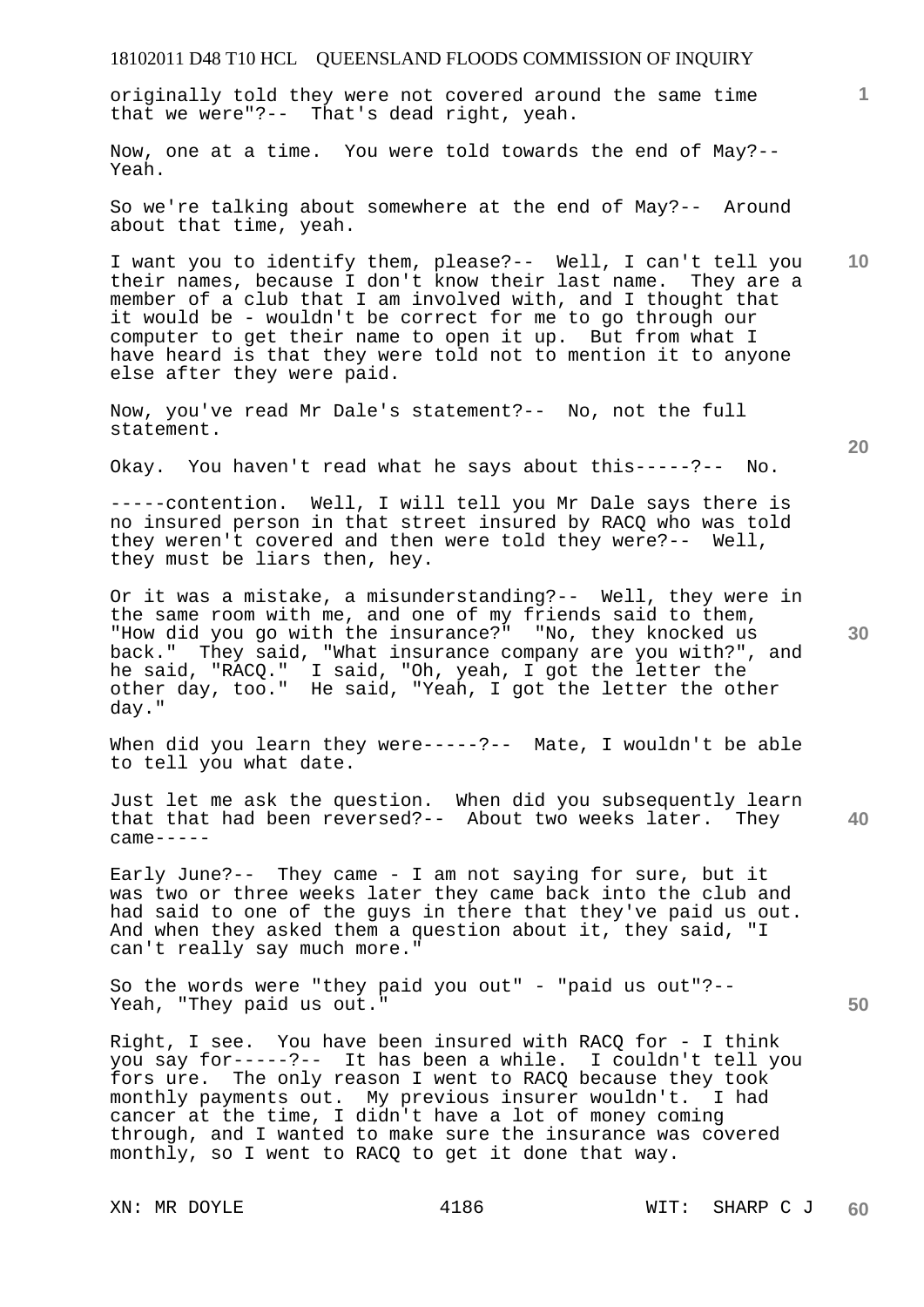**1 10 20 30 40 50**  Okay. Would you turn, please, in that statement - that affidavit to Exhibit 4?-- Would have been probably 10 years ago at least. COMMISSIONER: What's the page number, Mr Doyle? MR DOYLE: I am going to start at page 13. COMMISSIONER: Thank you. MR DOYLE: What you have there, Mr Sharp, is a renewal certificate of insurance. That's just a sample. I am sorry to say I can show you many. But you can recall getting one of these every year about renewal time?-- Probably. Okay. And you can recall reading them?-- Never read them. Never?-- Never. Have you read them since?-- I read the last one I got. Thank you. Have you read this one since your claim?-- No. Mate, how would I? They are all down the Brisbane River somewhere in me bloody filing cabinet. Good question. One answer is your lawyers asked for them and were given them?-- From you? From RACQ? Your lawyers asked for and were given the certificate of insurance?-- Who from? From RACQ?-- Yeah, all right. Yeah, okay. And the policy document?-- Yeah, good. I take it you haven't-----?-- No. -----either been told that, or if you have, you haven't read it?-- No. And you didn't read it at each renewal time?-- Mate, I've just finished telling you that the reason I changed was because I had cancer. All I wanted to know was the bills were being paid to make sure that me wife and kids were going to be all right if anything happened that didn't need to happen. I don't give a bugger about reading stuff like that. Good. Thank you. I have nothing further, Mr Sharp. Thank you, Mr Sharp?-- Thank goodness. COMMISSIONER: You are nearly done, Mr Sharp. I have just got to check if anybody else has any questions. Ms McLeod? MS McLEOD: Thankfully, no, I have no questions. COMMISSIONER: Ms Brasch?